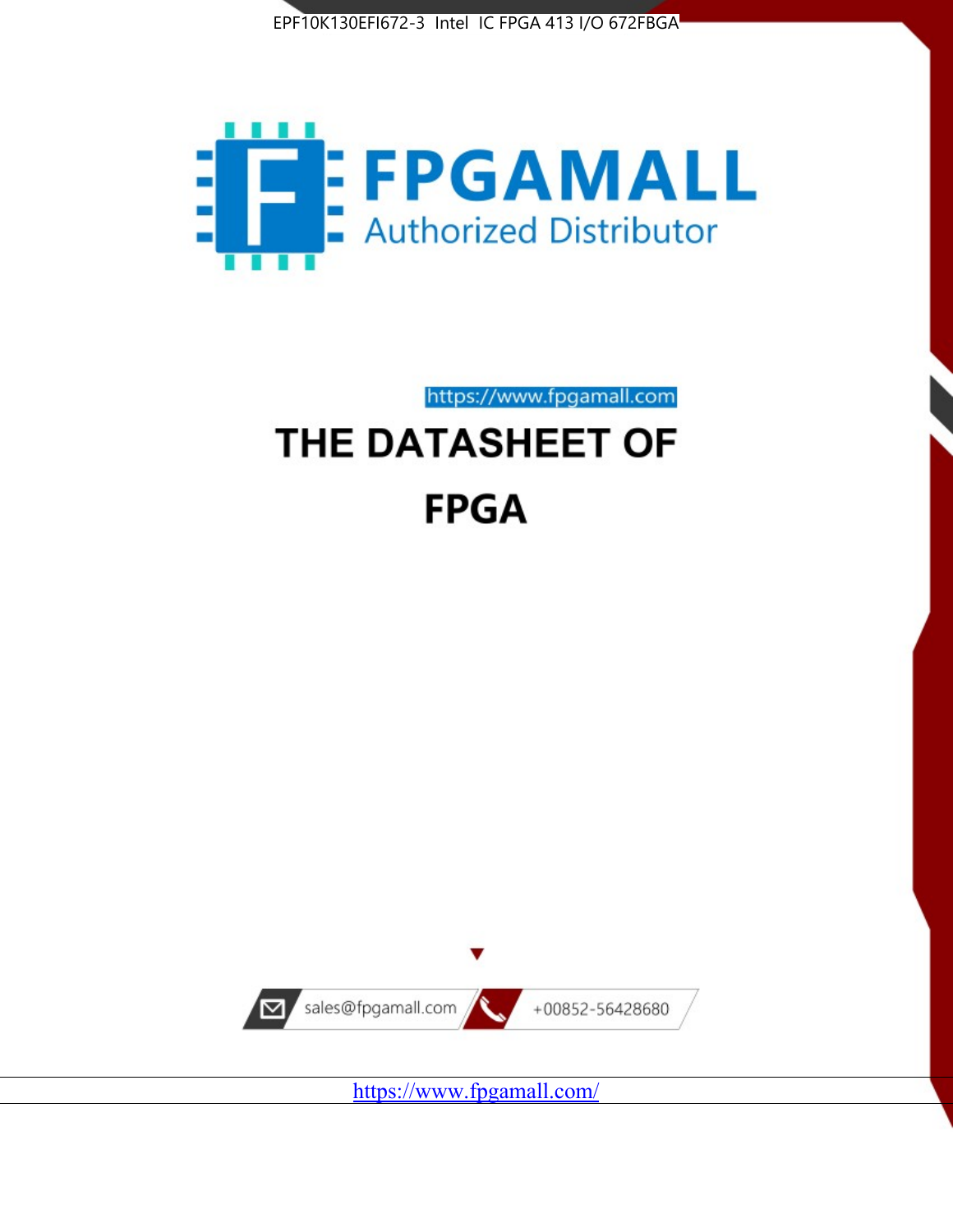#### EPF10K130EFI672-3 Intel IC FPGA 413 I/O 672FBGA



### **FLEX 10KE**

### **Embedded Programmable Logic Device**

**January 2003, ver. 2.5 Data Sheet**

**Features...** ■ Embedded programmable logic devices (PLDs), providing system-on-a-programmable-chip (SOPC) integration in a single device

- Enhanced embedded array for implementing megafunctions such as efficient memory and specialized logic functions
- Dual-port capability with up to 16-bit width per embedded array block (EAB)
- Logic array for general logic functions
- High density
	- 30,000 to 200,000 typical gates (see Tables 1 and 2)
	- Up to 98,304 RAM bits (4,096 bits per EAB), all of which can be used without reducing logic capacity
- System-level features
	- MultiVolt<sup>™</sup> I/O pins can drive or be driven by 2.5-V, 3.3-V, or 5.0-V devices
	- Low power consumption
	- Bidirectional I/O performance  $(t_{SI}$  and  $t_{CO}$ ) up to 212 MHz
	- Fully compliant with the PCI Special Interest Group (PCI SIG) *PCI Local Bus Specification, Revision 2.2* for 3.3-V operation at 33 MHz or 66 MHz
	- -1 speed grade devices are compliant with *PCI Local Bus Specification, Revision 2.2*, for 5.0-V operation
	- Built-in Joint Test Action Group (JTAG) boundary-scan test (BST) circuitry compliant with IEEE Std. 1149.1-1990, available without consuming additional device logic



For information on 5.0-V FLEX<sup>®</sup> 10K or 3.3-V FLEX 10KA devices, see the *FLEX 10K Embedded Programmable Logic Family Data Sheet*.

| Table T. FLEX TUKE Device Features |                  |                                      |  |  |
|------------------------------------|------------------|--------------------------------------|--|--|
| Feature                            | <b>EPF10K30E</b> | <b>EPF10K50E</b><br><b>EPF10K50S</b> |  |  |
| Typical gates (1)                  | 30,000           | 50,000                               |  |  |
| Maximum system gates               | 119,000          | 199,000                              |  |  |
| Logic elements (LEs)               | 1,728            | 2,880                                |  |  |
| EABs                               | 6                | 10                                   |  |  |
| <b>Total RAM bits</b>              | 24,576           | 40,960                               |  |  |
| Maximum user I/O pins              | 220              | 254                                  |  |  |

#### *Table 1. FLEX 10KE Device Features*

#### **Altera Corporation 1**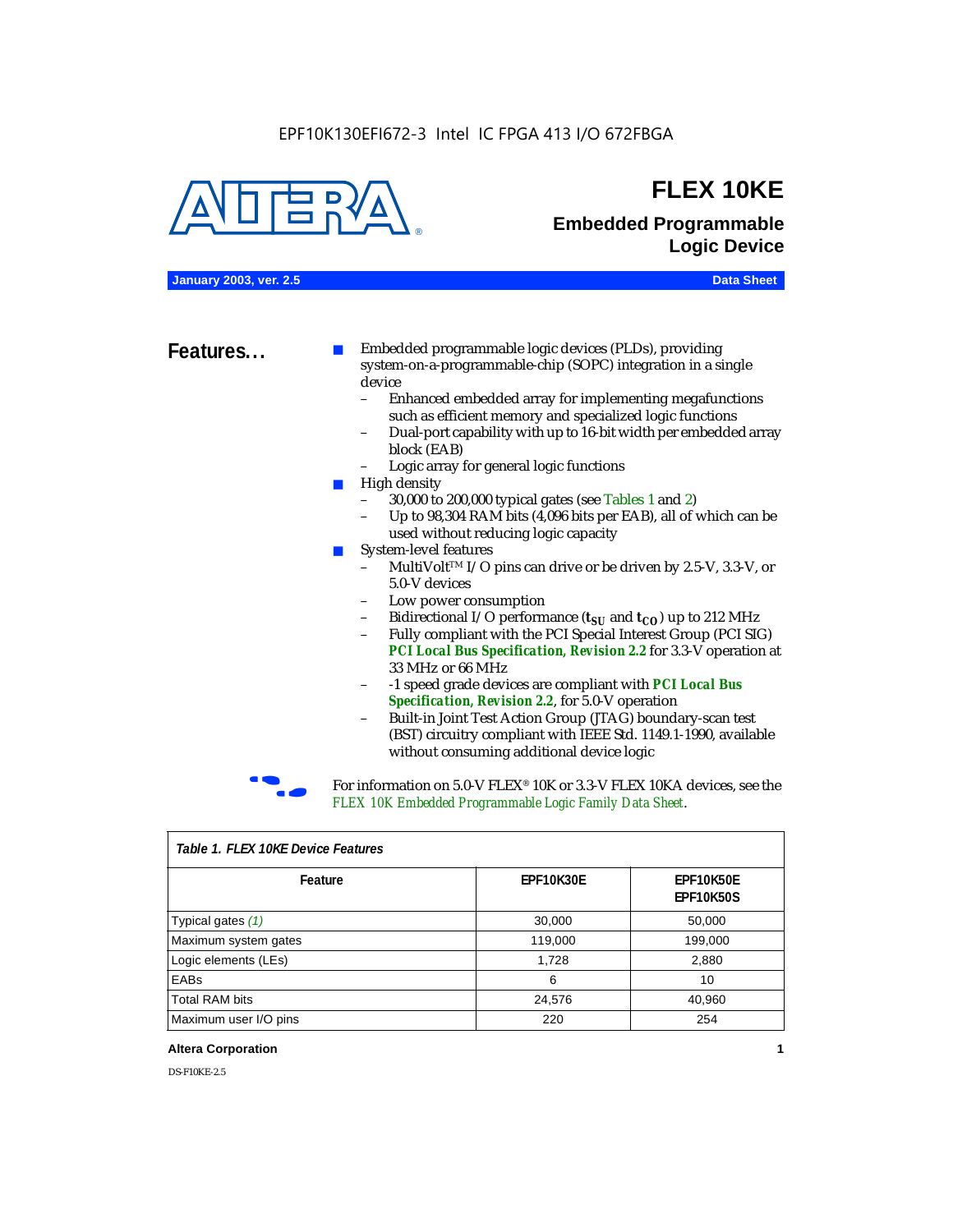| Table 2. FLEX 10KE Device Features |                |                   |                                        |  |
|------------------------------------|----------------|-------------------|----------------------------------------|--|
| Feature                            | EPF10K100E (2) | <b>EPF10K130E</b> | <b>EPF10K200E</b><br><b>EPF10K200S</b> |  |
| Typical gates (1)                  | 100,000        | 130,000           | 200,000                                |  |
| Maximum system gates               | 257,000        | 342,000           | 513,000                                |  |
| Logic elements (LEs)               | 4,992          | 6,656             | 9,984                                  |  |
| <b>EABs</b>                        | 12             | 16                | 24                                     |  |
| <b>Total RAM bits</b>              | 49,152         | 65,536            | 98,304                                 |  |
| Maximum user I/O pins              | 338            | 413               | 470                                    |  |

#### *Note to tables:*

- (1) The embedded IEEE Std. 1149.1 JTAG circuitry adds up to 31,250 gates in addition to the listed typical or maximum system gates.
- (2) New EPF10K100B designs should use EPF10K100E devices.

### **...and More Features**

- Fabricated on an advanced process and operate with a 2.5-V internal supply voltage
- In-circuit reconfigurability (ICR) via external configuration devices, intelligent controller, or JTAG port
- ClockLockTM and ClockBoostTM options for reduced clock delay/skew and clock multiplication
- Built-in low-skew clock distribution trees
- 100% functional testing of all devices; test vectors or scan chains are not required
- Pull-up on I/O pins before and during configuration
- Flexible interconnect
	- FastTrack<sup>®</sup> Interconnect continuous routing structure for fast, predictable interconnect delays
	- Dedicated carry chain that implements arithmetic functions such as fast adders, counters, and comparators (automatically used by software tools and megafunctions)
	- Dedicated cascade chain that implements high-speed, high-fan-in logic functions (automatically used by software tools and megafunctions)
	- Tri-state emulation that implements internal tri-state buses
	- Up to six global clock signals and four global clear signals
	- Powerful I/O pins
		- Individual tri-state output enable control for each pin
		- Open-drain option on each I/O pin
		- Programmable output slew-rate control to reduce switching noise
		- Clamp to  $V_{\text{CCIO}}$  user-selectable on a pin-by-pin basis
		- Supports hot-socketing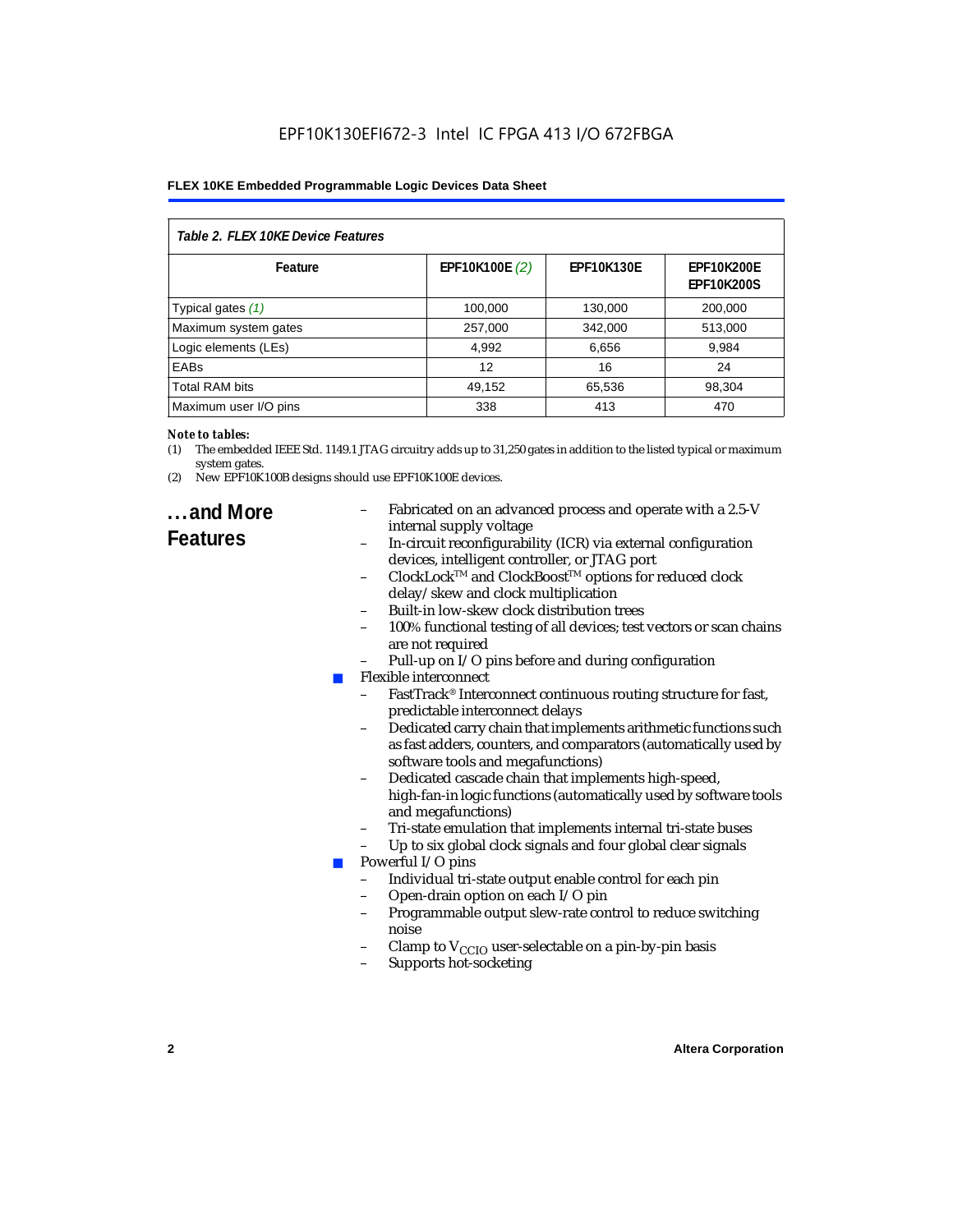- Software design support and automatic place-and-route provided by Altera's development systems for Windows-based PCs and Sun SPARCstation, and HP 9000 Series 700/800
- Flexible package options
	- Available in a variety of packages with 144 to 672 pins, including the innovative FineLine BGA<sup>TM</sup> packages (see Tables 3 and 4)
	- SameFrame™ pin-out compatibility between FLEX 10KA and FLEX 10KE devices across a range of device densities and pin counts
- Additional design entry and simulation support provided by EDIF 2 0 0 and 3 0 0 netlist files, library of parameterized modules (LPM), DesignWare components, Verilog HDL, VHDL, and other interfaces to popular EDA tools from manufacturers such as Cadence, Exemplar Logic, Mentor Graphics, OrCAD, Synopsys, Synplicity, VeriBest, and Viewlogic

| Table 3. FLEX 10KE Package Options & I/O Pin Count<br>Notes $(1)$ , $(2)$ |                        |                        |                                       |                                   |                |                            |                |                       |                            |
|---------------------------------------------------------------------------|------------------------|------------------------|---------------------------------------|-----------------------------------|----------------|----------------------------|----------------|-----------------------|----------------------------|
| <b>Device</b>                                                             | 144-Pin<br><b>TOFP</b> | 208-Pin<br><b>POFP</b> | 240-Pin<br><b>POFP</b><br><b>ROFP</b> | 256-Pin<br>FineLine<br><b>BGA</b> | 356-Pin<br>BGA | 484-Pin<br>FineLine<br>BGA | 599-Pin<br>PGA | 600-Pin<br><b>BGA</b> | 672-Pin<br>FineLine<br>BGA |
| EPF10K30E                                                                 | 102                    | 147                    |                                       | 176                               |                | 220                        |                |                       | 220(3)                     |
| <b>EPF10K50E</b>                                                          | 102                    | 147                    | 189                                   | 191                               |                | 254                        |                |                       | 254(3)                     |
| <b>EPF10K50S</b>                                                          | 102                    | 147                    | 189                                   | 191                               | 220            | 254                        |                |                       | 254(3)                     |
| EPF10K100E                                                                |                        | 147                    | 189                                   | 191                               | 274            | 338                        |                |                       | 338(3)                     |
| EPF10K130E                                                                |                        |                        | 186                                   |                                   | 274            | 369                        |                | 424                   | 413                        |
| EPF10K200E                                                                |                        |                        |                                       |                                   |                |                            | 470            | 470                   | 470                        |
| EPF10K200S                                                                |                        |                        | 182                                   |                                   | 274            | 369                        | 470            | 470                   | 470                        |

#### *Notes:*

- (1) FLEX 10KE device package types include thin quad flat pack (TQFP), plastic quad flat pack (PQFP), power quad flat pack (RQFP), pin-grid array (PGA), and ball-grid array (BGA) packages.
- (2) Devices in the same package are pin-compatible, although some devices have more I/O pins than others. When planning device migration, use the I/O pins that are common to all devices.
- (3) This option is supported with a 484-pin FineLine BGA package. By using SameFrame pin migration, all FineLine BGA packages are pin-compatible. For example, a board can be designed to support 256-pin, 484-pin, and 672-pin FineLine BGA packages. The Altera software automatically avoids conflicting pins when future migration is set.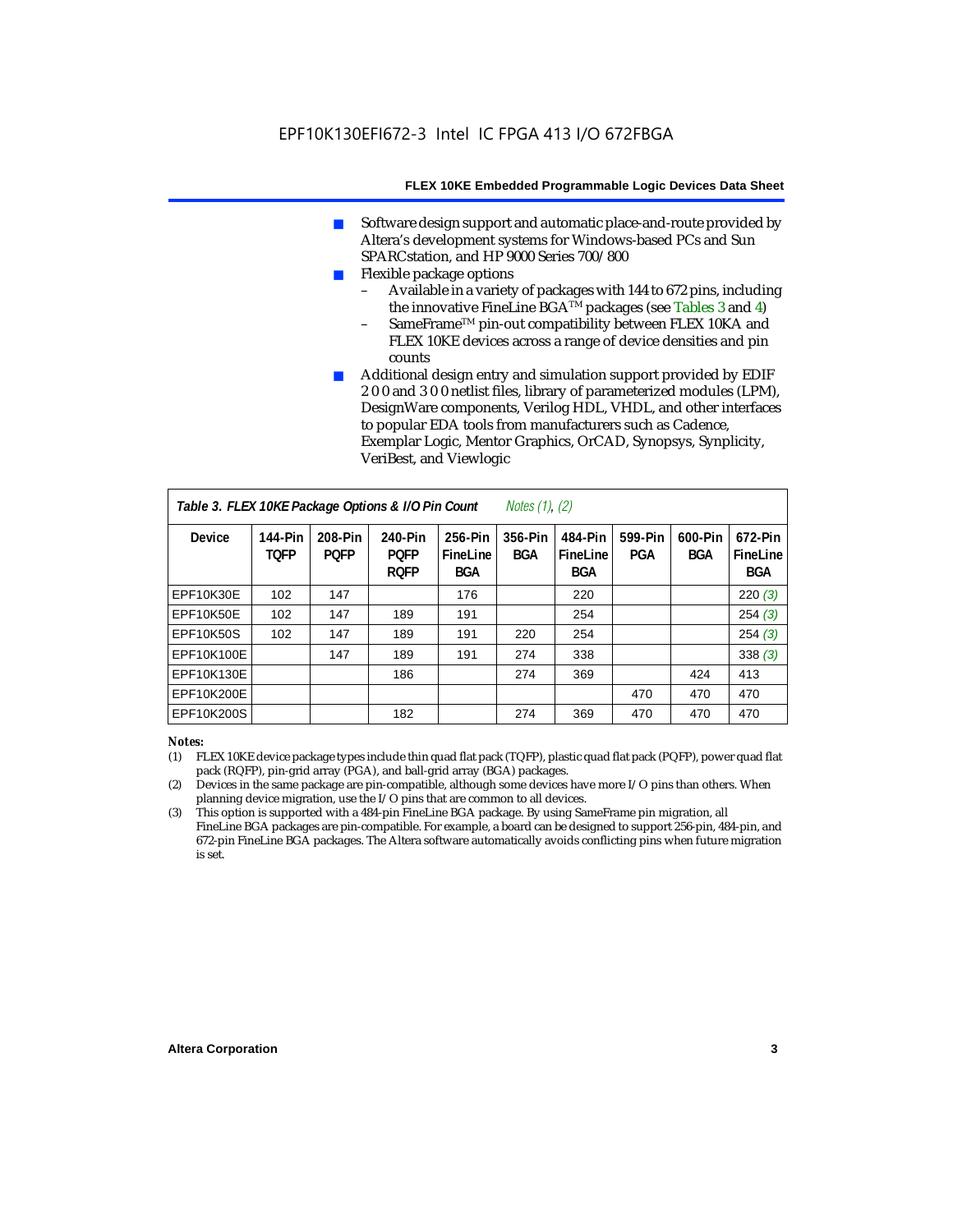| Table 4. FLEX 10KE Package Sizes          |                            |                                                      |                                       |                                   |                       |                            |                                   |                              |                                   |
|-------------------------------------------|----------------------------|------------------------------------------------------|---------------------------------------|-----------------------------------|-----------------------|----------------------------|-----------------------------------|------------------------------|-----------------------------------|
| <b>Device</b>                             | 144-<br>Pin<br><b>TOFP</b> | 208-Pin<br><b>POFP</b>                               | 240-Pin<br><b>POFP</b><br><b>ROFP</b> | 256-Pin<br>FineLine<br><b>BGA</b> | $356 -$<br>Pin<br>BGA | 484-Pin<br>FineLine<br>BGA | 599-Pin<br><b>PGA</b>             | $600 -$<br>Pin<br><b>BGA</b> | 672-Pin<br>FineLine<br><b>BGA</b> |
| Pitch (mm)                                | 0.50                       | 0.50                                                 | 0.50                                  | 1.0                               | 1.27                  | 1.0                        |                                   | 1.27                         | 1.0                               |
| Area $(mm2)$                              | 484                        | 936                                                  | 1.197                                 | 289                               | 1.225                 | 529                        | 3.904                             | 2,025                        | 729                               |
| Length $\times$ width<br>$(mm \times mm)$ |                            | $22 \times 22$ 30.6 $\times$ 30.6 34.6 $\times$ 34.6 |                                       | $17 \times 17$                    | $35 \times 35$        | $23 \times 23$             | $62.5 \times 62.5$ 45 $\times$ 45 |                              | $27 \times 27$                    |

### **General Description**

Altera FLEX 10KE devices are enhanced versions of FLEX 10K devices. Based on reconfigurable CMOS SRAM elements, the FLEX architecture incorporates all features necessary to implement common gate array megafunctions. With up to 200,000 typical gates, FLEX 10KE devices provide the density, speed, and features to integrate entire systems, including multiple 32-bit buses, into a single device.

The ability to reconfigure FLEX 10KE devices enables 100% testing prior to shipment and allows the designer to focus on simulation and design verification. FLEX 10KE reconfigurability eliminates inventory management for gate array designs and generation of test vectors for fault coverage.

Table 5 shows FLEX 10KE performance for some common designs. All performance values were obtained with Synopsys DesignWare or LPM functions. Special design techniques are not required to implement the applications; the designer simply infers or instantiates a function in a Verilog HDL, VHDL, Altera Hardware Description Language (AHDL), or schematic design file.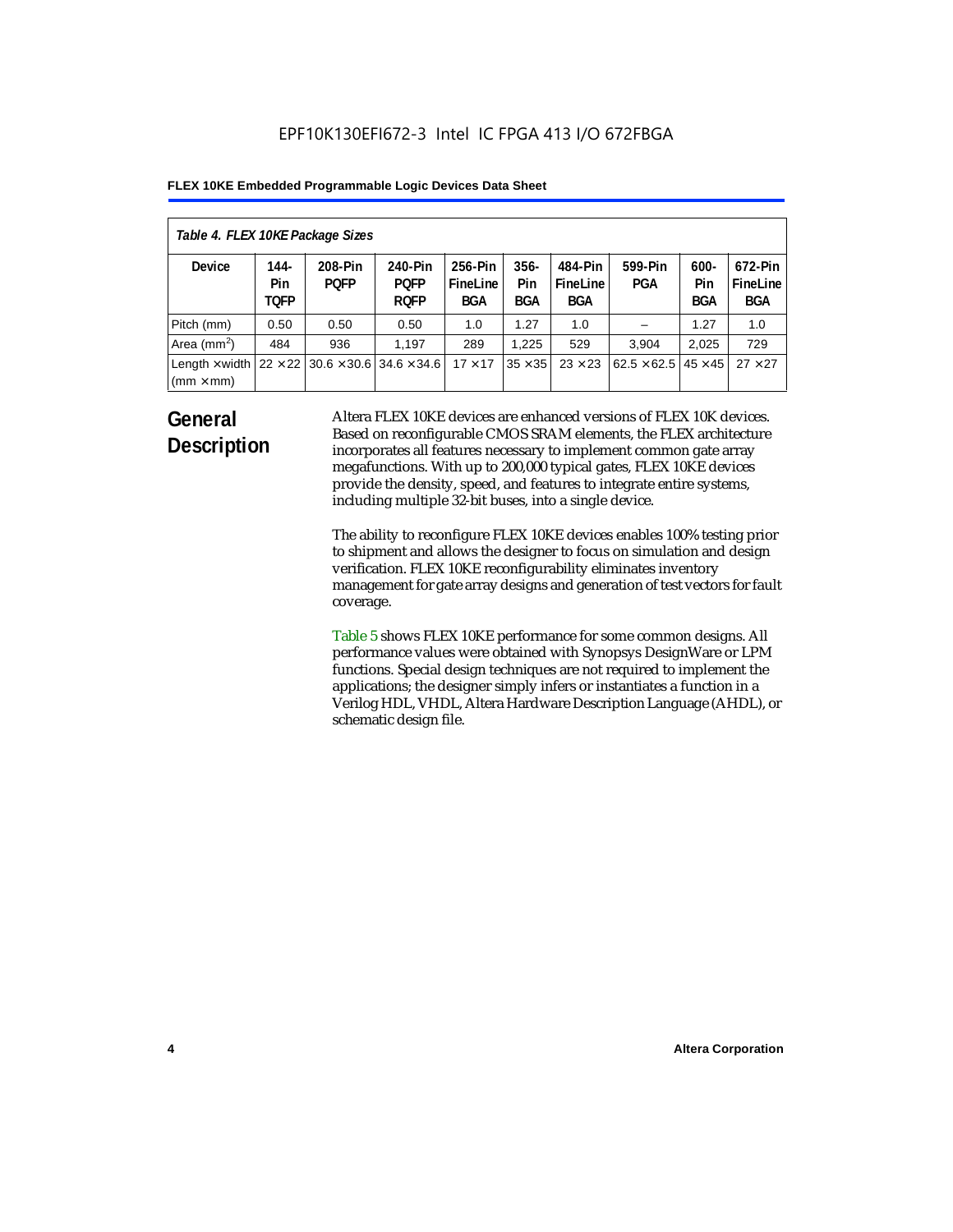| Table 5. FLEX 10KE Performance                   |            |                                      |                |                |                |              |
|--------------------------------------------------|------------|--------------------------------------|----------------|----------------|----------------|--------------|
| Application                                      |            | <b>Resources Used</b><br>Performance |                |                |                | <b>Units</b> |
|                                                  | <b>LEs</b> | <b>EABs</b>                          | -1 Speed Grade | -2 Speed Grade | -3 Speed Grade |              |
| 16-bit loadable counter                          | 16         | $\Omega$                             | 285            | 250            | 200            | <b>MHz</b>   |
| 16-bit accumulator                               | 16         | $\Omega$                             | 285            | 250            | 200            | <b>MHz</b>   |
| 16-to-1 multiplexer $(1)$                        | 10         | $\Omega$                             | 3.5            | 4.9            | 7.0            | ns           |
| 16-bit multiplier with 3-stage<br>pipeline $(2)$ | 592        | $\Omega$                             | 156            | 131            | 93             | <b>MHz</b>   |
| $256 \times 16$ RAM read cycle<br>speed $(2)$    | $\Omega$   | 1                                    | 196            | 154            | 118            | <b>MHz</b>   |
| $256 \times 16$ RAM write cycle<br>speed $(2)$   | $\Omega$   | 1                                    | 185            | 143            | 106            | <b>MHz</b>   |

#### *Notes:*

(1) This application uses combinatorial inputs and outputs.

This application uses registered inputs and outputs.

Table 6 shows FLEX 10KE performance for more complex designs. These designs are available as Altera MegaCore® functions.

| Table 6. FLEX 10KE Performance for Complex Designs             |                 |                |                |                |              |
|----------------------------------------------------------------|-----------------|----------------|----------------|----------------|--------------|
| Application                                                    | <b>LEs Used</b> | Performance    |                |                | <b>Units</b> |
|                                                                |                 | -1 Speed Grade | -2 Speed Grade | -3 Speed Grade |              |
| 8-bit, 16-tap parallel finite impulse<br>response (FIR) filter | 597             | 192            | 156            | 116            | <b>MSPS</b>  |
| 8-bit, 512-point fast Fourier                                  | 1,854           | 23.4           | 28.7           | 38.9           | $\mu s(1)$   |
| transform (FFT) function                                       |                 | 113            | 92             | 68             | <b>MHz</b>   |
| a16450 universal asynchronous<br>receiver/transmitter (UART)   | 342             | 36             | 28             | 20.5           | <b>MHz</b>   |

## *Note:*<br>(1) 1

These values are for calculation time. Calculation time = number of clocks required/ $f_{max}$ . Number of clocks required = ceiling [log 2 (points)/2]  $\times$  [points +14 + ceiling]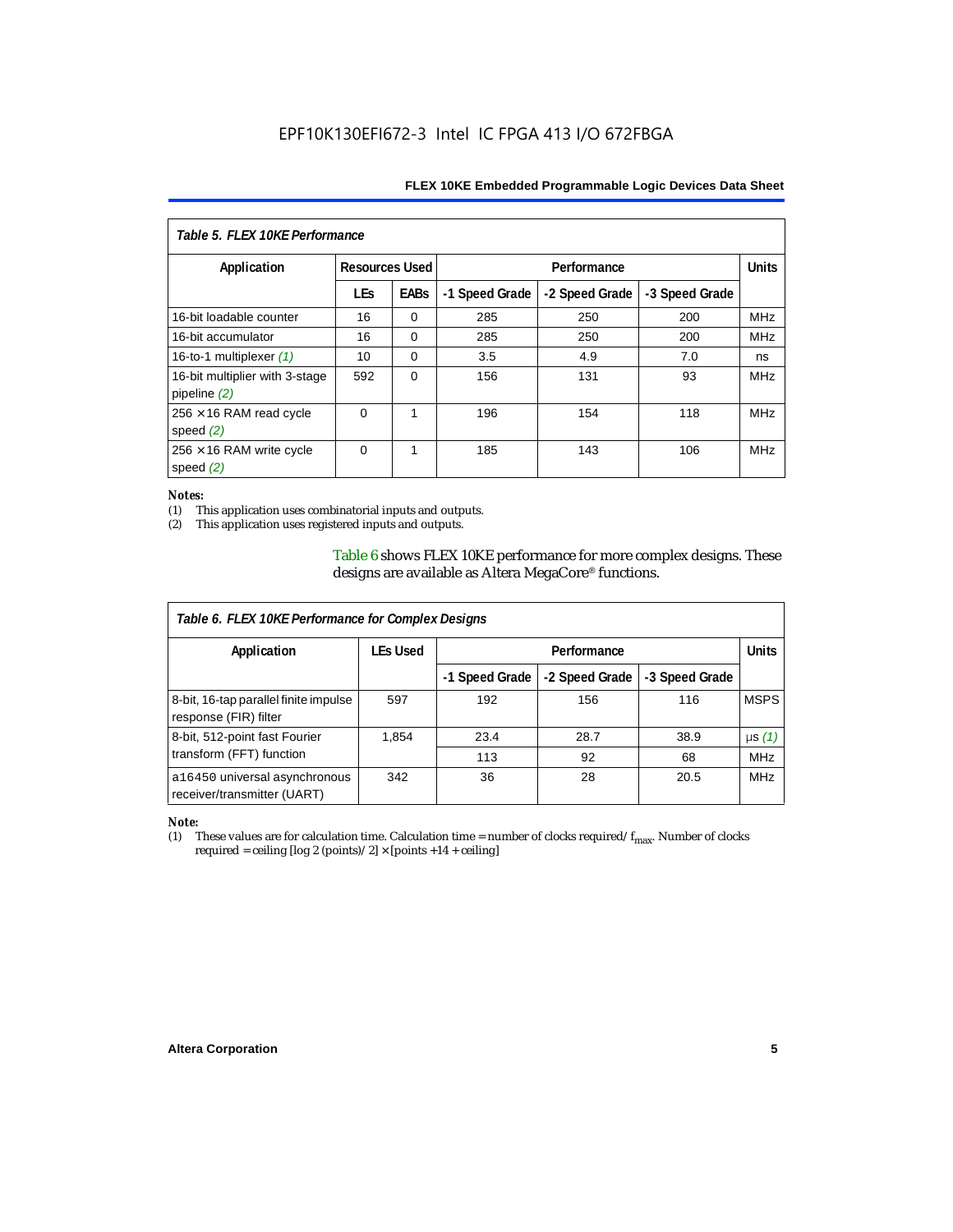Similar to the FLEX 10KE architecture, embedded gate arrays are the fastest-growing segment of the gate array market. As with standard gate arrays, embedded gate arrays implement general logic in a conventional "sea-of-gates" architecture. Additionally, embedded gate arrays have dedicated die areas for implementing large, specialized functions. By embedding functions in silicon, embedded gate arrays reduce die area and increase speed when compared to standard gate arrays. While embedded megafunctions typically cannot be customized, FLEX 10KE devices are programmable, providing the designer with full control over embedded megafunctions and general logic, while facilitating iterative design changes during debugging.

Each FLEX 10KE device contains an embedded array and a logic array. The embedded array is used to implement a variety of memory functions or complex logic functions, such as digital signal processing (DSP), wide data-path manipulation, microcontroller applications, and datatransformation functions. The logic array performs the same function as the sea-of-gates in the gate array and is used to implement general logic such as counters, adders, state machines, and multiplexers. The combination of embedded and logic arrays provides the high performance and high density of embedded gate arrays, enabling designers to implement an entire system on a single device.

FLEX 10KE devices are configured at system power-up with data stored in an Altera serial configuration device or provided by a system controller. Altera offers the EPC1, EPC2, and EPC16 configuration devices, which configure FLEX 10KE devices via a serial data stream. Configuration data can also be downloaded from system RAM or via the Altera BitBlaster™, ByteBlasterMV™, or MasterBlaster download cables. After a FLEX 10KE device has been configured, it can be reconfigured in-circuit by resetting the device and loading new data. Because reconfiguration requires less than 85 ms, real-time changes can be made during system operation.

FLEX 10KE devices contain an interface that permits microprocessors to configure FLEX 10KE devices serially or in-parallel, and synchronously or asynchronously. The interface also enables microprocessors to treat a FLEX 10KE device as memory and configure it by writing to a virtual memory location, making it easy to reconfigure the device.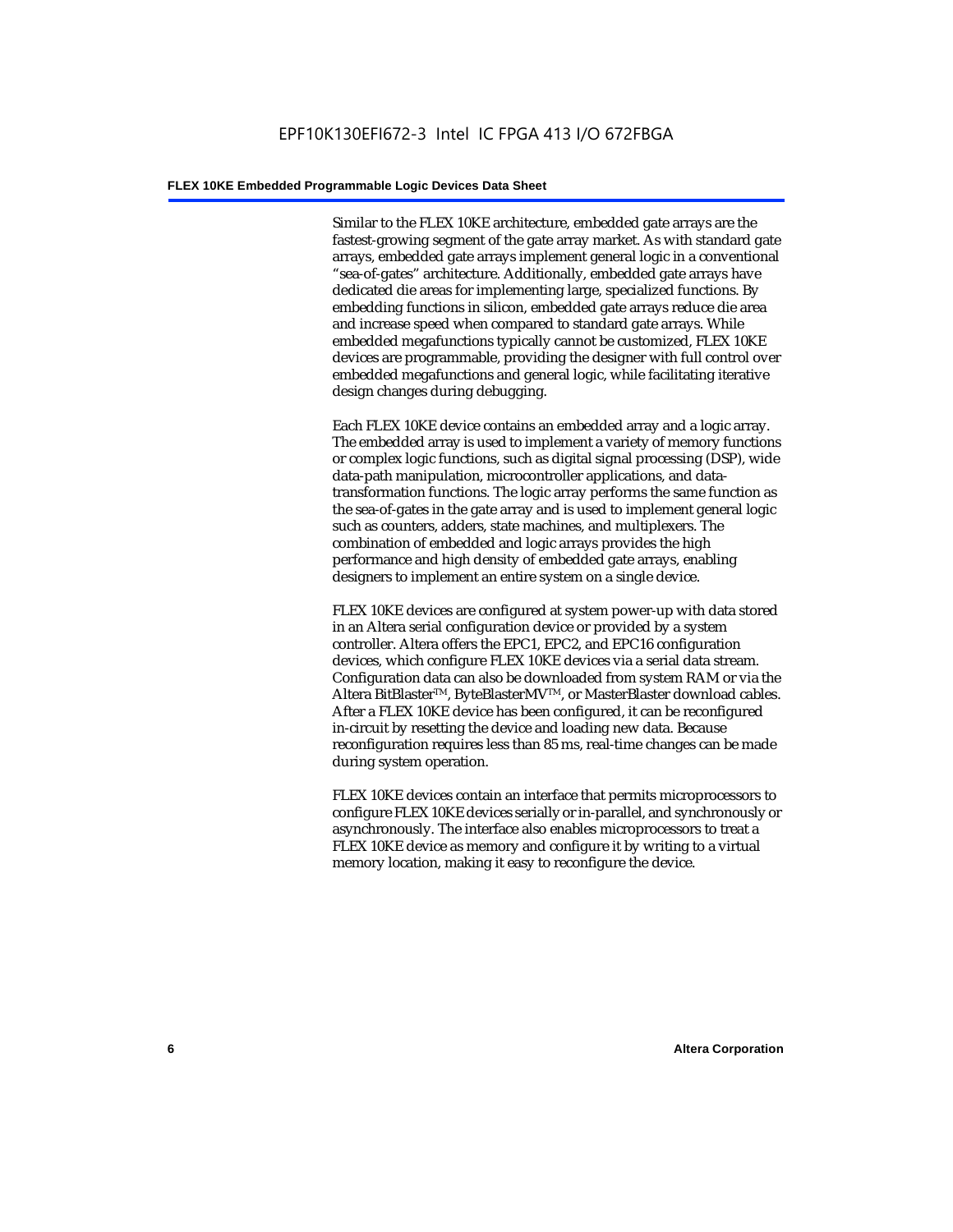For more information on FLEX device configuration, see the following documents:

- *Configuration Devices for APEX & FLEX Devices Data Sheet*
- *BitBlaster Serial Download Cable Data Sheet*
- *ByteBlasterMV Parallel Port Download Cable Data Sheet*
- *MasterBlaster Download Cable Data Sheet*
- *Application Note 116 (Configuring APEX 20K, FLEX 10K, & FLEX 6000 Devices)*

FLEX 10KE devices are supported by the Altera development systems, which are integrated packages that offer schematic, text (including AHDL), and waveform design entry, compilation and logic synthesis, full simulation and worst-case timing analysis, and device configuration. The Altera software provides EDIF 2 0 0 and 3 0 0, LPM, VHDL, Verilog HDL, and other interfaces for additional design entry and simulation support from other industry-standard PC- and UNIX workstation-based EDA tools.

The Altera software works easily with common gate array EDA tools for synthesis and simulation. For example, the Altera software can generate Verilog HDL files for simulation with tools such as Cadence Verilog-XL. Additionally, the Altera software contains EDA libraries that use devicespecific features such as carry chains, which are used for fast counter and arithmetic functions. For instance, the Synopsys Design Compiler library supplied with the Altera development system includes DesignWare functions that are optimized for the FLEX 10KE architecture.

The Altera development system runs on Windows-based PCs and Sun SPARCstation, and HP 9000 Series 700/800.



See the *MAX+PLUS II Programmable Logic Development System & Software Data Sheet* and the *Quartus Programmable Logic Development System & Software Data Sheet* for more information.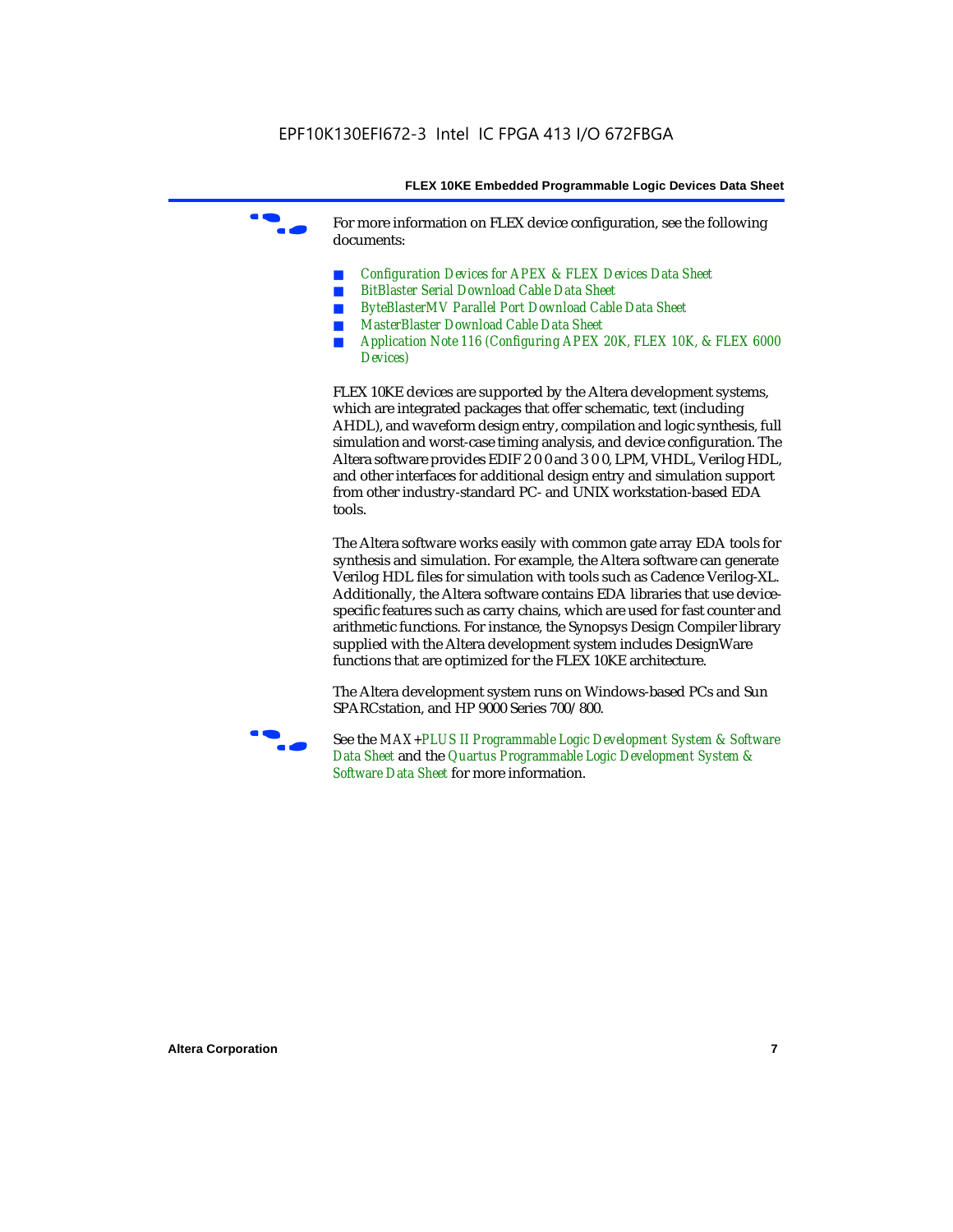| <b>Functional</b><br><b>Description</b> | Each FLEX 10KE device contains an enhanced embedded array to<br>implement memory and specialized logic functions, and a logic array to<br>implement general logic.                                                                                                                                                                                                                                                                                                                                                                                                                                                                                                                                             |
|-----------------------------------------|----------------------------------------------------------------------------------------------------------------------------------------------------------------------------------------------------------------------------------------------------------------------------------------------------------------------------------------------------------------------------------------------------------------------------------------------------------------------------------------------------------------------------------------------------------------------------------------------------------------------------------------------------------------------------------------------------------------|
|                                         | The embedded array consists of a series of EABs. When implementing<br>memory functions, each EAB provides 4,096 bits, which can be used to<br>create RAM, ROM, dual-port RAM, or first-in first-out (FIFO) functions.<br>When implementing logic, each EAB can contribute 100 to 600 gates<br>towards complex logic functions, such as multipliers, microcontrollers,<br>state machines, and DSP functions. EABs can be used independently, or<br>multiple EABs can be combined to implement larger functions.                                                                                                                                                                                                 |
|                                         | The logic array consists of logic array blocks (LABs). Each LAB contains<br>eight LEs and a local interconnect. An LE consists of a four-input look-up<br>table (LUT), a programmable flipflop, and dedicated signal paths for carry<br>and cascade functions. The eight LEs can be used to create medium-sized<br>blocks of logic-such as 8-bit counters, address decoders, or state<br>machines-or combined across LABs to create larger logic blocks. Each<br>LAB represents about 96 usable gates of logic.                                                                                                                                                                                                |
|                                         | Signal interconnections within FLEX 10KE devices (as well as to and from<br>device pins) are provided by the FastTrack Interconnect routing structure,<br>which is a series of fast, continuous row and column channels that run the<br>entire length and width of the device.                                                                                                                                                                                                                                                                                                                                                                                                                                 |
|                                         | Each I/O pin is fed by an I/O element (IOE) located at the end of each row<br>and column of the FastTrack Interconnect routing structure. Each IOE<br>contains a bidirectional I/O buffer and a flipflop that can be used as either<br>an output or input register to feed input, output, or bidirectional signals.<br>When used with a dedicated clock pin, these registers provide exceptional<br>performance. As inputs, they provide setup times as low as 0.9 ns and<br>hold times of 0 ns. As outputs, these registers provide clock-to-output<br>times as low as 3.0 ns. IOEs provide a variety of features, such as JTAG<br>BST support, slew-rate control, tri-state buffers, and open-drain outputs. |
|                                         |                                                                                                                                                                                                                                                                                                                                                                                                                                                                                                                                                                                                                                                                                                                |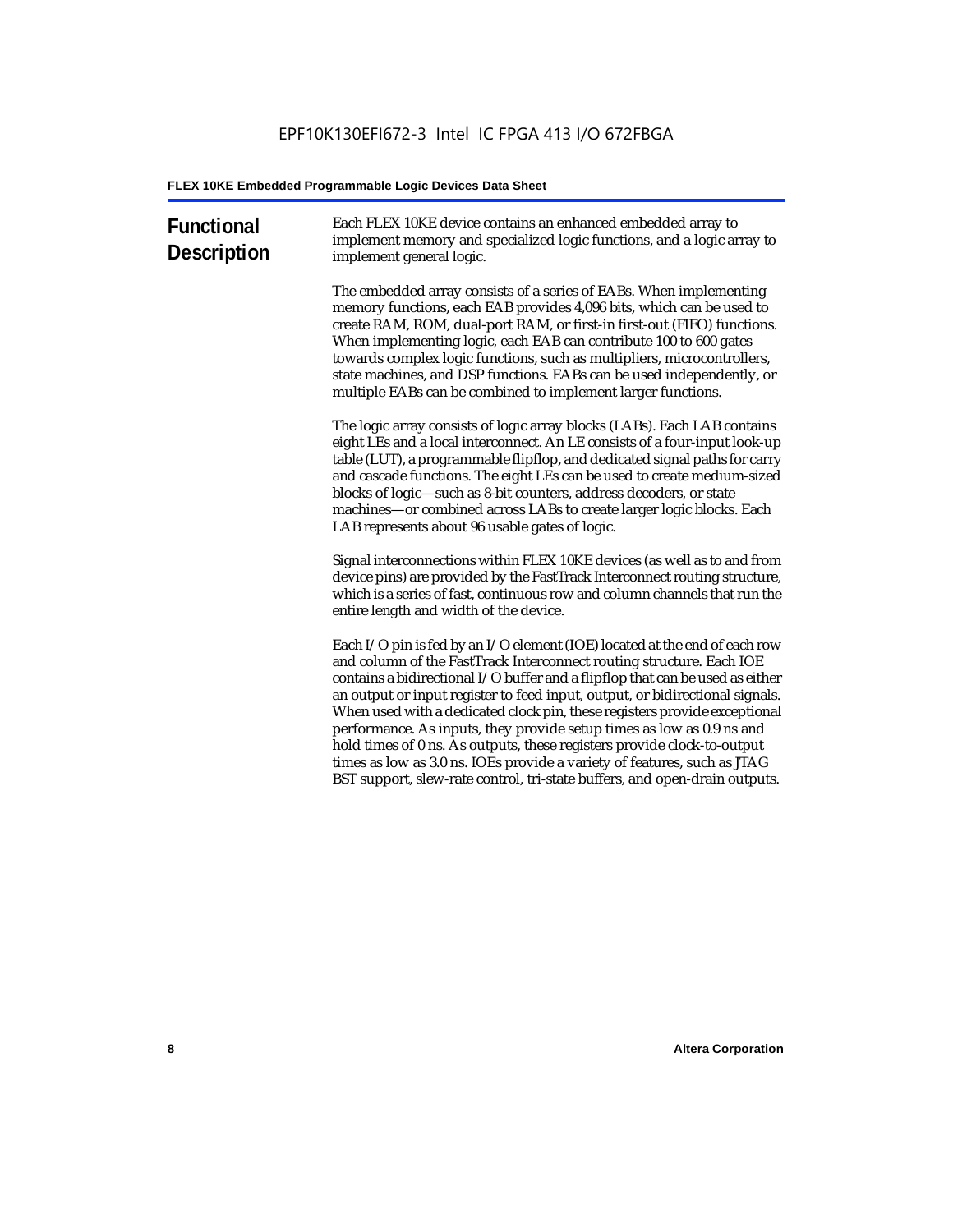Figure 1 shows a block diagram of the FLEX 10KE architecture. Each group of LEs is combined into an LAB; groups of LABs are arranged into rows and columns. Each row also contains a single EAB. The LABs and EABs are interconnected by the FastTrack Interconnect routing structure. IOEs are located at the end of each row and column of the FastTrack Interconnect routing structure.



FLEX 10KE devices provide six dedicated inputs that drive the flipflops' control inputs and ensure the efficient distribution of high-speed, lowskew (less than 1.5 ns) control signals. These signals use dedicated routing channels that provide shorter delays and lower skews than the FastTrack Interconnect routing structure. Four of the dedicated inputs drive four global signals. These four global signals can also be driven by internal logic, providing an ideal solution for a clock divider or an internally generated asynchronous clear signal that clears many registers in the device.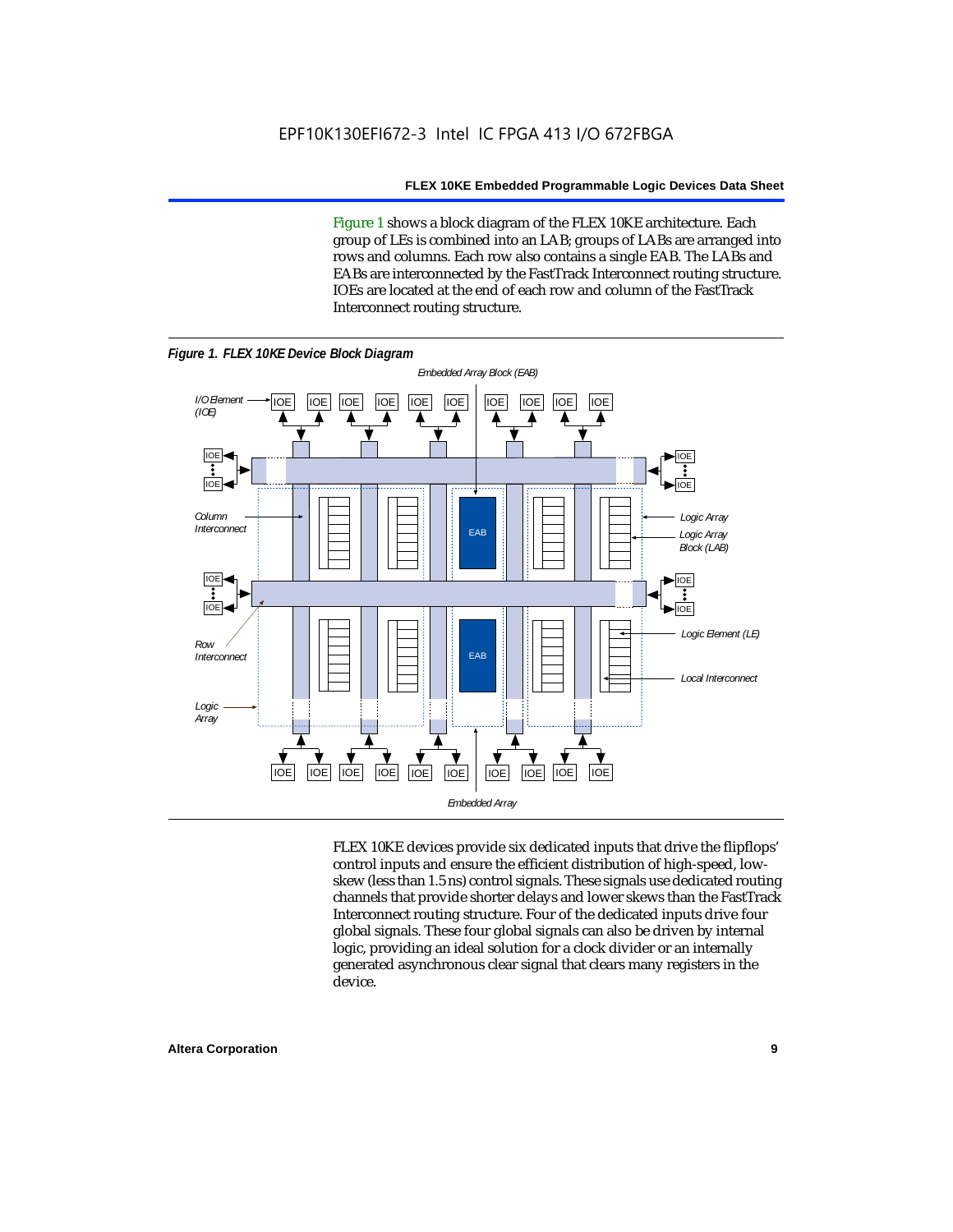#### **Embedded Array Block**

The EAB is a flexible block of RAM, with registers on the input and output ports, that is used to implement common gate array megafunctions. Because it is large and flexible, the EAB is suitable for functions such as multipliers, vector scalars, and error correction circuits. These functions can be combined in applications such as digital filters and microcontrollers.

Logic functions are implemented by programming the EAB with a readonly pattern during configuration, thereby creating a large LUT. With LUTs, combinatorial functions are implemented by looking up the results, rather than by computing them. This implementation of combinatorial functions can be faster than using algorithms implemented in general logic, a performance advantage that is further enhanced by the fast access times of EABs. The large capacity of EABs enables designers to implement complex functions in one logic level without the routing delays associated with linked LEs or field-programmable gate array (FPGA) RAM blocks. For example, a single EAB can implement any function with 8 inputs and 16 outputs. Parameterized functions such as LPM functions can take advantage of the EAB automatically.

The FLEX 10KE EAB provides advantages over FPGAs, which implement on-board RAM as arrays of small, distributed RAM blocks. These small FPGA RAM blocks must be connected together to make RAM blocks of manageable size. The RAM blocks are connected together using multiplexers implemented with more logic blocks. These extra multiplexers cause extra delay, which slows down the RAM block. FPGA RAM blocks are also prone to routing problems because small blocks of RAM must be connected together to make larger blocks. In contrast, EABs can be used to implement large, dedicated blocks of RAM that eliminate these timing and routing concerns.

The FLEX 10KE enhanced EAB adds dual-port capability to the existing EAB structure. The dual-port structure is ideal for FIFO buffers with one or two clocks. The FLEX 10KE EAB can also support up to 16-bit-wide RAM blocks and is backward-compatible with any design containing FLEX 10K EABs. The FLEX 10KE EAB can act in dual-port or single-port mode. When in dual-port mode, separate clocks may be used for EAB read and write sections, which allows the EAB to be written and read at different rates. It also has separate synchronous clock enable signals for the EAB read and write sections, which allow independent control of these sections.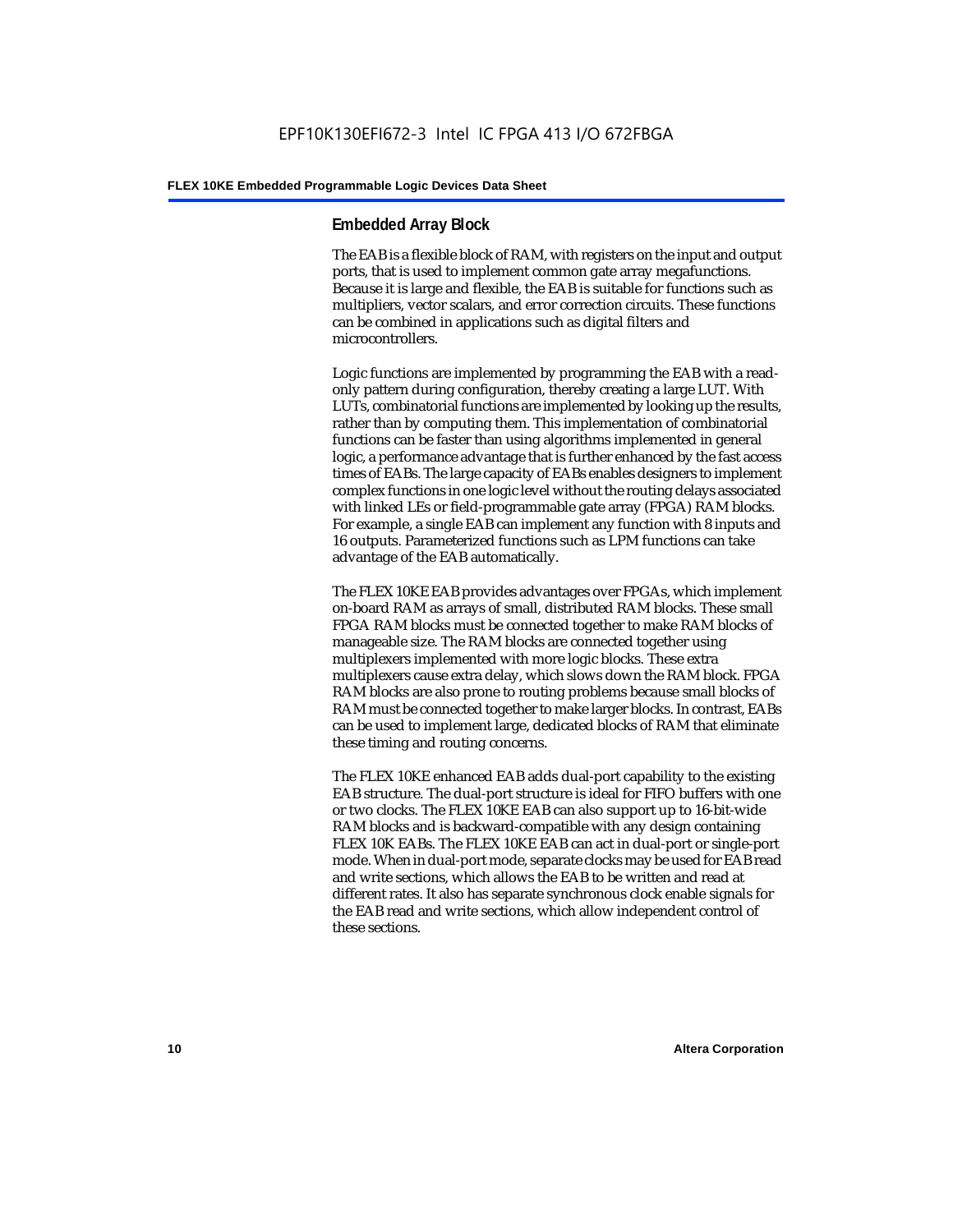The EAB can also be used for bidirectional, dual-port memory applications where two ports read or write simultaneously. To implement this type of dual-port memory, two EABs are used to support two simultaneous read or writes.

Alternatively, one clock and clock enable can be used to control the input registers of the EAB, while a different clock and clock enable control the output registers (see Figure 2).



#### *Notes:*

- (1) All registers can be asynchronously cleared by EAB local interconnect signals, global signals, or the chip-wide reset.
- (2) EPF10K30E and EPF10K50E devices have 88 EAB local interconnect channels; EPF10K100E, EPF10K130E, and EPF10K200E devices have 104 EAB local interconnect channels.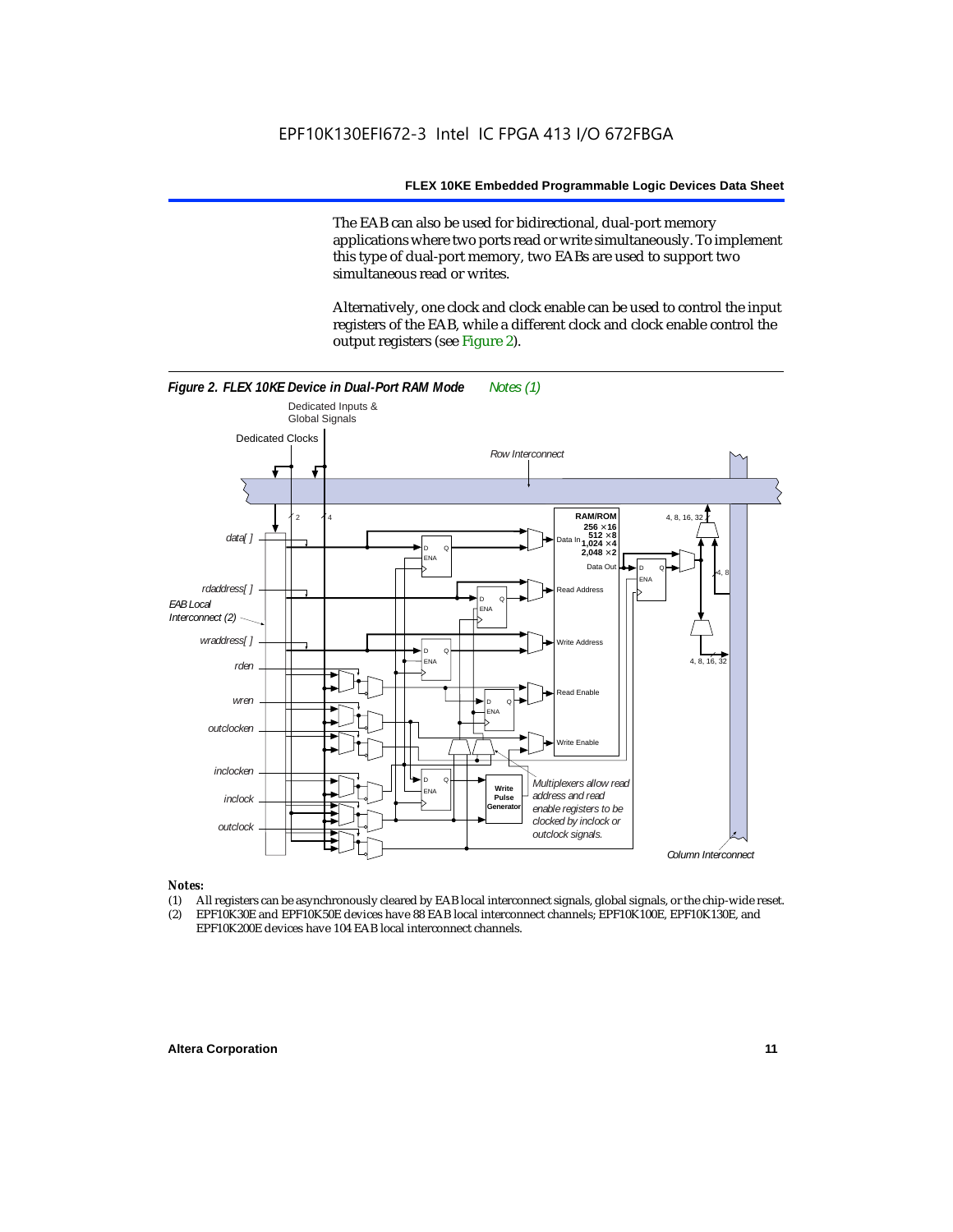The EAB can also use Altera megafunctions to implement dual-port RAM applications where both ports can read or write, as shown in Figure 3.



The FLEX 10KE EAB can be used in a single-port mode, which is useful for backward-compatibility with FLEX 10K designs (see Figure 4).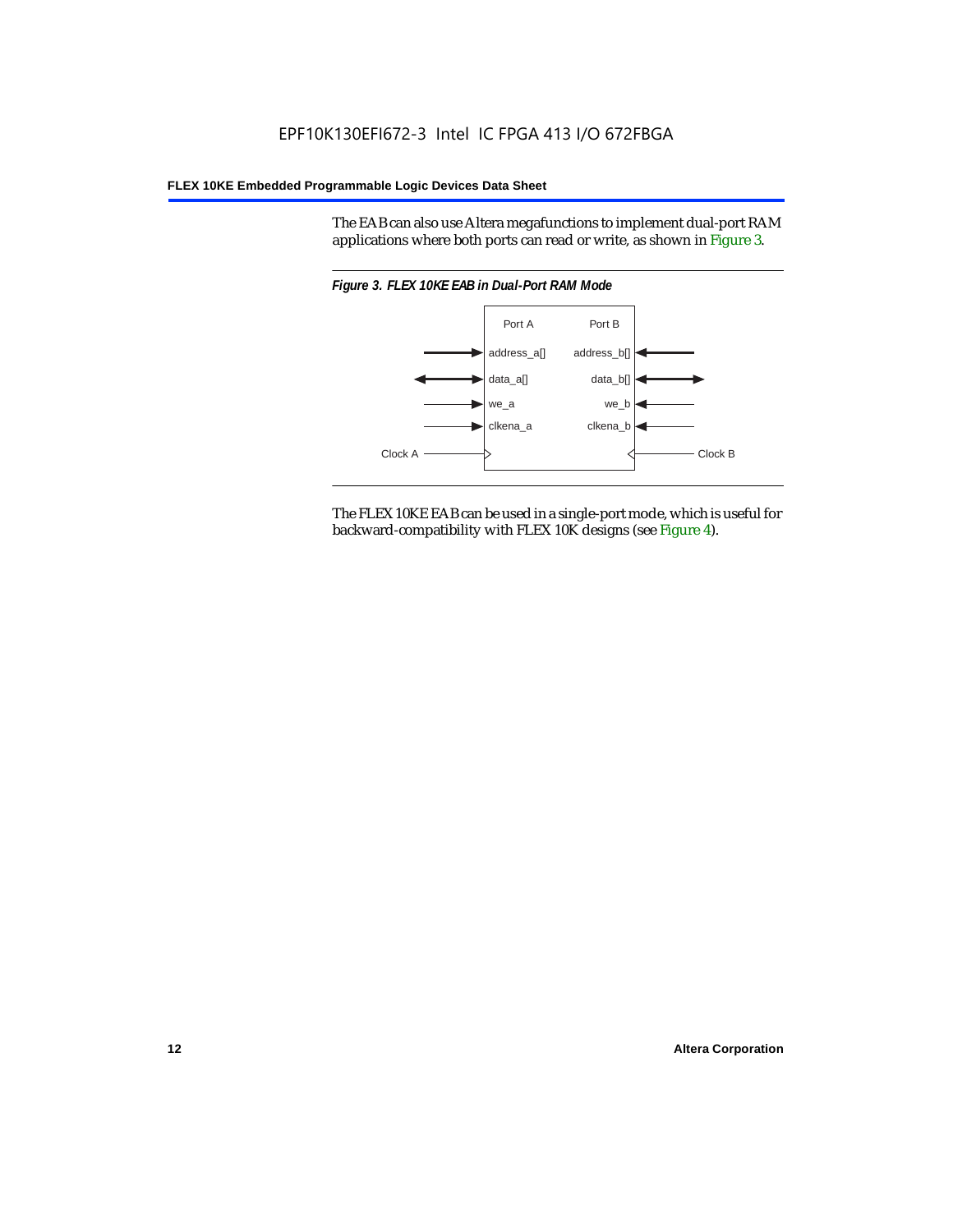

#### *Figure 4. FLEX 10KE Device in Single-Port RAM Mode*

### *Note:*<br>(1) **F**

(1) EPF10K30E, EPF10K50E, and EPF10K50S devices have 88 EAB local interconnect channels; EPF10K100E, EPF10K130E, EPF10K200E, and EPF10K200S devices have 104 EAB local interconnect channels.

> EABs can be used to implement synchronous RAM, which is easier to use than asynchronous RAM. A circuit using asynchronous RAM must generate the RAM write enable signal, while ensuring that its data and address signals meet setup and hold time specifications relative to the write enable signal. In contrast, the EAB's synchronous RAM generates its own write enable signal and is self-timed with respect to the input or write clock. A circuit using the EAB's self-timed RAM must only meet the setup and hold time specifications of the global clock.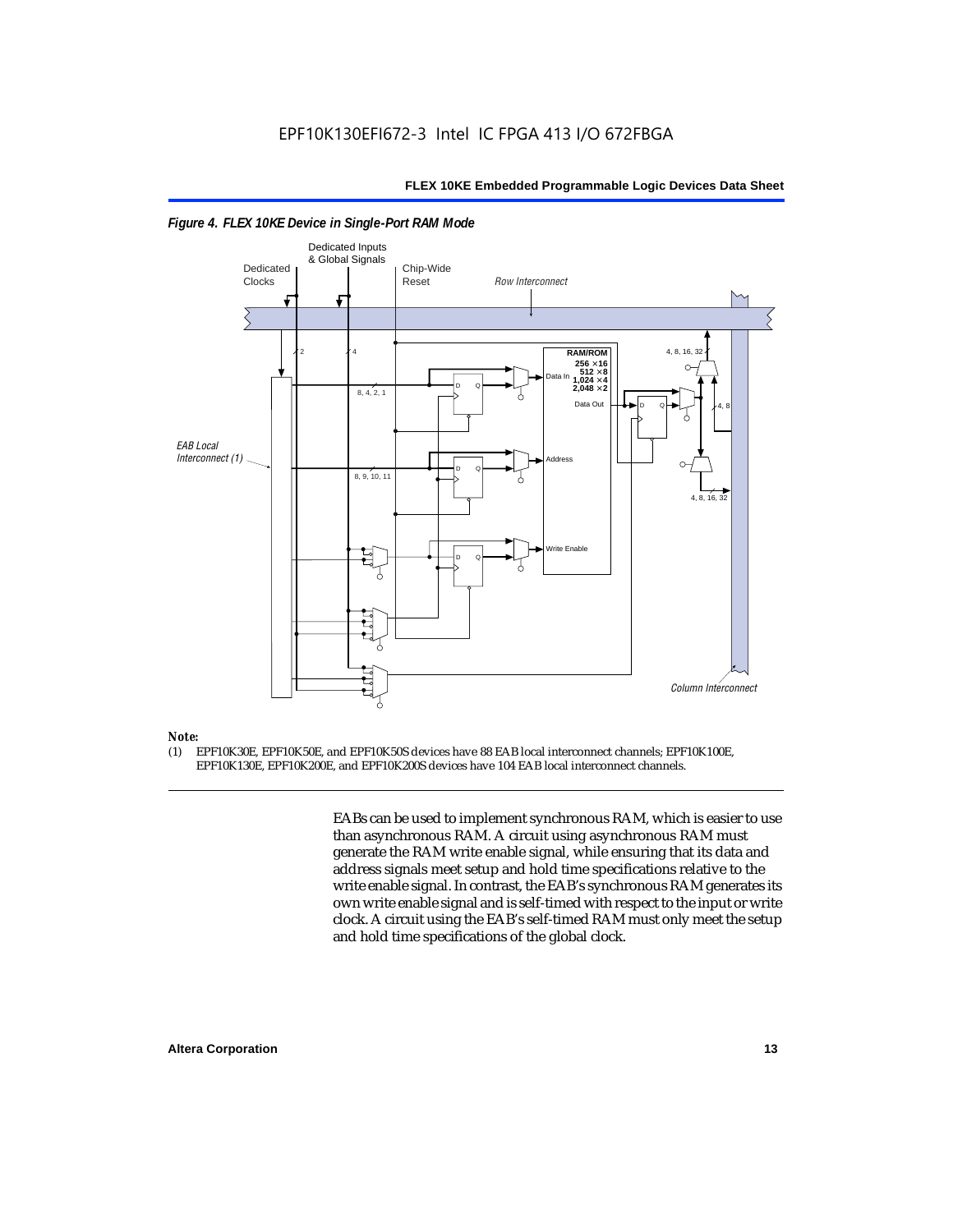When used as RAM, each EAB can be configured in any of the following sizes:  $256 \times 16$ ,  $512 \times 8$ ,  $1,024 \times 4$ , or  $2,048 \times 2$  (see Figure 5).



Larger blocks of RAM are created by combining multiple EABs. For example, two  $256 \times 16$  RAM blocks can be combined to form a  $256 \times 32$ block; two  $512 \times 8$  RAM blocks can be combined to form a  $512 \times 16$  block (see Figure 6).





If necessary, all EABs in a device can be cascaded to form a single RAM block. EABs can be cascaded to form RAM blocks of up to 2,048 words without impacting timing. The Altera software automatically combines EABs to meet a designer's RAM specifications.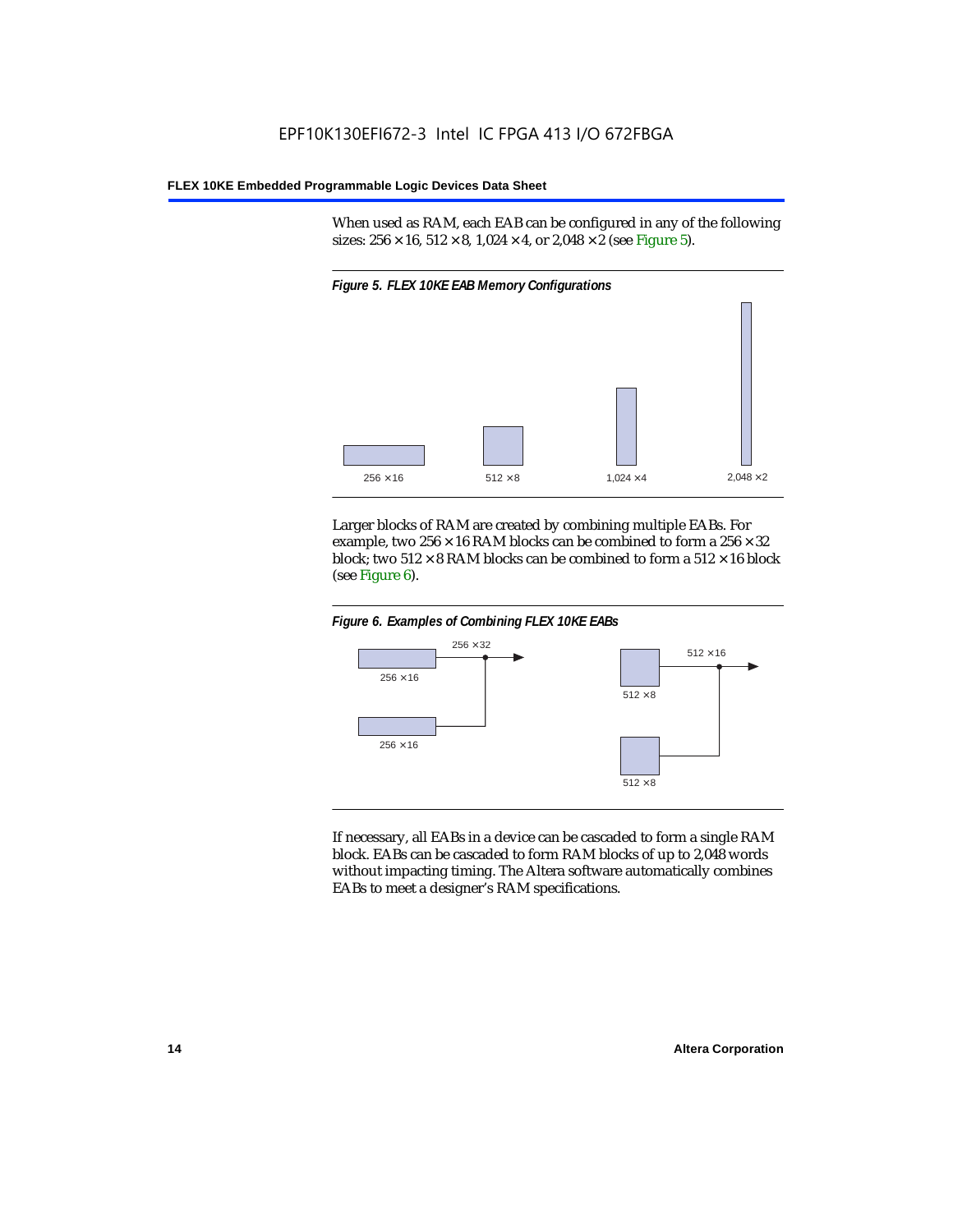EABs provide flexible options for driving and controlling clock signals. Different clocks and clock enables can be used for reading and writing to the EAB. Registers can be independently inserted on the data input, EAB output, write address, write enable signals, read address, and read enable signals. The global signals and the EAB local interconnect can drive write enable, read enable, and clock enable signals. The global signals, dedicated clock pins, and EAB local interconnect can drive the EAB clock signals. Because the LEs drive the EAB local interconnect, the LEs can control write enable, read enable, clear, clock, and clock enable signals.

An EAB is fed by a row interconnect and can drive out to row and column interconnects. Each EAB output can drive up to two row channels and up to two column channels; the unused row channel can be driven by other LEs. This feature increases the routing resources available for EAB outputs (see Figures 2 and 4). The column interconnect, which is adjacent to the EAB, has twice as many channels as other columns in the device.

#### **Logic Array Block**

An LAB consists of eight LEs, their associated carry and cascade chains, LAB control signals, and the LAB local interconnect. The LAB provides the coarse-grained structure to the FLEX 10KE architecture, facilitating efficient routing with optimum device utilization and high performance (see Figure 7).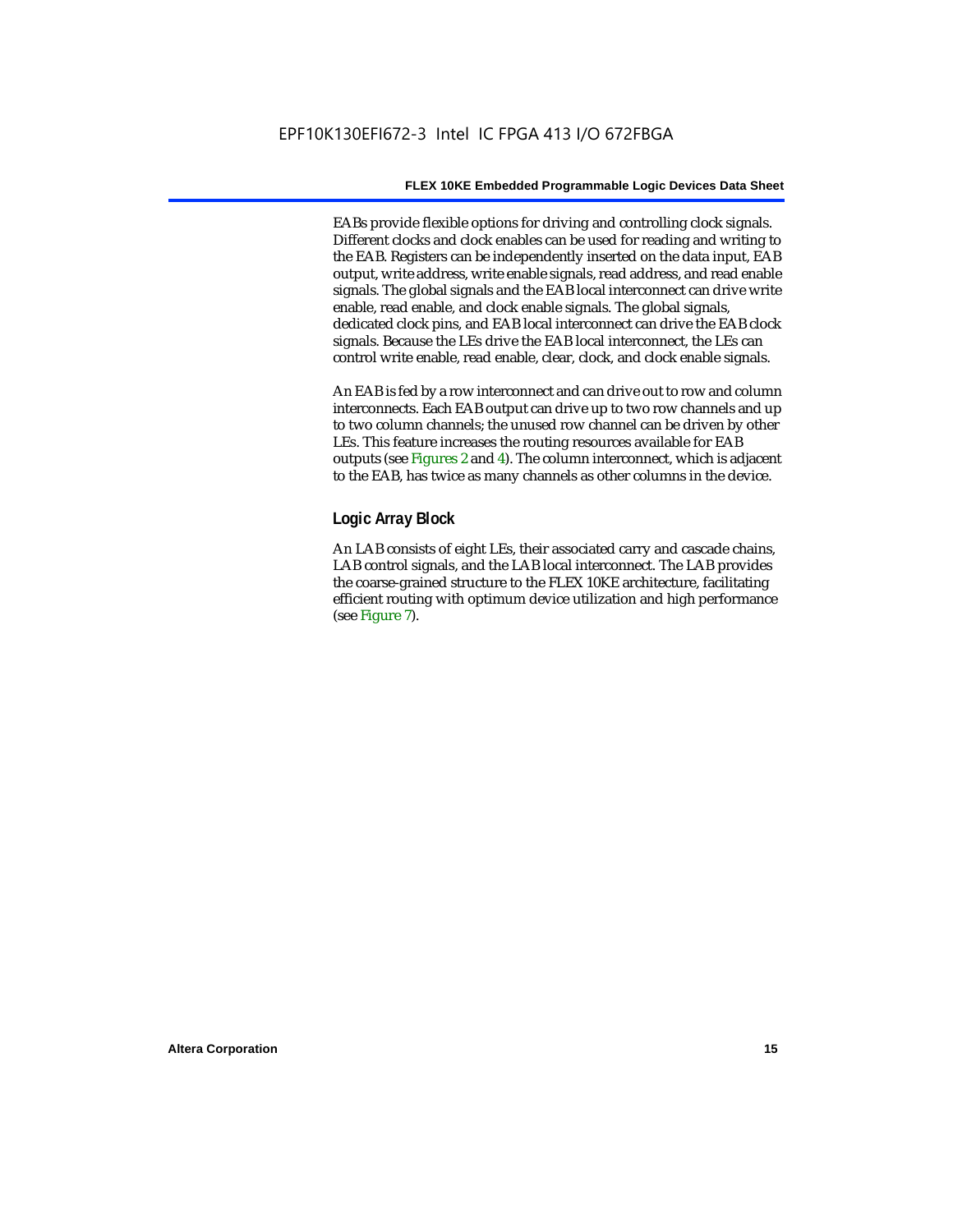#### *Figure 7. FLEX 10KE LAB*



#### *Notes:*

- (1) EPF10K30E, EPF10K50E, and EPF10K50S devices have 22 inputs to the LAB local interconnect channel from the row; EPF10K100E, EPF10K130E, EPF10K200E, and EPF10K200S devices have 26.
- (2) EPF10K30E, EPF10K50E, and EPF10K50S devices have 30 LAB local interconnect channels; EPF10K100E, EPF10K130E, EPF10K200E, and EPF10K200S devices have 34.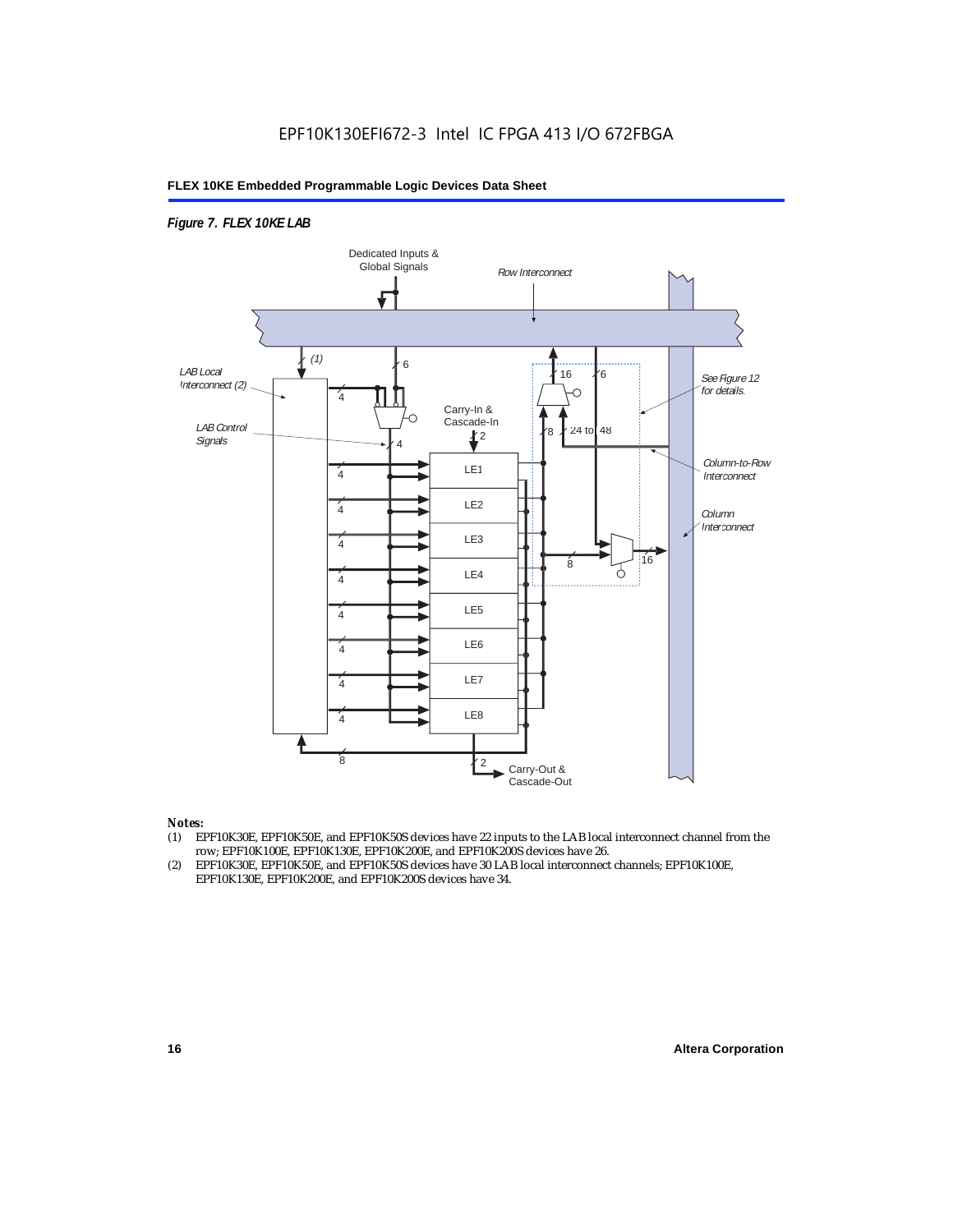Each LAB provides four control signals with programmable inversion that can be used in all eight LEs. Two of these signals can be used as clocks, the other two can be used for clear/preset control. The LAB clocks can be driven by the dedicated clock input pins, global signals, I/O signals, or internal signals via the LAB local interconnect. The LAB preset and clear control signals can be driven by the global signals, I/O signals, or internal signals via the LAB local interconnect. The global control signals are typically used for global clock, clear, or preset signals because they provide asynchronous control with very low skew across the device. If logic is required on a control signal, it can be generated in one or more LE in any LAB and driven into the local interconnect of the target LAB. In addition, the global control signals can be generated from LE outputs.

#### **Logic Element**

The LE, the smallest unit of logic in the FLEX 10KE architecture, has a compact size that provides efficient logic utilization. Each LE contains a four-input LUT, which is a function generator that can quickly compute any function of four variables. In addition, each LE contains a programmable flipflop with a synchronous clock enable, a carry chain, and a cascade chain. Each LE drives both the local and the FastTrack Interconnect routing structure (see Figure 8).



**Altera Corporation 17**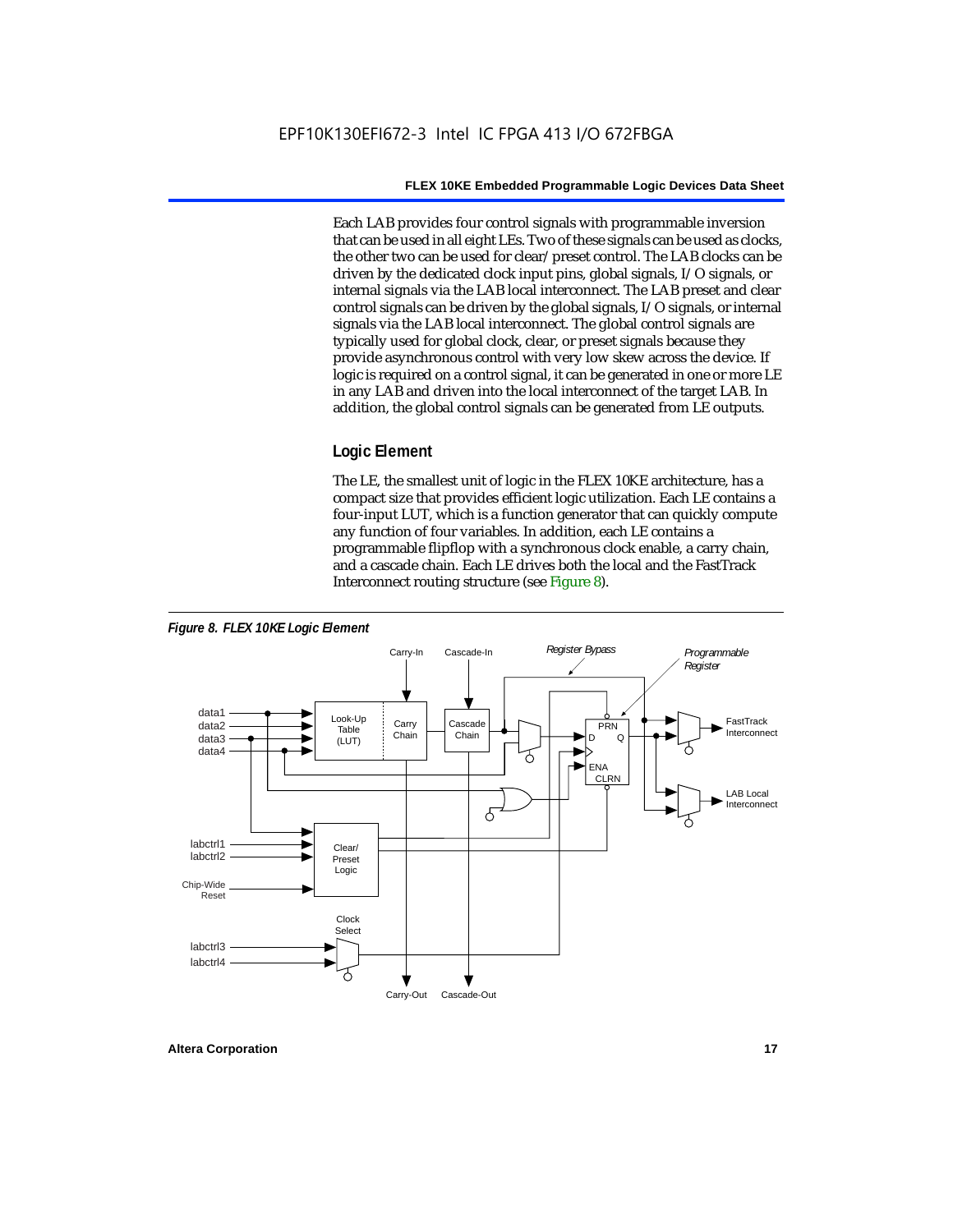The programmable flipflop in the LE can be configured for D, T, JK, or SR operation. The clock, clear, and preset control signals on the flipflop can be driven by global signals, general-purpose I/O pins, or any internal logic. For combinatorial functions, the flipflop is bypassed and the output of the LUT drives the output of the LE.

The LE has two outputs that drive the interconnect: one drives the local interconnect and the other drives either the row or column FastTrack Interconnect routing structure. The two outputs can be controlled independently. For example, the LUT can drive one output while the register drives the other output. This feature, called register packing, can improve LE utilization because the register and the LUT can be used for unrelated functions.

The FLEX 10KE architecture provides two types of dedicated high-speed data paths that connect adjacent LEs without using local interconnect paths: carry chains and cascade chains. The carry chain supports high-speed counters and adders and the cascade chain implements wide-input functions with minimum delay. Carry and cascade chains connect all LEs in a LAB as well as all LABs in the same row. Intensive use of carry and cascade chains can reduce routing flexibility. Therefore, the use of these chains should be limited to speed-critical portions of a design.

#### *Carry Chain*

The carry chain provides a very fast (as low as 0.2 ns) carry-forward function between LEs. The carry-in signal from a lower-order bit drives forward into the higher-order bit via the carry chain, and feeds into both the LUT and the next portion of the carry chain. This feature allows the FLEX 10KE architecture to implement high-speed counters, adders, and comparators of arbitrary width efficiently. Carry chain logic can be created automatically by the Altera Compiler during design processing, or manually by the designer during design entry. Parameterized functions such as LPM and DesignWare functions automatically take advantage of carry chains.

Carry chains longer than eight LEs are automatically implemented by linking LABs together. For enhanced fitting, a long carry chain skips alternate LABs in a row. A carry chain longer than one LAB skips either from even-numbered LAB to even-numbered LAB, or from oddnumbered LAB to odd-numbered LAB. For example, the last LE of the first LAB in a row carries to the first LE of the third LAB in the row. The carry chain does not cross the EAB at the middle of the row. For instance, in the EPF10K50E device, the carry chain stops at the eighteenth LAB and a new one begins at the nineteenth LAB.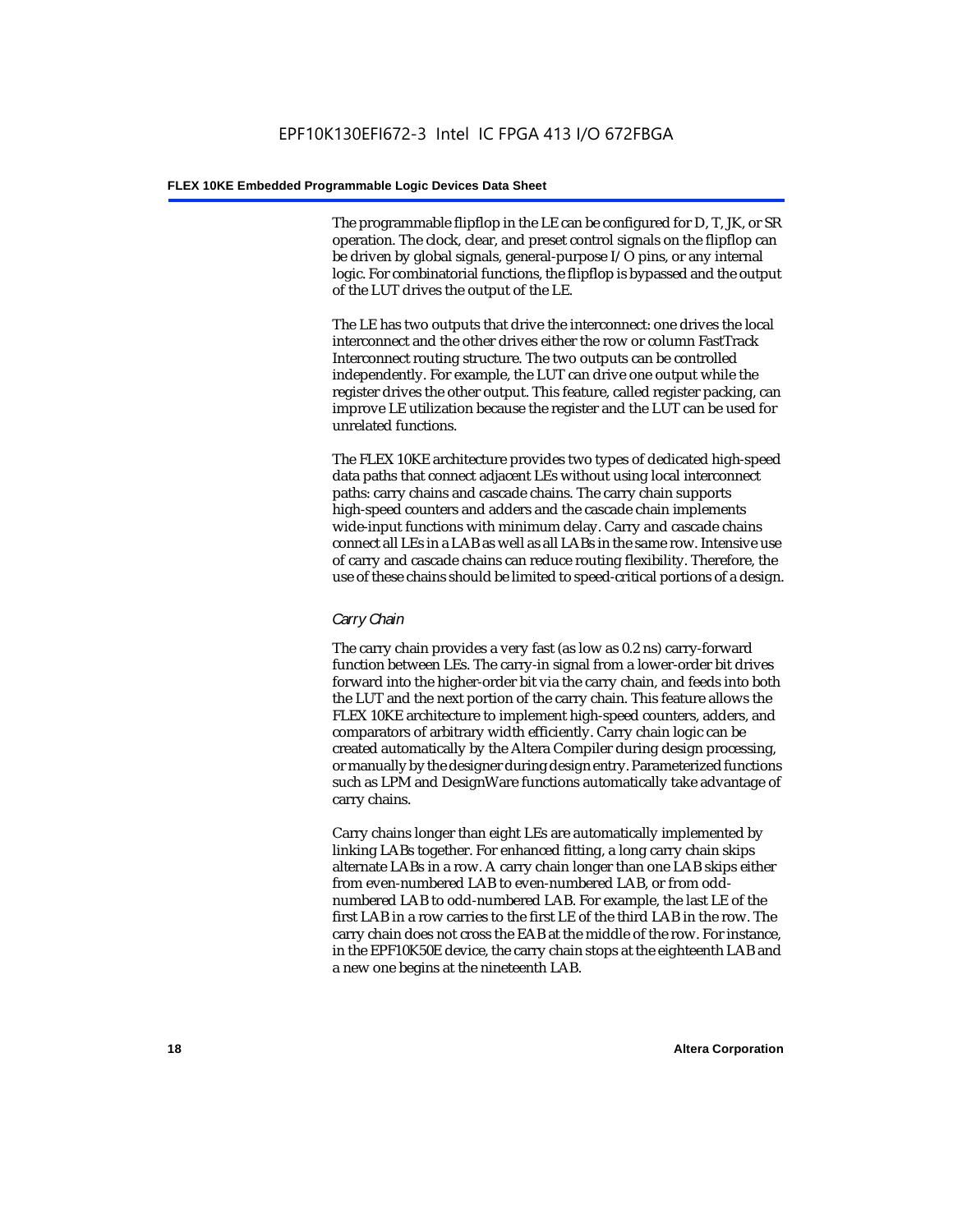Figure 9 shows how an *n*-bit full adder can be implemented in  $n + 1$  LEs with the carry chain. One portion of the LUT generates the sum of two bits using the input signals and the carry-in signal; the sum is routed to the output of the LE. The register can be bypassed for simple adders or used for an accumulator function. Another portion of the LUT and the carry chain logic generates the carry-out signal, which is routed directly to the carry-in signal of the next-higher-order bit. The final carry-out signal is routed to an LE, where it can be used as a general-purpose signal.



*Figure 9. FLEX 10KE Carry Chain Operation (n-Bit Full Adder)*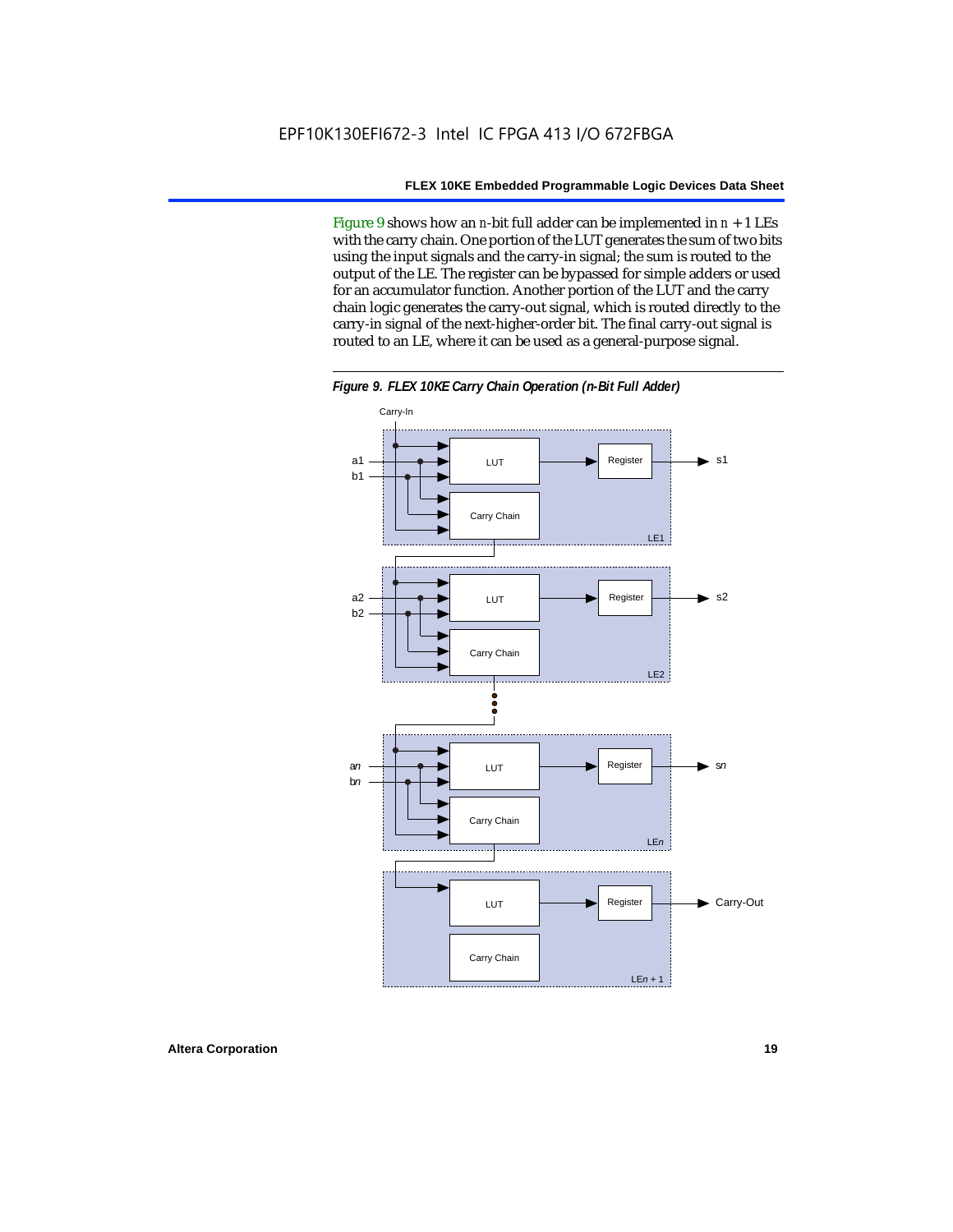#### *Cascade Chain*

With the cascade chain, the FLEX 10KE architecture can implement functions that have a very wide fan-in. Adjacent LUTs can be used to compute portions of the function in parallel; the cascade chain serially connects the intermediate values. The cascade chain can use a logical AND or logical OR (via De Morgan's inversion) to connect the outputs of adjacent LEs. An a delay as low as 0.6 ns per LE, each additional LE provides four more inputs to the effective width of a function. Cascade chain logic can be created automatically by the Altera Compiler during design processing, or manually by the designer during design entry.

Cascade chains longer than eight bits are implemented automatically by linking several LABs together. For easier routing, a long cascade chain skips every other LAB in a row. A cascade chain longer than one LAB skips either from even-numbered LAB to even-numbered LAB, or from odd-numbered LAB to odd-numbered LAB (e.g., the last LE of the first LAB in a row cascades to the first LE of the third LAB). The cascade chain does not cross the center of the row (e.g., in the EPF10K50E device, the cascade chain stops at the eighteenth LAB and a new one begins at the nineteenth LAB). This break is due to the EAB's placement in the middle of the row.

Figure 10 shows how the cascade function can connect adjacent LEs to form functions with a wide fan-in. These examples show functions of 4*n* variables implemented with *n* LEs. The LE delay is 0.9 ns; the cascade chain delay is 0.6 ns. With the cascade chain, 2.7 ns are needed to decode a 16-bit address.



*Figure 10. FLEX 10KE Cascade Chain Operation*

**20 Altera Corporation**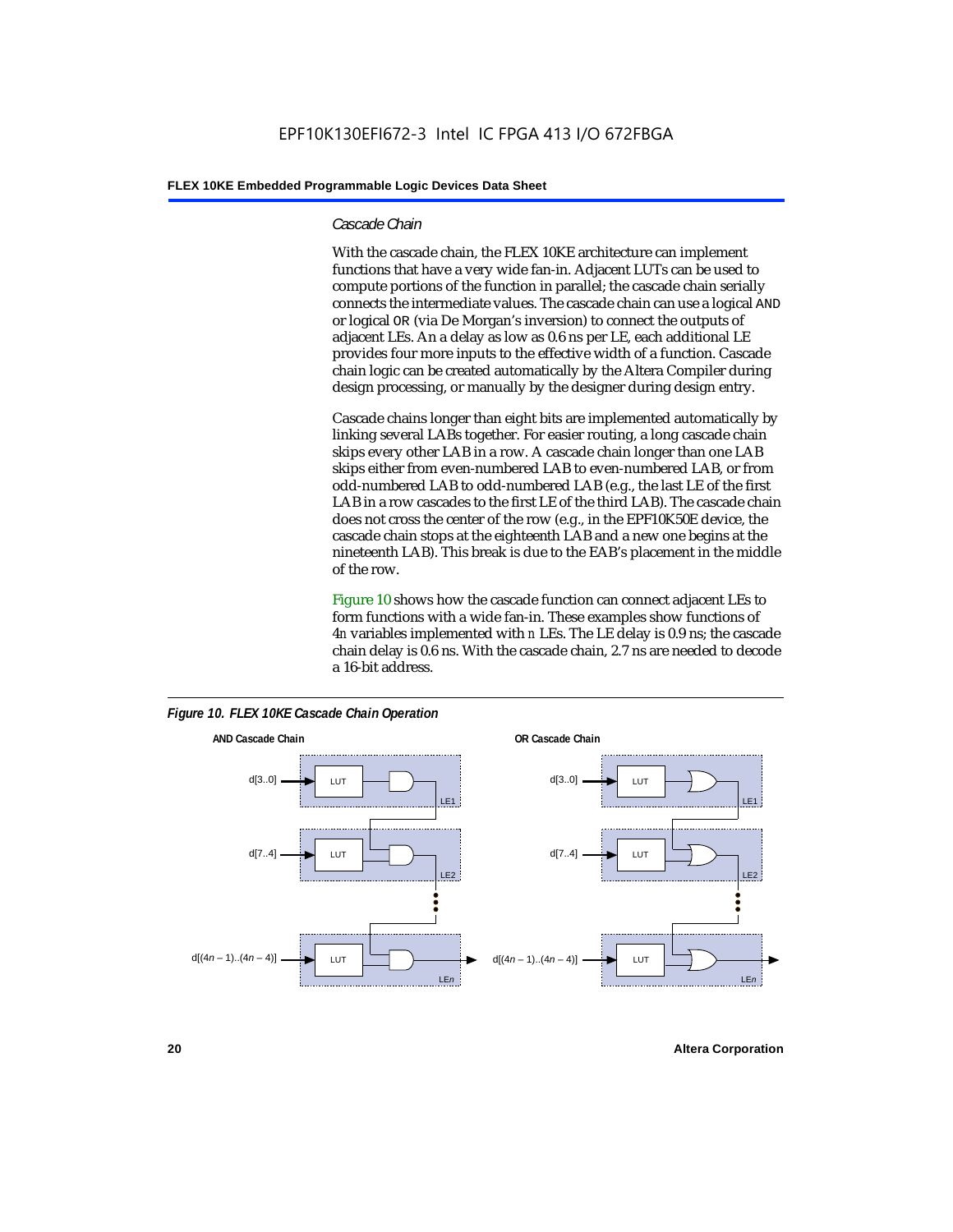#### *LE Operating Modes*

The FLEX 10KE LE can operate in the following four modes:

- Normal mode
- Arithmetic mode
- Up/down counter mode
- Clearable counter mode

Each of these modes uses LE resources differently. In each mode, seven available inputs to the LE—the four data inputs from the LAB local interconnect, the feedback from the programmable register, and the carry-in and cascade-in from the previous LE—are directed to different destinations to implement the desired logic function. Three inputs to the LE provide clock, clear, and preset control for the register. The Altera software, in conjunction with parameterized functions such as LPM and DesignWare functions, automatically chooses the appropriate mode for common functions such as counters, adders, and multipliers. If required, the designer can also create special-purpose functions that use a specific LE operating mode for optimal performance.

The architecture provides a synchronous clock enable to the register in all four modes. The Altera software can set DATA1 to enable the register synchronously, providing easy implementation of fully synchronous designs.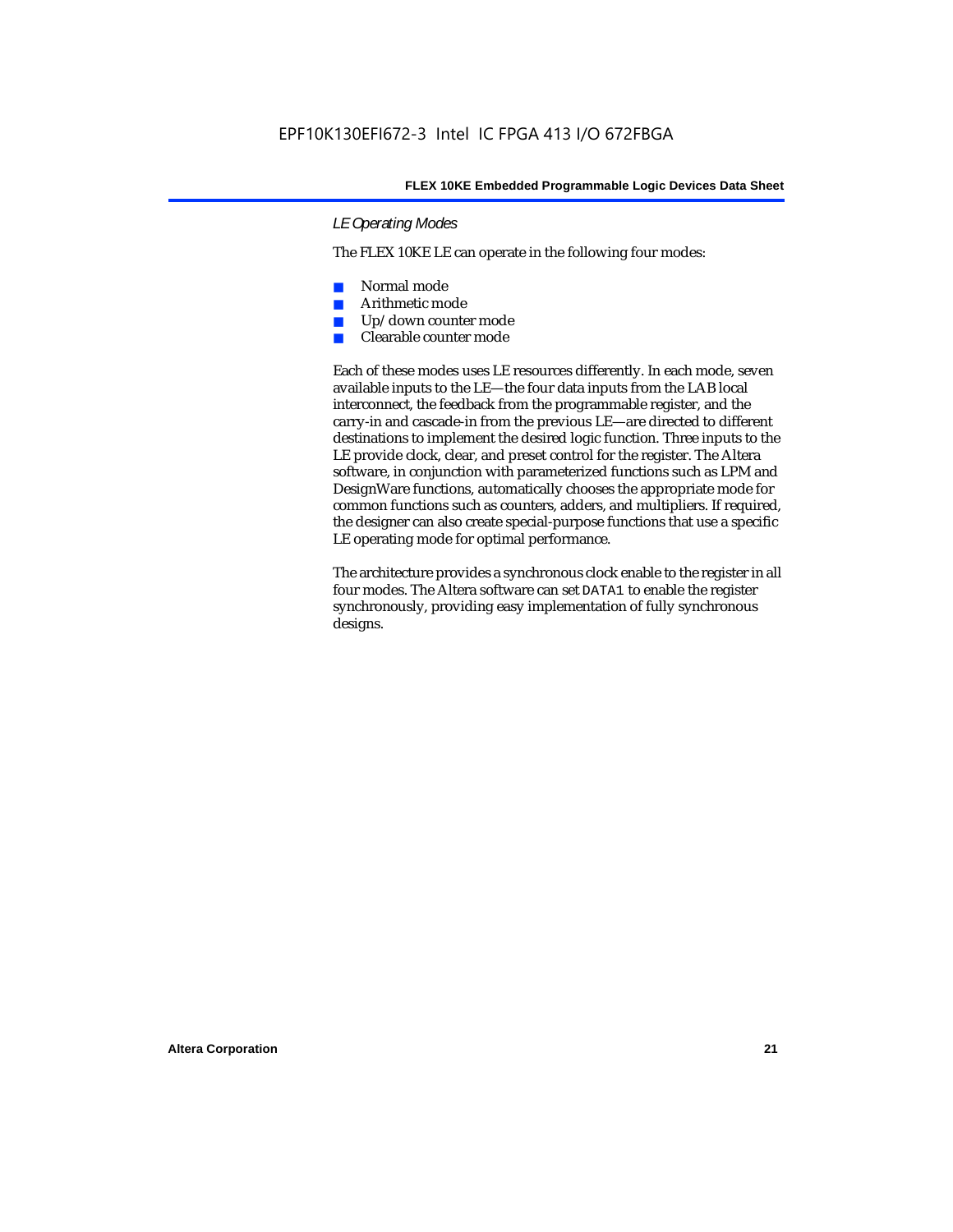#### Figure 11 shows the LE operating modes.

#### *Figure 11. FLEX 10KE LE Operating Modes*









#### **Clearable Counter Mode**

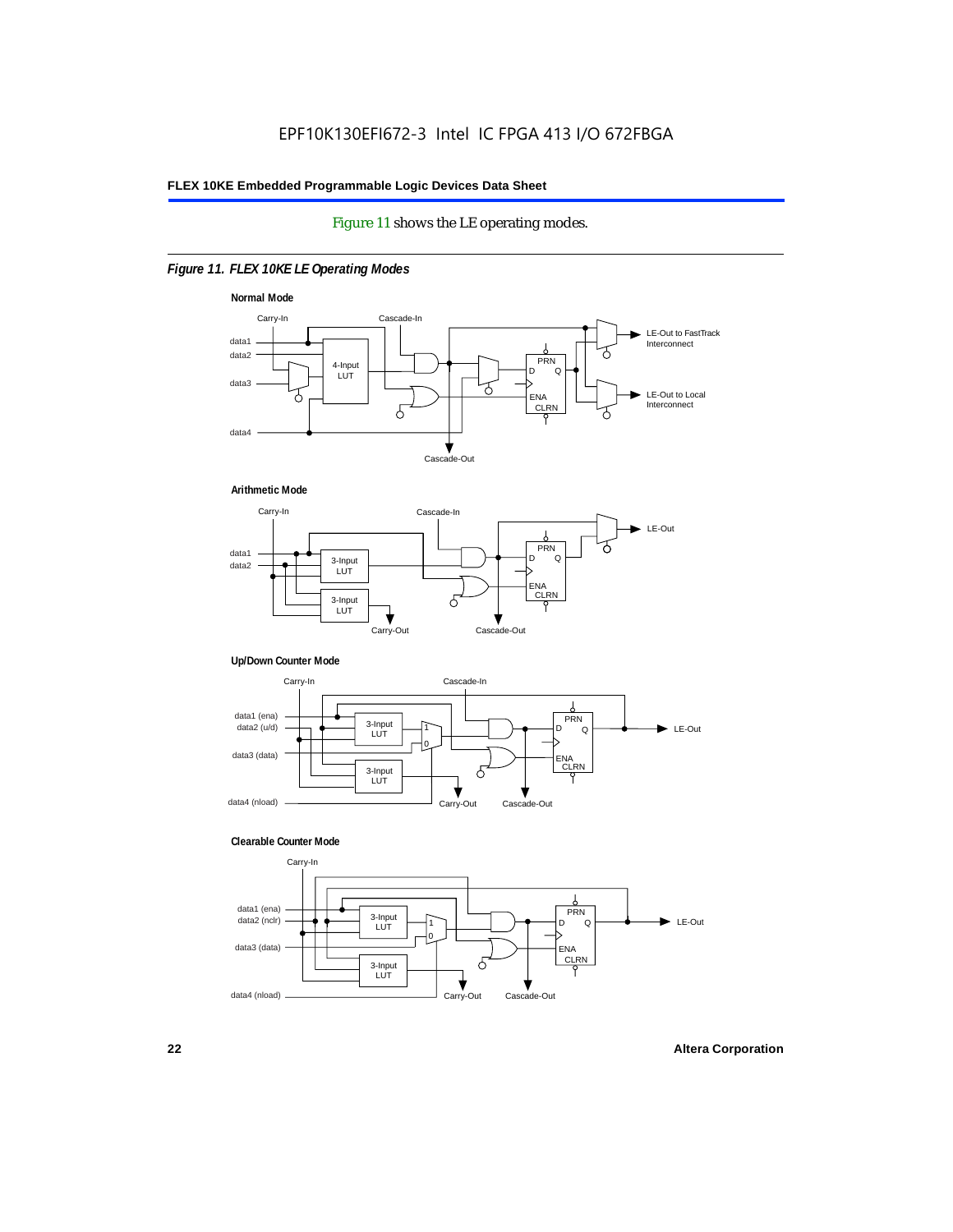#### **Normal Mode**

The normal mode is suitable for general logic applications and wide decoding functions that can take advantage of a cascade chain. In normal mode, four data inputs from the LAB local interconnect and the carry-in are inputs to a four-input LUT. The Altera Compiler automatically selects the carry-in or the DATA3 signal as one of the inputs to the LUT. The LUT output can be combined with the cascade-in signal to form a cascade chain through the cascade-out signal. Either the register or the LUT can be used to drive both the local interconnect and the FastTrack Interconnect routing structure at the same time.

The LUT and the register in the LE can be used independently (register packing). To support register packing, the LE has two outputs; one drives the local interconnect, and the other drives the FastTrack Interconnect routing structure. The DATA4 signal can drive the register directly, allowing the LUT to compute a function that is independent of the registered signal; a three-input function can be computed in the LUT, and a fourth independent signal can be registered. Alternatively, a four-input function can be generated, and one of the inputs to this function can be used to drive the register. The register in a packed LE can still use the clock enable, clear, and preset signals in the LE. In a packed LE, the register can drive the FastTrack Interconnect routing structure while the LUT drives the local interconnect, or vice versa.

#### **Arithmetic Mode**

The arithmetic mode offers 2 three-input LUTs that are ideal for implementing adders, accumulators, and comparators. One LUT computes a three-input function; the other generates a carry output. As shown in Figure 11 on page 22, the first LUT uses the carry-in signal and two data inputs from the LAB local interconnect to generate a combinatorial or registered output. For example, in an adder, this output is the sum of three signals: a, b, and carry-in. The second LUT uses the same three signals to generate a carry-out signal, thereby creating a carry chain. The arithmetic mode also supports simultaneous use of the cascade chain.

#### **Up/Down Counter Mode**

The up/down counter mode offers counter enable, clock enable, synchronous up/down control, and data loading options. These control signals are generated by the data inputs from the LAB local interconnect, the carry-in signal, and output feedback from the programmable register. Use 2 three-input LUTs: one generates the counter data, and the other generates the fast carry bit. A 2-to-1 multiplexer provides synchronous loading. Data can also be loaded asynchronously with the clear and preset register control signals without using the LUT resources.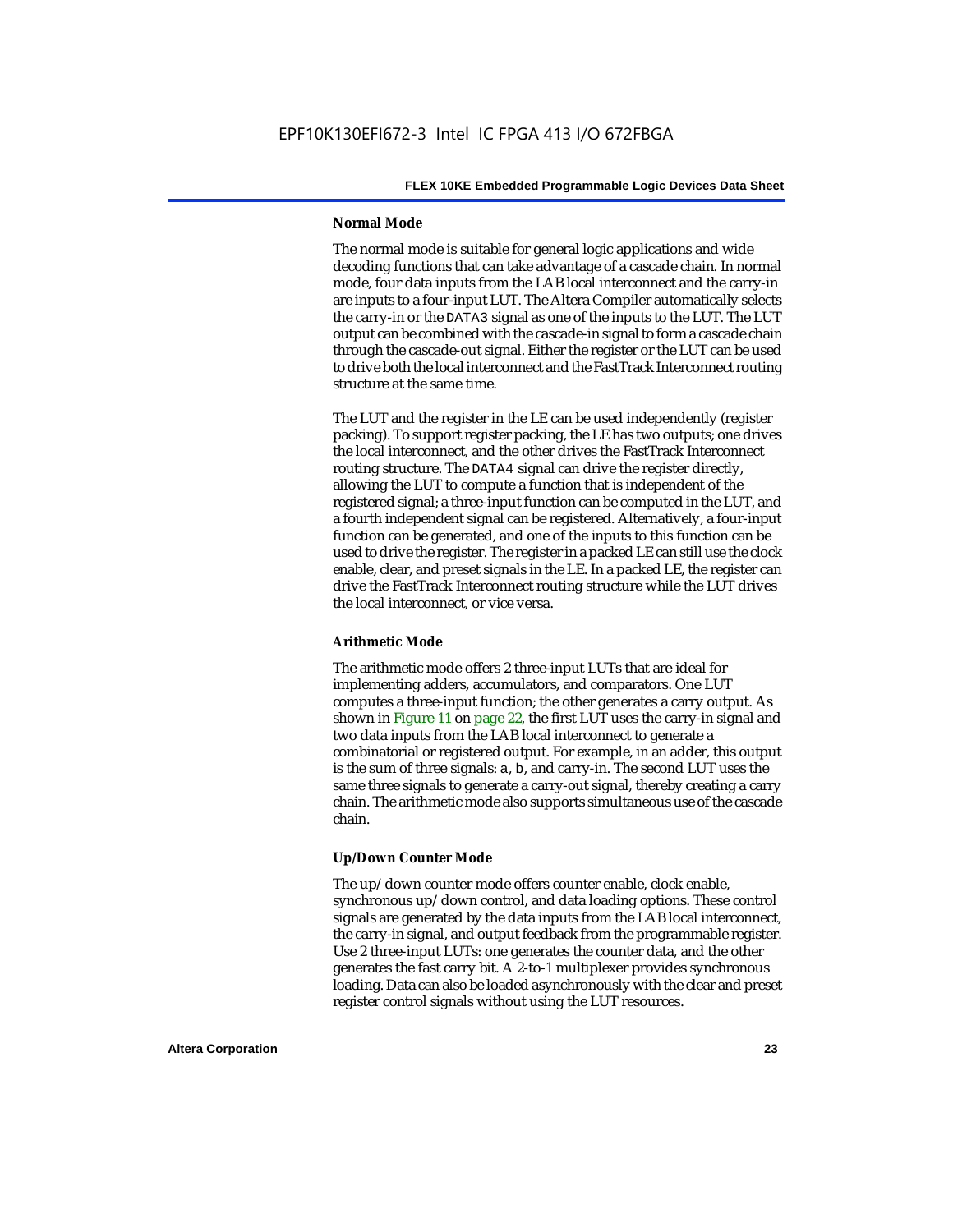#### **Clearable Counter Mode**

The clearable counter mode is similar to the up/down counter mode, but supports a synchronous clear instead of the up/down control. The clear function is substituted for the cascade-in signal in the up/down counter mode. Use 2 three-input LUTs: one generates the counter data, and the other generates the fast carry bit. Synchronous loading is provided by a 2-to-1 multiplexer. The output of this multiplexer is ANDed with a synchronous clear signal.

#### *Internal Tri-State Emulation*

Internal tri-state emulation provides internal tri-states without the limitations of a physical tri-state bus. In a physical tri-state bus, the tri-state buffers' output enable (OE) signals select which signal drives the bus. However, if multiple OE signals are active, contending signals can be driven onto the bus. Conversely, if no OE signals are active, the bus will float. Internal tri-state emulation resolves contending tri-state buffers to a low value and floating buses to a high value, thereby eliminating these problems. The Altera software automatically implements tri-state bus functionality with a multiplexer.

#### *Clear & Preset Logic Control*

Logic for the programmable register's clear and preset functions is controlled by the DATA3, LABCTRL1, and LABCTRL2 inputs to the LE. The clear and preset control structure of the LE asynchronously loads signals into a register. Either LABCTRL1 or LABCTRL2 can control the asynchronous clear. Alternatively, the register can be set up so that LABCTRL1 implements an asynchronous load. The data to be loaded is driven to DATA3; when LABCTRL1 is asserted, DATA3 is loaded into the register.

During compilation, the Altera Compiler automatically selects the best control signal implementation. Because the clear and preset functions are active-low, the Compiler automatically assigns a logic high to an unused clear or preset.

The clear and preset logic is implemented in one of the following six modes chosen during design entry:

- Asynchronous clear
- Asynchronous preset
- Asynchronous clear and preset
- Asynchronous load with clear
- Asynchronous load with preset
- Asynchronous load without clear or preset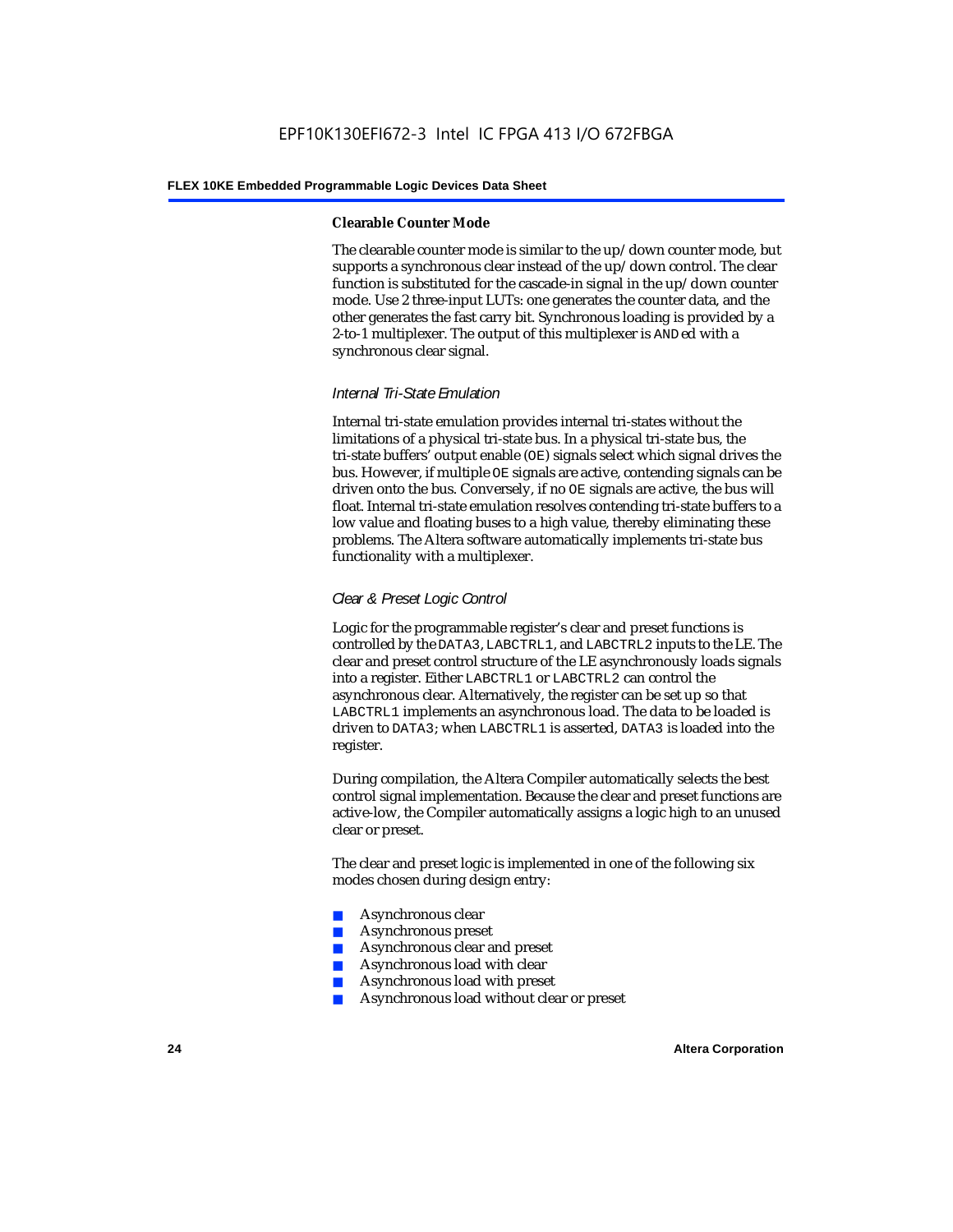In addition to the six clear and preset modes, FLEX 10KE devices provide a chip-wide reset pin that can reset all registers in the device. Use of this feature is set during design entry. In any of the clear and preset modes, the chip-wide reset overrides all other signals. Registers with asynchronous presets may be preset when the chip-wide reset is asserted. Inversion can be used to implement the asynchronous preset. Figure 12 shows examples of how to setup the preset and clear inputs for the desired functionality.



*Figure 12. FLEX 10KE LE Clear & Preset Modes*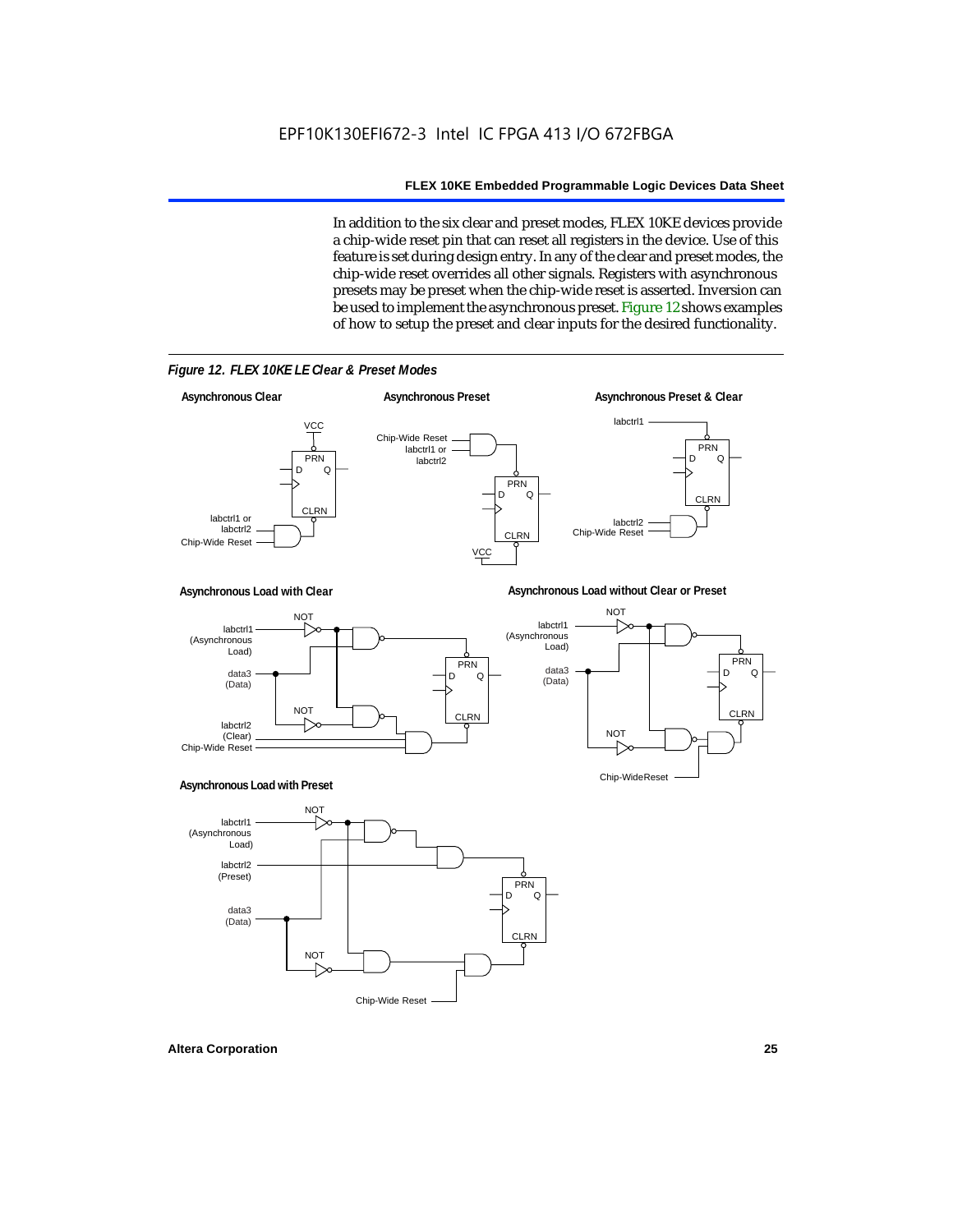#### **Asynchronous Clear**

The flipflop can be cleared by either LABCTRL1 or LABCTRL2. In this mode, the preset signal is tied to VCC to deactivate it.

#### **Asynchronous Preset**

An asynchronous preset is implemented as an asynchronous load, or with an asynchronous clear. If DATA3 is tied to VCC, asserting LABCTRL1 asynchronously loads a one into the register. Alternatively, the Altera software can provide preset control by using the clear and inverting the input and output of the register. Inversion control is available for the inputs to both LEs and IOEs. Therefore, if a register is preset by only one of the two LABCTRL signals, the DATA3 input is not needed and can be used for one of the LE operating modes.

#### **Asynchronous Preset & Clear**

When implementing asynchronous clear and preset, LABCTRL1 controls the preset and LABCTRL2 controls the clear. DATA3 is tied to VCC, so that asserting LABCTRL1 asynchronously loads a one into the register, effectively presetting the register. Asserting LABCTRL2 clears the register.

#### **Asynchronous Load with Clear**

When implementing an asynchronous load in conjunction with the clear, LABCTRL1 implements the asynchronous load of DATA3 by controlling the register preset and clear. LABCTRL2 implements the clear by controlling the register clear; LABCTRL2 does not have to feed the preset circuits.

#### **Asynchronous Load with Preset**

When implementing an asynchronous load in conjunction with preset, the Altera software provides preset control by using the clear and inverting the input and output of the register. Asserting LABCTRL2 presets the register, while asserting LABCTRL1 loads the register. The Altera software inverts the signal that drives DATA3 to account for the inversion of the register's output.

#### **Asynchronous Load without Preset or Clear**

When implementing an asynchronous load without preset or clear, LABCTRL1 implements the asynchronous load of DATA3 by controlling the register preset and clear.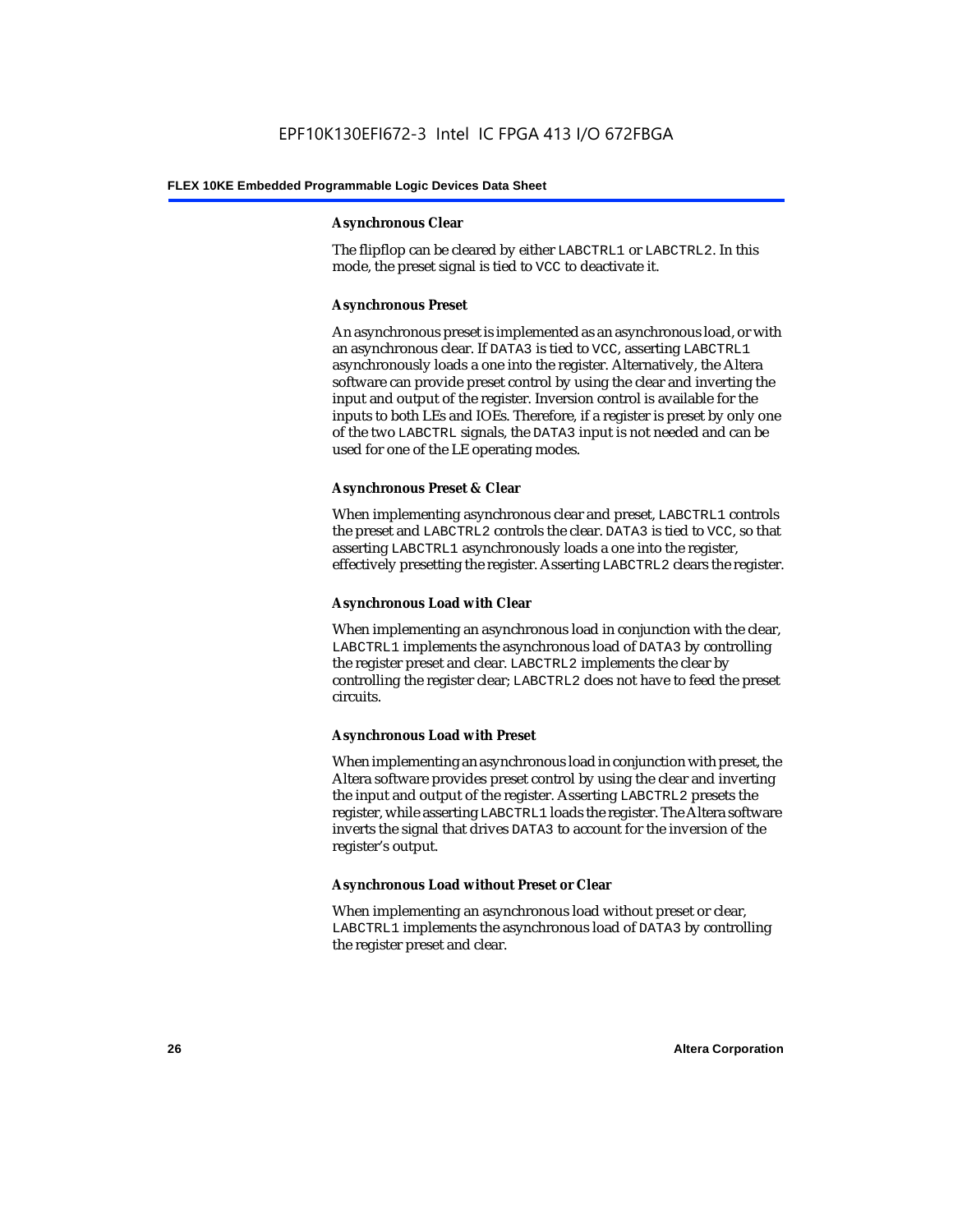#### **FastTrack Interconnect Routing Structure**

In the FLEX 10KE architecture, connections between LEs, EABs, and device I/O pins are provided by the FastTrack Interconnect routing structure, which is a series of continuous horizontal and vertical routing channels that traverses the device. This global routing structure provides predictable performance, even in complex designs. In contrast, the segmented routing in FPGAs requires switch matrices to connect a variable number of routing paths, increasing the delays between logic resources and reducing performance.

The FastTrack Interconnect routing structure consists of row and column interconnect channels that span the entire device. Each row of LABs is served by a dedicated row interconnect. The row interconnect can drive I/O pins and feed other LABs in the row. The column interconnect routes signals between rows and can drive I/O pins.

Row channels drive into the LAB or EAB local interconnect. The row signal is buffered at every LAB or EAB to reduce the effect of fan-out on delay. A row channel can be driven by an LE or by one of three column channels. These four signals feed dual 4-to-1 multiplexers that connect to two specific row channels. These multiplexers, which are connected to each LE, allow column channels to drive row channels even when all eight LEs in a LAB drive the row interconnect.

Each column of LABs or EABs is served by a dedicated column interconnect. The column interconnect that serves the EABs has twice as many channels as other column interconnects. The column interconnect can then drive I/O pins or another row's interconnect to route the signals to other LABs or EABs in the device. A signal from the column interconnect, which can be either the output of a LE or an input from an I/O pin, must be routed to the row interconnect before it can enter a LAB or EAB. Each row channel that is driven by an IOE or EAB can drive one specific column channel.

Access to row and column channels can be switched between LEs in adjacent pairs of LABs. For example, a LE in one LAB can drive the row and column channels normally driven by a particular LE in the adjacent LAB in the same row, and vice versa. This flexibility enables routing resources to be used more efficiently (see Figure 13).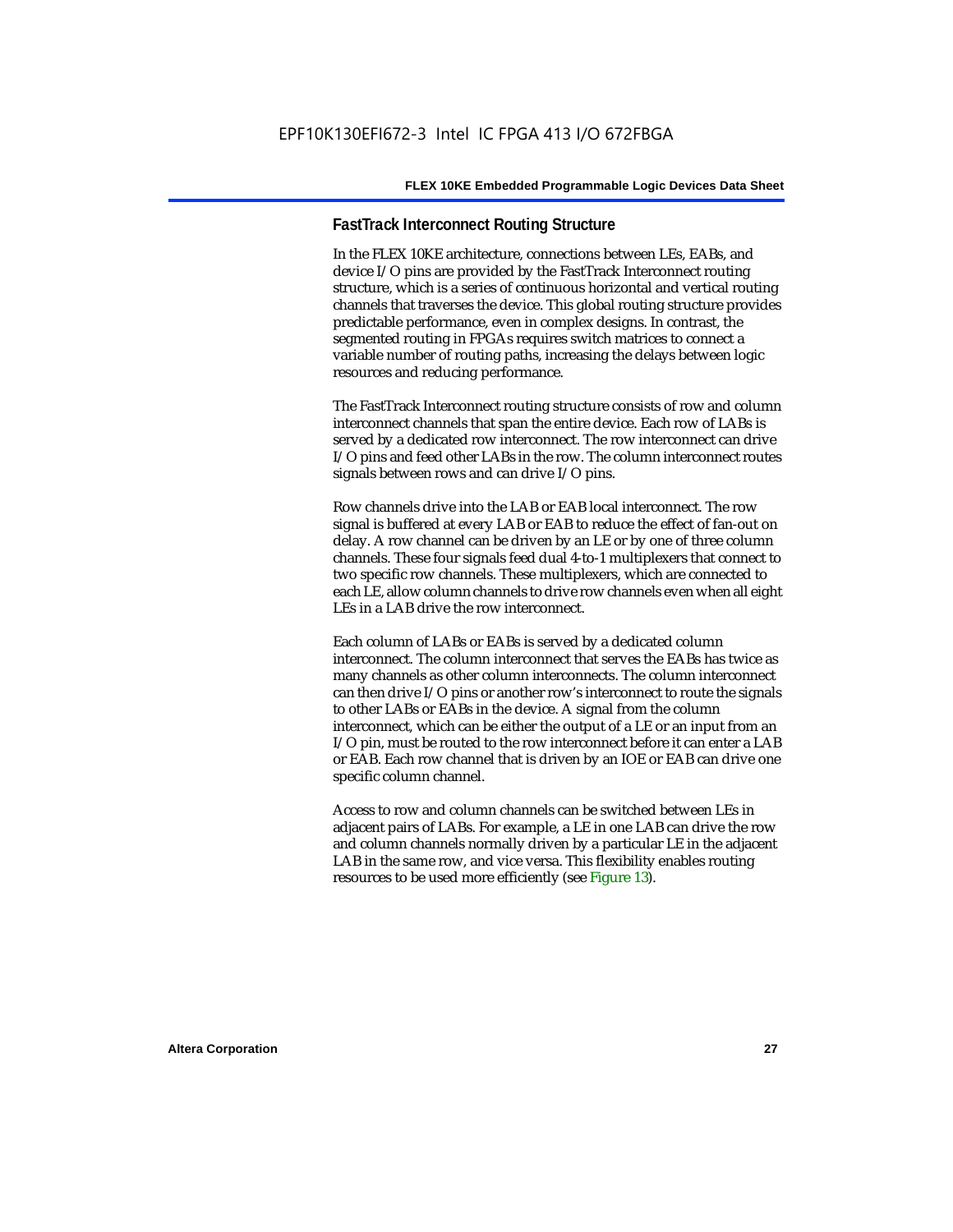#### *Figure 13. FLEX 10KE LAB Connections to Row & Column Interconnect*

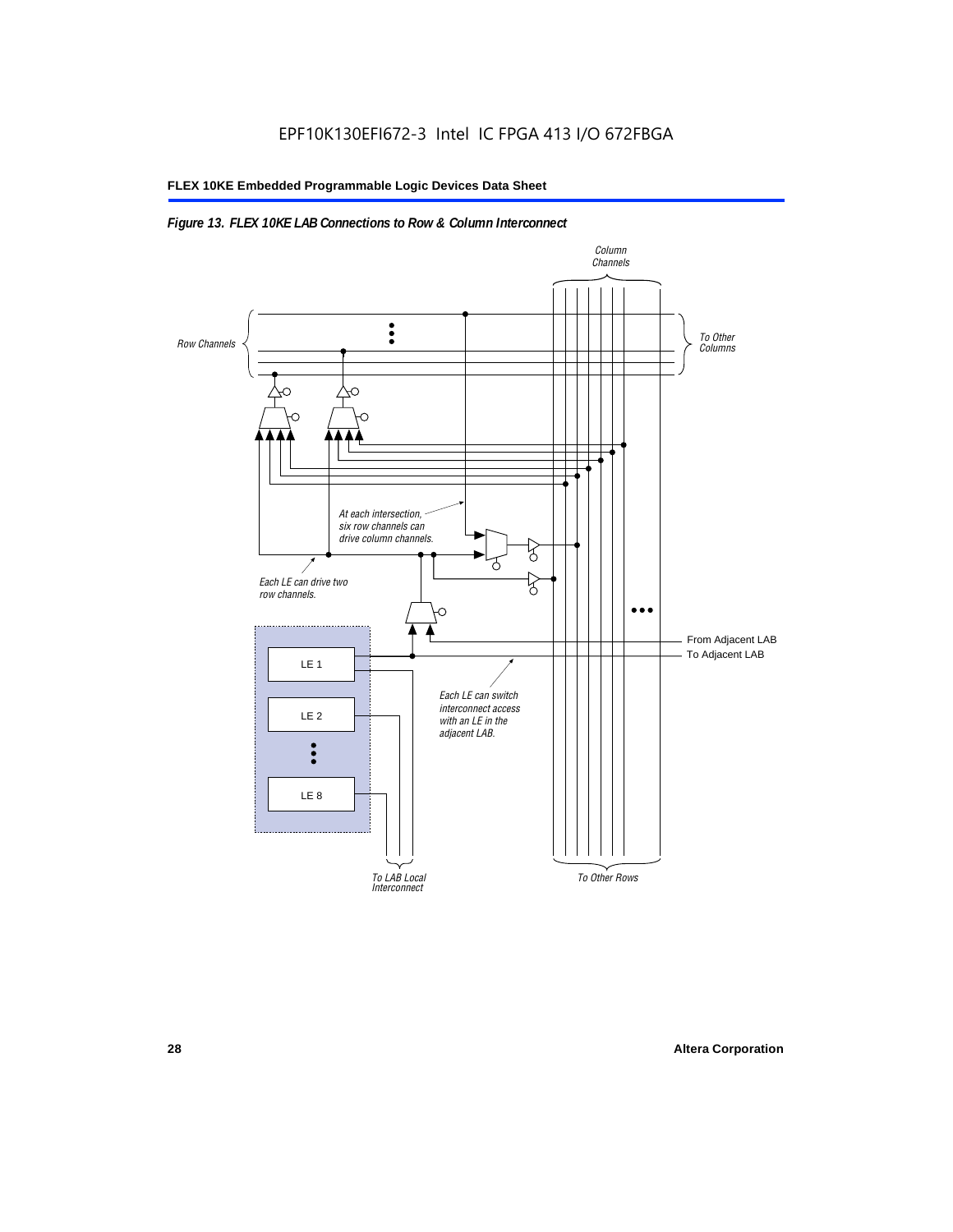For improved routing, the row interconnect consists of a combination of full-length and half-length channels. The full-length channels connect to all LABs in a row; the half-length channels connect to the LABs in half of the row. The EAB can be driven by the half-length channels in the left half of the row and by the full-length channels. The EAB drives out to the fulllength channels. In addition to providing a predictable, row-wide interconnect, this architecture provides increased routing resources. Two neighboring LABs can be connected using a half-row channel, thereby saving the other half of the channel for the other half of the row.

Table 7 summarizes the FastTrack Interconnect routing structure resources available in each FLEX 10KE device.

| Table 7. FLEX 10KE FastTrack Interconnect Resources |             |                     |         |                        |
|-----------------------------------------------------|-------------|---------------------|---------|------------------------|
| Device                                              | <b>Rows</b> | Channels per<br>Row | Columns | Channels per<br>Column |
| <b>EPF10K30E</b>                                    | 6           | 216                 | 36      | 24                     |
| EPF10K50E<br>EPF10K50S                              | 10          | 216                 | 36      | 24                     |
| EPF10K100E                                          | 12          | 312                 | 52      | 24                     |
| EPF10K130E                                          | 16          | 312                 | 52      | 32                     |
| EPF10K200E<br>EPF10K200S                            | 24          | 312                 | 52      | 48                     |

In addition to general-purpose I/O pins, FLEX 10KE devices have six dedicated input pins that provide low-skew signal distribution across the device. These six inputs can be used for global clock, clear, preset, and peripheral output enable and clock enable control signals. These signals are available as control signals for all LABs and IOEs in the device. The dedicated inputs can also be used as general-purpose data inputs because they can feed the local interconnect of each LAB in the device.

Figure 14 shows the interconnection of adjacent LABs and EABs, with row, column, and local interconnects, as well as the associated cascade and carry chains. Each LAB is labeled according to its location: a letter represents the row and a number represents the column. For example, LAB B3 is in row B, column 3.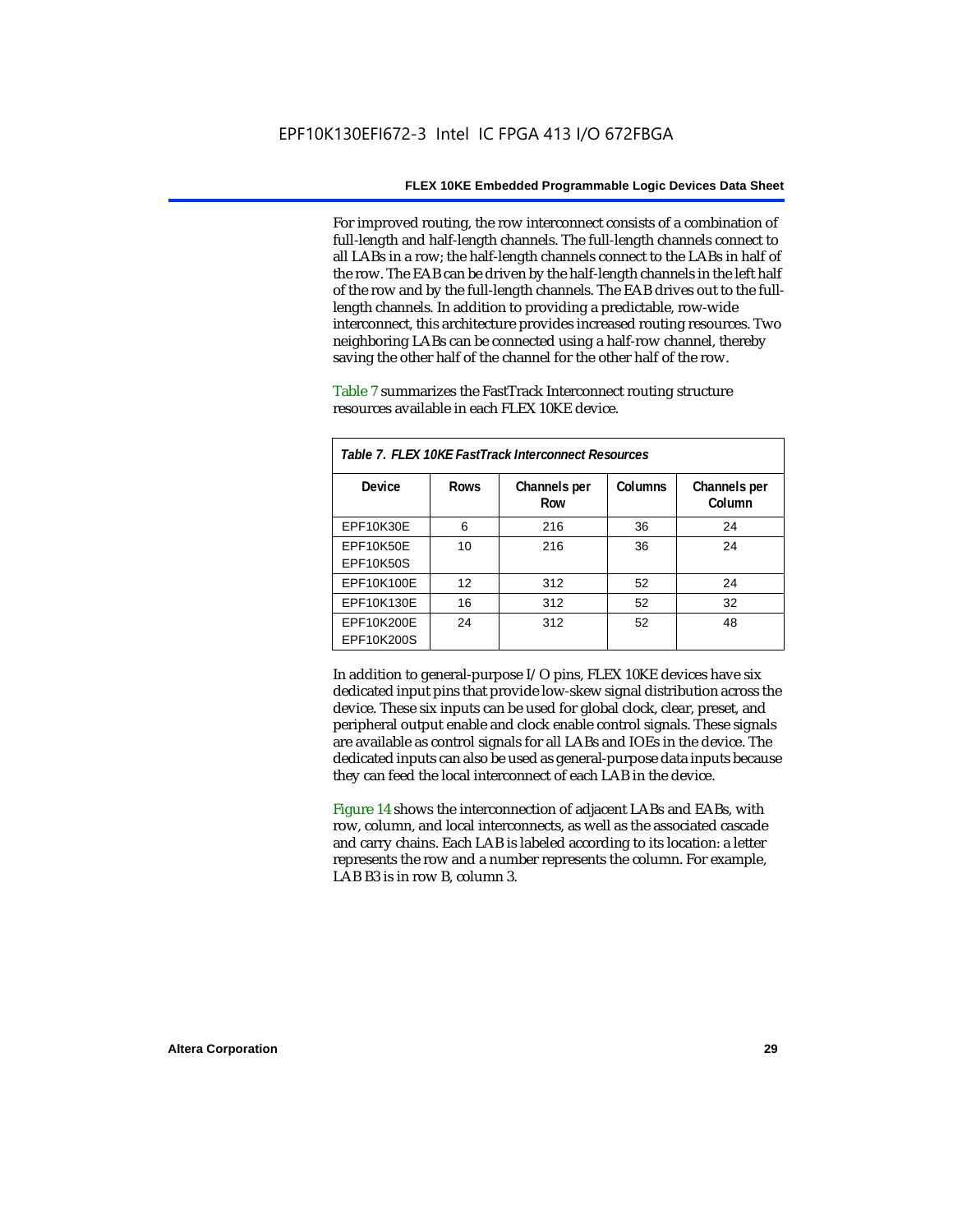



#### **I/O Element**

An IOE contains a bidirectional I/O buffer and a register that can be used either as an input register for external data that requires a fast setup time, or as an output register for data that requires fast clock-to-output performance. In some cases, using an LE register for an input register will result in a faster setup time than using an IOE register. IOEs can be used as input, output, or bidirectional pins. For bidirectional registered I/O implementation, the output register should be in the IOE, and the data input and output enable registers should be LE registers placed adjacent to the bidirectional pin. The Altera Compiler uses the programmable inversion option to invert signals from the row and column interconnect automatically where appropriate. Figure 15 shows the bidirectional I/O registers.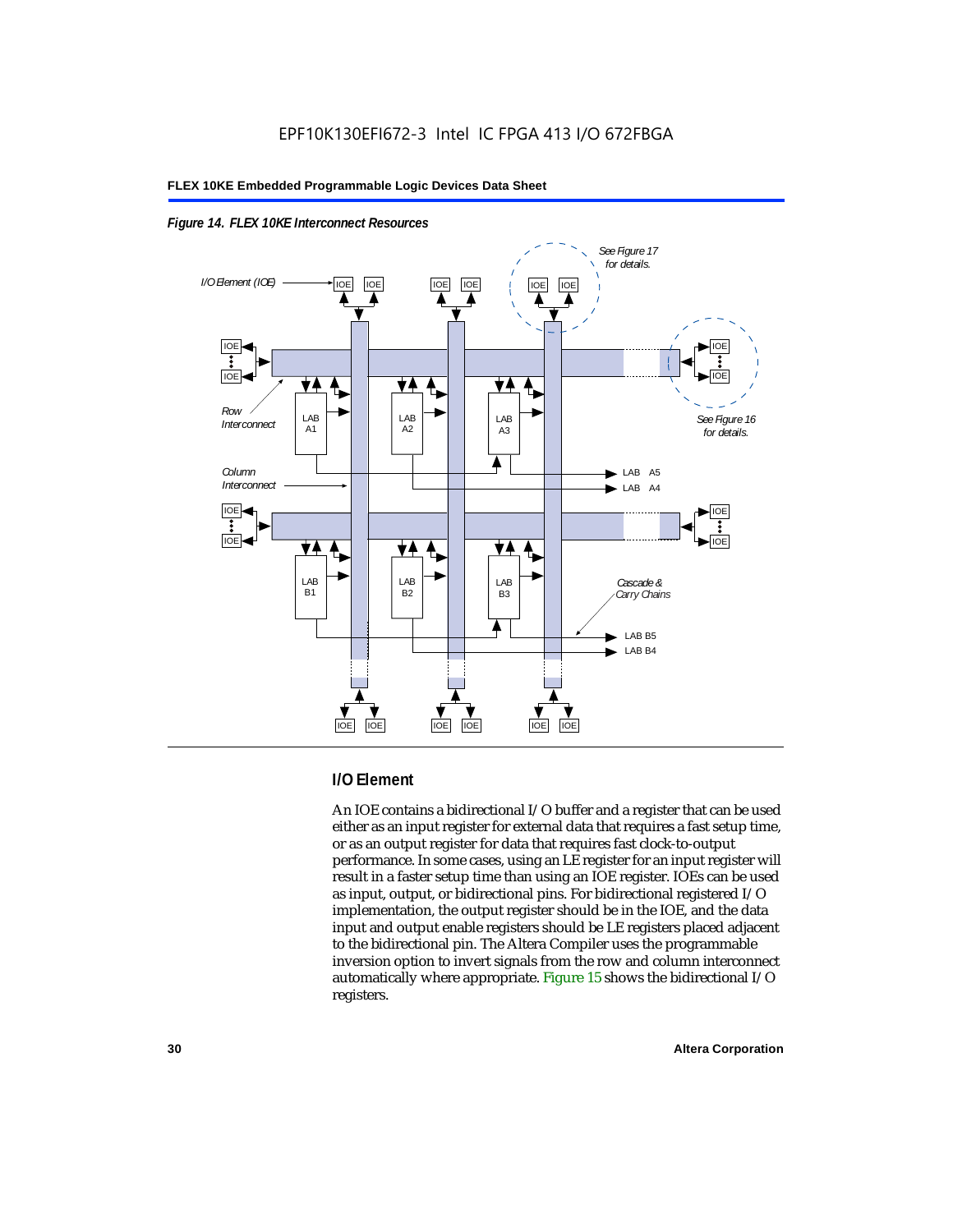



### *Note:*<br>(1) *A*

(1) All FLEX 10KE devices (except the EPF10K50E and EPF10K200E devices) have a programmable input delay buffer on the input path.

#### **Altera Corporation 31**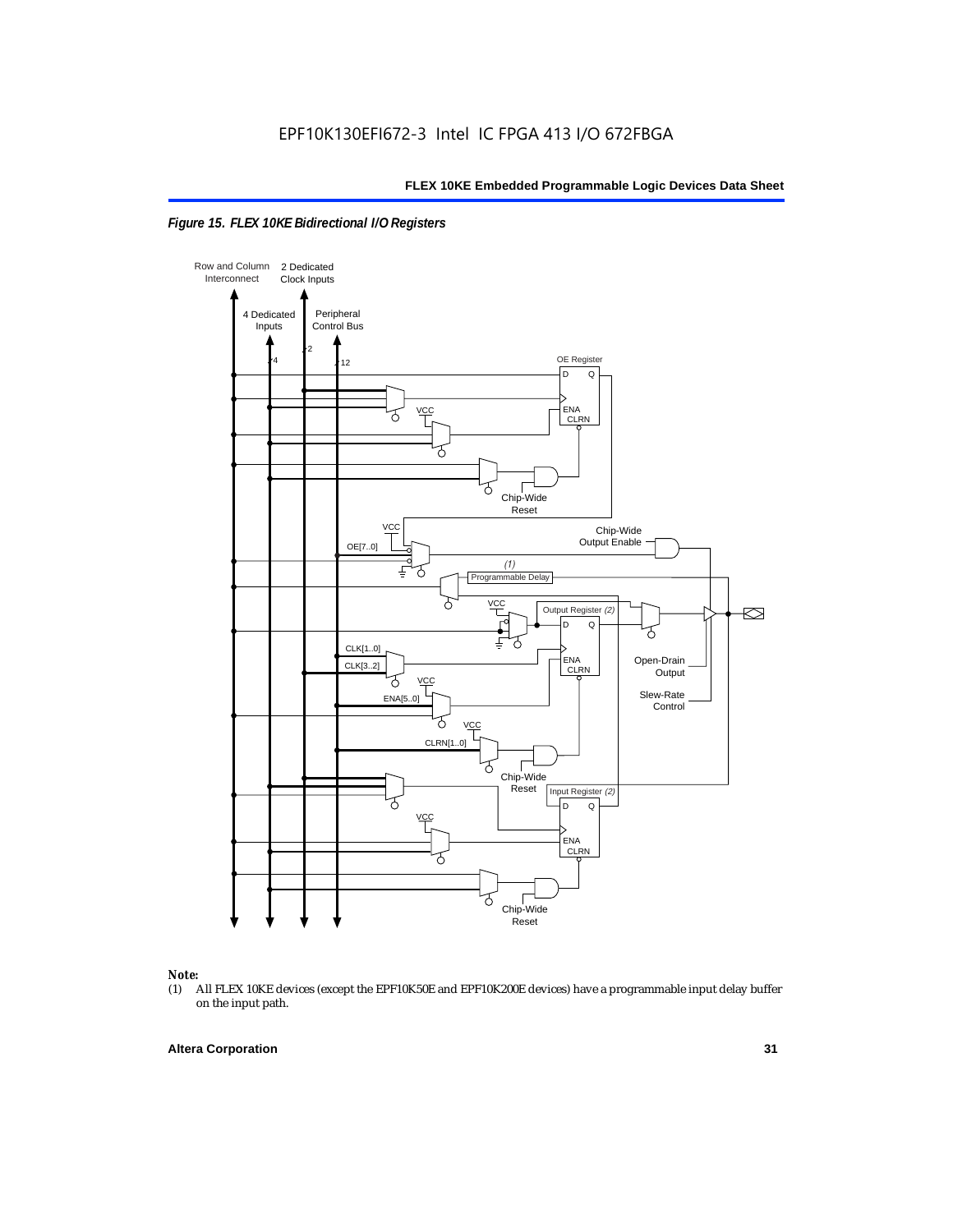On all FLEX 10KE devices (except EPF10K50E and EPF10K200E devices), the input path from the I/O pad to the FastTrack Interconnect has a programmable delay element that can be used to guarantee a zero hold time. EPF10K50S and EPF10K200S devices also support this feature. Depending on the placement of the IOE relative to what it is driving, the designer may choose to turn on the programmable delay to ensure a zero hold time or turn it off to minimize setup time. This feature is used to reduce setup time for complex pin-to-register paths (e.g., PCI designs).

Each IOE selects the clock, clear, clock enable, and output enable controls from a network of I/O control signals called the peripheral control bus. The peripheral control bus uses high-speed drivers to minimize signal skew across the device and provides up to 12 peripheral control signals that can be allocated as follows:

- Up to eight output enable signals
- Up to six clock enable signals
- Up to two clock signals
- Up to two clear signals

If more than six clock enable or eight output enable signals are required, each IOE on the device can be controlled by clock enable and output enable signals driven by specific LEs. In addition to the two clock signals available on the peripheral control bus, each IOE can use one of two dedicated clock pins. Each peripheral control signal can be driven by any of the dedicated input pins or the first LE of each LAB in a particular row. In addition, a LE in a different row can drive a column interconnect, which causes a row interconnect to drive the peripheral control signal. The chipwide reset signal resets all IOE registers, overriding any other control signals.

When a dedicated clock pin drives IOE registers, it can be inverted for all IOEs in the device. All IOEs must use the same sense of the clock. For example, if any IOE uses the inverted clock, all IOEs must use the inverted clock and no IOE can use the non-inverted clock. However, LEs can still use the true or complement of the clock on a LAB-by-LAB basis.

The incoming signal may be inverted at the dedicated clock pin and will drive all IOEs. For the true and complement of a clock to be used to drive IOEs, drive it into both global clock pins. One global clock pin will supply the true, and the other will supply the complement.

When the true and complement of a dedicated input drives IOE clocks, two signals on the peripheral control bus are consumed, one for each sense of the clock.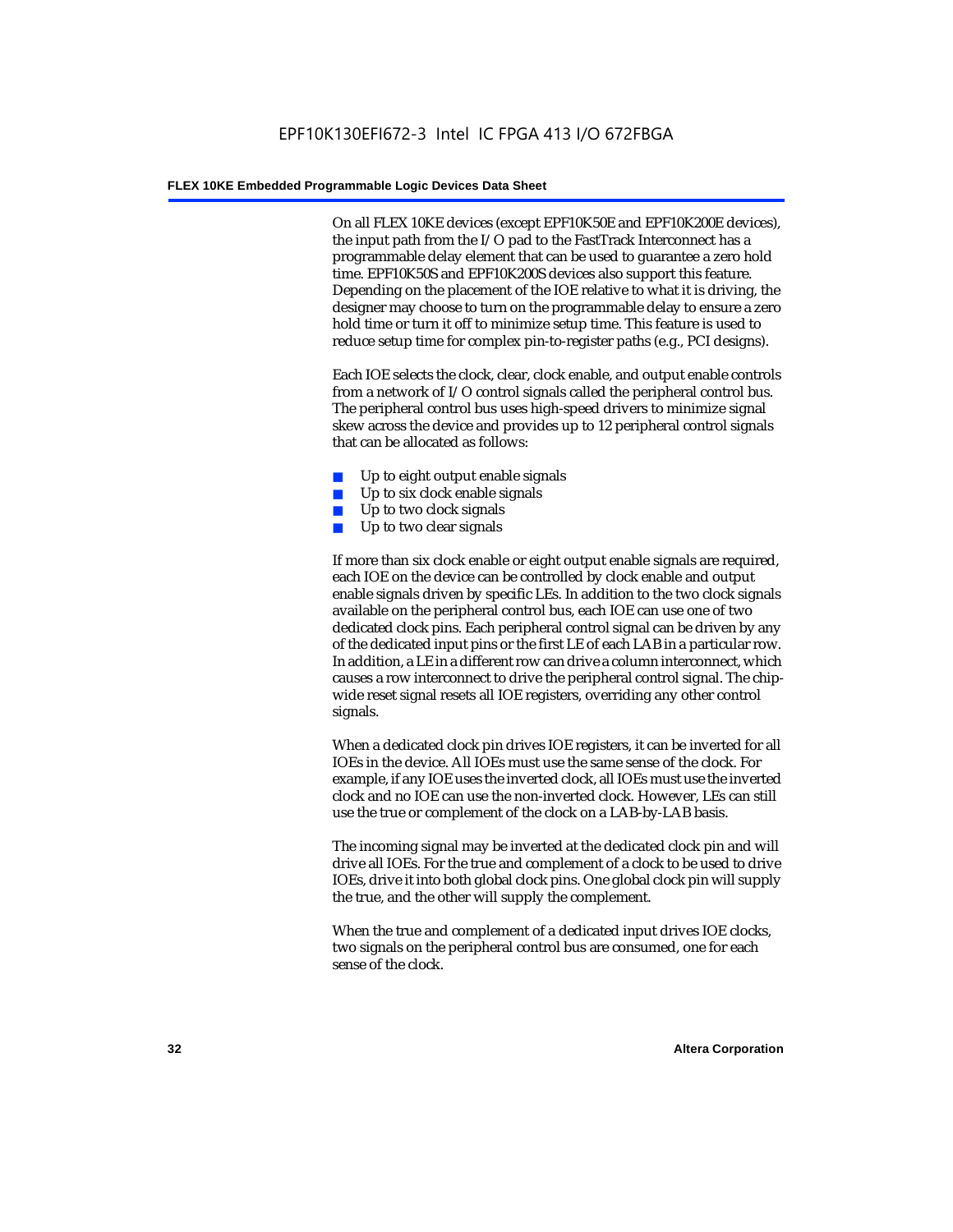When dedicated inputs drive non-inverted and inverted peripheral clears, clock enables, and output enables, two signals on the peripheral control bus will be used.

Tables 8 and 9 list the sources for each peripheral control signal, and show how the output enable, clock enable, clock, and clear signals share 12 peripheral control signals. The tables also show the rows that can drive global signals.

| Table 8. Peripheral Bus Sources for EPF10K30E, EPF10K50E & EPF10K50S Devices |                  |                               |  |  |
|------------------------------------------------------------------------------|------------------|-------------------------------|--|--|
| Peripheral<br><b>Control Signal</b>                                          | <b>EPF10K30E</b> | EPF10K50E<br><b>EPF10K50S</b> |  |  |
| OE0                                                                          | Row A            | Row A                         |  |  |
| OE1                                                                          | Row B            | Row B                         |  |  |
| OE2                                                                          | Row C            | Row D                         |  |  |
| OE3                                                                          | Row D            | Row F                         |  |  |
| OE4                                                                          | Row E            | Row H                         |  |  |
| OE5                                                                          | Row F            | Row J                         |  |  |
| CLKENA0/CLK0/GLOBAL0                                                         | Row A            | Row A                         |  |  |
| CLKENA1/OE6/GLOBAL1                                                          | Row B            | Row C                         |  |  |
| CLKENA2/CLR0                                                                 | Row C            | Row E                         |  |  |
| CLKENA3/OE7/GLOBAL2                                                          | Row D            | Row G                         |  |  |
| CLKENA4/CLR1                                                                 | Row E            | Row I                         |  |  |
| CLKENA5/CLK1/GLOBAL3                                                         | Row F            | Row J                         |  |  |

*Table 8. Peripheral Bus Sources for EPF10K30E, EPF10K50E & EPF10K50S Devices*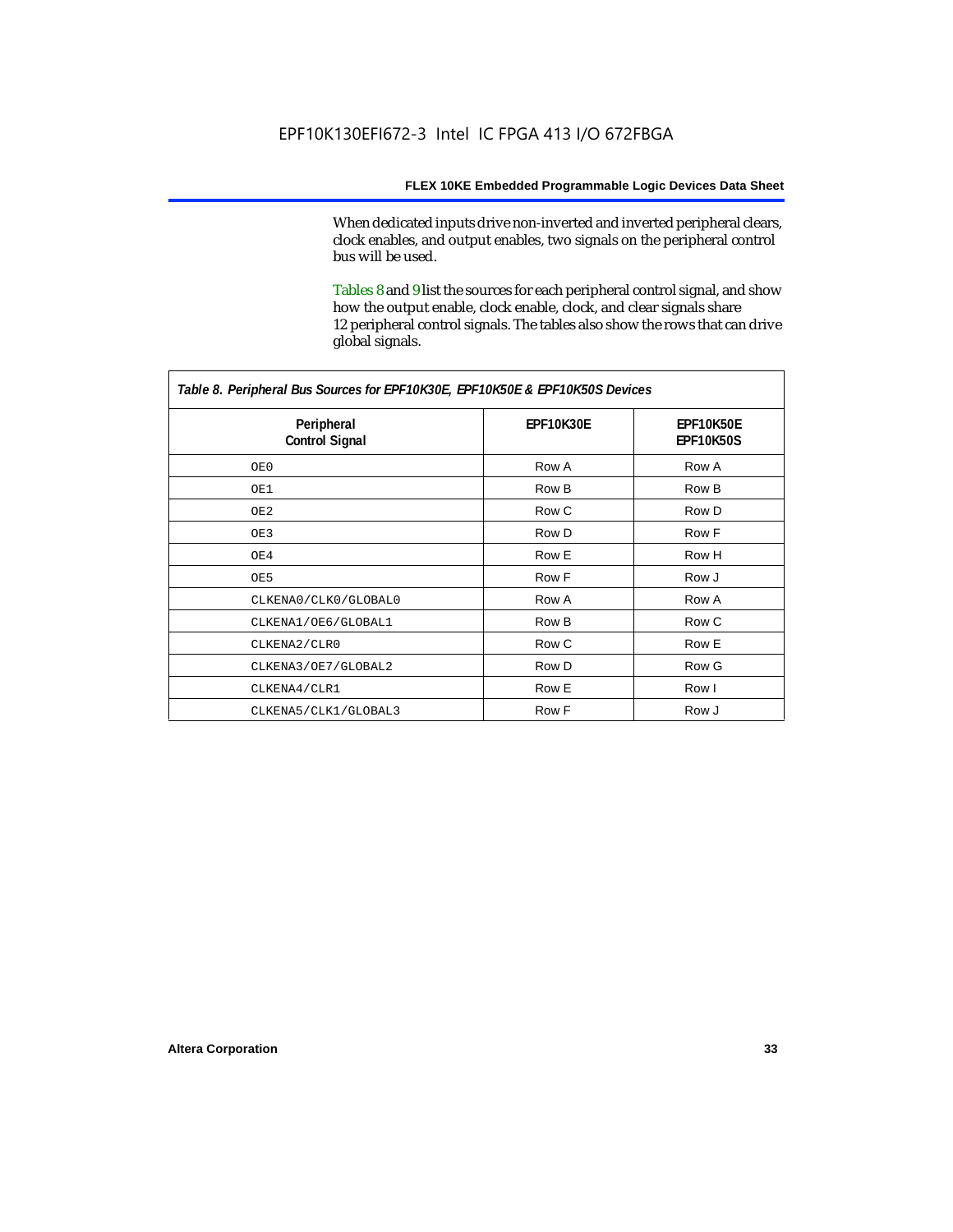| Table 9. Peripheral Bus Sources for EPF10K100E, EPF10K130E, EPF10K200E & EPF10K200S Devices |                   |                   |                                        |  |  |
|---------------------------------------------------------------------------------------------|-------------------|-------------------|----------------------------------------|--|--|
| Peripheral<br><b>Control Signal</b>                                                         | <b>EPF10K100E</b> | <b>EPF10K130E</b> | <b>EPF10K200E</b><br><b>EPF10K200S</b> |  |  |
| OE0                                                                                         | Row A             | Row C             | Row G                                  |  |  |
| OE1                                                                                         | Row C             | Row E             | Row I                                  |  |  |
| OE <sub>2</sub>                                                                             | Row E             | Row G             | Row K                                  |  |  |
| OE3                                                                                         | Row L             | Row N             | Row R                                  |  |  |
| OE4                                                                                         | Row I             | Row K             | Row O                                  |  |  |
| OE5                                                                                         | Row K             | Row M             | Row Q                                  |  |  |
| CLKENA0/CLK0/GLOBAL0                                                                        | Row F             | Row H             | Row L                                  |  |  |
| CLKENA1/OE6/GLOBAL1                                                                         | Row D             | Row F             | Row J                                  |  |  |
| CLKENA2/CLR0                                                                                | Row B             | Row D             | Row H                                  |  |  |
| CLKENA3/OE7/GLOBAL2                                                                         | Row H             | Row J             | Row N                                  |  |  |
| CLKENA4/CLR1                                                                                | Row J             | Row L             | Row P                                  |  |  |
| CLKENA5/CLK1/GLOBAL3                                                                        | Row G             | Row I             | Row M                                  |  |  |

Signals on the peripheral control bus can also drive the four global signals, referred to as GLOBAL0 through GLOBAL3 in Tables 8 and 9. An internally generated signal can drive a global signal, providing the same low-skew, low-delay characteristics as a signal driven by an input pin. An LE drives the global signal by driving a row line that drives the peripheral bus, which then drives the global signal. This feature is ideal for internally generated clear or clock signals with high fan-out. However, internally driven global signals offer no advantage over the general-purpose interconnect for routing data signals. The dedicated input pin should be driven to a known logic state (such as ground) and not be allowed to float.

The chip-wide output enable pin is an active-high pin (DEV\_OE) that can be used to tri-state all pins on the device. This option can be set in the Altera software. On EPF10K50E and EPF10K200E devices, the built-in I/O pin pull-up resistors (which are active during configuration) are active when the chip-wide output enable pin is asserted. The registers in the IOE can also be reset by the chip-wide reset pin.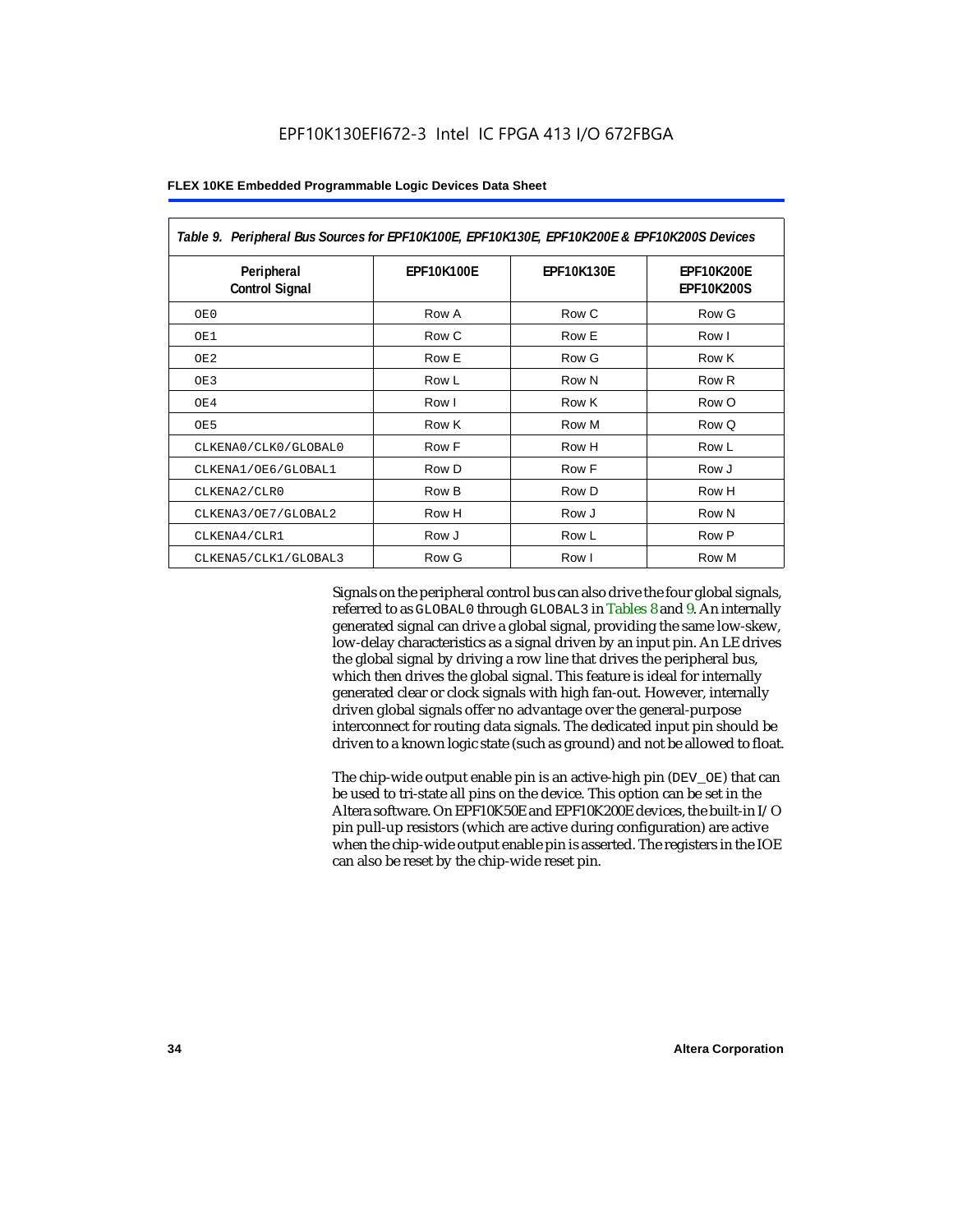*Row-to-IOE Connections*

When an IOE is used as an input signal, it can drive two separate row channels. The signal is accessible by all LEs within that row. When an IOE is used as an output, the signal is driven by a multiplexer that selects a signal from the row channels. Up to eight IOEs connect to each side of each row channel (see Figure 16).



*The values for m and n are provided in Table 10.*





| Table 10. FLEX 10KE Row-to-IOE Interconnect Resources |                      |                          |  |  |  |
|-------------------------------------------------------|----------------------|--------------------------|--|--|--|
| <b>Device</b>                                         | Channels per Row (n) | Row Channels per Pin (m) |  |  |  |
| EPF10K30E                                             | 216                  | 27                       |  |  |  |
| EPF10K50E<br><b>EPF10K50S</b>                         | 216                  | 27                       |  |  |  |
| EPF10K100E                                            | 312                  | 39                       |  |  |  |
| EPF10K130E                                            | 312                  | 39                       |  |  |  |
| EPF10K200E<br>EPF10K200S                              | 312                  | 39                       |  |  |  |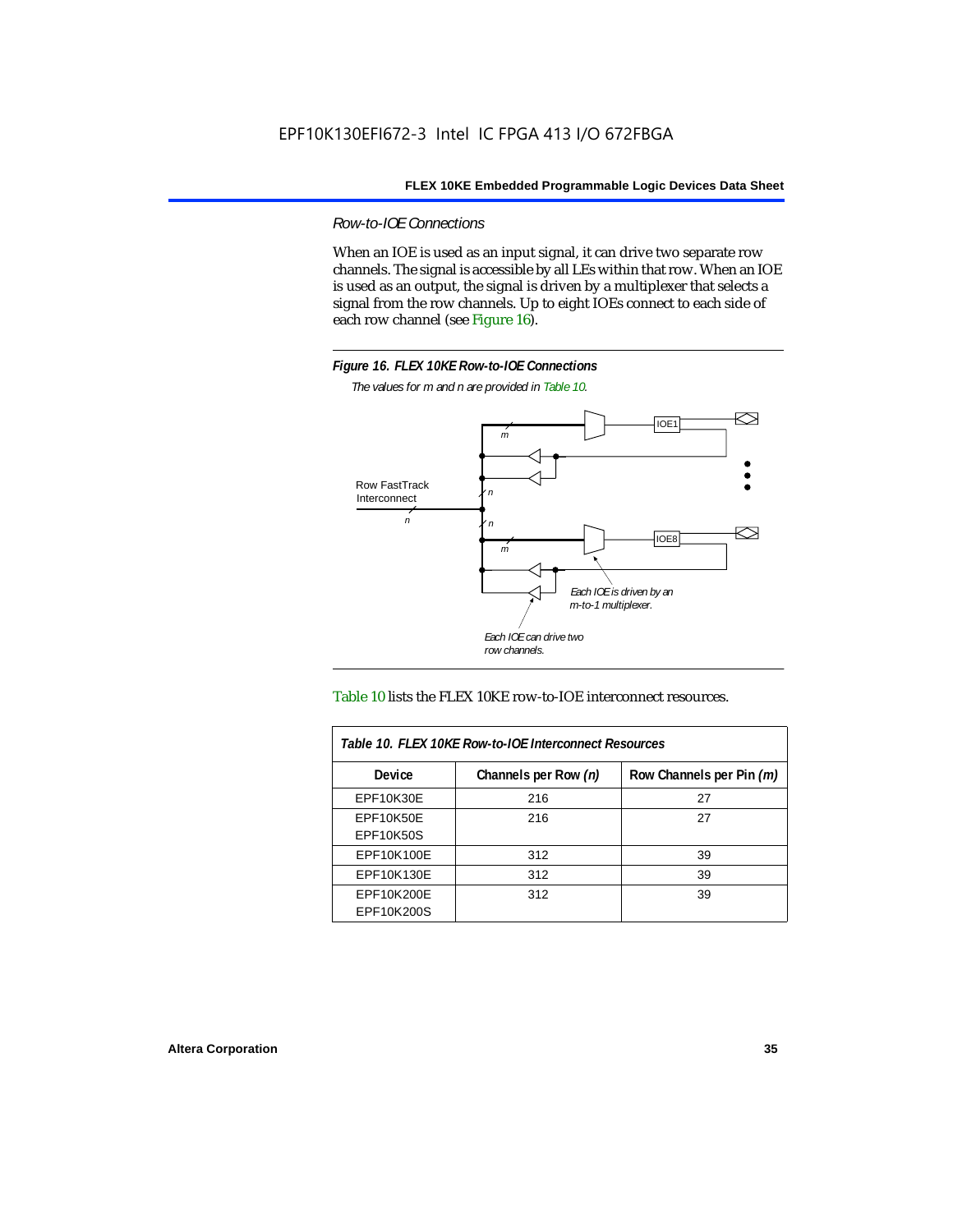#### *Column-to-IOE Connections*

When an IOE is used as an input, it can drive up to two separate column channels. When an IOE is used as an output, the signal is driven by a multiplexer that selects a signal from the column channels. Two IOEs connect to each side of the column channels. Each IOE can be driven by column channels via a multiplexer. The set of column channels is different for each IOE (see Figure 17).



*The values for m and n are provided in Table 11.*



#### Table 11 lists the FLEX 10KE column-to-IOE interconnect resources.

| Table 11. FLEX 10KE Column-to-IOE Interconnect Resources |                         |                             |  |  |  |  |
|----------------------------------------------------------|-------------------------|-----------------------------|--|--|--|--|
| <b>Device</b>                                            | Channels per Column (n) | Column Channels per Pin (m) |  |  |  |  |
| EPF10K30E                                                | 24                      | 16                          |  |  |  |  |
| EPF10K50E<br><b>EPF10K50S</b>                            | 24                      | 16                          |  |  |  |  |
| EPF10K100E                                               | 24                      | 16                          |  |  |  |  |
| EPF10K130E                                               | 32                      | 24                          |  |  |  |  |
| EPF10K200E<br>EPF10K200S                                 | 48                      | 40                          |  |  |  |  |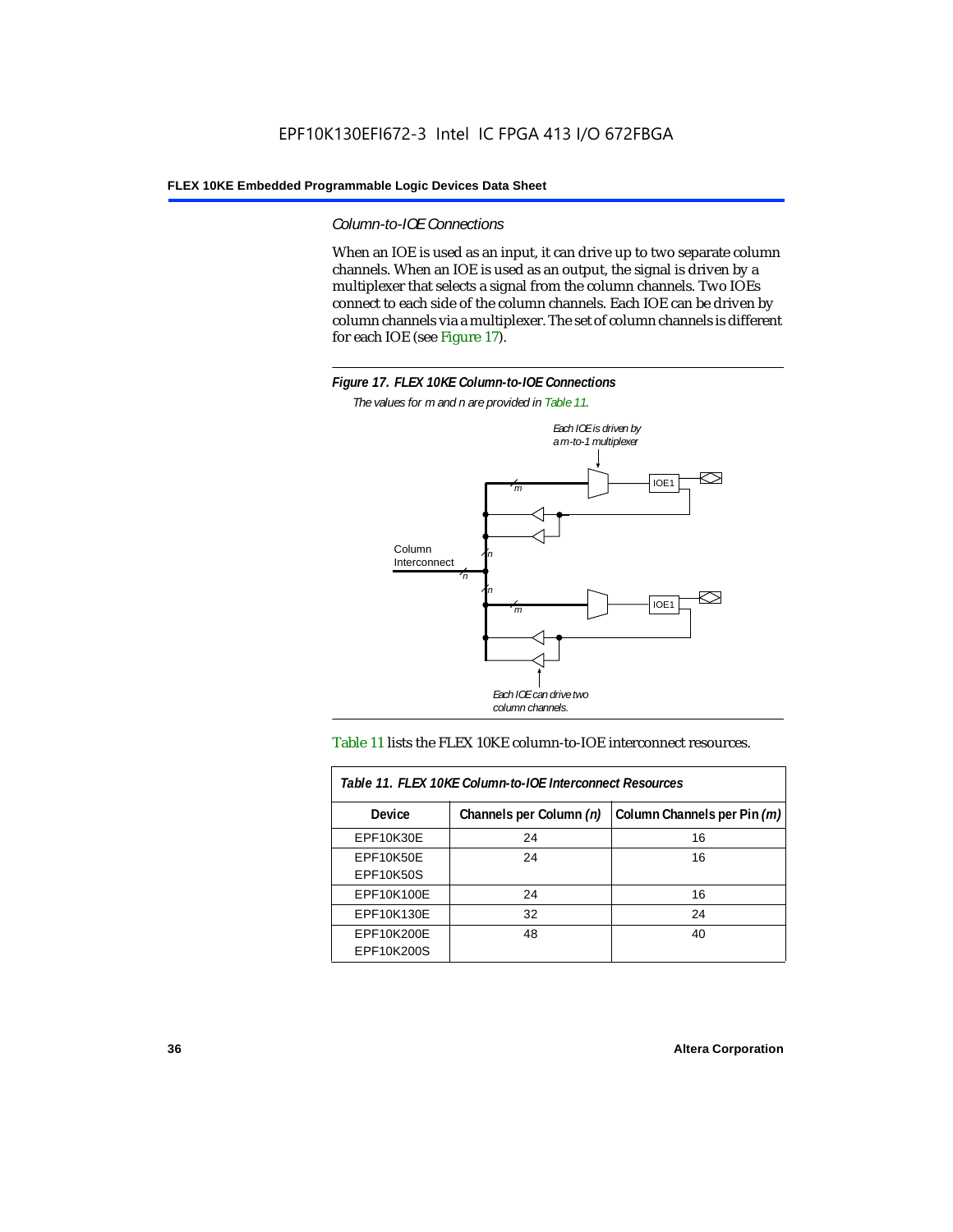**SameFrame Pin-Outs** FLEX 10KE devices support the SameFrame pin-out feature for FineLine BGA packages. The SameFrame pin-out feature is the arrangement of balls on FineLine BGA packages such that the lower-ballcount packages form a subset of the higher-ball-count packages. SameFrame pin-outs provide the flexibility to migrate not only from device to device within the same package, but also from one package to another. A given printed circuit board (PCB) layout can support multiple device density/package combinations. For example, a single board layout can support a range of devices from an EPF10K30E device in a 256-pin FineLine BGA package to an EPF10K200S device in a 672-pin FineLine BGA package.

> The Altera software provides support to design PCBs with SameFrame pin-out devices. Devices can be defined for present and future use. The Altera software generates pin-outs describing how to lay out a board to take advantage of this migration (see Figure 18).





Designed for 672-Pin FineLine BGA Package Printed Circuit Board



256-Pin FineLine BGA Package (Reduced I/O Count or Logic Requirements) 672-Pin FineLine BGA Package (Increased I/O Count or Logic Requirements)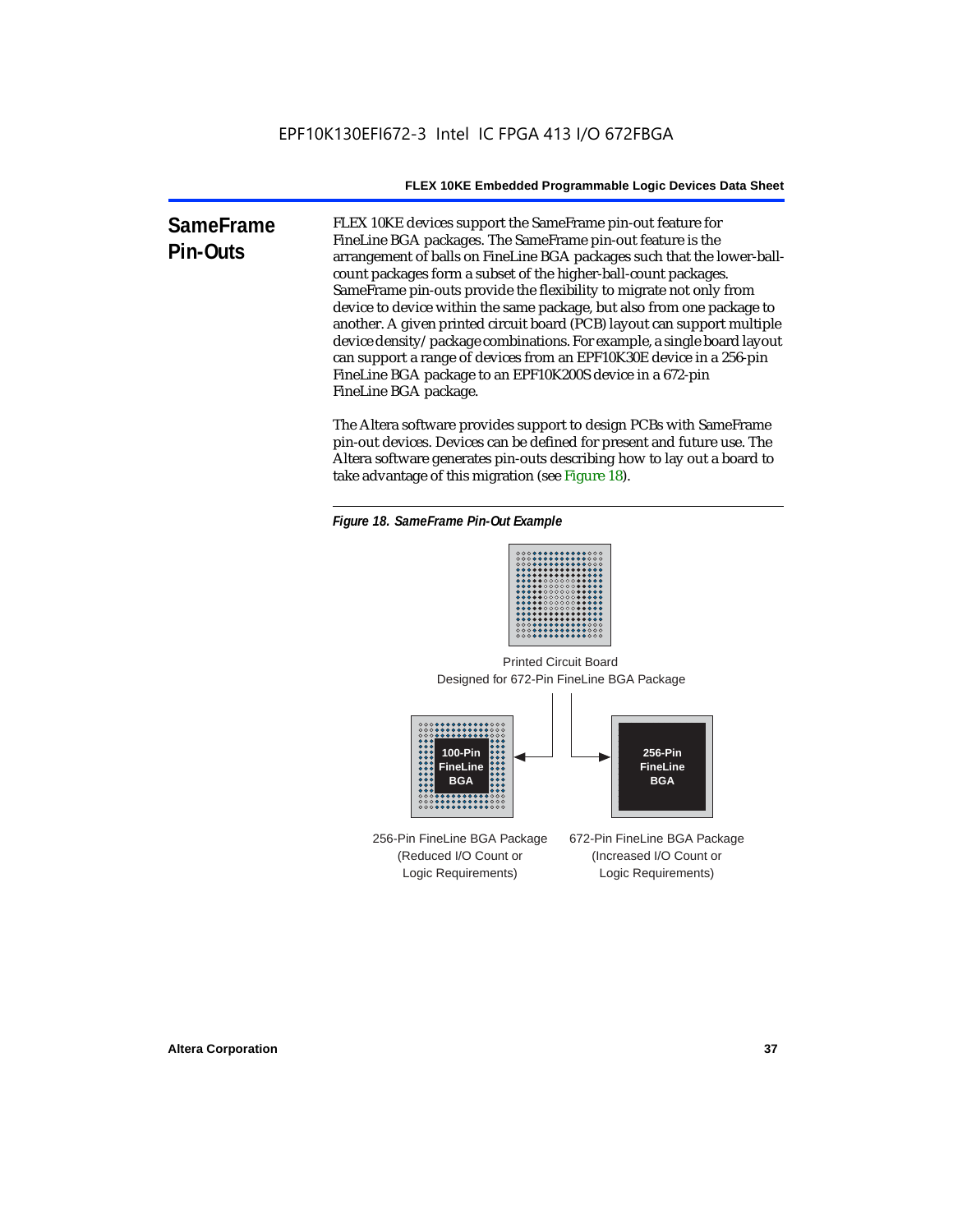# **ClockLock & ClockBoost Features**

To support high-speed designs, FLEX 10KE devices offer optional ClockLock and ClockBoost circuitry containing a phase-locked loop (PLL) used to increase design speed and reduce resource usage. The ClockLock circuitry uses a synchronizing PLL that reduces the clock delay and skew within a device. This reduction minimizes clock-to-output and setup times while maintaining zero hold times. The ClockBoost circuitry, which provides a clock multiplier, allows the designer to enhance device area efficiency by resource sharing within the device. The ClockBoost feature allows the designer to distribute a low-speed clock and multiply that clock on-device. Combined, the ClockLock and ClockBoost features provide significant improvements in system performance and bandwidth.

All FLEX 10KE devices, except EPF10K50E and EPF10K200E devices, support ClockLock and ClockBoost circuitry. EPF10K50S and EPF10K200S devices support this circuitry. Devices that support Clock-Lock and ClockBoost circuitry are distinguished with an "X" suffix in the ordering code; for instance, the EPF10K200SFC672-1X device supports this circuit.

The ClockLock and ClockBoost features in FLEX 10KE devices are enabled through the Altera software. External devices are not required to use these features. The output of the ClockLock and ClockBoost circuits is not available at any of the device pins.

The ClockLock and ClockBoost circuitry locks onto the rising edge of the incoming clock. The circuit output can drive the clock inputs of registers only; the generated clock cannot be gated or inverted.

The dedicated clock pin (GCLK1) supplies the clock to the ClockLock and ClockBoost circuitry. When the dedicated clock pin is driving the ClockLock or ClockBoost circuitry, it cannot drive elsewhere in the device.

For designs that require both a multiplied and non-multiplied clock, the clock trace on the board can be connected to the GCLK1 pin. In the Altera software, the GCLK1 pin can feed both the ClockLock and ClockBoost circuitry in the FLEX 10KE device. However, when both circuits are used, the other clock pin cannot be used.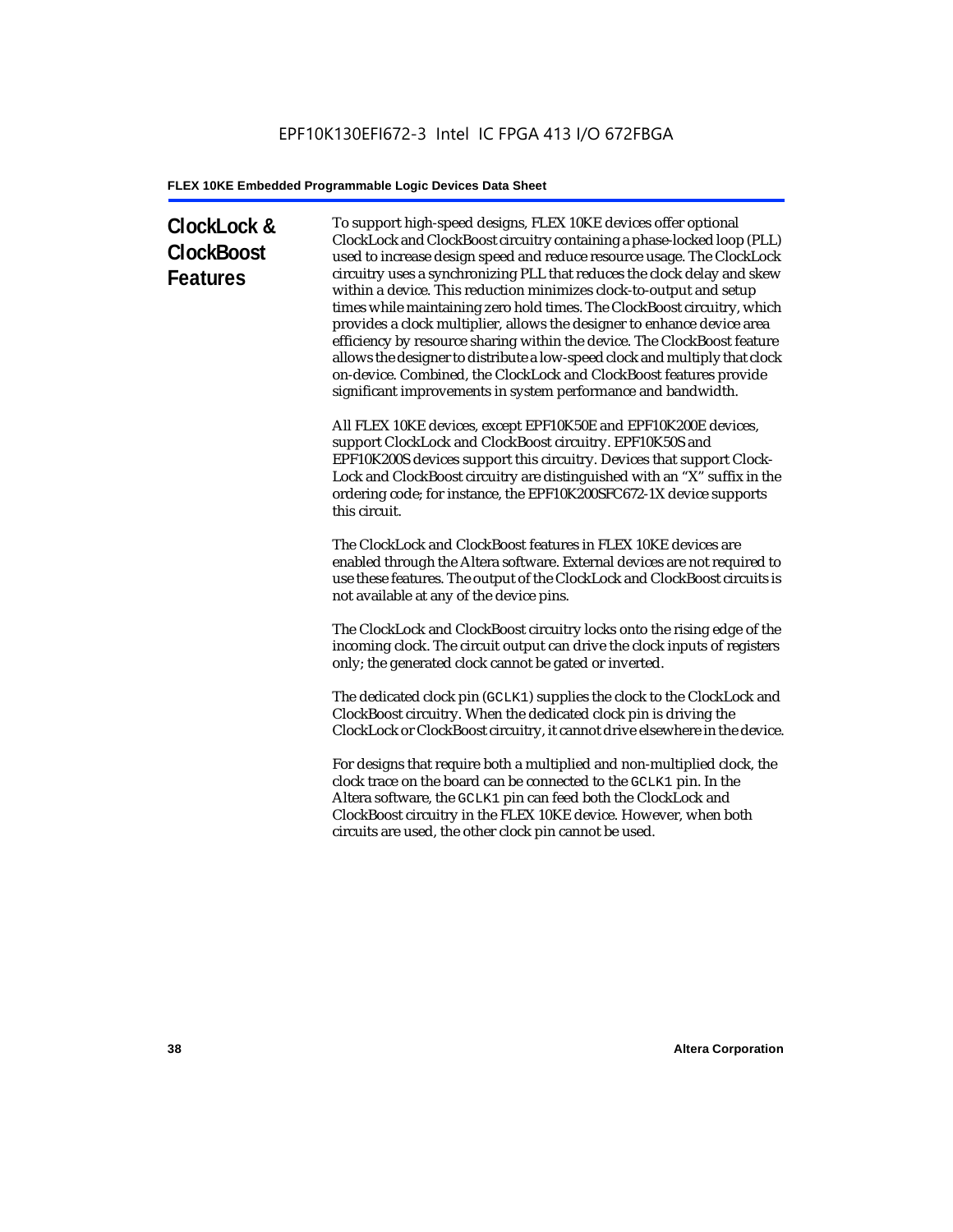# **ClockLock & ClockBoost Timing Parameters**

For the ClockLock and ClockBoost circuitry to function properly, the incoming clock must meet certain requirements. If these specifications are not met, the circuitry may not lock onto the incoming clock, which generates an erroneous clock within the device. The clock generated by the ClockLock and ClockBoost circuitry must also meet certain specifications. If the incoming clock meets these requirements during configuration, the ClockLock and ClockBoost circuitry will lock onto the clock during configuration. The circuit will be ready for use immediately after configuration. Figure 19 shows the incoming and generated clock specifications.

#### *Figure 19. Specifications for Incoming & Generated Clocks*

*The t<sub>I</sub> parameter refers to the nominal input clock period; the t<sub>0</sub> parameter refers to the nominal output clock period.*

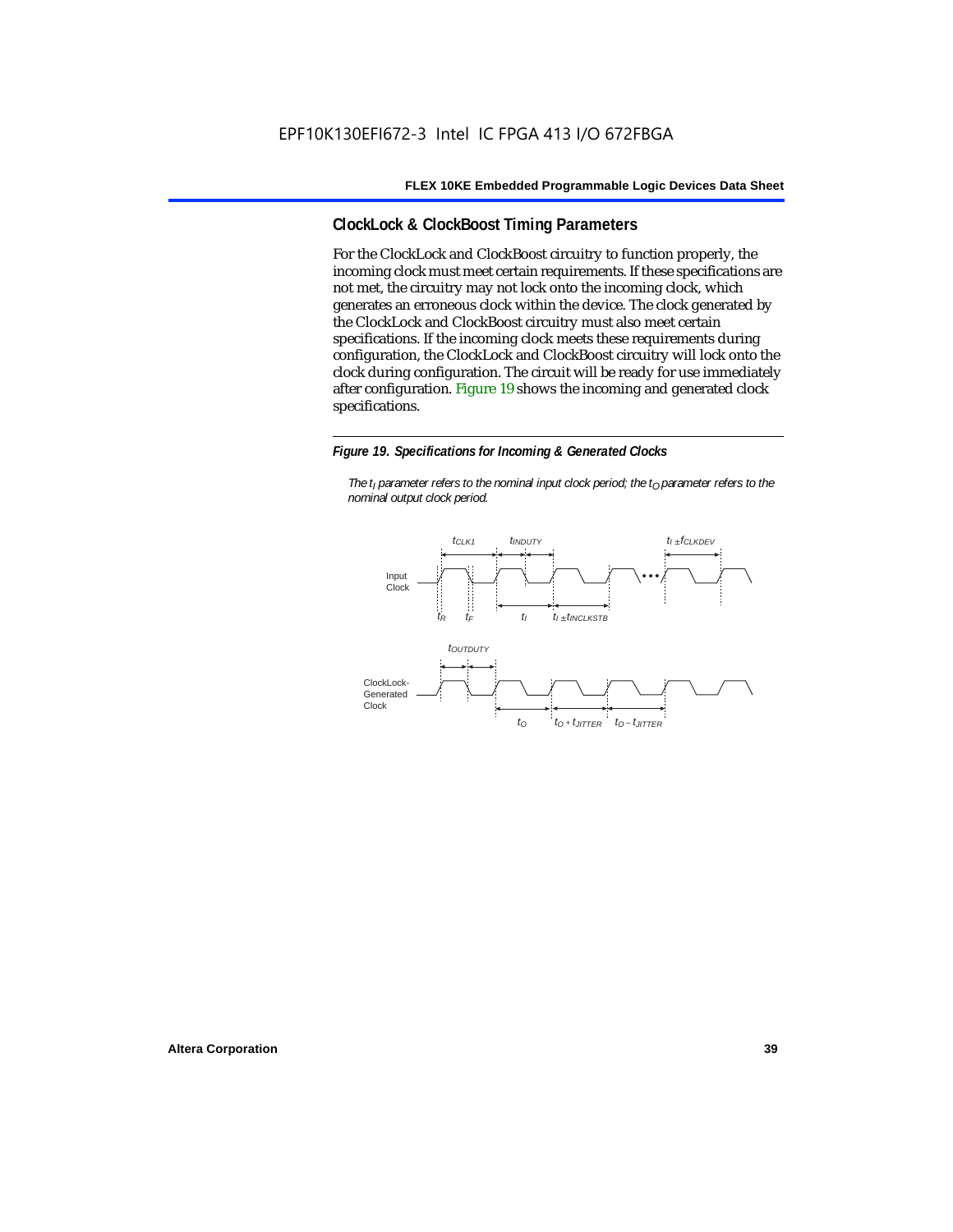Tables 12 and 13 summarize the ClockLock and ClockBoost parameters for -1 and -2 speed-grade devices, respectively.

| Table 12. ClockLock & ClockBoost Parameters for -1 Speed-Grade Devices |                                                                               |                      |     |     |           |               |  |
|------------------------------------------------------------------------|-------------------------------------------------------------------------------|----------------------|-----|-----|-----------|---------------|--|
| Symbol                                                                 | Parameter                                                                     | Condition            | Min | Typ | Max       | Unit          |  |
| $t_R$                                                                  | Input rise time                                                               |                      |     |     | 5         | ns            |  |
| $t_F$                                                                  | Input fall time                                                               |                      |     |     | 5         | ns            |  |
| $t$ <sub>INDUTY</sub>                                                  | Input duty cycle                                                              |                      | 40  |     | 60        | $\%$          |  |
| $f_{CLK1}$                                                             | Input clock frequency (ClockBoost<br>clock multiplication factor equals 1)    |                      | 25  |     | 180       | <b>MHz</b>    |  |
| $f_{CLK2}$                                                             | Input clock frequency (ClockBoost<br>clock multiplication factor equals 2)    |                      | 16  |     | 90        | <b>MHz</b>    |  |
| $f_{CLKDEV}$                                                           | Input deviation from user<br>specification in the MAX+PLUS II<br>software (1) |                      |     |     | 25,000(2) | <b>PPM</b>    |  |
| $t_{INCLKSTB}$                                                         | Input clock stability (measured<br>between adjacent clocks)                   |                      |     |     | 100       | ps            |  |
| $t_{\text{LOCK}}$                                                      | Time required for ClockLock or<br>ClockBoost to acquire lock $(3)$            |                      |     |     | 10        | μs            |  |
| $t_{JITTER}$                                                           | Jitter on ClockLock or ClockBoost-                                            | $t_{INCLKSTB} < 100$ |     |     | 250       | ps            |  |
|                                                                        | generated clock $(4)$                                                         | $t_{INCLKSTB}$ < 50  |     |     | 200 $(4)$ | ps            |  |
| <i>toutbuty</i>                                                        | Duty cycle for ClockLock or<br>ClockBoost-generated clock                     |                      | 40  | 50  | 60        | $\frac{9}{6}$ |  |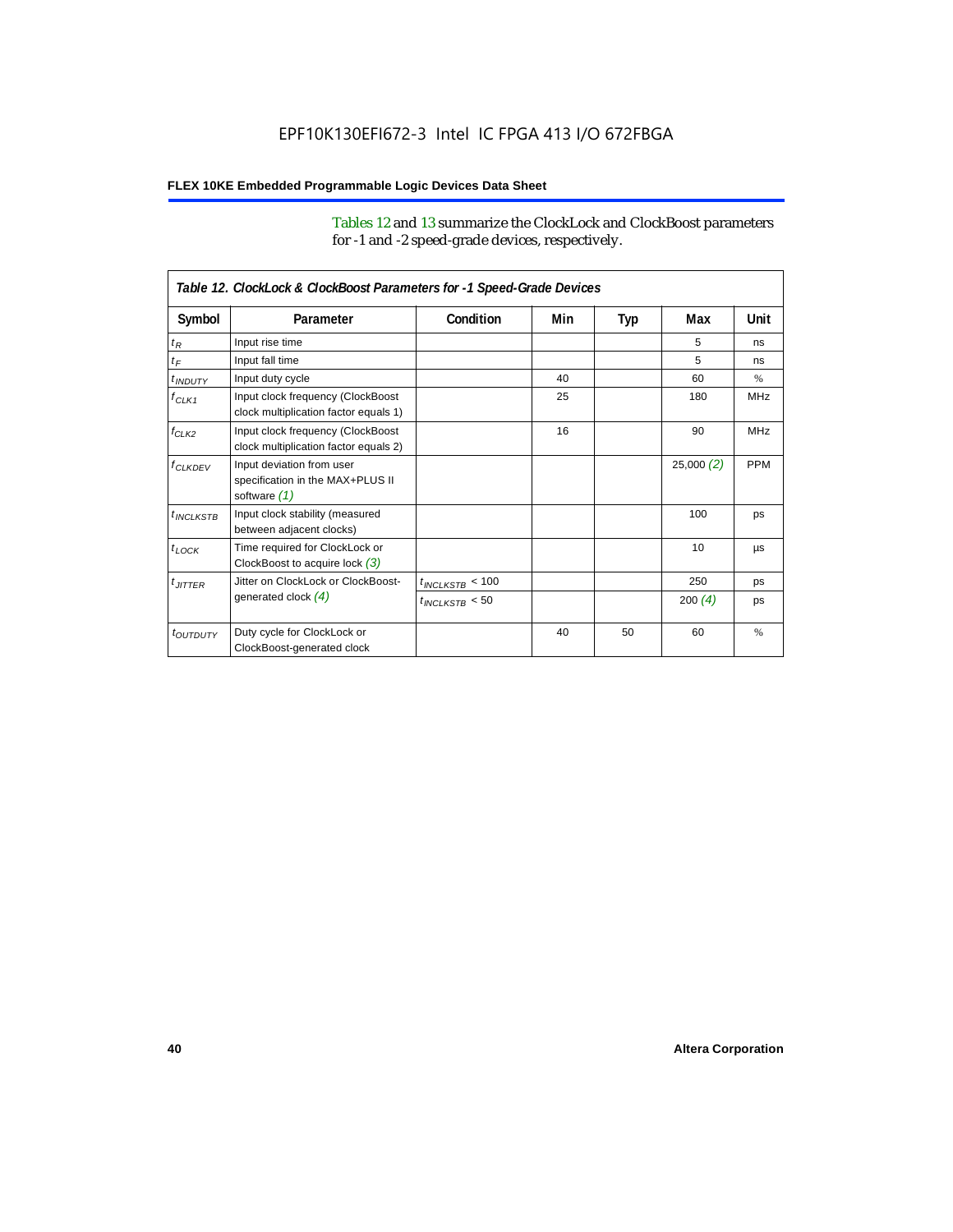| Table 13. ClockLock & ClockBoost Parameters for -2 Speed-Grade Devices |                                                                                 |                      |     |     |           |            |  |
|------------------------------------------------------------------------|---------------------------------------------------------------------------------|----------------------|-----|-----|-----------|------------|--|
| Symbol                                                                 | Parameter                                                                       | Condition            | Min | Typ | Max       | Unit       |  |
| $t_R$                                                                  | Input rise time                                                                 |                      |     |     | 5         | ns         |  |
| $t_F$                                                                  | Input fall time                                                                 |                      |     |     | 5         | ns         |  |
| <i>t</i> <sub>INDUTY</sub>                                             | Input duty cycle                                                                |                      | 40  |     | 60        | $\%$       |  |
| $f_{CLK1}$                                                             | Input clock frequency (ClockBoost<br>clock multiplication factor equals 1)      |                      | 25  |     | 75        | <b>MHz</b> |  |
| $f_{CLK2}$                                                             | Input clock frequency (ClockBoost<br>clock multiplication factor equals 2)      |                      | 16  |     | 37.5      | <b>MHz</b> |  |
| $f_{CLKDEV}$                                                           | Input deviation from user<br>specification in the MAX+PLUS II<br>software $(1)$ |                      |     |     | 25,000(2) | <b>PPM</b> |  |
| $t_{INCLKSTB}$                                                         | Input clock stability (measured<br>between adjacent clocks)                     |                      |     |     | 100       | ps         |  |
| $t_{LOCK}$                                                             | Time required for ClockLock or<br>ClockBoost to acquire lock $(3)$              |                      |     |     | 10        | μs         |  |
| $t_{JITTER}$                                                           | Jitter on ClockLock or ClockBoost-                                              | $t_{INCLKSTB}$ < 100 |     |     | 250       | ps         |  |
|                                                                        | generated clock $(4)$                                                           | $t_{INCLKSTB}$ < 50  |     |     | 200(4)    | ps         |  |
| <i>toutbuty</i>                                                        | Duty cycle for ClockLock or<br>ClockBoost-generated clock                       |                      | 40  | 50  | 60        | $\%$       |  |

#### *Notes to tables:*

- (1) To implement the ClockLock and ClockBoost circuitry with the MAX+PLUS II software, designers must specify the input frequency. The Altera software tunes the PLL in the ClockLock and ClockBoost circuitry to this frequency. The *f<sub>CLKDEV</sub>* parameter specifies how much the incoming clock can differ from the specified frequency during device operation. Simulation does not reflect this parameter.
- (2) Twenty-five thousand parts per million (PPM) equates to 2.5% of input clock period.<br>(3) During device configuration, the ClockLock and ClockBoost circuitry is configured b
- (3) During device configuration, the ClockLock and ClockBoost circuitry is configured before the rest of the device. If the incoming clock is supplied during configuration, the ClockLock and ClockBoost circuitry locks during configuration because the  $t_{LOCK}$  value is less than the time required for configuration.
- (4) The *tJITTER* specification is measured under long-term observation. The maximum value for *tJITTER* is 200 ps if  $t_{INCI KSTB}$  is lower than 50 ps.

# **I/O Configuration**

This section discusses the peripheral component interconnect (PCI) pull-up clamping diode option, slew-rate control, open-drain output option, and MultiVolt I/O interface for FLEX 10KE devices. The PCI pull-up clamping diode, slew-rate control, and open-drain output options are controlled pin-by-pin via Altera software logic options. The MultiVolt I/O interface is controlled by connecting  $V_{CCIO}$  to a different voltage than V<sub>CCINT</sub>. Its effect can be simulated in the Altera software via the Global **Project Device Options** dialog box (Assign menu).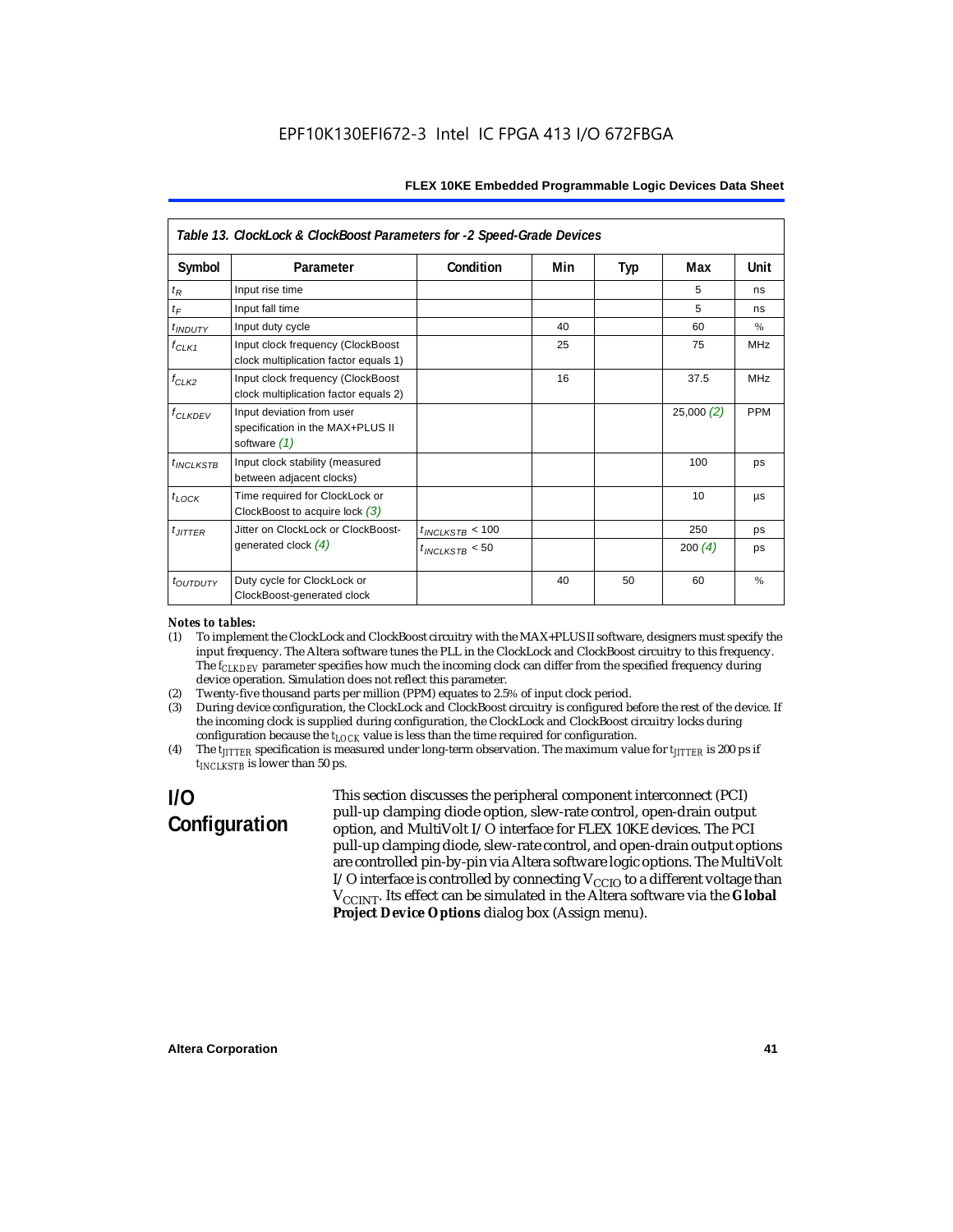# **PCI Pull-Up Clamping Diode Option**

FLEX 10KE devices have a pull-up clamping diode on every I/O, dedicated input, and dedicated clock pin. PCI clamping diodes clamp the signal to the  $V_{\text{CCIO}}$  value and are required for 3.3-V PCI compliance. Clamping diodes can also be used to limit overshoot in other systems.

Clamping diodes are controlled on a pin-by-pin basis. When  $V_{CCIO}$  is 3.3 V, a pin that has the clamping diode option turned on can be driven by a 2.5-V or 3.3-V signal, but not a 5.0-V signal. When  $V_{CCIO}$  is 2.5 V, a pin that has the clamping diode option turned on can be driven by a 2.5-V signal, but not a 3.3-V or 5.0-V signal. Additionally, a clamping diode can be activated for a subset of pins, which would allow a device to bridge between a 3.3-V PCI bus and a 5.0-V device.

# **Slew-Rate Control**

The output buffer in each IOE has an adjustable output slew rate that can be configured for low-noise or high-speed performance. A slower slew rate reduces system noise and adds a maximum delay of 4.3 ns. The fast slew rate should be used for speed-critical outputs in systems that are adequately protected against noise. Designers can specify the slew rate pin-by-pin or assign a default slew rate to all pins on a device-wide basis. The slow slew rate setting affects the falling edge of the output.

# **Open-Drain Output Option**

FLEX 10KE devices provide an optional open-drain output (electrically equivalent to open-collector output) for each I/O pin. This open-drain output enables the device to provide system-level control signals (e.g., interrupt and write enable signals) that can be asserted by any of several devices. It can also provide an additional wired-OR plane.

### **MultiVolt I/O Interface**

The FLEX 10KE device architecture supports the MultiVolt I/O interface feature, which allows FLEX 10KE devices in all packages to interface with systems of differing supply voltages. These devices have one set of  $V_{CC}$ pins for internal operation and input buffers (VCCINT), and another set for I/O output drivers (VCCIO).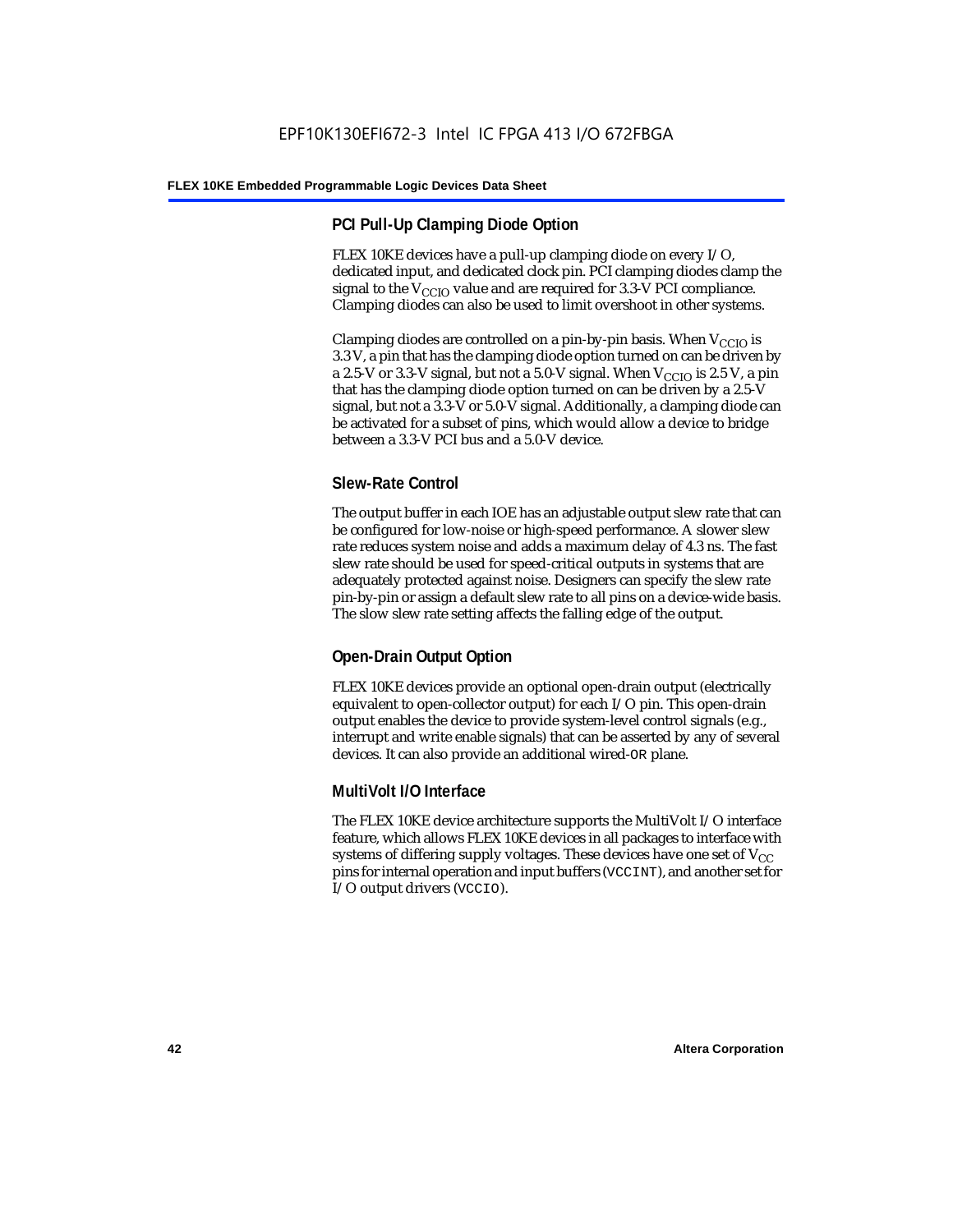The VCCINT pins must always be connected to a 2.5-V power supply. With a 2.5-V  $V_{CCMT}$  level, input voltages are compatible with 2.5-V, 3.3-V, and 5.0-V inputs. The VCCIO pins can be connected to either a 2.5-V or 3.3-V power supply, depending on the output requirements. When the VCCIO pins are connected to a 2.5-V power supply, the output levels are compatible with 2.5-V systems. When the VCCIO pins are connected to a 3.3-V power supply, the output high is at 3.3 V and is therefore compatible with 3.3-V or 5.0-V systems. Devices operating with  $V_{CCIO}$  levels higher than 3.0 V achieve a faster timing delay of  $t_{OD2}$  instead of  $t_{OD1}$ .

| Table 14. FLEX 10KE MultiVolt I/O Support |                                       |     |     |     |     |     |
|-------------------------------------------|---------------------------------------|-----|-----|-----|-----|-----|
| $V_{\text{CCIO}}(V)$                      | Output Signal (V)<br>Input Signal (V) |     |     |     |     |     |
|                                           | 2.5                                   | 3.3 | 5.0 | 2.5 | 3.3 | 5.0 |
| 2.5                                       |                                       |     |     |     |     |     |
| 3.3                                       |                                       |     |     |     |     |     |

Table 14 summarizes FLEX 10KE MultiVolt I/O support.

#### *Notes:*

(1) The PCI clamping diode must be disabled to drive an input with voltages higher than  $V_{CCIO}$ .

(2) When  $V_{\text{CCIO}} = 3.3$  V, a FLEX 10KE device can drive a 2.5-V device that has 3.3-V tolerant inputs.

Open-drain output pins on FLEX 10KE devices (with a pull-up resistor to the 5.0-V supply) can drive 5.0-V CMOS input pins that require a  $V_{\text{H}}$  of 3.5 V. When the open-drain pin is active, it will drive low. When the pin is inactive, the trace will be pulled up to 5.0 V by the resistor. The open-drain pin will only drive low or tri-state; it will never drive high. The rise time is dependent on the value of the pull-up resistor and load impedance. The  $I_{\text{OL}}$  current specification should be considered when selecting a pull-up resistor.

### **Power Sequencing & Hot-Socketing**

Because FLEX 10KE devices can be used in a mixed-voltage environment, they have been designed specifically to tolerate any possible power-up sequence. The  $V_{\text{CCIO}}$  and  $V_{\text{CCINT}}$  power planes can be powered in any order.

Signals can be driven into FLEX 10KE devices before and during power up without damaging the device. Additionally, FLEX 10KE devices do not drive out during power up. Once operating conditions are reached, FLEX 10KE devices operate as specified by the user.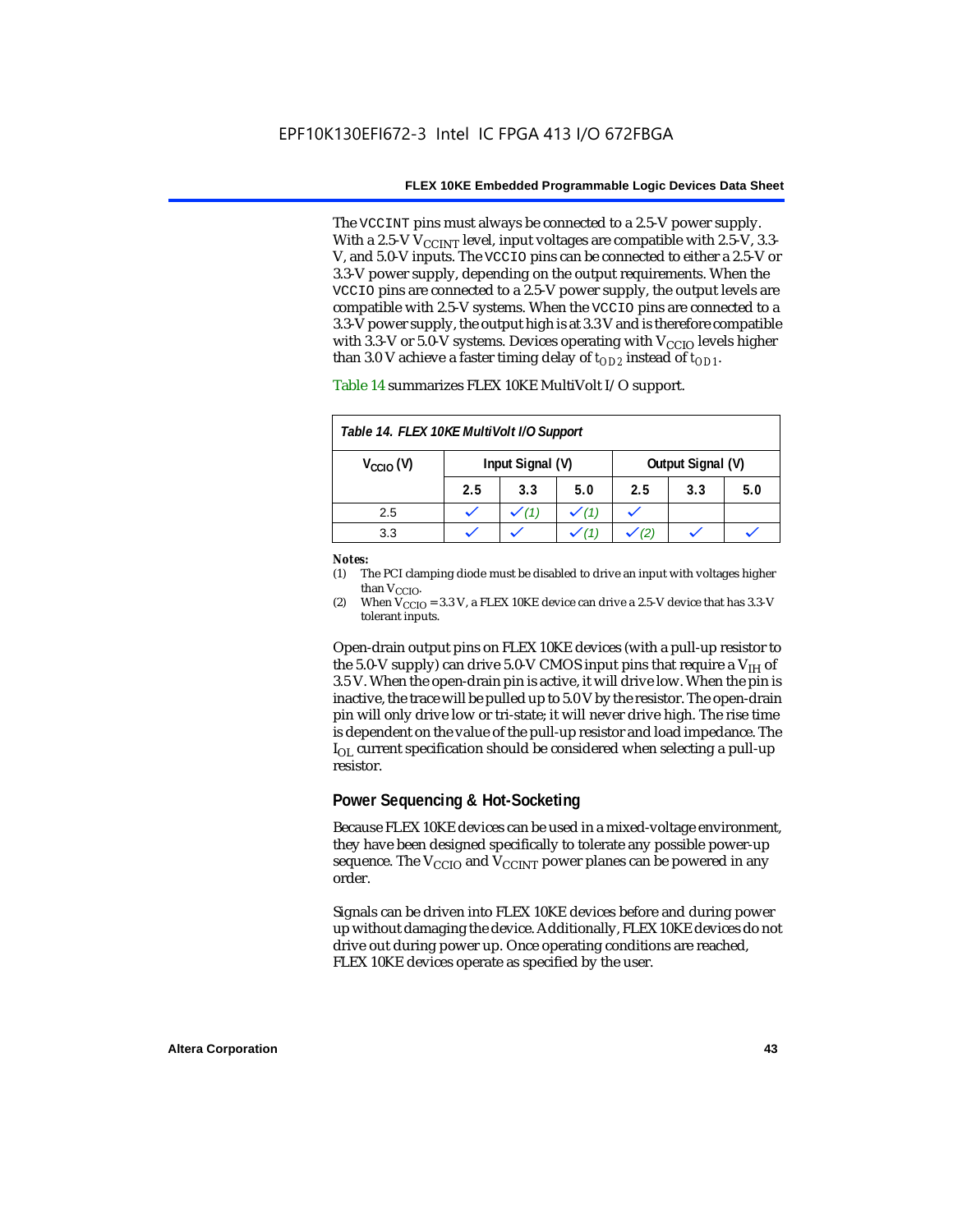# **IEEE Std. 1149.1 (JTAG) Boundary-Scan Support**

All FLEX 10KE devices provide JTAG BST circuitry that complies with the IEEE Std. 1149.1-1990 specification. FLEX 10KE devices can also be configured using the JTAG pins through the BitBlaster or ByteBlasterMV download cable, or via hardware that uses the Jam™ STAPL programming and test language. JTAG boundary-scan testing can be performed before or after configuration, but not during configuration. FLEX 10KE devices support the JTAG instructions shown in Table 15.

| Table 15. FLEX 10KE JTAG Instructions |                                                                                                                                                                                                                            |  |  |  |  |
|---------------------------------------|----------------------------------------------------------------------------------------------------------------------------------------------------------------------------------------------------------------------------|--|--|--|--|
| <b>JTAG Instruction</b>               | <b>Description</b>                                                                                                                                                                                                         |  |  |  |  |
| SAMPLE/PRELOAD                        | Allows a snapshot of signals at the device pins to be captured and examined during<br>normal device operation, and permits an initial data pattern to be output at the device<br>pins.                                     |  |  |  |  |
| <b>EXTEST</b>                         | Allows the external circuitry and board-level interconnections to be tested by forcing a<br>test pattern at the output pins and capturing test results at the input pins.                                                  |  |  |  |  |
| <b>BYPASS</b>                         | Places the 1-bit bypass register between the TDI and TDO pins, which allows the BST<br>data to pass synchronously through a selected device to adjacent devices during normal<br>device operation.                         |  |  |  |  |
| <b>USERCODE</b>                       | Selects the user electronic signature (USERCODE) register and places it between the<br>TDI and TDO pins, allowing the USERCODE to be serially shifted out of TDO.                                                          |  |  |  |  |
| <b>IDCODE</b>                         | Selects the IDCODE register and places it between TDI and TDO, allowing the IDCODE<br>to be serially shifted out of TDO.                                                                                                   |  |  |  |  |
| <b>ICR Instructions</b>               | These instructions are used when configuring a FLEX 10KE device via JTAG ports with<br>a BitBlaster or ByteBlasterMV download cable, or using a Jam File (.jam) or<br>Jam Byte-Code File (.jbc) via an embedded processor. |  |  |  |  |

The instruction register length of FLEX 10KE devices is 10 bits. The USERCODE register length in FLEX 10KE devices is 32 bits; 7 bits are determined by the user, and 25 bits are pre-determined. Tables 16 and 17 show the boundary-scan register length and device IDCODE information for FLEX 10KE devices.

| Table 16. FLEX 10KE Boundary-Scan Register Length |                               |  |  |  |
|---------------------------------------------------|-------------------------------|--|--|--|
| Device                                            | Boundary-Scan Register Length |  |  |  |
| EPF10K30E                                         | 690                           |  |  |  |
| EPF10K50E                                         | 798                           |  |  |  |
| <b>EPF10K50S</b>                                  |                               |  |  |  |
| EPF10K100E                                        | 1,050                         |  |  |  |
| EPF10K130E                                        | 1,308                         |  |  |  |
| EPF10K200E                                        | 1.446                         |  |  |  |
| EPF10K200S                                        |                               |  |  |  |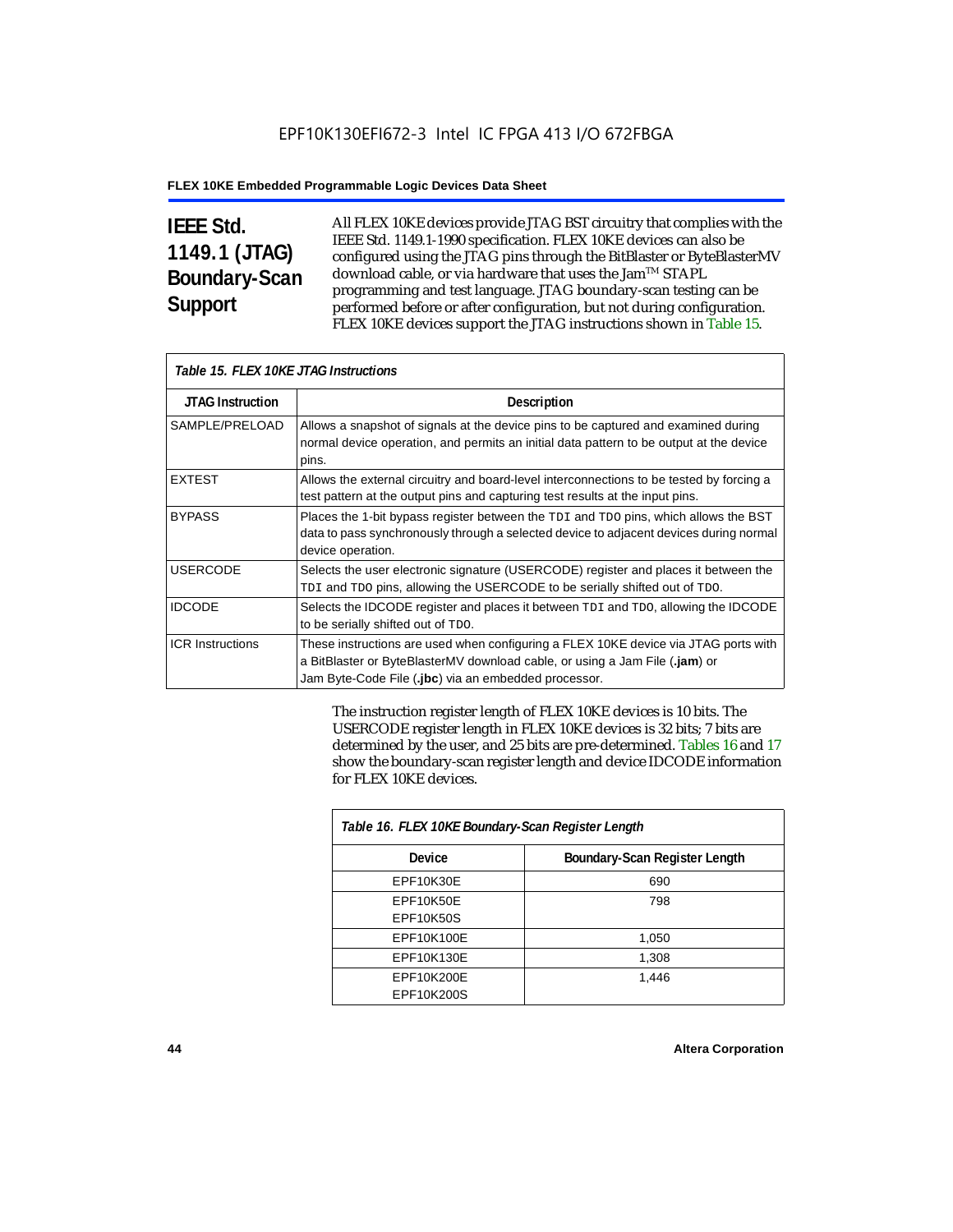| Table 17, 32-Bit IDCODE for FLEX 10KE Devices<br>Note (1) |                            |                       |           |      |                                      |                  |  |  |  |
|-----------------------------------------------------------|----------------------------|-----------------------|-----------|------|--------------------------------------|------------------|--|--|--|
| Device                                                    |                            | IDCODE (32 Bits)      |           |      |                                      |                  |  |  |  |
|                                                           | <b>Version</b><br>(4 Bits) | Part Number (16 Bits) |           |      | Manufacturer's<br>Identity (11 Bits) | 1 (1 Bit)<br>(2) |  |  |  |
| EPF10K30E                                                 | 0001                       | 0001 0000 0011 0000   |           |      | 00001101110                          | $\mathbf{1}$     |  |  |  |
| EPF10K50E<br>EPF10K50S                                    | 0001                       | 0001                  | 0000 0101 | 0000 | 00001101110                          | $\mathbf{1}$     |  |  |  |
| EPF10K100E                                                | 0010                       | 0000                  | 0001 0000 | 0000 | 00001101110                          | $\mathbf{1}$     |  |  |  |
| EPF10K130E                                                | 0001                       | 0001<br>0000          | 0011      | 0000 | 00001101110                          | $\mathbf{1}$     |  |  |  |
| EPF10K200E<br>EPF10K200S                                  | 0001                       | 0000                  | 0010 0000 | 0000 | 00001101110                          | 1                |  |  |  |

#### *Notes:*

(1) The most significant bit (MSB) is on the left.

(2) The least significant bit (LSB) for all JTAG IDCODEs is 1.

FLEX 10KE devices include weak pull-up resistors on the JTAG pins.



For more information, see the following documents:

- *Application Note 39 (IEEE Std. 1149.1 (JTAG) Boundary-Scan Testing in Altera Devices)*
- *BitBlaster Serial Download Cable Data Sheet*
- *ByteBlasterMV Parallel Port Download Cable Data Sheet*
- *Jam Programming & Test Language Specification*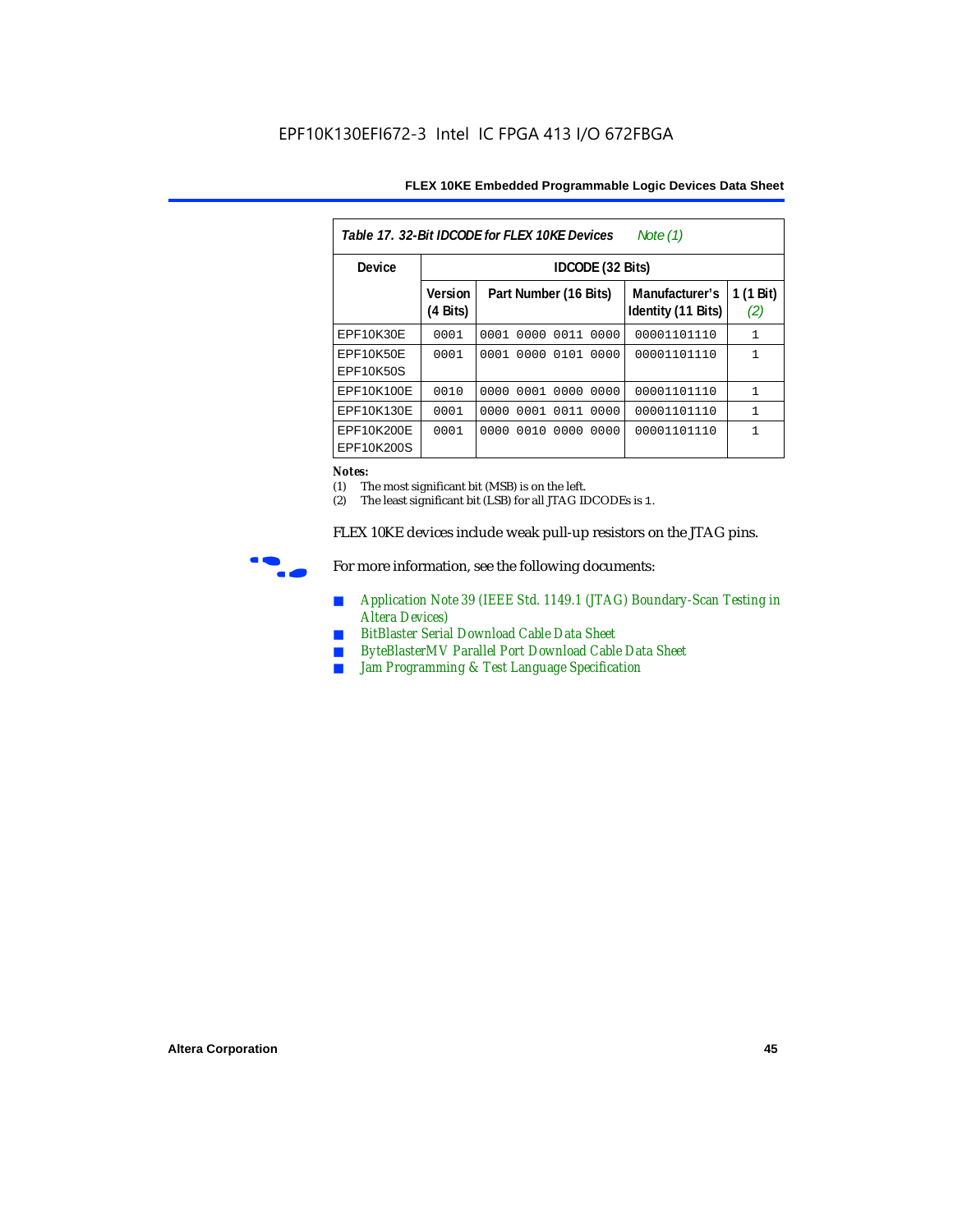Figure 20 shows the timing requirements for the JTAG signals.



*Figure 20. FLEX 10KE JTAG Waveforms*

#### Table 18 shows the timing parameters and values for FLEX 10KE devices.

| Table 18. FLEX 10KE JTAG Timing Parameters & Values |                                                |     |     |      |  |  |
|-----------------------------------------------------|------------------------------------------------|-----|-----|------|--|--|
| Symbol                                              | Parameter                                      | Min | Max | Unit |  |  |
| t <sub>JCP</sub>                                    | <b>TCK clock period</b>                        | 100 |     | ns   |  |  |
| $t_{JCH}$                                           | TCK clock high time                            | 50  |     | ns   |  |  |
| $t_{JCL}$                                           | TCK clock low time                             | 50  |     | ns   |  |  |
| tjpsu                                               | JTAG port setup time                           | 20  |     | ns   |  |  |
| t <sub>JPH</sub>                                    | JTAG port hold time                            | 45  |     | ns   |  |  |
| t <sub>JPCO</sub>                                   | JTAG port clock to output                      |     | 25  | ns   |  |  |
| t <sub>.IPZX</sub>                                  | JTAG port high impedance to valid output       |     | 25  | ns   |  |  |
| t <sub>JPXZ</sub>                                   | JTAG port valid output to high impedance       |     | 25  | ns   |  |  |
| tjssu                                               | Capture register setup time                    | 20  |     | ns   |  |  |
| $t_{JSH}$                                           | Capture register hold time                     | 45  |     | ns   |  |  |
| tjsco                                               | Update register clock to output                |     | 35  | ns   |  |  |
| t <sub>JSZX</sub>                                   | Update register high impedance to valid output |     | 35  | ns   |  |  |
| t <sub>JSXZ</sub>                                   | Update register valid output to high impedance |     | 35  | ns   |  |  |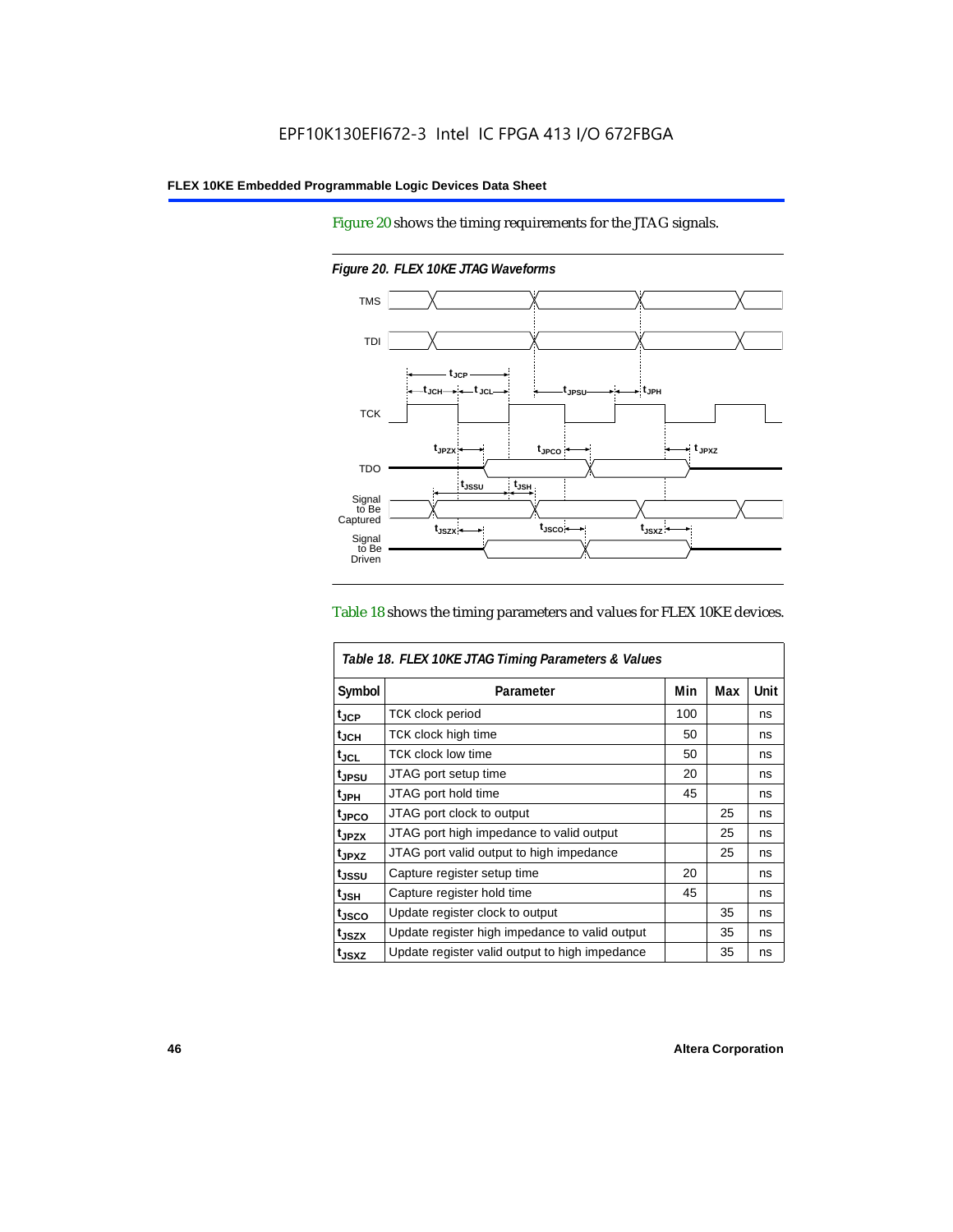**Generic Testing** Each FLEX 10KE device is functionally tested. Complete testing of each configurable static random access memory (SRAM) bit and all logic functionality ensures 100% yield. AC test measurements for FLEX 10KE devices are made under conditions equivalent to those shown in Figure 21. Multiple test patterns can be used to configure devices during all stages of the production flow.

#### *Figure 21. FLEX 10KE AC Test Conditions*

*measurements. Simultaneous transitions of multiple outputs should be avoided for accurate measurement. Threshold tests must not be performed under AC conditions. Large-amplitude, fast-groundcurrent transients normally occur as the device outputs discharge the load capacitances. When these transients flow through the parasitic inductance between the device ground pin and the test system ground, significant reductions in observable noise immunity can result. Numbers in brackets are for 2.5-V devices or outputs. Numbers without brackets are for 3.3-V. devices or outputs.*



# **Operating Conditions**

Tables 19 through 23 provide information on absolute maximum ratings, recommended operating conditions, DC operating conditions, and capacitance for 2.5-V FLEX 10KE devices.

| Note $(1)$<br>Table 19. FLEX 10KE 2.5-V Device Absolute Maximum Ratings |                            |                                   |        |      |              |  |  |  |
|-------------------------------------------------------------------------|----------------------------|-----------------------------------|--------|------|--------------|--|--|--|
| Symbol                                                                  | Parameter                  | <b>Conditions</b>                 | Min    | Max  | <b>Unit</b>  |  |  |  |
| V <sub>CCINT</sub>                                                      | Supply voltage             | With respect to ground $(2)$      | $-0.5$ | 3.6  | V            |  |  |  |
| V <sub>CCIO</sub>                                                       |                            |                                   | $-0.5$ | 4.6  | $\vee$       |  |  |  |
| V <sub>1</sub>                                                          | DC input voltage           |                                   | $-2.0$ | 5.75 | $\vee$       |  |  |  |
| $I_{OUT}$                                                               | DC output current, per pin |                                   | $-25$  | 25   | mA           |  |  |  |
| <b>T</b> <sub>STG</sub>                                                 | Storage temperature        | No bias                           | $-65$  | 150  | $^{\circ}$ C |  |  |  |
| $T_{AMB}$                                                               | Ambient temperature        | Under bias                        | $-65$  | 135  | $^{\circ}$ C |  |  |  |
| $T_{\rm J}$                                                             | Junction temperature       | PQFP, TQFP, BGA, and FineLine BGA |        | 135  | $^{\circ}$ C |  |  |  |
|                                                                         |                            | packages, under bias              |        |      |              |  |  |  |
|                                                                         |                            | Ceramic PGA packages, under bias  |        | 150  | $^{\circ}$ C |  |  |  |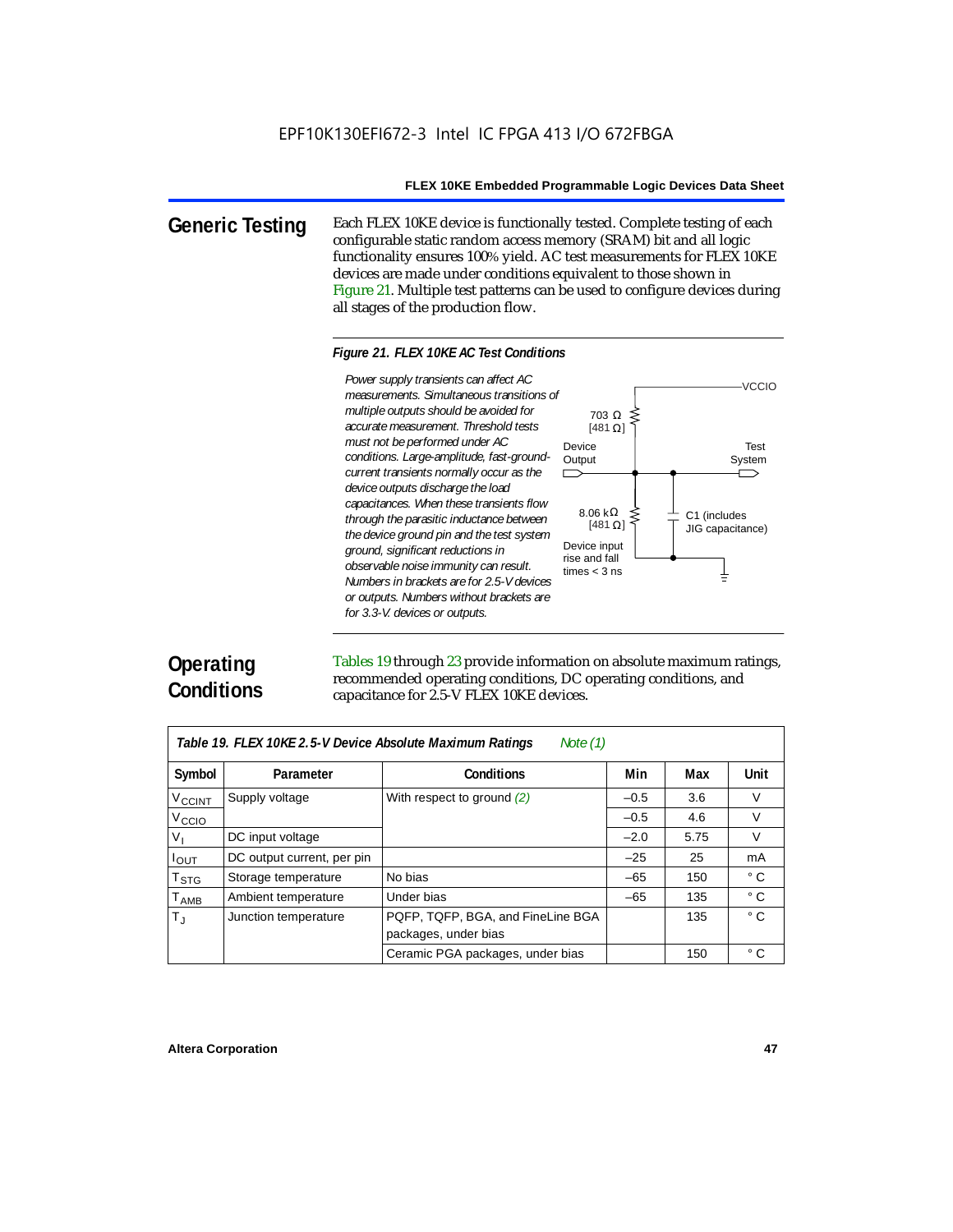# EPF10K130EFI672-3 Intel IC FPGA 413 I/O 672FBGA

#### **FLEX 10KE Embedded Programmable Logic Devices Data Sheet**

| Table 20. 2.5-V EPF10K50E & EPF10K200E Device Recommended Operating Conditions |                                                        |                    |            |                   |              |  |  |
|--------------------------------------------------------------------------------|--------------------------------------------------------|--------------------|------------|-------------------|--------------|--|--|
| Symbol                                                                         | Parameter                                              | <b>Conditions</b>  | Min        | Max               | Unit         |  |  |
| <b>V<sub>CCINT</sub></b>                                                       | Supply voltage for internal logic<br>and input buffers | (3), (4)           | 2.30(2.30) | 2.70(2.70)        | $\vee$       |  |  |
| V <sub>CCIO</sub>                                                              | Supply voltage for output buffers,<br>3.3-V operation  | (3), (4)           | 3.00(3.00) | 3.60(3.60)        | $\vee$       |  |  |
|                                                                                | Supply voltage for output buffers,<br>2.5-V operation  | (3), (4)           | 2.30(2.30) | 2.70(2.70)        | $\vee$       |  |  |
| $V_{1}$                                                                        | Input voltage                                          | (5)                | $-0.5$     | 5.75              | $\vee$       |  |  |
| $V_{\rm O}$                                                                    | Output voltage                                         |                    | 0          | V <sub>CCIO</sub> | $\vee$       |  |  |
| Т <sub>А</sub>                                                                 | Ambient temperature                                    | For commercial use | $\Omega$   | 70                | $^{\circ}$ C |  |  |
|                                                                                |                                                        | For industrial use | $-40$      | 85                | $^{\circ}$ C |  |  |
| $T_{\rm J}$                                                                    | Operating temperature                                  | For commercial use | $\Omega$   | 85                | $^{\circ}$ C |  |  |
|                                                                                |                                                        | For industrial use | $-40$      | 100               | $^{\circ}$ C |  |  |
| $t_{R}$                                                                        | Input rise time                                        |                    |            | 40                | ns           |  |  |
| $t_F$                                                                          | Input fall time                                        |                    |            | 40                | ns           |  |  |

## *Table 21. 2.5-V EPF10K30E, EPF10K50S, EPF10K100E, EPF10K130E & EPF10K200S Device Recommended Operating Conditions*

| Symbol                   | Parameter                                              | <b>Conditions</b>  | Min              | Max               | Unit         |
|--------------------------|--------------------------------------------------------|--------------------|------------------|-------------------|--------------|
| <b>V<sub>CCINT</sub></b> | Supply voltage for internal logic<br>and input buffers | (3), (4)           | 2.375<br>(2.375) | 2.625<br>(2.625)  | $\vee$       |
| V <sub>CCIO</sub>        | Supply voltage for output buffers,<br>3.3-V operation  | (3), (4)           | 3.00(3.00)       | 3.60(3.60)        | $\vee$       |
|                          | Supply voltage for output buffers,<br>2.5-V operation  | (3), (4)           | 2.375<br>(2.375) | 2.625<br>(2.625)  | $\vee$       |
| $V_{1}$                  | Input voltage                                          | (5)                | $-0.5$           | 5.75              | $\vee$       |
| $V_{\rm O}$              | Output voltage                                         |                    | 0                | V <sub>CCIO</sub> | $\vee$       |
| $T_A$                    | Ambient temperature                                    | For commercial use | 0                | 70                | ° C          |
|                          |                                                        | For industrial use | $-40$            | 85                | $^{\circ}$ C |
| $T_{\rm J}$              | Operating temperature                                  | For commercial use | 0                | 85                | °C           |
|                          |                                                        | For industrial use | $-40$            | 100               | $^{\circ}$ C |
| $t_{R}$                  | Input rise time                                        |                    |                  | 40                | ns           |
| $t_F$                    | Input fall time                                        |                    |                  | 40                | ns           |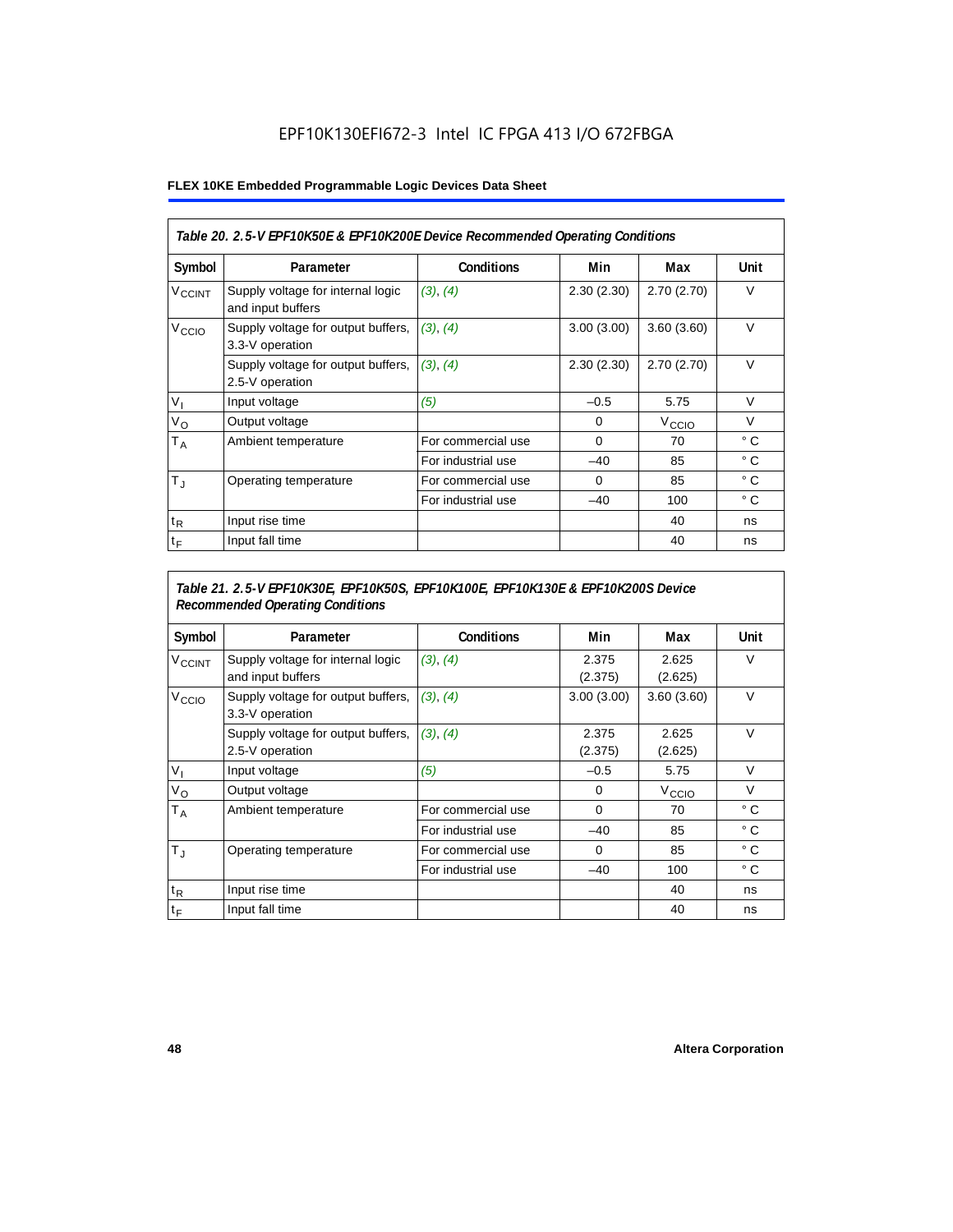| Symbol            | Parameter                                      | Conditions                                                              | Min                                   | <b>Typ</b> | Max                                      | Unit           |
|-------------------|------------------------------------------------|-------------------------------------------------------------------------|---------------------------------------|------------|------------------------------------------|----------------|
| V <sub>IH</sub>   | High-level input<br>voltage                    |                                                                         | 1.7, $0.5 \times V_{\text{CCIO}}$ (8) |            | 5.75                                     | V              |
| $V_{IL}$          | Low-level input<br>voltage                     |                                                                         | $-0.5$                                |            | 0.8,<br>$0.3 \times V_{\text{CCIO}}$ (8) | $\vee$         |
| V <sub>OH</sub>   | 3.3-V high-level TTL<br>output voltage         | $I_{OH} = -8$ mA DC,<br>$V_{\text{CCIO}} = 3.00 \text{ V} (9)$          | 2.4                                   |            |                                          | V              |
|                   | 3.3-V high-level<br>CMOS output voltage        | $I_{OH} = -0.1$ mA DC,<br>$V_{\text{CCIO}} = 3.00 V (9)$                | $V_{\text{CCIO}} - 0.2$               |            |                                          | V              |
|                   | 3.3-V high-level PCI<br>output voltage         | $I_{OH} = -0.5$ mA DC,<br>$V_{\text{CCIO}} = 3.00$ to 3.60 V (9)        | $0.9 \times V_{\text{CCIO}}$          |            |                                          | $\vee$         |
|                   | 2.5-V high-level output<br>voltage             | $I_{OH} = -0.1$ mA DC,<br>$V_{\text{CCIO}} = 2.30 \text{ V} (9)$        | 2.1                                   |            |                                          | V              |
|                   |                                                | $I_{OH} = -1$ mA DC,<br>$V_{\text{CCIO}} = 2.30 \text{ V} (9)$          | 2.0                                   |            |                                          | V              |
|                   |                                                | $I_{OH} = -2$ mA DC,<br>$V_{\text{CCIO}} = 2.30 \text{ V} (9)$          | 1.7                                   |            |                                          | V              |
| $V_{OL}$          | 3.3-V low-level TTL<br>output voltage          | $I_{\text{OI}} = 12 \text{ mA DC}$ ,<br>$V_{\text{CCIO}} = 3.00 V (10)$ |                                       |            | 0.45                                     | $\vee$         |
|                   | 3.3-V low-level CMOS<br>output voltage         | $I_{OL} = 0.1$ mA DC,<br>$V_{\text{CCIO}} = 3.00 V (10)$                |                                       |            | 0.2                                      | V              |
|                   | 3.3-V low-level PCI<br>output voltage          | $I_{OL}$ = 1.5 mA DC,<br>$V_{\text{CCIO}} = 3.00$ to 3.60 V<br>(10)     |                                       |            | $0.1 \times V_{\text{CCIO}}$             | V              |
|                   | 2.5-V low-level output<br>voltage              | $I_{\Omega} = 0.1$ mA DC,<br>$V_{\text{CCIO}} = 2.30 \text{ V} (10)$    |                                       |            | 0.2                                      | $\vee$         |
|                   |                                                | $I_{OL}$ = 1 mA DC,<br>$V_{\text{CCIO}} = 2.30 V (10)$                  |                                       |            | 0.4                                      | V              |
|                   |                                                | $I_{OL} = 2$ mA DC,<br>$V_{\text{CCIO}} = 2.30 V (10)$                  |                                       |            | 0.7                                      | $\vee$         |
| $I_1$             | Input pin leakage<br>current                   | $V_1 = V_{\text{CCIOMax}}$ to 0 V (11)                                  | $-10$                                 |            | 10                                       | μA             |
| $I_{OZ}$          | Tri-stated I/O pin<br>leakage current          | $V_{\rm O}$ = $V_{\rm CClOmax}$ to 0 V (11)                             | $-10$                                 |            | 10                                       | μA             |
| $I_{CC0}$         | V <sub>CC</sub> supply current<br>(standby)    | $V_1$ = ground, no load, no<br>toggling inputs                          |                                       | 5          |                                          | mA             |
|                   |                                                | $V_1$ = ground, no load, no<br>toggling inputs (12)                     |                                       | 10         |                                          | mA             |
| R <sub>CONF</sub> | Value of I/O pin pull-                         | $V_{\text{CCIO}} = 3.0 V (13)$                                          | 20                                    |            | 50                                       | $k\frac{3}{4}$ |
|                   | up resistor before and<br>during configuration | $V_{\text{CCIO}} = 2.3 V (13)$                                          | 30                                    |            | 80                                       | $k\frac{3}{4}$ |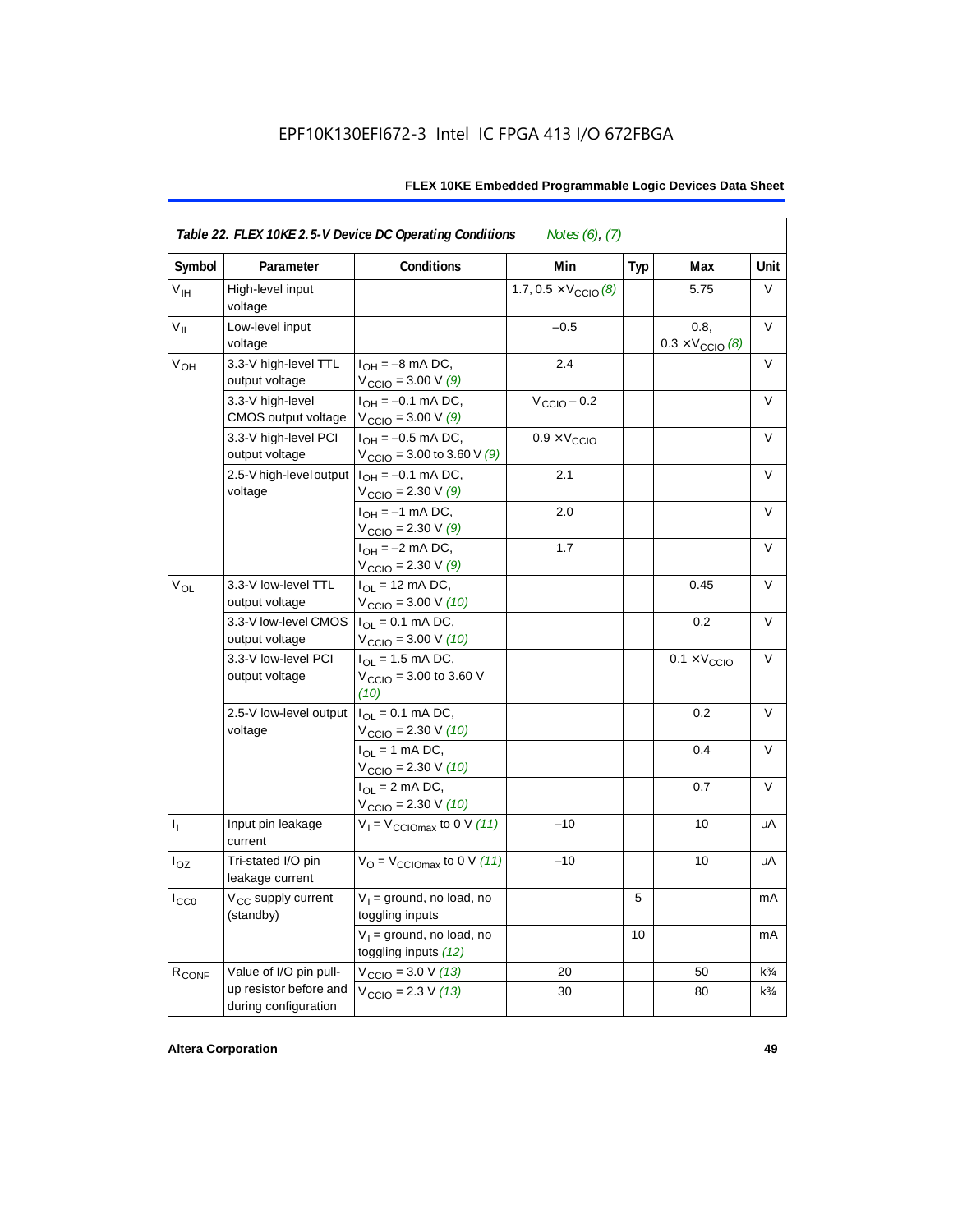| Table 23. FLEX 10KE Device Capacitance<br>Note (14) |                                                      |                               |  |    |    |  |  |  |
|-----------------------------------------------------|------------------------------------------------------|-------------------------------|--|----|----|--|--|--|
| Symbol                                              | Min<br>Unit<br><b>Conditions</b><br>Max<br>Parameter |                               |  |    |    |  |  |  |
| $C_{IN}$                                            | Input capacitance                                    | $V_{IN} = 0 V$ , f = 1.0 MHz  |  | 10 | pF |  |  |  |
| $C_{\text{INCLK}}$                                  | Input capacitance on<br>dedicated clock pin          | $V_{IN} = 0 V$ , f = 1.0 MHz  |  | 12 | pF |  |  |  |
| $C_{OUT}$                                           | Output capacitance                                   | $V_{OUT} = 0 V$ , f = 1.0 MHz |  | 10 | рF |  |  |  |

#### *Notes to tables:*

- (1) See the *Operating Requirements for Altera Devices Data Sheet*.
- (2) Minimum DC input voltage is –0.5 V. During transitions, the inputs may undershoot to –2.0 V for input currents less than 100 mA and periods shorter than 20 ns.
- (3) Numbers in parentheses are for industrial-temperature-range devices.
- (4) Maximum  $V_{CC}$  rise time is 100 ms, and  $V_{CC}$  must rise monotonically.<br>(5) All pins, including dedicated inputs, clock, I/O, and JTAG pins, may
- All pins, including dedicated inputs, clock, I/O, and JTAG pins, may be driven before  $V_{CCTNT}$  and  $V_{CCTO}$  are powered.
- (6) Typical values are for  $T_A = 25^\circ$  C,  $V_{CClNT} = 2.5$  V, and  $V_{CClO} = 2.5$  V or 3.3 V.<br>(7) These values are specified under the FLEX 10KE Recommended Operating Co
- (7) These values are specified under the FLEX 10KE Recommended Operating Conditions shown in Tables 20 and 21.<br>(8) The FLEX 10KE input buffers are compatible with 2.5-V. 3.3-V (LVTTL and LVCMOS), and 5.0-V TTL and CMOS (8) The FLEX 10KE input buffers are compatible with 2.5-V, 3.3-V (LVTTL and LVCMOS), and 5.0-V TTL and CMOS
- signals. Additionally, the input buffers are 3.3-V PCI compliant when  $V_{CCIO}$  and  $V_{CCIVT}$  meet the relationship shown in Figure 22.
- (9) The  $I<sub>OH</sub>$  parameter refers to high-level TTL, PCI, or CMOS output current.
- (10) The IOL parameter refers to low-level TTL, PCI, or CMOS output current. This parameter applies to open-drain pins as well as output pins.
- (11) This value is specified for normal device operation. The value may vary during power-up.
- (12) This parameter applies to -1 speed-grade commercial-temperature devices and -2 speed-grade-industrial temperature devices.
- (13) Pin pull-up resistance values will be lower if the pin is driven higher than  $V_{CCIO}$  by an external source.
- (14) Capacitance is sample-tested only.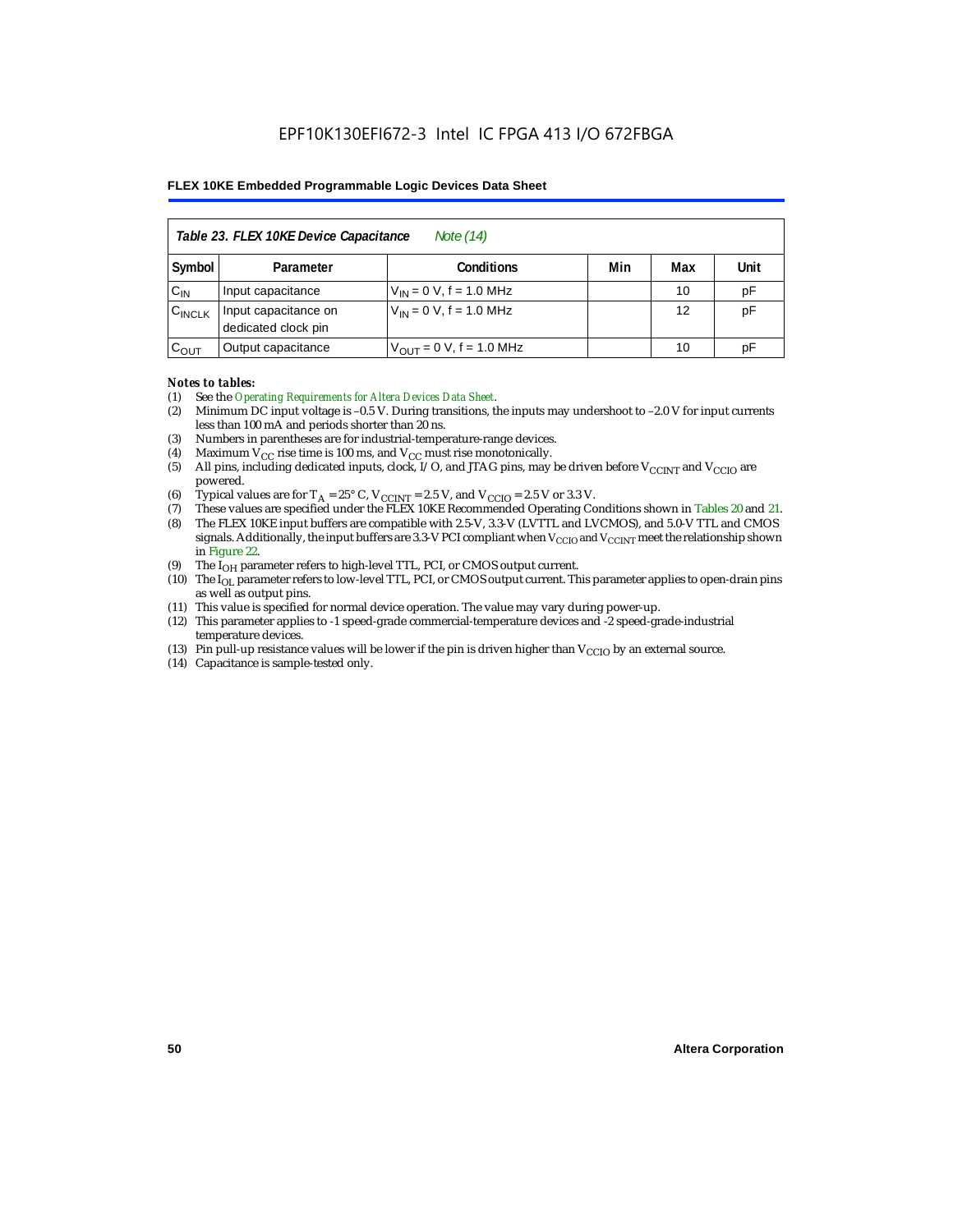Figure 22 shows the required relationship between  $V_{\text{CCIO}}$  and  $V_{\text{CCINT}}$  for 3.3-V PCI compliance.



Figure 23 shows the typical output drive characteristics of FLEX 10KE devices with 3.3-V and 2.5-V  $V_{\text{CCIO}}$ . The output driver is compliant to the 3.3-V *PCI Local Bus Specification*, *Revision 2.2* (when VCCIO pins are connected to 3.3 V). FLEX 10KE devices with a -1 speed grade also comply with the drive strength requirements of the *PCI Local Bus Specification*, *Revision 2.2* (when VCCINT pins are powered with a minimum supply of 2.375 V, and VCCIO pins are connected to 3.3 V). Therefore, these devices can be used in open 5.0-V PCI systems.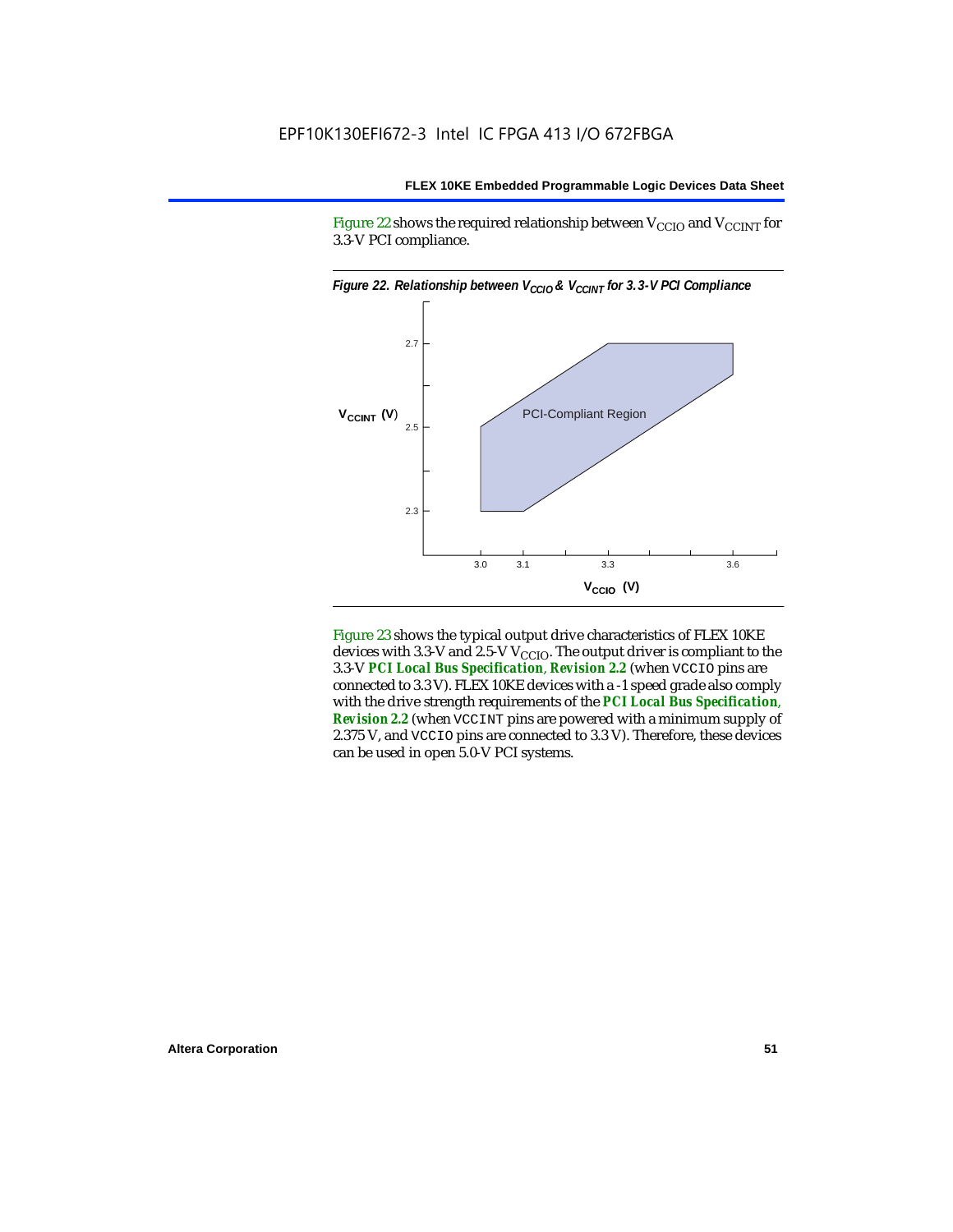

#### *Note:*

(1) These are transient (AC) currents.

**Timing Model** The continuous, high-performance FastTrack Interconnect routing resources ensure predictable performance and accurate simulation and timing analysis. This predictable performance contrasts with that of FPGAs, which use a segmented connection scheme and therefore have unpredictable performance.

> Device performance can be estimated by following the signal path from a source, through the interconnect, to the destination. For example, the registered performance between two LEs on the same row can be calculated by adding the following parameters:

- LE register clock-to-output delay  $(t_{CO})$
- **■** Interconnect delay  $(t_{SAMEROW})$ <br> **■** I.E look-up table delay  $(t_{LUT})$
- LE look-up table delay  $(t_{LUT})$
- LE register setup time  $(t_{SI})$

The routing delay depends on the placement of the source and destination LEs. A more complex registered path may involve multiple combinatorial LEs between the source and destination LEs.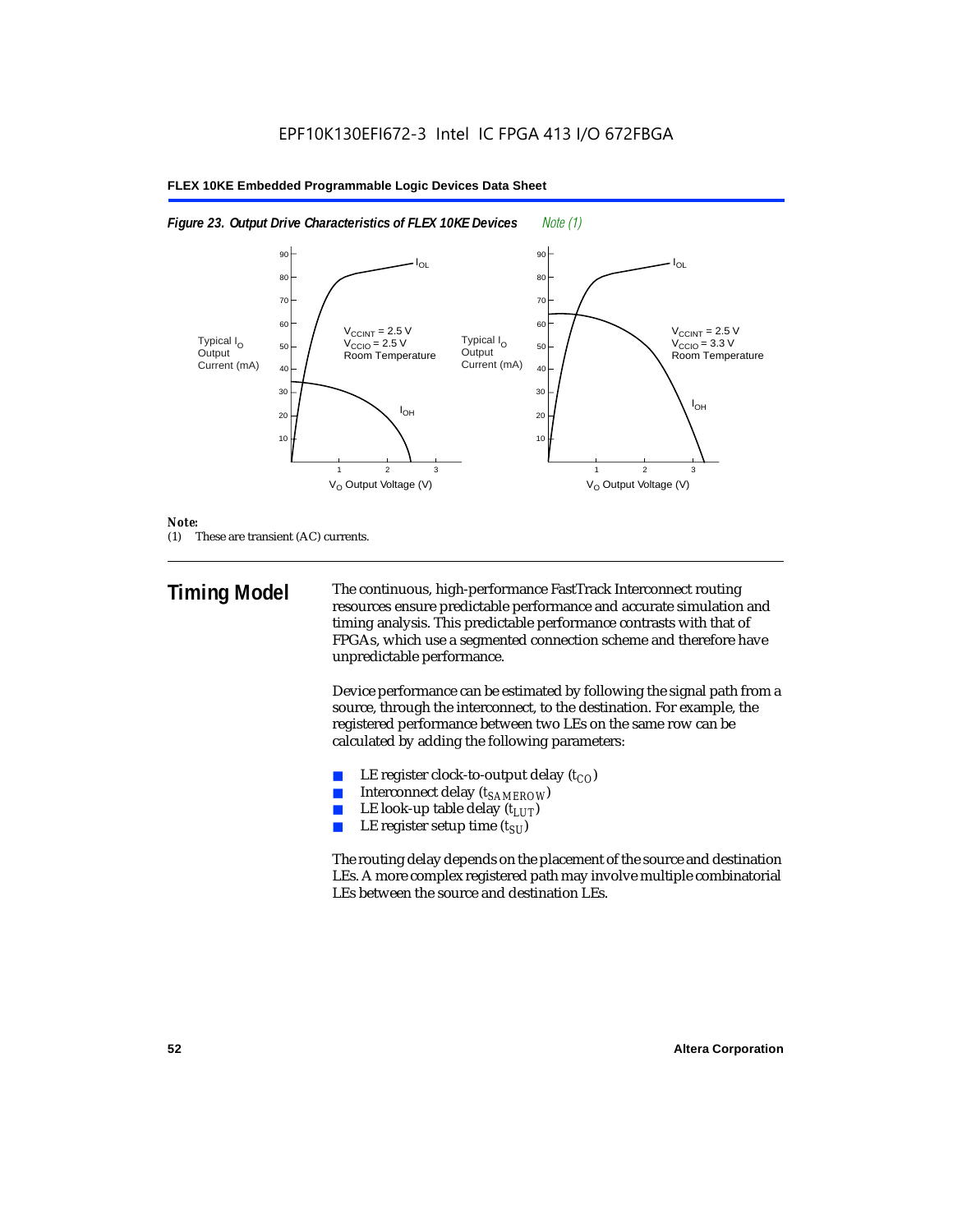Timing simulation and delay prediction are available with the Altera Simulator and Timing Analyzer, or with industry-standard EDA tools. The Simulator offers both pre-synthesis functional simulation to evaluate logic design accuracy and post-synthesis timing simulation with 0.1-ns resolution. The Timing Analyzer provides point-to-point timing delay information, setup and hold time analysis, and device-wide performance analysis.

Figure 24 shows the overall timing model, which maps the possible paths to and from the various elements of the FLEX 10KE device.

*Figure 24. FLEX 10KE Device Timing Model*



Figures 25 through 28 show the delays that correspond to various paths and functions within the LE, IOE, EAB, and bidirectional timing models.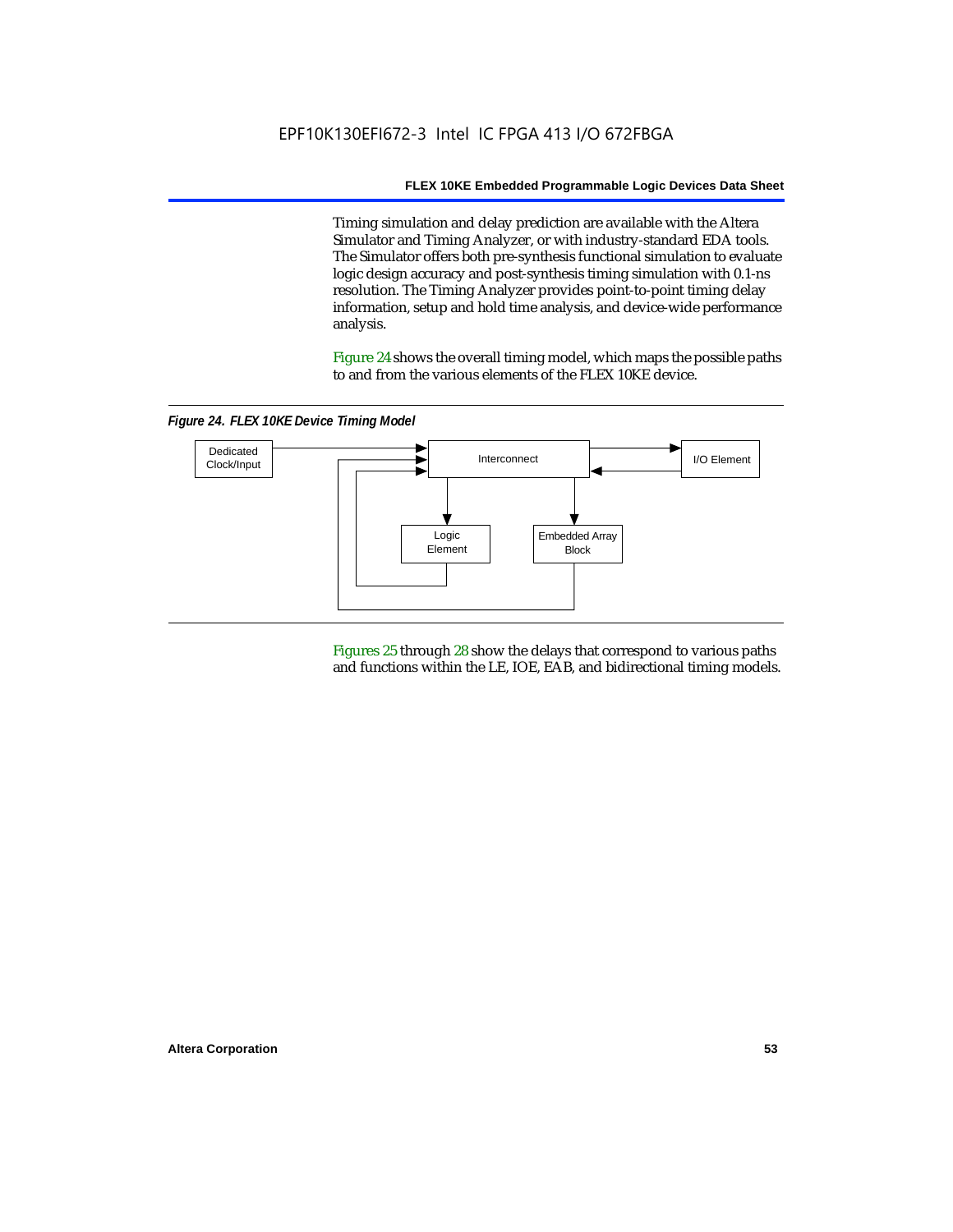# *Figure 25. FLEX 10KE Device LE Timing Model*

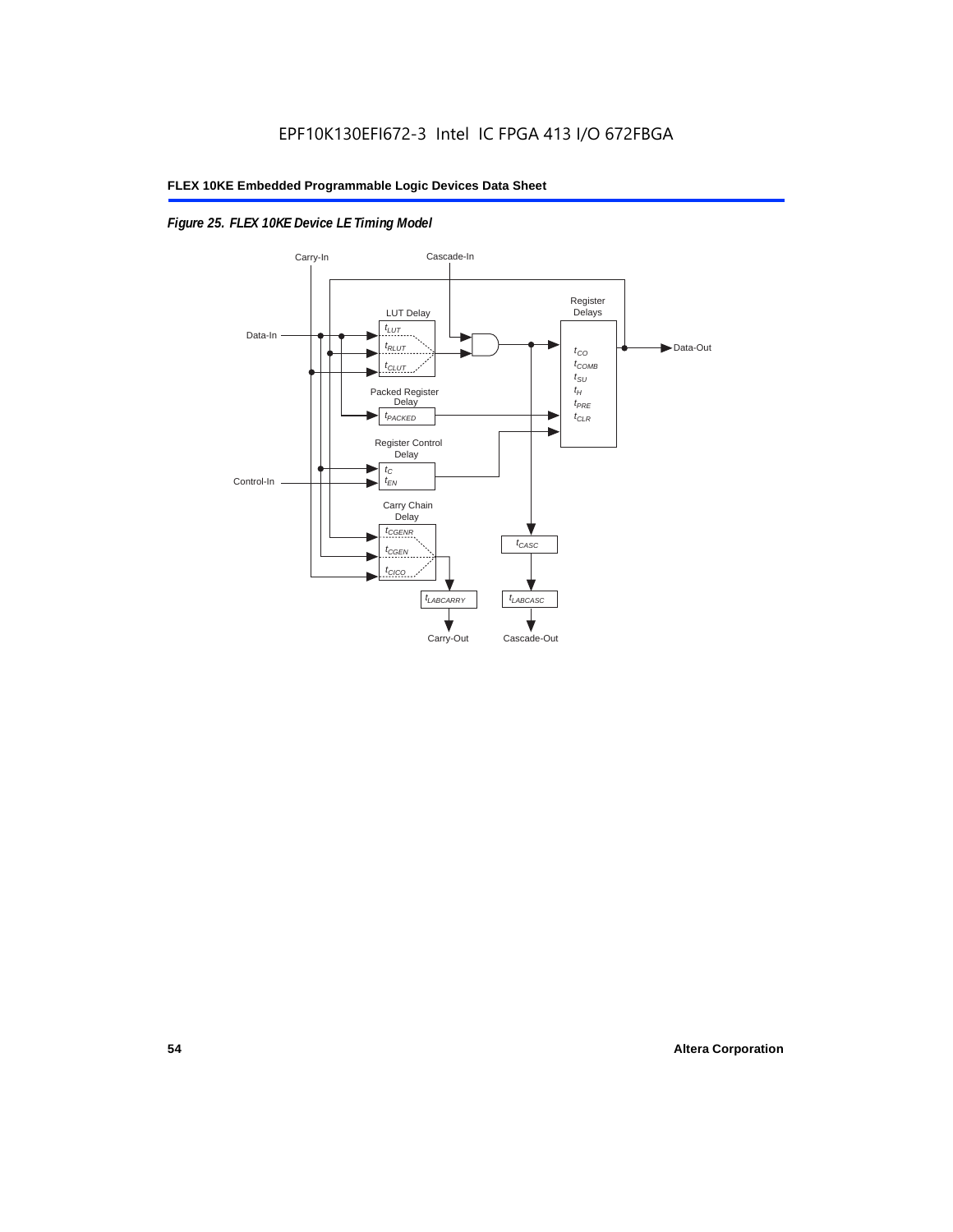

*Figure 27. FLEX 10KE Device EAB Timing Model*

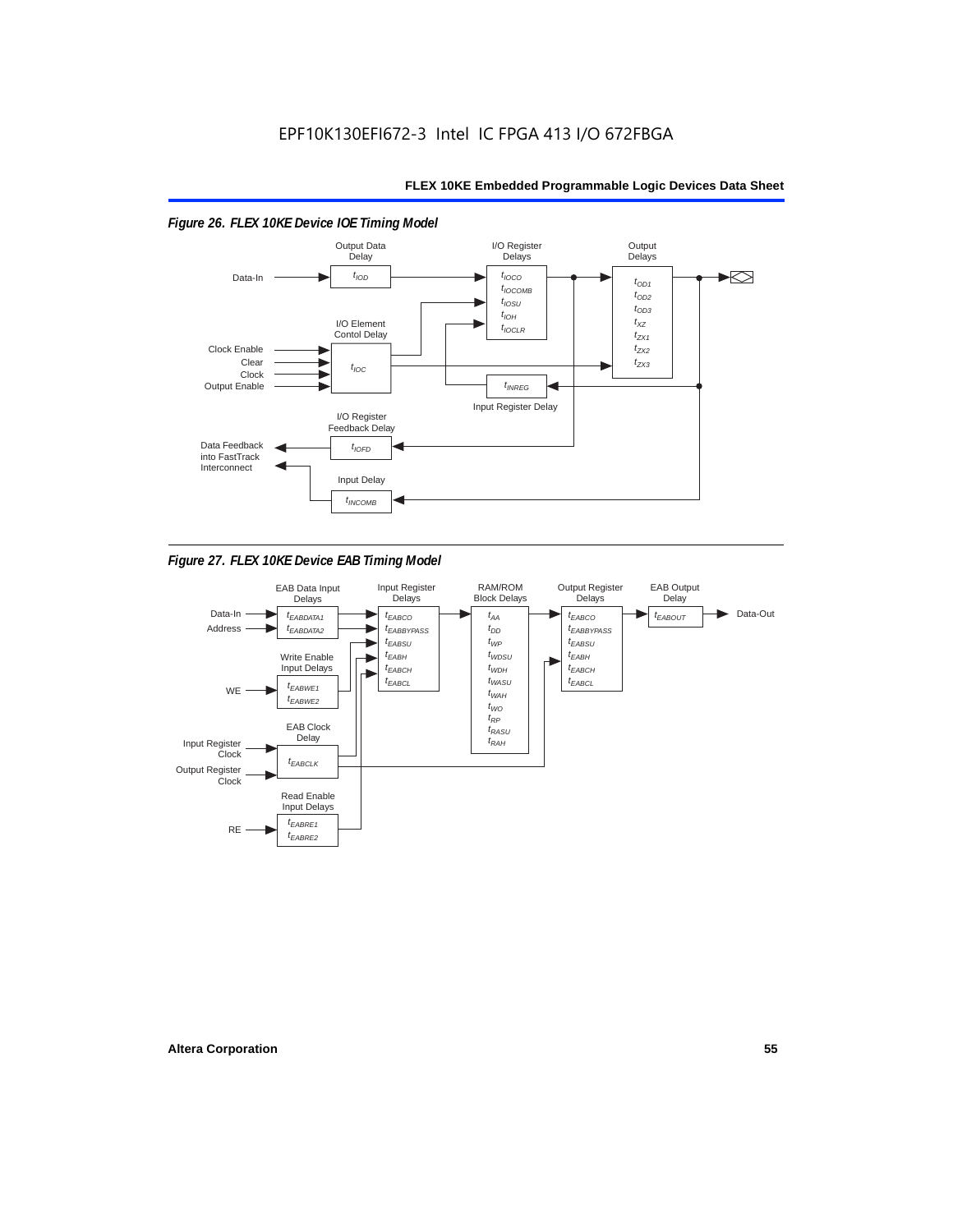

*Figure 28. Synchronous Bidirectional Pin External Timing Model*

Tables 24 through 28 describe the FLEX 10KE device internal timing parameters. Tables 29 through 30 describe the FLEX 10KE external timing parameters and their symbols.

| Table 24. LE Timing Microparameters (Part 1 of 2)<br>Note $(1)$ |                                                                                                                                         |           |  |  |
|-----------------------------------------------------------------|-----------------------------------------------------------------------------------------------------------------------------------------|-----------|--|--|
| Symbol                                                          | Parameter                                                                                                                               | Condition |  |  |
| $t_{LUT}$                                                       | LUT delay for data-in                                                                                                                   |           |  |  |
| $t_{CLUT}$                                                      | LUT delay for carry-in                                                                                                                  |           |  |  |
| $t_{RLUT}$                                                      | LUT delay for LE register feedback                                                                                                      |           |  |  |
| <sup>t</sup> PACKED                                             | Data-in to packed register delay                                                                                                        |           |  |  |
| $t_{EN}$                                                        | LE register enable delay                                                                                                                |           |  |  |
| $t_{CICO}$                                                      | Carry-in to carry-out delay                                                                                                             |           |  |  |
| $t_{GEN}$                                                       | Data-in to carry-out delay                                                                                                              |           |  |  |
| ${}^t$ CGENR                                                    | LE register feedback to carry-out delay                                                                                                 |           |  |  |
| $t_{CASC}$                                                      | Cascade-in to cascade-out delay                                                                                                         |           |  |  |
| $t_C$                                                           | LE register control signal delay                                                                                                        |           |  |  |
| $t_{CO}$                                                        | LE register clock-to-output delay                                                                                                       |           |  |  |
| $t_{COMB}$                                                      | Combinatorial delay                                                                                                                     |           |  |  |
| $t_{\rm SU}$                                                    | LE register setup time for data and enable signals before clock; LE register<br>recovery time after asynchronous clear, preset, or load |           |  |  |
| $t_H$                                                           | LE register hold time for data and enable signals after clock                                                                           |           |  |  |
| $t_{PRE}$                                                       | LE register preset delay                                                                                                                |           |  |  |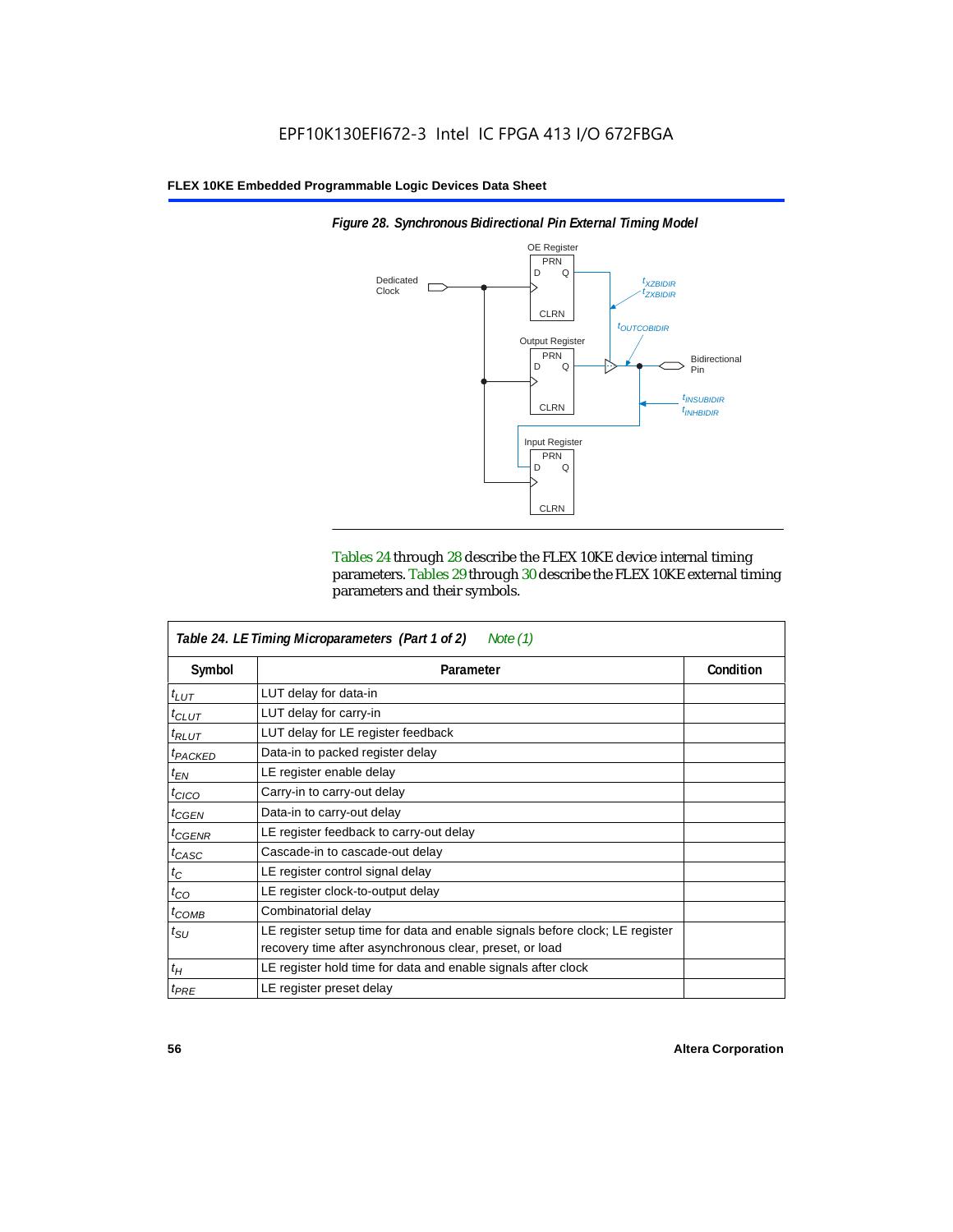| Table 24. LE Timing Microparameters (Part 2 of 2)<br>Note (1) |                                        |  |  |  |  |
|---------------------------------------------------------------|----------------------------------------|--|--|--|--|
| Symbol                                                        | Condition<br>Parameter                 |  |  |  |  |
| $t_{CLR}$                                                     | LE register clear delay                |  |  |  |  |
| $t_{CH}$                                                      | Minimum clock high time from clock pin |  |  |  |  |
| $t_{CL}$                                                      | Minimum clock low time from clock pin  |  |  |  |  |

| Table 25. IOE Timing Microparameters<br>Note (1) |                                                                                                                          |                    |  |  |  |
|--------------------------------------------------|--------------------------------------------------------------------------------------------------------------------------|--------------------|--|--|--|
| Symbol                                           | Parameter                                                                                                                | <b>Conditions</b>  |  |  |  |
| $t$ <sub>IOD</sub>                               | IOE data delay                                                                                                           |                    |  |  |  |
| $t_{\text{IOC}}$                                 | IOE register control signal delay                                                                                        |                    |  |  |  |
| $t_{\text{IOCO}}$                                | IOE register clock-to-output delay                                                                                       |                    |  |  |  |
| <sup>t</sup> IOCOMB                              | IOE combinatorial delay                                                                                                  |                    |  |  |  |
| t <sub>iosu</sub>                                | IOE register setup time for data and enable signals before clock; IOE register<br>recovery time after asynchronous clear |                    |  |  |  |
| t <sub>IOH</sub>                                 | IOE register hold time for data and enable signals after clock                                                           |                    |  |  |  |
| $t_{IOCLR}$                                      | IOE register clear time                                                                                                  |                    |  |  |  |
| $t_{OD1}$                                        | Output buffer and pad delay, slow slew rate = off, $V_{CClO}$ = 3.3 V                                                    | $C1 = 35$ pF $(2)$ |  |  |  |
| $t_{OD2}$                                        | Output buffer and pad delay, slow slew rate = off, $V_{\text{CCIO}} = 2.5$ V                                             | $C1 = 35$ pF $(3)$ |  |  |  |
| $t_{OD3}$                                        | Output buffer and pad delay, slow slew rate $=$ on                                                                       | $C1 = 35$ pF $(4)$ |  |  |  |
| $t_{XZ}$                                         | IOE output buffer disable delay                                                                                          |                    |  |  |  |
| $t_{ZX1}$                                        | IOE output buffer enable delay, slow slew rate = off, $V_{\text{CCIO}} = 3.3 \text{ V}$                                  | $C1 = 35$ pF $(2)$ |  |  |  |
| t <sub>ZX2</sub>                                 | IOE output buffer enable delay, slow slew rate = off, $V_{\text{CCIO}} = 2.5 V$                                          | $C1 = 35$ pF $(3)$ |  |  |  |
| $t_{ZX3}$                                        | IOE output buffer enable delay, slow slew rate $=$ on                                                                    | $C1 = 35$ pF $(4)$ |  |  |  |
| <i>t<sub>INREG</sub></i>                         | IOE input pad and buffer to IOE register delay                                                                           |                    |  |  |  |
| $t_{IOFD}$                                       | IOE register feedback delay                                                                                              |                    |  |  |  |
| $t_{INCOMB}$                                     | IOE input pad and buffer to FastTrack Interconnect delay                                                                 |                    |  |  |  |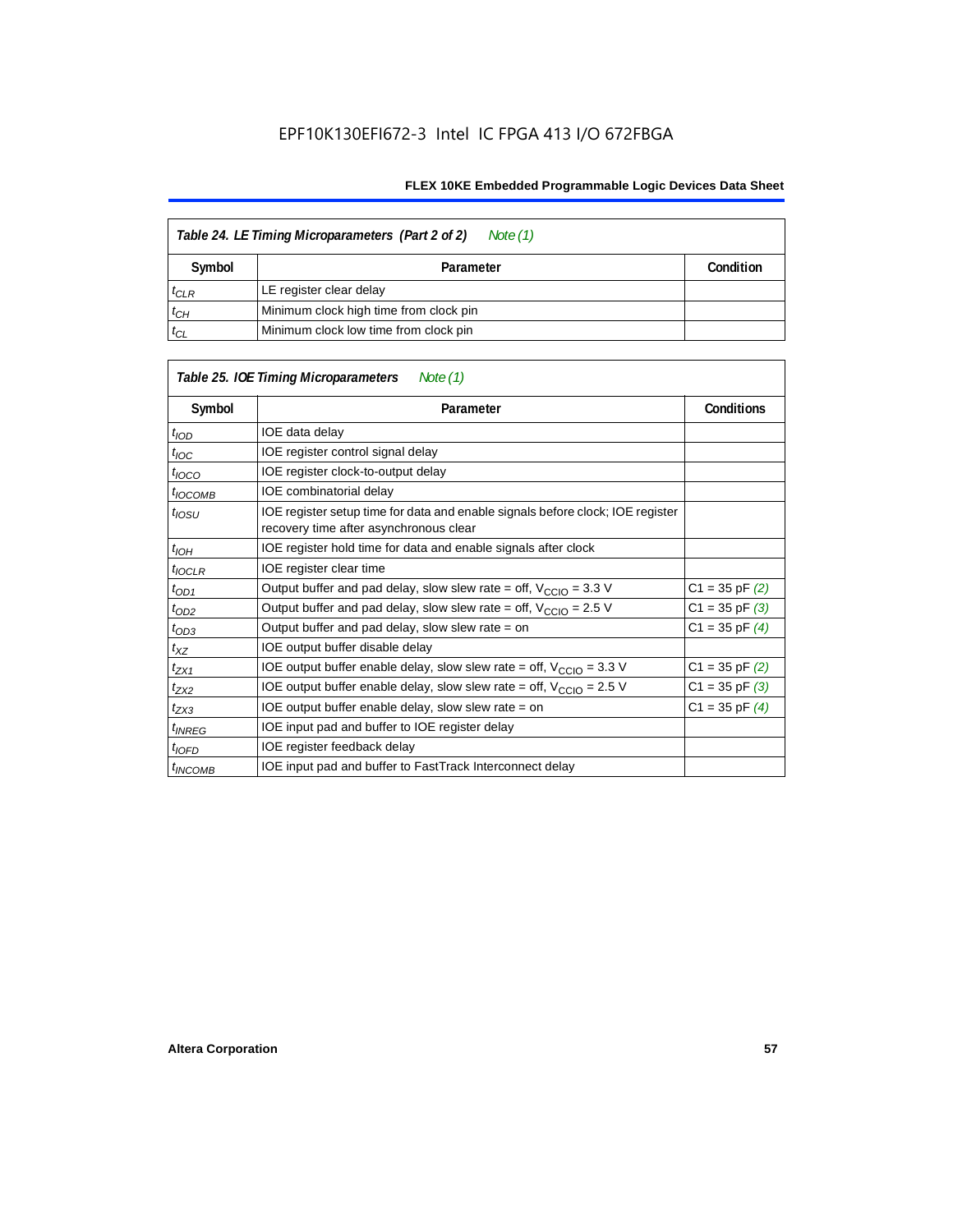# EPF10K130EFI672-3 Intel IC FPGA 413 I/O 672FBGA

| Table 26. EAB Timing Microparameters<br>Note $(1)$ |                                                                        |                   |  |  |
|----------------------------------------------------|------------------------------------------------------------------------|-------------------|--|--|
| Symbol                                             | Parameter                                                              | <b>Conditions</b> |  |  |
| <sup>t</sup> EABDATA1                              | Data or address delay to EAB for combinatorial input                   |                   |  |  |
| <sup>t</sup> EABDATA2                              | Data or address delay to EAB for registered input                      |                   |  |  |
| <sup>t</sup> EABWE1                                | Write enable delay to EAB for combinatorial input                      |                   |  |  |
| <sup>t</sup> EABWE2                                | Write enable delay to EAB for registered input                         |                   |  |  |
| <sup>t</sup> EABRE1                                | Read enable delay to EAB for combinatorial input                       |                   |  |  |
| <sup>t</sup> EABRE2                                | Read enable delay to EAB for registered input                          |                   |  |  |
| <sup>t</sup> EABCLK                                | EAB register clock delay                                               |                   |  |  |
| <sup>t</sup> ЕАВСО                                 | EAB register clock-to-output delay                                     |                   |  |  |
| <sup>t</sup> EABBYPASS                             | Bypass register delay                                                  |                   |  |  |
| <sup>t</sup> EABSU                                 | EAB register setup time before clock                                   |                   |  |  |
| <sup>t</sup> EABH                                  | EAB register hold time after clock                                     |                   |  |  |
| <sup>t</sup> EABCLR                                | EAB register asynchronous clear time to output delay                   |                   |  |  |
| $t_{AA}$                                           | Address access delay (including the read enable to output delay)       |                   |  |  |
| $t_{WP}$                                           | Write pulse width                                                      |                   |  |  |
| $t_{RP}$                                           | Read pulse width                                                       |                   |  |  |
| $t_{WDSU}$                                         | Data setup time before falling edge of write pulse                     | (5)               |  |  |
| $t_{WDH}$                                          | Data hold time after falling edge of write pulse                       | (5)               |  |  |
| $t_{WASU}$                                         | Address setup time before rising edge of write pulse                   | (5)               |  |  |
| $t_{WAH}$                                          | Address hold time after falling edge of write pulse                    | (5)               |  |  |
| t <sub>RASU</sub>                                  | Address setup time with respect to the falling edge of the read enable |                   |  |  |
| $t_{RAH}$                                          | Address hold time with respect to the falling edge of the read enable  |                   |  |  |
| $t_{WO}$                                           | Write enable to data output valid delay                                |                   |  |  |
| $t_{DD}$                                           | Data-in to data-out valid delay                                        |                   |  |  |
| $t_{EABOUT}$                                       | Data-out delay                                                         |                   |  |  |
| <sup>t</sup> ЕАВСН                                 | Clock high time                                                        |                   |  |  |
| $t_{EABCL}$                                        | Clock low time                                                         |                   |  |  |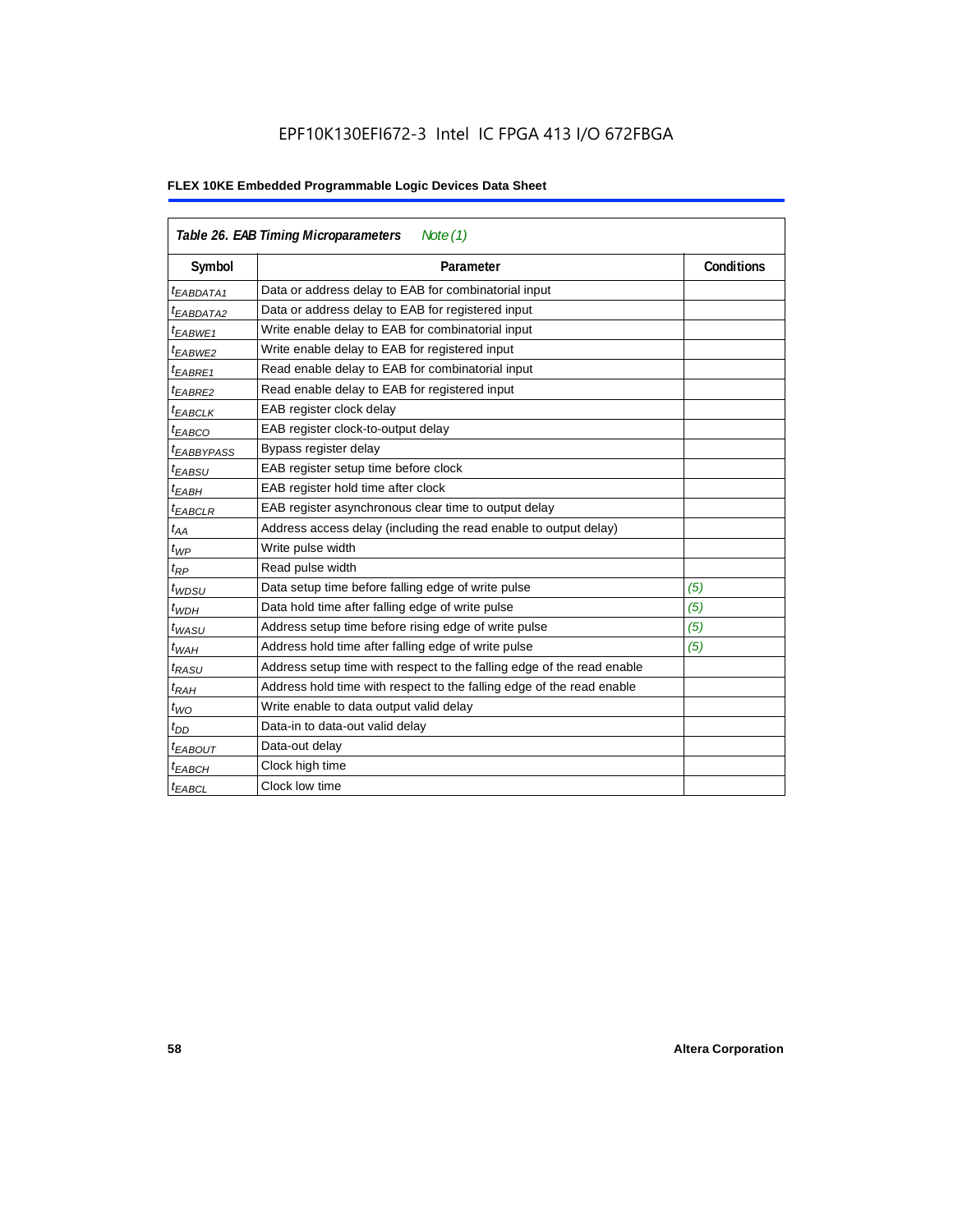| Table 27. EAB Timing Macroparameters<br>Note $(1)$ , $(6)$ |                                                                              |                   |  |  |  |
|------------------------------------------------------------|------------------------------------------------------------------------------|-------------------|--|--|--|
| Symbol                                                     | Parameter                                                                    | <b>Conditions</b> |  |  |  |
| <sup>t</sup> EABAA                                         | EAB address access delay                                                     |                   |  |  |  |
| <sup>t</sup> EABRCCOMB                                     | EAB asynchronous read cycle time                                             |                   |  |  |  |
| <sup>t</sup> EABRCREG                                      | EAB synchronous read cycle time                                              |                   |  |  |  |
| <sup>t</sup> EABWP                                         | EAB write pulse width                                                        |                   |  |  |  |
| <sup>t</sup> ЕАВWССОМВ                                     | EAB asynchronous write cycle time                                            |                   |  |  |  |
| <sup>t</sup> EABWCREG                                      | EAB synchronous write cycle time                                             |                   |  |  |  |
| <sup>t</sup> EABDD                                         | EAB data-in to data-out valid delay                                          |                   |  |  |  |
| <sup>t</sup> EABDATACO                                     | EAB clock-to-output delay when using output registers                        |                   |  |  |  |
| <sup>t</sup> EABDATASU                                     | EAB data/address setup time before clock when using input register           |                   |  |  |  |
| <sup>t</sup> EABDATAH                                      | EAB data/address hold time after clock when using input register             |                   |  |  |  |
| <sup>t</sup> EABWESU                                       | EAB WE setup time before clock when using input register                     |                   |  |  |  |
| <sup>t</sup> EABWEH                                        | EAB WE hold time after clock when using input register                       |                   |  |  |  |
| t <sub>EABWDSU</sub>                                       | EAB data setup time before falling edge of write pulse when not using input  |                   |  |  |  |
|                                                            | registers                                                                    |                   |  |  |  |
| t <sub>EABWDH</sub>                                        | EAB data hold time after falling edge of write pulse when not using input    |                   |  |  |  |
|                                                            | registers                                                                    |                   |  |  |  |
| t <sub>EABWASU</sub>                                       | EAB address setup time before rising edge of write pulse when not using      |                   |  |  |  |
|                                                            | input registers                                                              |                   |  |  |  |
| t <sub>EABWAH</sub>                                        | EAB address hold time after falling edge of write pulse when not using input |                   |  |  |  |
|                                                            | registers                                                                    |                   |  |  |  |
| t <sub>EABWO</sub>                                         | EAB write enable to data output valid delay                                  |                   |  |  |  |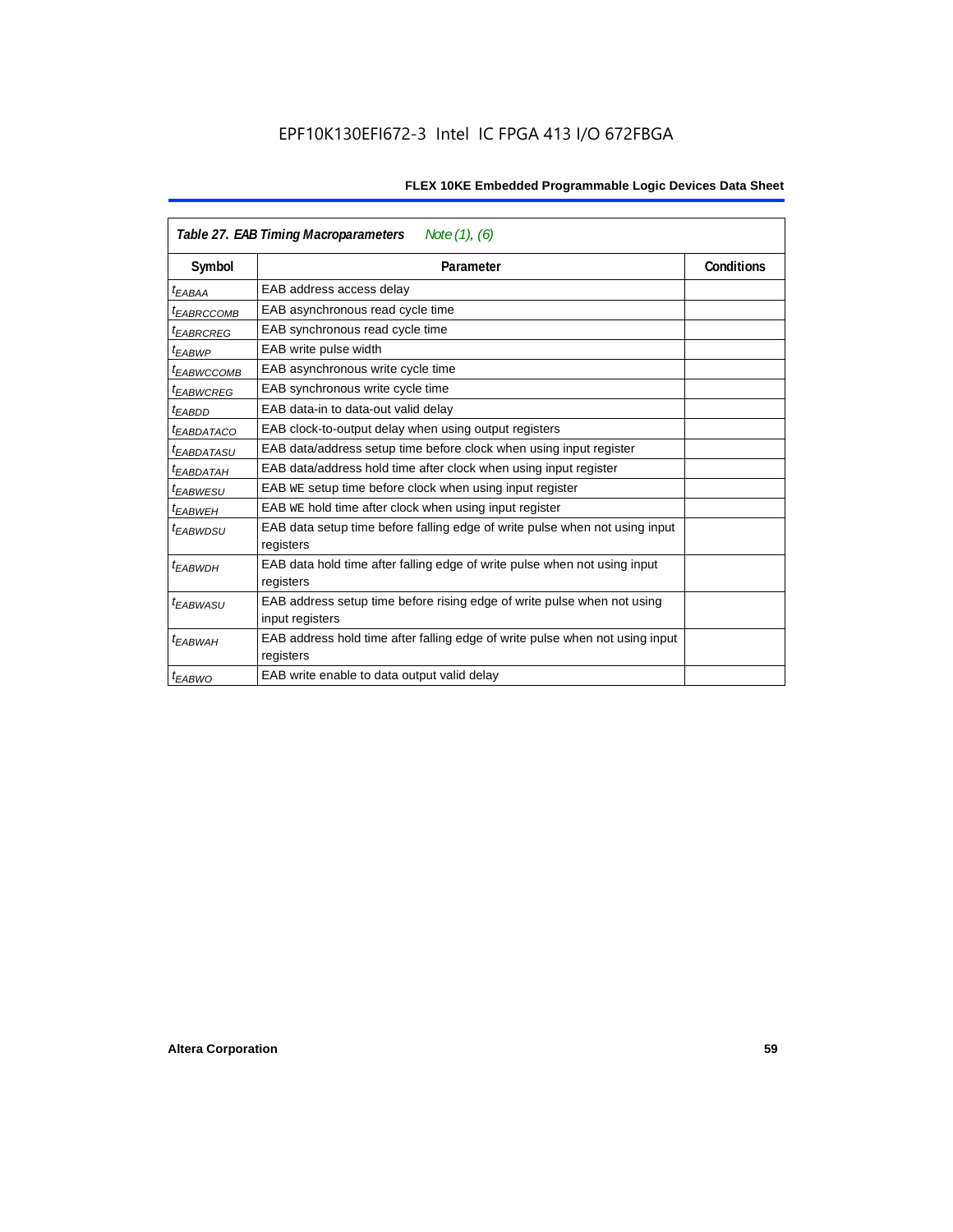| Table 28. Interconnect Timing Microparameters<br>Note $(1)$ |                                                                                                                         |                   |  |  |
|-------------------------------------------------------------|-------------------------------------------------------------------------------------------------------------------------|-------------------|--|--|
| Symbol                                                      | Parameter                                                                                                               | <b>Conditions</b> |  |  |
| <sup>t</sup> DIN2IOE                                        | Delay from dedicated input pin to IOE control input                                                                     | (7)               |  |  |
| $t_{DIN2LE}$                                                | Delay from dedicated input pin to LE or EAB control input                                                               | (7)               |  |  |
| <sup>t</sup> DCLK2IOE                                       | Delay from dedicated clock pin to IOE clock                                                                             | (7)               |  |  |
| <sup>t</sup> DCLK2LE                                        | Delay from dedicated clock pin to LE or EAB clock                                                                       | (7)               |  |  |
| <sup>I</sup> DIN2DATA                                       | Delay from dedicated input or clock to LE or EAB data                                                                   | (7)               |  |  |
| <sup>t</sup> SAMELAB                                        | Routing delay for an LE driving another LE in the same LAB                                                              |                   |  |  |
| <sup>t</sup> SAMEROW                                        | Routing delay for a row IOE, LE, or EAB driving a row IOE, LE, or EAB in the<br>same row                                | (7)               |  |  |
| <sup>I</sup> SAMECOLUMN                                     | Routing delay for an LE driving an IOE in the same column                                                               | (7)               |  |  |
| <i><b>IDIFFROW</b></i>                                      | Routing delay for a column IOE, LE, or EAB driving an LE or EAB in a different<br>row                                   | (7)               |  |  |
| t <sub>TWOROWS</sub>                                        | Routing delay for a row IOE or EAB driving an LE or EAB in a different row                                              | (7)               |  |  |
| <sup>I</sup> LEPERIPH                                       | Routing delay for an LE driving a control signal of an IOE via the peripheral<br>control bus                            | (7)               |  |  |
| <b>LABCARRY</b>                                             | Routing delay for the carry-out signal of an LE driving the carry-in signal of a<br>different LE in a different LAB     |                   |  |  |
| t <sub>LABCASC</sub>                                        | Routing delay for the cascade-out signal of an LE driving the cascade-in<br>signal of a different LE in a different LAB |                   |  |  |

| Table 29. External Timing Parameters |                                                                                                   |                   |  |  |  |
|--------------------------------------|---------------------------------------------------------------------------------------------------|-------------------|--|--|--|
| Symbol                               | Parameter                                                                                         | <b>Conditions</b> |  |  |  |
| <sup>t</sup> DRR                     | Register-to-register delay via four LEs, three row interconnects, and four local<br>interconnects | (8)               |  |  |  |
| t <sub>insu</sub>                    | Setup time with global clock at IOE register                                                      | (9)               |  |  |  |
| $t_{\rm INH}$                        | Hold time with global clock at IOE register                                                       | (9)               |  |  |  |
| toutco                               | Clock-to-output delay with global clock at IOE register                                           | (9)               |  |  |  |
| t <sub>PCISU</sub>                   | Setup time with global clock for registers used in PCI designs                                    | $(9)$ , $(10)$    |  |  |  |
| <sup>t</sup> PCIH                    | Hold time with global clock for registers used in PCI designs                                     | $(9)$ , $(10)$    |  |  |  |
| <sup>t</sup> PCICO                   | Clock-to-output delay with global clock for registers used in PCI designs                         | $(9)$ , $(10)$    |  |  |  |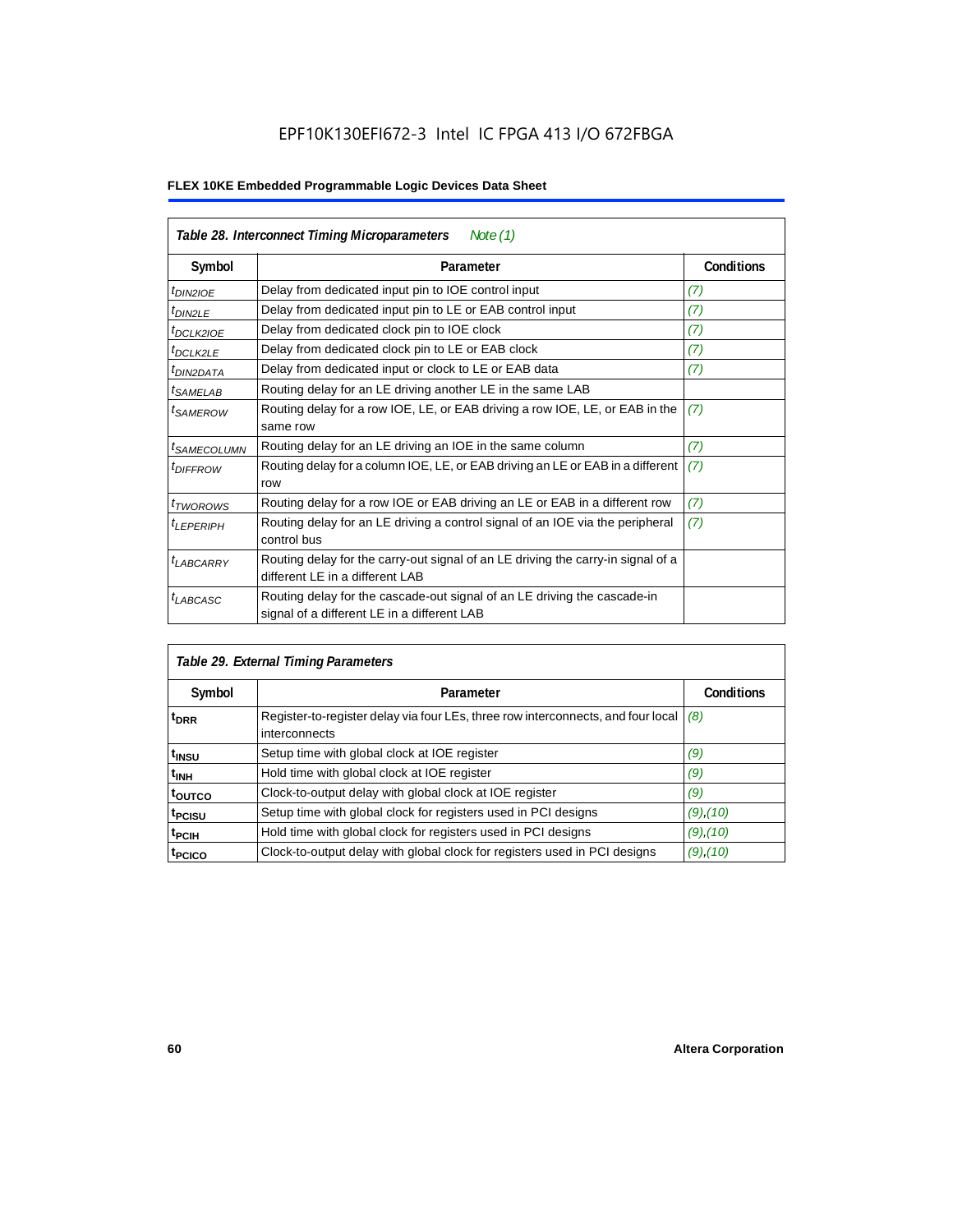| Table 30. External Bidirectional Timing Parameters<br>Note $(9)$ |                                                                                                 |                   |  |  |  |  |
|------------------------------------------------------------------|-------------------------------------------------------------------------------------------------|-------------------|--|--|--|--|
| Symbol                                                           | Parameter                                                                                       | <b>Conditions</b> |  |  |  |  |
| <sup>t</sup> INSUBIDIR                                           | Setup time for bi-directional pins with global clock at same-row or same-<br>column LE register |                   |  |  |  |  |
| <sup>t</sup> INHBIDIR                                            | Hold time for bidirectional pins with global clock at same-row or same-column<br>LE register    |                   |  |  |  |  |
| $t_{\text{INH}}$                                                 | Hold time with global clock at IOE register                                                     |                   |  |  |  |  |
| <b><i>LOUTCOBIDIR</i></b>                                        | Clock-to-output delay for bidirectional pins with global clock at IOE register                  | $C1 = 35 pF$      |  |  |  |  |
| <sup>t</sup> XZBIDIR                                             | Synchronous IOE output buffer disable delay                                                     | $C1 = 35 pF$      |  |  |  |  |
| <sup>I</sup> ZXBIDIR                                             | Synchronous IOE output buffer enable delay, slow slew rate= off                                 | $C1 = 35 pF$      |  |  |  |  |

#### *Notes to tables:*

- (1) Microparameters are timing delays contributed by individual architectural elements. These parameters cannot be measured explicitly.
- (2) Operating conditions:  $VCCIO = 3.3 V ±10%$  for commercial or industrial use.<br>(3) Operating conditions:  $VCCIO = 2.5 V ±5%$  for commercial or industrial use in
- Operating conditions: VCCIO =  $2.5$  V  $\pm 5$ % for commercial or industrial use in EPF10K30E, EPF10K50S, EPF10K100E, EPF10K130E, and EPF10K200S devices.
- (4) Operating conditions: VCCIO = 3.3 V.
- (5) Because the RAM in the EAB is self-timed, this parameter can be ignored when the WE signal is registered.<br>(6) EAB macroparameters are internal parameters that can simplify predicting the behavior of an EAB at its bor
- EAB macroparameters are internal parameters that can simplify predicting the behavior of an EAB at its boundary; these parameters are calculated by summing selected microparameters.
- (7) These parameters are worst-case values for typical applications. Post-compilation timing simulation and timing analysis are required to determine actual worst-case performance.
- (8) Contact Altera Applications for test circuit specifications and test conditions.
- (9) This timing parameter is sample-tested only.
- (10) This parameter is measured with the measurement and test conditions, including load, specified in the PCI Local Bus Specification, revision 2.2.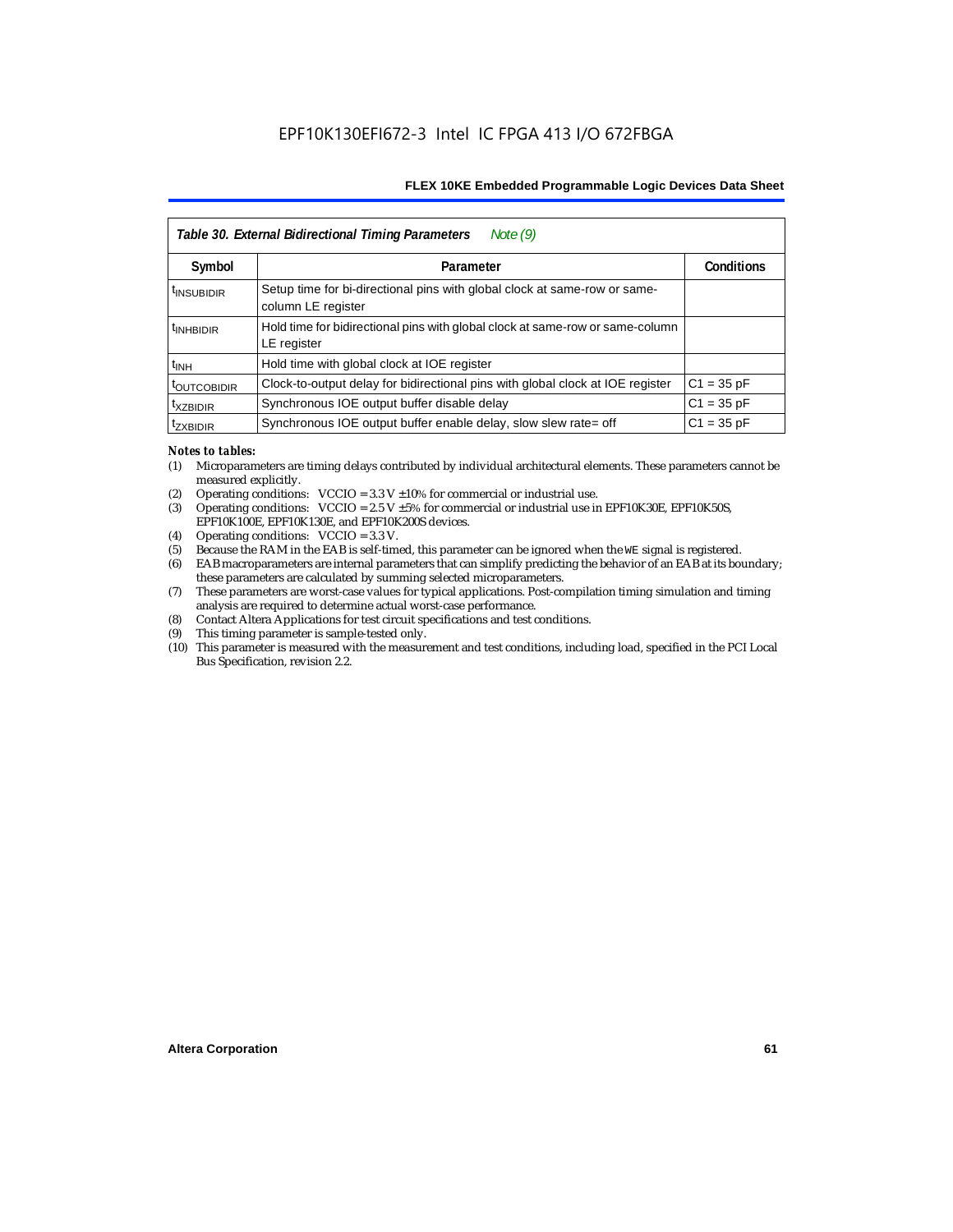Figures 29 and 30 show the asynchronous and synchronous timing waveforms, respectively, or the EAB macroparameters in Tables 26 and 27.

**EAB Asynchronous Write EAB Asynchronous Read** WE. a0 d0 d3  $t_{EABRCCOMB}$ a1 *《*、 a2 *《*、 a3 d2  $t_{FABA}$ d1 Address Data-Out WE a0 din1  $\chi$  dout2  $t_{EABDD}$ a1 a2 din1 din0  $t_{EABWCCOMB}$  $t_{EABWASU}$   $\longrightarrow$  $t_{EABWDSU}$  +  $\longrightarrow$   $t_{EABWDH}$  $t_{EABWP}$ Data-In din0 Address Data-Out

#### *Figure 29. EAB Asynchronous Timing Waveforms*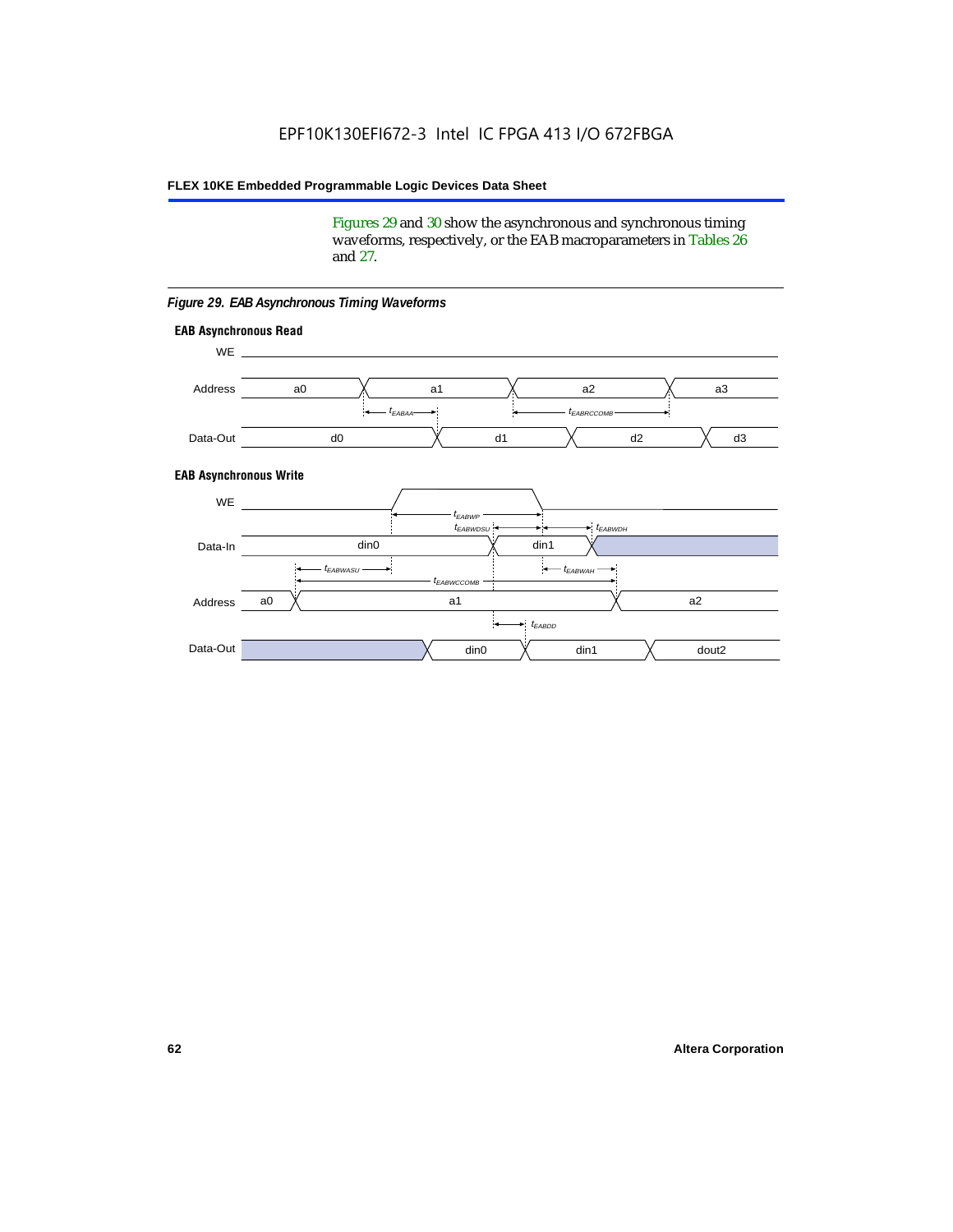

# *Figure 30. EAB Synchronous Timing Waveforms*

#### **EAB Synchronous Write (EAB Output Registers Used)**



Tables 31 through 37 show EPF10K30E device internal and external timing parameters.

| Table 31. EPF10K30E Device LE Timing Microparameters (Part 1 of 2)<br>Note $(1)$ |     |                |     |                |     |                |      |
|----------------------------------------------------------------------------------|-----|----------------|-----|----------------|-----|----------------|------|
| Symbol                                                                           |     | -1 Speed Grade |     | -2 Speed Grade |     | -3 Speed Grade | Unit |
|                                                                                  | Min | Max            | Min | Max            | Min | Max            |      |
| $t_{LUT}$                                                                        |     | 0.7            |     | 0.8            |     | 1.1            | ns   |
| $t_{CLUT}$                                                                       |     | 0.5            |     | 0.6            |     | 0.8            | ns   |
| $t_{RLUT}$                                                                       |     | 0.6            |     | 0.7            |     | 1.0            | ns   |
| $t_{PACKED}$                                                                     |     | 0.3            |     | 0.4            |     | 0.5            | ns   |
| $t_{EN}$                                                                         |     | 0.6            |     | 0.8            |     | 1.0            | ns   |
| $t_{CICO}$                                                                       |     | 0.1            |     | 0.1            |     | 0.2            | ns   |
| $t_{GEN}$                                                                        |     | 0.4            |     | 0.5            |     | 0.7            | ns   |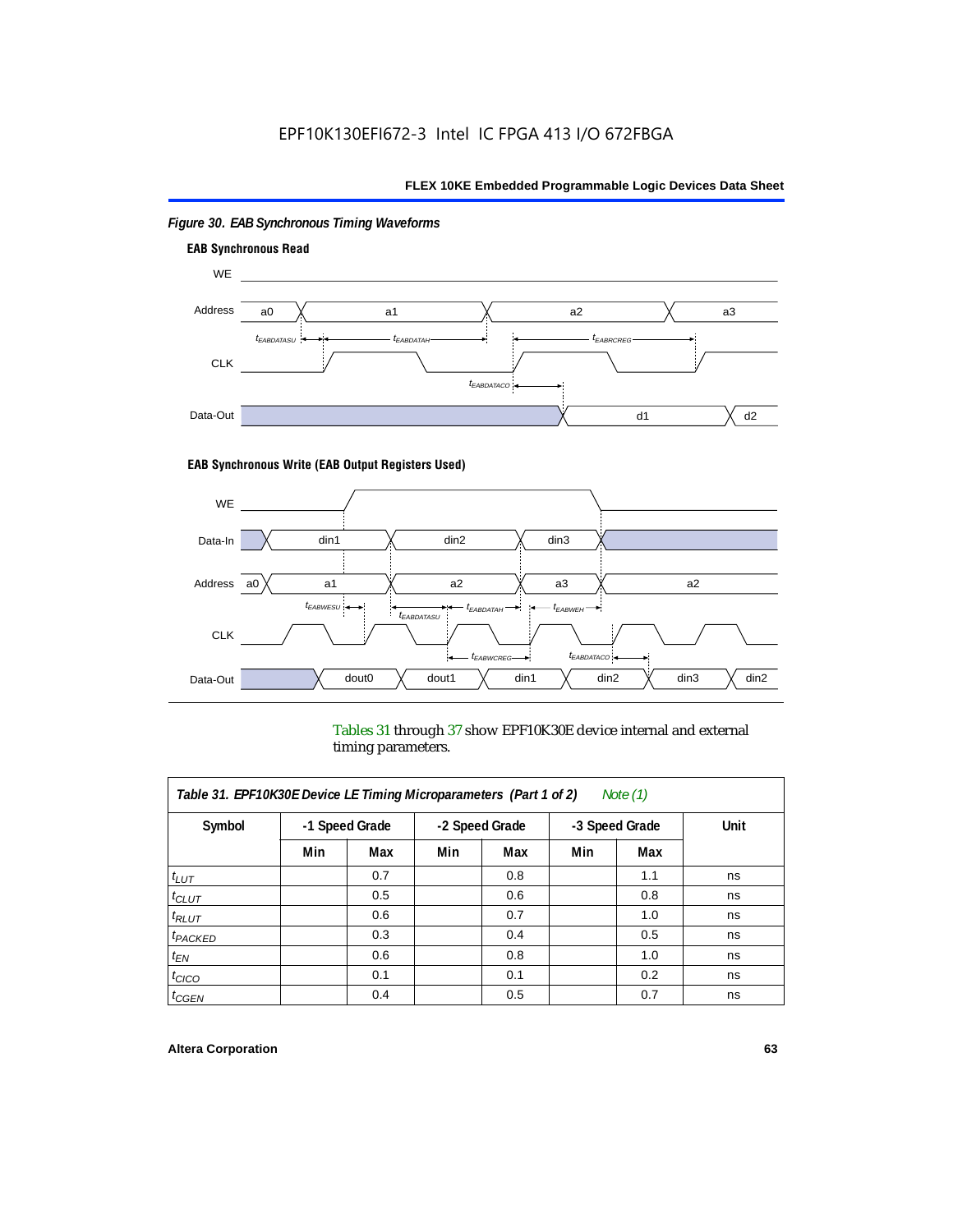# EPF10K130EFI672-3 Intel IC FPGA 413 I/O 672FBGA

|  |  |  | FLEX 10KE Embedded Programmable Logic Devices Data Sheet |  |  |  |  |
|--|--|--|----------------------------------------------------------|--|--|--|--|
|--|--|--|----------------------------------------------------------|--|--|--|--|

| Table 31. EPF10K30E Device LE Timing Microparameters (Part 2 of 2)<br>Note $(1)$ |     |                |     |                |     |                |      |
|----------------------------------------------------------------------------------|-----|----------------|-----|----------------|-----|----------------|------|
| Symbol                                                                           |     | -1 Speed Grade |     | -2 Speed Grade |     | -3 Speed Grade | Unit |
|                                                                                  | Min | Max            | Min | Max            | Min | Max            |      |
| $t_{GENR}$                                                                       |     | 0.1            |     | 0.1            |     | 0.2            | ns   |
| $t_{CASC}$                                                                       |     | 0.6            |     | 0.8            |     | 1.0            | ns   |
| $t_C$                                                                            |     | 0.0            |     | 0.0            |     | 0.0            | ns   |
| $t_{CO}$                                                                         |     | 0.3            |     | 0.4            |     | 0.5            | ns   |
| $t_{\text{COMB}}$                                                                |     | 0.4            |     | 0.4            |     | 0.6            | ns   |
| $t_{\rm SU}$                                                                     | 0.4 |                | 0.6 |                | 0.6 |                | ns   |
| $t_H$                                                                            | 0.7 |                | 1.0 |                | 1.3 |                | ns   |
| $t_{PRE}$                                                                        |     | 0.8            |     | 0.9            |     | 1.2            | ns   |
| $t_{CLR}$                                                                        |     | 0.8            |     | 0.9            |     | 1.2            | ns   |
| $t_{CH}$                                                                         | 2.0 |                | 2.5 |                | 2.5 |                | ns   |
| $t_{CL}$                                                                         | 2.0 |                | 2.5 |                | 2.5 |                | ns   |

| Symbol                     | -1 Speed Grade |     | -2 Speed Grade |     | -3 Speed Grade |            | Unit |
|----------------------------|----------------|-----|----------------|-----|----------------|------------|------|
|                            | Min            | Max | Min            | Max | Min            | <b>Max</b> |      |
| t <sub>IOD</sub>           |                | 2.4 |                | 2.8 |                | 3.8        | ns   |
| $t_{\text{IOC}}$           |                | 0.3 |                | 0.4 |                | 0.5        | ns   |
| $t_{IOCO}$                 |                | 1.0 |                | 1.1 |                | 1.6        | ns   |
| $t_{IOCOMB}$               |                | 0.0 |                | 0.0 |                | 0.0        | ns   |
| $t_{IOSU}$                 | 1.2            |     | 1.4            |     | 1.9            |            | ns   |
| $t_{IOH}$                  | 0.3            |     | 0.4            |     | 0.5            |            | ns   |
| $t_{IOCLR}$                |                | 1.0 |                | 1.1 |                | 1.6        | ns   |
| $t_{OD1}$                  |                | 1.9 |                | 2.3 |                | 3.0        | ns   |
| $t_{OD2}$                  |                | 1.4 |                | 1.8 |                | 2.5        | ns   |
| $t_{OD3}$                  |                | 4.4 |                | 5.2 |                | 7.0        | ns   |
| $t_{XZ}$                   |                | 2.7 |                | 3.1 |                | 4.3        | ns   |
| $t_{ZX1}$                  |                | 2.7 |                | 3.1 |                | 4.3        | ns   |
| $t_{ZX2}$                  |                | 2.2 |                | 2.6 |                | 3.8        | ns   |
| $t_{ZX3}$                  |                | 5.2 |                | 6.0 |                | 8.3        | ns   |
| $t_{INREG}$                |                | 3.4 |                | 4.1 |                | 5.5        | ns   |
| $t_{IOFD}$                 |                | 0.8 |                | 1.3 |                | 2.4        | ns   |
| <i>t</i> <sub>INCOMB</sub> |                | 0.8 |                | 1.3 |                | 2.4        | ns   |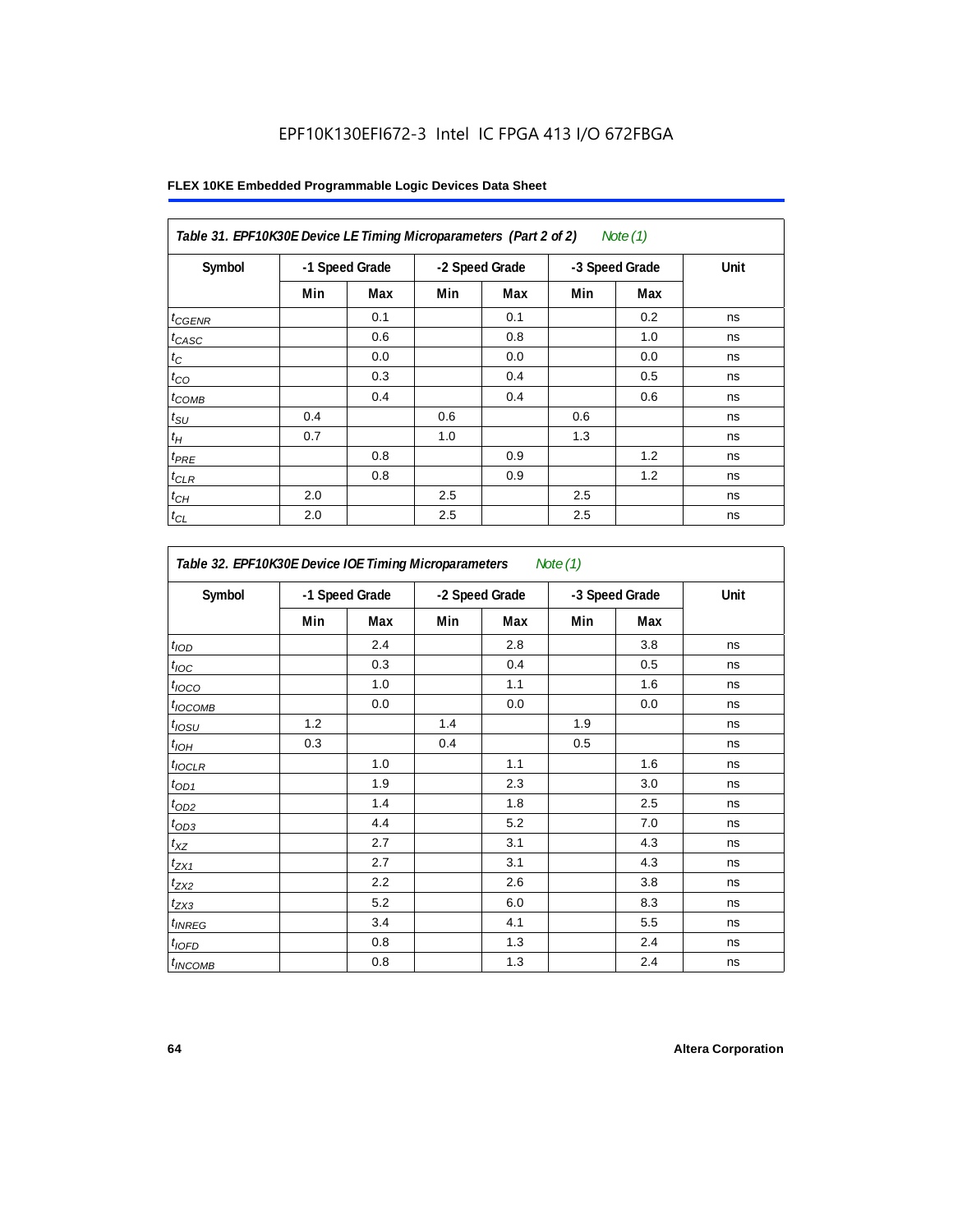| FLEX 10KE Embedded Programmable Logic Devices Data Sheet |  |
|----------------------------------------------------------|--|
|----------------------------------------------------------|--|

| Table 33. EPF10K30E Device EAB Internal Microparameters<br>Note $(1)$ |     |                |     |                |     |                |      |  |  |  |
|-----------------------------------------------------------------------|-----|----------------|-----|----------------|-----|----------------|------|--|--|--|
| Symbol                                                                |     | -1 Speed Grade |     | -2 Speed Grade |     | -3 Speed Grade | Unit |  |  |  |
|                                                                       | Min | Max            | Min | Max            | Min | Max            |      |  |  |  |
| <i>EABDATA1</i>                                                       |     | 1.7            |     | 2.0            |     | 2.3            | ns   |  |  |  |
| $t_{EABDATA1}$                                                        |     | 0.6            |     | 0.7            |     | 0.8            | ns   |  |  |  |
| t <sub>EABWE1</sub>                                                   |     | 1.1            |     | 1.3            |     | 1.4            | ns   |  |  |  |
| t <sub>EABWE2</sub>                                                   |     | 0.4            |     | 0.4            |     | 0.5            | ns   |  |  |  |
| t <sub>EABRE1</sub>                                                   |     | 0.8            |     | 0.9            |     | 1.0            | ns   |  |  |  |
| $t_{EABRE2}$                                                          |     | 0.4            |     | 0.4            |     | 0.5            | ns   |  |  |  |
| <b><i>EABCLK</i></b>                                                  |     | 0.0            |     | 0.0            |     | 0.0            | ns   |  |  |  |
| t <sub>EABCO</sub>                                                    |     | 0.3            |     | 0.3            |     | 0.4            | ns   |  |  |  |
| <i><b>LEABBYPASS</b></i>                                              |     | 0.5            |     | 0.6            |     | 0.7            | ns   |  |  |  |
| t <sub>EABSU</sub>                                                    | 0.9 |                | 1.0 |                | 1.2 |                | ns   |  |  |  |
| $t_{EABH}$                                                            | 0.4 |                | 0.4 |                | 0.5 |                | ns   |  |  |  |
| $t_{EABCLR}$                                                          | 0.3 |                | 0.3 |                | 0.3 |                | ns   |  |  |  |
| $t_{AA}$                                                              |     | 3.2            |     | 3.8            |     | 4.4            | ns   |  |  |  |
| $t_{WP}$                                                              | 2.5 |                | 2.9 |                | 3.3 |                | ns   |  |  |  |
| $t_{RP}$                                                              | 0.9 |                | 1.1 |                | 1.2 |                | ns   |  |  |  |
| $t_{WDSU}$                                                            | 0.9 |                | 1.0 |                | 1.1 |                | ns   |  |  |  |
| $t_{WDH}$                                                             | 0.1 |                | 0.1 |                | 0.1 |                | ns   |  |  |  |
| $t_{WASU}$                                                            | 1.7 |                | 2.0 |                | 2.3 |                | ns   |  |  |  |
| $t_{WAH}$                                                             | 1.8 |                | 2.1 |                | 2.4 |                | ns   |  |  |  |
| $t_{RASU}$                                                            | 3.1 |                | 3.7 |                | 4.2 |                | ns   |  |  |  |
| $t_{RAH}$                                                             | 0.2 |                | 0.2 |                | 0.2 |                | ns   |  |  |  |
| $t_{WO}$                                                              |     | 2.5            |     | 2.9            |     | 3.3            | ns   |  |  |  |
| $t_{DD}$                                                              |     | 2.5            |     | 2.9            |     | 3.3            | ns   |  |  |  |
| $t_{EABOUT}$                                                          |     | 0.5            |     | 0.6            |     | 0.7            | ns   |  |  |  |
| $t_{EABCH}$                                                           | 1.5 |                | 2.0 |                | 2.3 |                | ns   |  |  |  |
| $t_{EABCL}$                                                           | 2.5 |                | 2.9 |                | 3.3 |                | ns   |  |  |  |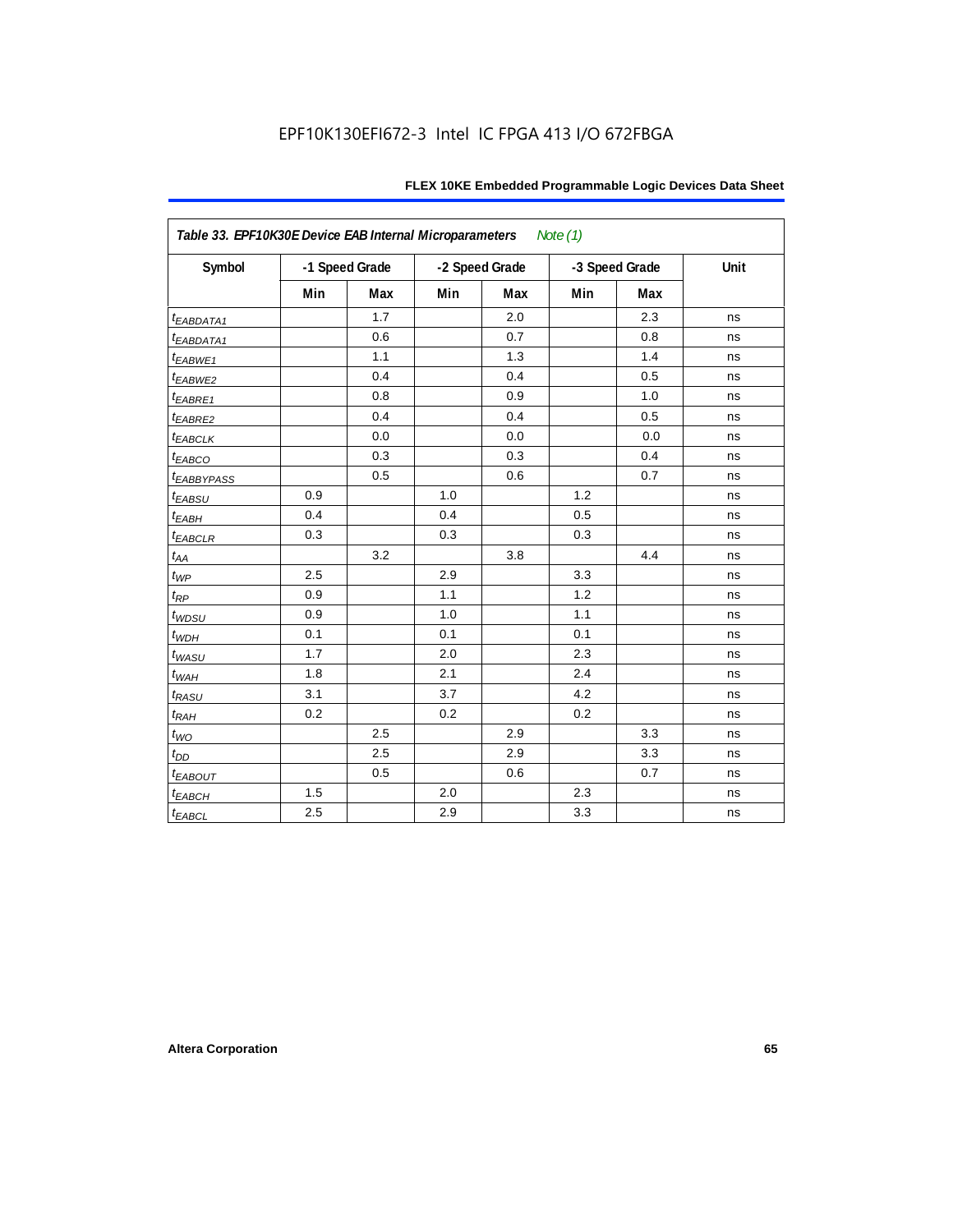# EPF10K130EFI672-3 Intel IC FPGA 413 I/O 672FBGA

|                        | Table 34. EPF10K30E Device EAB Internal Timing Macroparameters<br>Note $(1)$ |     |                |     |                |     |      |  |  |  |  |
|------------------------|------------------------------------------------------------------------------|-----|----------------|-----|----------------|-----|------|--|--|--|--|
| Symbol                 | -1 Speed Grade                                                               |     | -2 Speed Grade |     | -3 Speed Grade |     | Unit |  |  |  |  |
|                        | Min                                                                          | Max | Min            | Max | Min            | Max |      |  |  |  |  |
| $t_{EABA}$             |                                                                              | 6.4 |                | 7.6 |                | 8.8 | ns   |  |  |  |  |
| <sup>t</sup> EABRCOMB  | 6.4                                                                          |     | 7.6            |     | 8.8            |     | ns   |  |  |  |  |
| <sup>t</sup> EABRCREG  | 4.4                                                                          |     | 5.1            |     | 6.0            |     | ns   |  |  |  |  |
| t <sub>EABWP</sub>     | 2.5                                                                          |     | 2.9            |     | 3.3            |     | ns   |  |  |  |  |
| <sup>t</sup> EABWCOMB  | 6.0                                                                          |     | 7.0            |     | 8.0            |     | ns   |  |  |  |  |
| <sup>t</sup> EABWCREG  | 6.8                                                                          |     | 7.8            |     | 9.0            |     | ns   |  |  |  |  |
| $t_{EABDD}$            |                                                                              | 5.7 |                | 6.7 |                | 7.7 | ns   |  |  |  |  |
| <sup>t</sup> EABDATACO |                                                                              | 0.8 |                | 0.9 |                | 1.1 | ns   |  |  |  |  |
| <sup>t</sup> EABDATASU | 1.5                                                                          |     | 1.7            |     | 2.0            |     | ns   |  |  |  |  |
| <sup>t</sup> EABDATAH  | 0.0                                                                          |     | 0.0            |     | 0.0            |     | ns   |  |  |  |  |
| t <sub>EABWESU</sub>   | 1.3                                                                          |     | 1.4            |     | 1.7            |     | ns   |  |  |  |  |
| <sup>t</sup> EABWEH    | 0.0                                                                          |     | 0.0            |     | 0.0            |     | ns   |  |  |  |  |
| <sup>t</sup> EABWDSU   | 1.5                                                                          |     | 1.7            |     | 2.0            |     | ns   |  |  |  |  |
| t <sub>EABWDH</sub>    | 0.0                                                                          |     | 0.0            |     | 0.0            |     | ns   |  |  |  |  |
| t <sub>EABWASU</sub>   | 3.0                                                                          |     | 3.6            |     | 4.3            |     | ns   |  |  |  |  |
| <sup>t</sup> EABWAH    | 0.5                                                                          |     | 0.5            |     | 0.4            |     | ns   |  |  |  |  |
| $t_{EABWO}$            |                                                                              | 5.1 |                | 6.0 |                | 6.8 | ns   |  |  |  |  |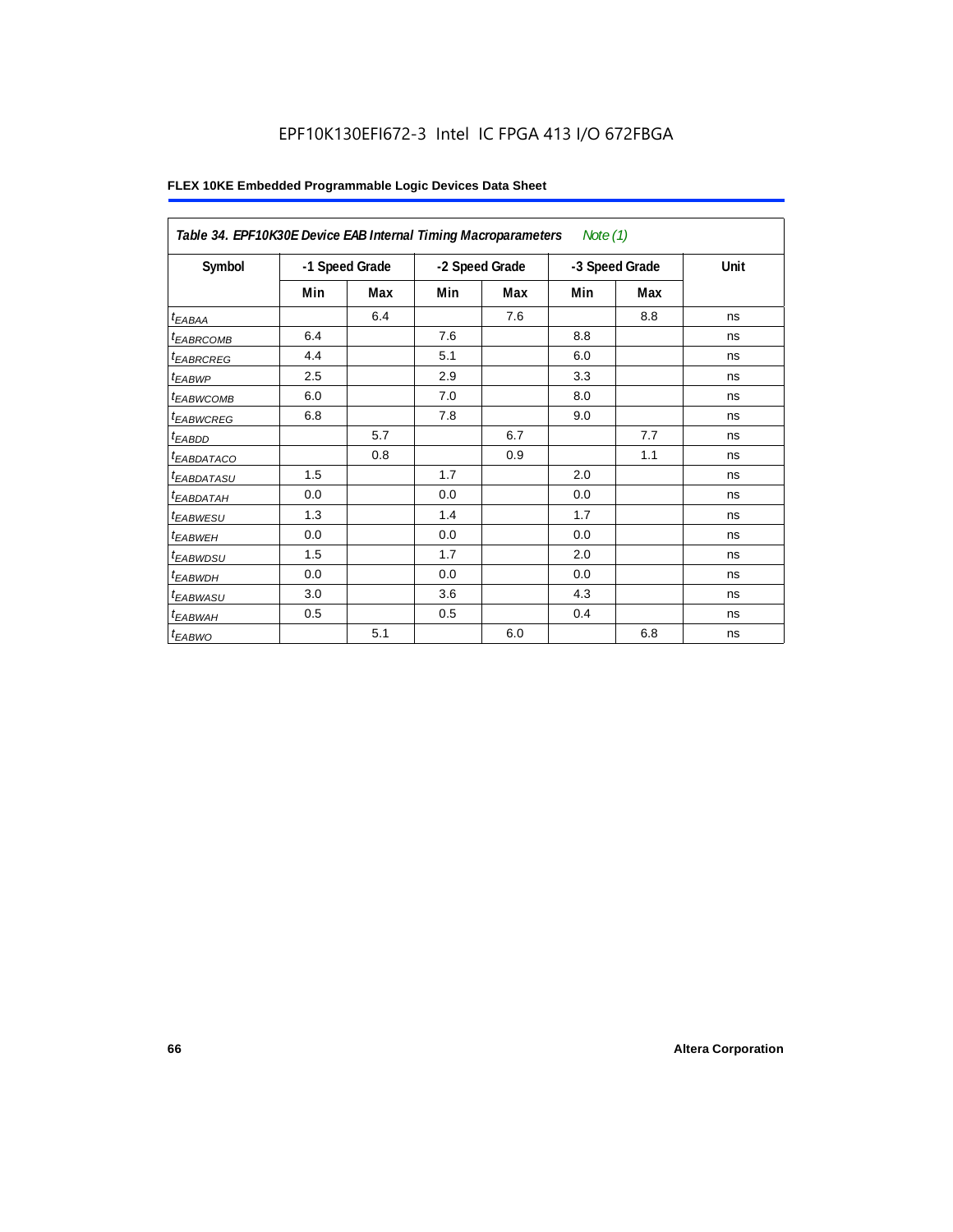| Table 35. EPF10K30E Device Interconnect Timing Microparameters<br>Note $(1)$ |                |     |                |     |                |     |      |  |  |  |
|------------------------------------------------------------------------------|----------------|-----|----------------|-----|----------------|-----|------|--|--|--|
| Symbol                                                                       | -1 Speed Grade |     | -2 Speed Grade |     | -3 Speed Grade |     | Unit |  |  |  |
|                                                                              | Min            | Max | Min            | Max | Min            | Max |      |  |  |  |
| $tD$ IN2IOE                                                                  |                | 1.8 |                | 2.4 |                | 2.9 | ns   |  |  |  |
| t <sub>DIN2LE</sub>                                                          |                | 1.5 |                | 1.8 |                | 2.4 | ns   |  |  |  |
| <sup>t</sup> DIN2DATA                                                        |                | 1.5 |                | 1.8 |                | 2.2 | ns   |  |  |  |
| t <sub>DCLK2IOE</sub>                                                        |                | 2.2 |                | 2.6 |                | 3.0 | ns   |  |  |  |
| $t_{DCLK2LE}$                                                                |                | 1.5 |                | 1.8 |                | 2.4 | ns   |  |  |  |
| <sup>t</sup> SAMELAB                                                         |                | 0.1 |                | 0.2 |                | 0.3 | ns   |  |  |  |
| <i>t<sub>SAMEROW</sub></i>                                                   |                | 2.0 |                | 2.4 |                | 2.7 | ns   |  |  |  |
| <i>t<sub>SAMECOLUMN</sub></i>                                                |                | 0.7 |                | 1.0 |                | 0.8 | ns   |  |  |  |
| t <sub>DIFFROW</sub>                                                         |                | 2.7 |                | 3.4 |                | 3.5 | ns   |  |  |  |
| <i>t</i> <sub>TWOROWS</sub>                                                  |                | 4.7 |                | 5.8 |                | 6.2 | ns   |  |  |  |
| <b><i>LEPERIPH</i></b>                                                       |                | 2.7 |                | 3.4 |                | 3.8 | ns   |  |  |  |
| t <sub>LABCARRY</sub>                                                        |                | 0.3 |                | 0.4 |                | 0.5 | ns   |  |  |  |
| t <sub>LABCASC</sub>                                                         |                | 0.8 |                | 0.8 |                | 1.1 | ns   |  |  |  |

| Table 36. EPF10K30E External Timing Parameters<br>Notes (1), (2) |     |                |     |                |     |                |      |  |  |  |  |
|------------------------------------------------------------------|-----|----------------|-----|----------------|-----|----------------|------|--|--|--|--|
| Symbol                                                           |     | -1 Speed Grade |     | -2 Speed Grade |     | -3 Speed Grade | Unit |  |  |  |  |
|                                                                  | Min | Max            | Min | Max            | Min | Max            |      |  |  |  |  |
| $t_{DRR}$                                                        |     | 8.0            |     | 9.5            |     | 12.5           | ns   |  |  |  |  |
| $t_{INSU}$ (3)                                                   | 2.1 |                | 2.5 |                | 3.9 |                | ns   |  |  |  |  |
| $t_{INH}$ (3)                                                    | 0.0 |                | 0.0 |                | 0.0 |                | ns   |  |  |  |  |
| $t_{\text{OUTCO}}$ (3)                                           | 2.0 | 4.9            | 2.0 | 5.9            | 2.0 | 7.6            | ns   |  |  |  |  |
| $t_{INSU}$ (4)                                                   | 1.1 |                | 1.5 |                |     |                | ns   |  |  |  |  |
| $t_{INH}$ (4)                                                    | 0.0 |                | 0.0 |                |     |                | ns   |  |  |  |  |
| $t_{\text{OUTCO}}$ (4)                                           | 0.5 | 3.9            | 0.5 | 4.9            |     |                | ns   |  |  |  |  |
| <sup>t</sup> PCISU                                               | 3.0 |                | 4.2 |                |     |                | ns   |  |  |  |  |
| t <sub>PCIH</sub>                                                | 0.0 |                | 0.0 |                |     |                | ns   |  |  |  |  |
| t <sub>PCICO</sub>                                               | 2.0 | 6.0            | 2.0 | 7.5            |     |                | ns   |  |  |  |  |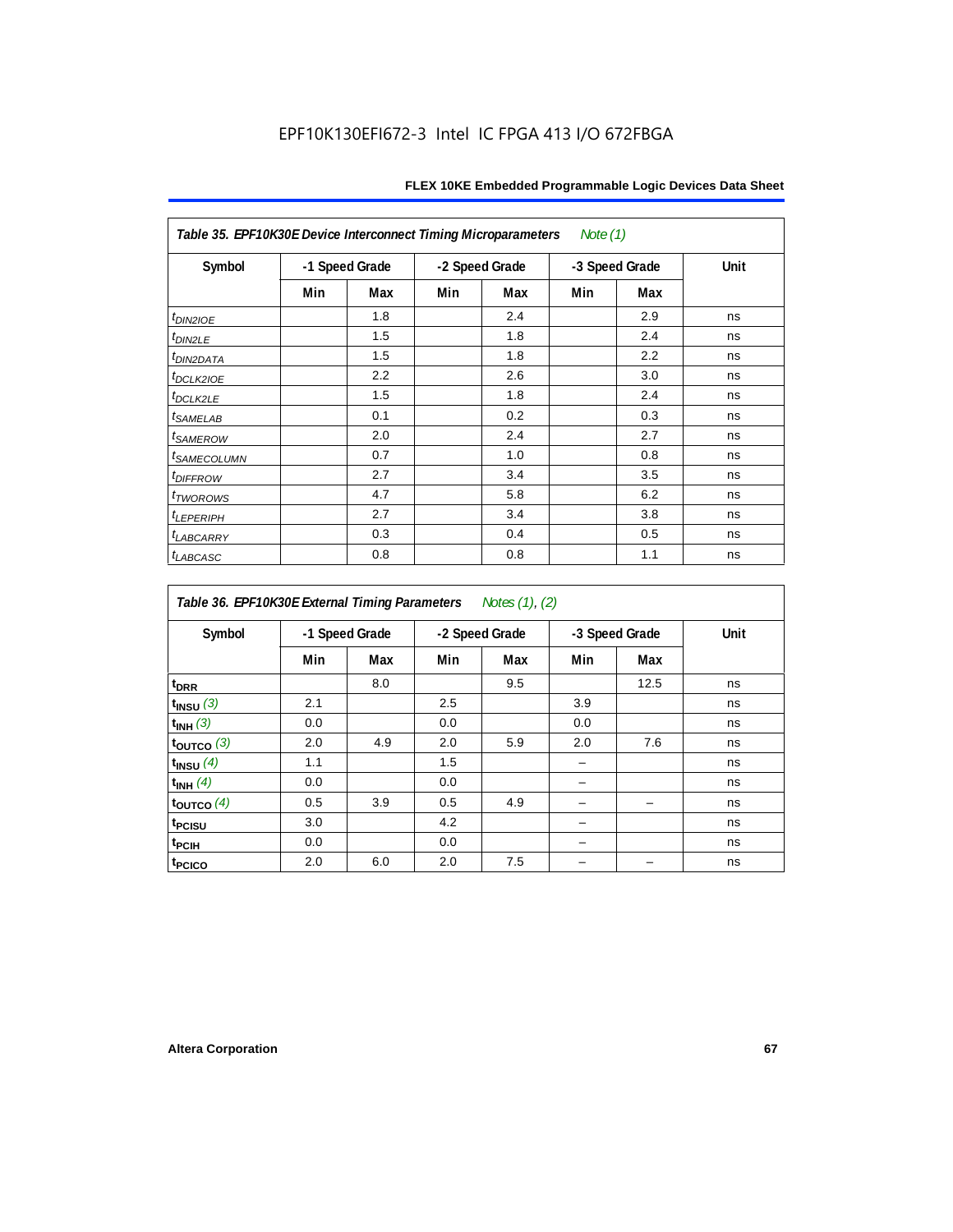| Notes (1), (2)<br>Table 37. EPF10K30E External Bidirectional Timing Parameters |                |     |     |                |     |                |      |  |  |  |  |
|--------------------------------------------------------------------------------|----------------|-----|-----|----------------|-----|----------------|------|--|--|--|--|
| Symbol                                                                         | -1 Speed Grade |     |     | -2 Speed Grade |     | -3 Speed Grade | Unit |  |  |  |  |
|                                                                                | Min            | Max | Min | Max            | Min | Max            |      |  |  |  |  |
| $t_{INSUBIDIR}$ (3)                                                            | 2.8            |     | 3.9 |                | 5.2 |                | ns   |  |  |  |  |
| $t_{INHBIDIR}$ (3)                                                             | 0.0            |     | 0.0 |                | 0.0 |                | ns   |  |  |  |  |
| $t_{INSUBIDIR}(4)$                                                             | 3.8            |     | 4.9 |                |     |                | ns   |  |  |  |  |
| $t_{INHBIDIR}$ (4)                                                             | 0.0            |     | 0.0 |                |     |                | ns   |  |  |  |  |
| toutcobidir $(3)$                                                              | 2.0            | 4.9 | 2.0 | 5.9            | 2.0 | 7.6            | ns   |  |  |  |  |
| $t_{XZBIDIR}$ (3)                                                              |                | 6.1 |     | 7.5            |     | 9.7            | ns   |  |  |  |  |
| $t_{ZXBIDIR}$ (3)                                                              |                | 6.1 |     | 7.5            |     | 9.7            | ns   |  |  |  |  |
| $t_{\text{OUTCOBIDIR}}$ (4)                                                    | 0.5            | 3.9 | 0.5 | 4.9            |     |                | ns   |  |  |  |  |
| $t_{XZBIDIR}$ (4)                                                              |                | 5.1 |     | 6.5            |     |                | ns   |  |  |  |  |
| $t_{ZXBIDIR}$ (4)                                                              |                | 5.1 |     | 6.5            |     |                | ns   |  |  |  |  |

#### *Notes to tables:*

(1) All timing parameters are described in Tables 24 through 30 in this data sheet.<br>(2) These parameters are specified by characterization.

(2) These parameters are specified by characterization.<br>(3) This parameter is measured without the use of the C

This parameter is measured without the use of the ClockLock or ClockBoost circuits.

(4) This parameter is measured with the use of the ClockLock or ClockBoost circuits.

#### Tables 38 through 44 show EPF10K50E device internal and external timing parameters.

| Table 38. EPF10K50E Device LE Timing Microparameters (Part 1 of 2)<br>Note (1) |     |                |     |                |     |                |      |  |  |  |
|--------------------------------------------------------------------------------|-----|----------------|-----|----------------|-----|----------------|------|--|--|--|
| Symbol                                                                         |     | -1 Speed Grade |     | -2 Speed Grade |     | -3 Speed Grade | Unit |  |  |  |
|                                                                                | Min | Max            | Min | Max            | Min | Max            |      |  |  |  |
| $t_{LUT}$                                                                      |     | 0.6            |     | 0.9            |     | 1.3            | ns   |  |  |  |
| $t_{CLUT}$                                                                     |     | 0.5            |     | 0.6            |     | 0.8            | ns   |  |  |  |
| $t_{RLUT}$                                                                     |     | 0.7            |     | 0.8            |     | 1.1            | ns   |  |  |  |
| <b><i>t<sub>PACKED</sub></i></b>                                               |     | 0.4            |     | 0.5            |     | 0.6            | ns   |  |  |  |
| $t_{EN}$                                                                       |     | 0.6            |     | 0.7            |     | 0.9            | ns   |  |  |  |
| $t_{CICO}$                                                                     |     | 0.2            |     | 0.2            |     | 0.3            | ns   |  |  |  |
| $t_{GEN}$                                                                      |     | 0.5            |     | 0.5            |     | 0.8            | ns   |  |  |  |
| ${}^{t}$ CGENR                                                                 |     | 0.2            |     | 0.2            |     | 0.3            | ns   |  |  |  |
| t <sub>CASC</sub>                                                              |     | 0.8            |     | 1.0            |     | 1.4            | ns   |  |  |  |
| $t_C$                                                                          |     | 0.5            |     | 0.6            |     | 0.8            | ns   |  |  |  |
| $t_{CO}$                                                                       |     | 0.7            |     | 0.7            |     | 0.9            | ns   |  |  |  |
| $t_{\text{COMB}}$                                                              |     | 0.5            |     | 0.6            |     | 0.8            | ns   |  |  |  |
| $t_{\text{SU}}$                                                                | 0.7 |                | 0.7 |                | 0.8 |                | ns   |  |  |  |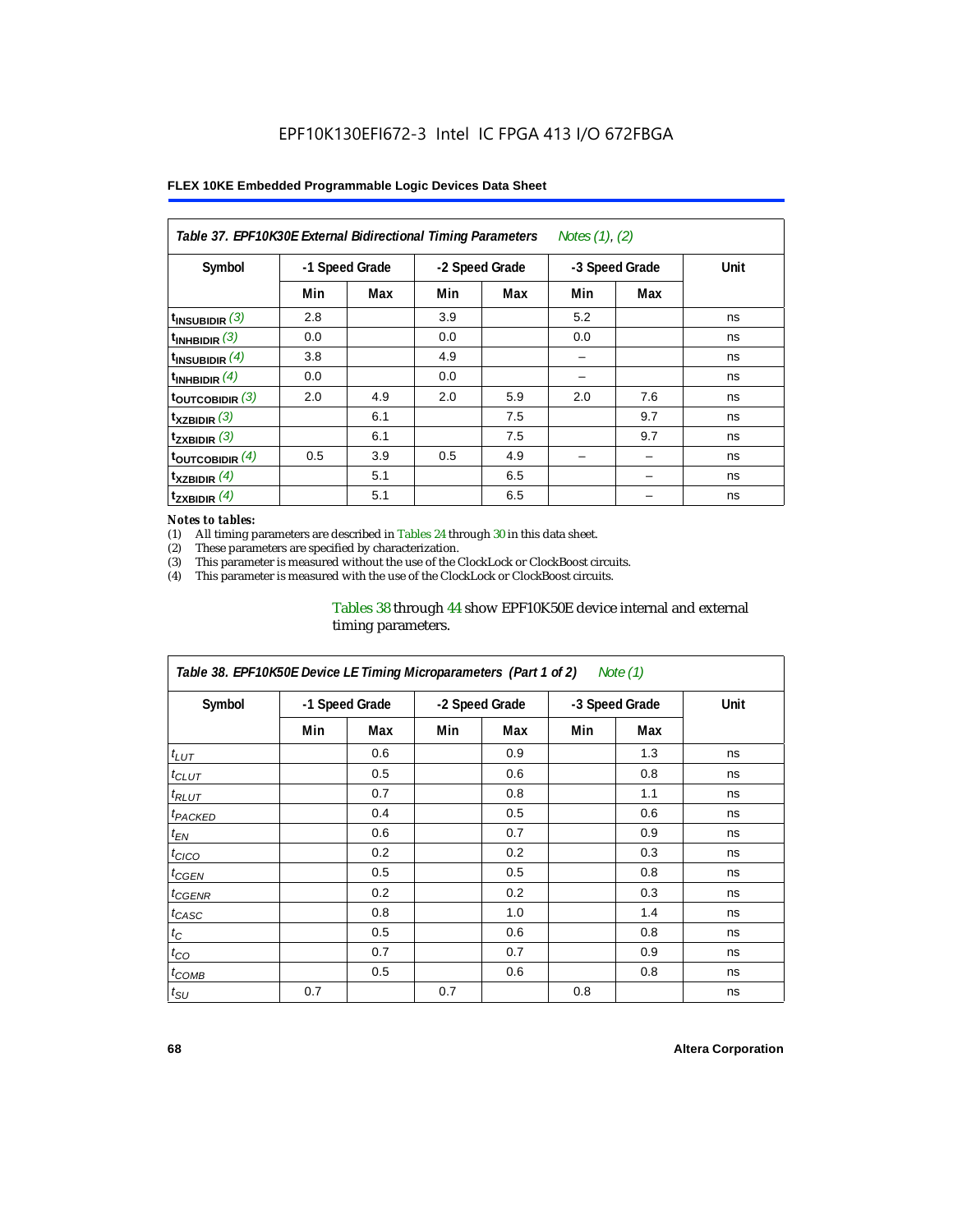| Table 38. EPF10K50E Device LE Timing Microparameters (Part 2 of 2)<br>Note $(1)$ |                |     |     |                |     |                |      |  |  |  |  |
|----------------------------------------------------------------------------------|----------------|-----|-----|----------------|-----|----------------|------|--|--|--|--|
| Symbol                                                                           | -1 Speed Grade |     |     | -2 Speed Grade |     | -3 Speed Grade | Unit |  |  |  |  |
|                                                                                  | Min            | Max | Min | Max            | Min | Max            |      |  |  |  |  |
| $t_H$                                                                            | 0.9            |     | 1.0 |                | 1.4 |                | ns   |  |  |  |  |
| $t_{PRE}$                                                                        |                | 0.5 |     | 0.6            |     | 0.8            | ns   |  |  |  |  |
| $t_{CLR}$                                                                        |                | 0.5 |     | 0.6            |     | 0.8            | ns   |  |  |  |  |
| $t_{CH}$                                                                         | 2.0            |     | 2.5 |                | 3.0 |                | ns   |  |  |  |  |
| $t_{CL}$                                                                         | 2.0            |     | 2.5 |                | 3.0 |                | ns   |  |  |  |  |

| Table 39. EPF10K50E Device IOE Timing Microparameters Note (1) |                |     |                |     |                |     |      |  |  |  |
|----------------------------------------------------------------|----------------|-----|----------------|-----|----------------|-----|------|--|--|--|
| Symbol                                                         | -1 Speed Grade |     | -2 Speed Grade |     | -3 Speed Grade |     | Unit |  |  |  |
|                                                                | Min            | Max | Min            | Max | Min            | Max |      |  |  |  |
| t <sub>IOD</sub>                                               |                | 2.2 |                | 2.4 |                | 3.3 | ns   |  |  |  |
| $t_{\text{IOC}}$                                               |                | 0.3 |                | 0.3 |                | 0.5 | ns   |  |  |  |
| $t_{IOCO}$                                                     |                | 1.0 |                | 1.0 |                | 1.4 | ns   |  |  |  |
| $t_{IOCOMB}$                                                   |                | 0.0 |                | 0.0 |                | 0.2 | ns   |  |  |  |
| $t_{IOSU}$                                                     | 1.0            |     | 1.2            |     | 1.7            |     | ns   |  |  |  |
| $t_{IOH}$                                                      | 0.3            |     | 0.3            |     | 0.5            |     | ns   |  |  |  |
| $t_{IOCLR}$                                                    |                | 0.9 |                | 1.0 |                | 1.4 | ns   |  |  |  |
| $t_{OD1}$                                                      |                | 0.8 |                | 0.9 |                | 1.2 | ns   |  |  |  |
| $t_{OD2}$                                                      |                | 0.3 |                | 0.4 |                | 0.7 | ns   |  |  |  |
| $t_{OD3}$                                                      |                | 3.0 |                | 3.5 |                | 3.5 | ns   |  |  |  |
| $t_{\mathsf{XZ}}$                                              |                | 1.4 |                | 1.7 |                | 2.3 | ns   |  |  |  |
| $t_{ZX1}$                                                      |                | 1.4 |                | 1.7 |                | 2.3 | ns   |  |  |  |
| $t_{ZX2}$                                                      |                | 0.9 |                | 1.2 |                | 1.8 | ns   |  |  |  |
| $t_{ZX3}$                                                      |                | 3.6 |                | 4.3 |                | 4.6 | ns   |  |  |  |
| $t_{INREG}$                                                    |                | 4.9 |                | 5.8 |                | 7.8 | ns   |  |  |  |
| $t_{IOFD}$                                                     |                | 2.8 |                | 3.3 |                | 4.5 | ns   |  |  |  |
| $t_{INCOMB}$                                                   |                | 2.8 |                | 3.3 |                | 4.5 | ns   |  |  |  |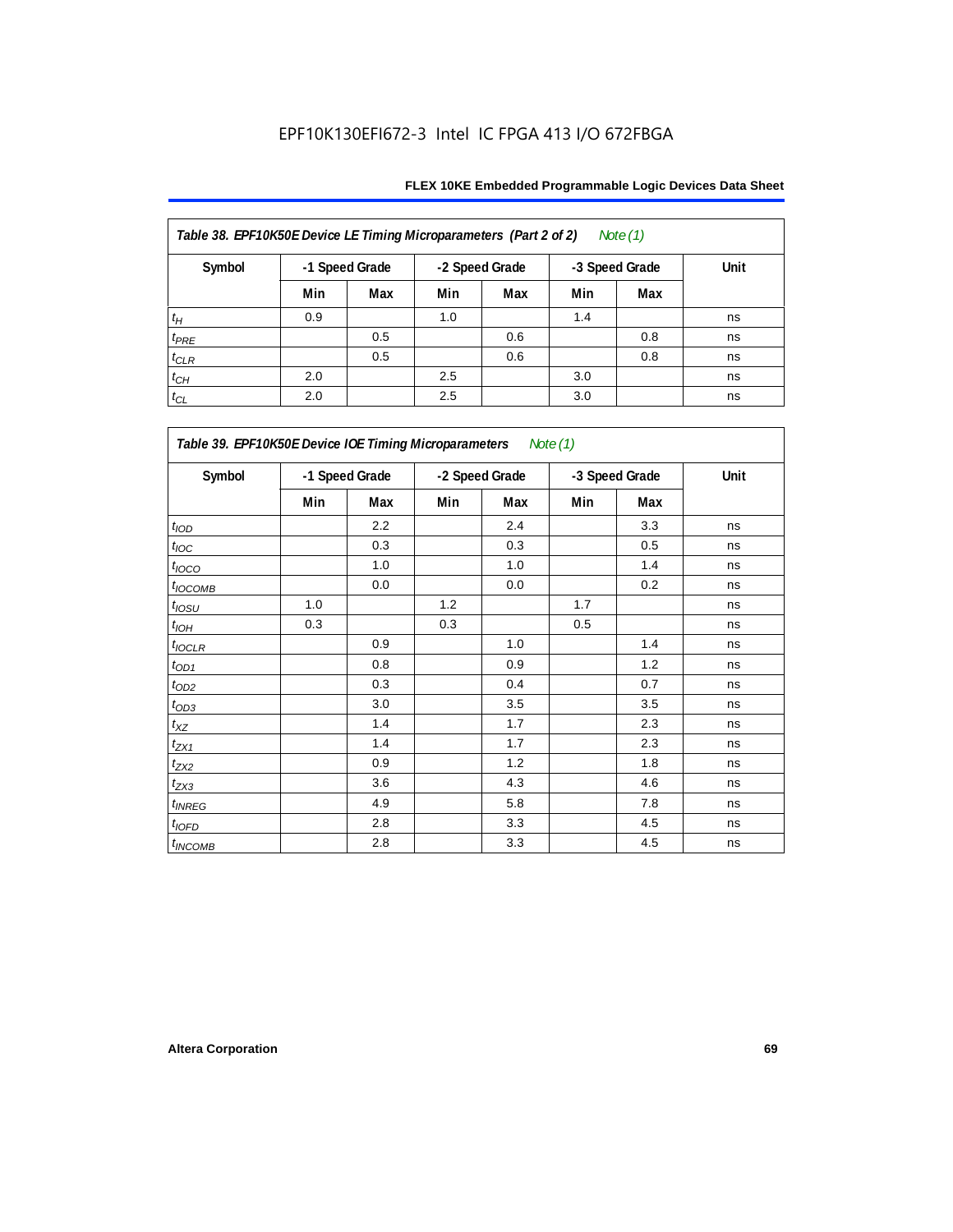# EPF10K130EFI672-3 Intel IC FPGA 413 I/O 672FBGA

| Table 40. EPF10K50E Device EAB Internal Microparameters<br>Note $(1)$ |     |                |     |                |     |                |      |  |  |  |
|-----------------------------------------------------------------------|-----|----------------|-----|----------------|-----|----------------|------|--|--|--|
| Symbol                                                                |     | -1 Speed Grade |     | -2 Speed Grade |     | -3 Speed Grade | Unit |  |  |  |
|                                                                       | Min | Max            | Min | Max            | Min | Max            |      |  |  |  |
| t <sub>EABDATA1</sub>                                                 |     | 1.7            |     | 2.0            |     | 2.7            | ns   |  |  |  |
| $t_{EABDATA1}$                                                        |     | 0.6            |     | 0.7            |     | 0.9            | ns   |  |  |  |
| $t_{EABWE1}$                                                          |     | 1.1            |     | 1.3            |     | 1.8            | ns   |  |  |  |
| <sup>t</sup> EABWE2                                                   |     | 0.4            |     | 0.4            |     | 0.6            | ns   |  |  |  |
| t <sub>EABRE1</sub>                                                   |     | 0.8            |     | 0.9            |     | 1.2            | ns   |  |  |  |
| $t_{EABRE2}$                                                          |     | 0.4            |     | 0.4            |     | 0.6            | ns   |  |  |  |
| $t_{EABCLK}$                                                          |     | 0.0            |     | 0.0            |     | 0.0            | ns   |  |  |  |
| $t_{EABCO}$                                                           |     | 0.3            |     | 0.3            |     | 0.5            | ns   |  |  |  |
| <i><b>EABBYPASS</b></i>                                               |     | 0.5            |     | 0.6            |     | 0.8            | ns   |  |  |  |
| $t_{EABSU}$                                                           | 0.9 |                | 1.0 |                | 1.4 |                | ns   |  |  |  |
| $t_{EABH}$                                                            | 0.4 |                | 0.4 |                | 0.6 |                | ns   |  |  |  |
| $t_{EABCLR}$                                                          | 0.3 |                | 0.3 |                | 0.5 |                | ns   |  |  |  |
| $t_{AA}$                                                              |     | 3.2            |     | 3.8            |     | 5.1            | ns   |  |  |  |
| $t_{\mathit{WP}}$                                                     | 2.5 |                | 2.9 |                | 3.9 |                | ns   |  |  |  |
| $t_{RP}$                                                              | 0.9 |                | 1.1 |                | 1.5 |                | ns   |  |  |  |
| $t_{WDSU}$                                                            | 0.9 |                | 1.0 |                | 1.4 |                | ns   |  |  |  |
| $t_{WDH}$                                                             | 0.1 |                | 0.1 |                | 0.2 |                | ns   |  |  |  |
| $t_{WASU}$                                                            | 1.7 |                | 2.0 |                | 2.7 |                | ns   |  |  |  |
| $t_{WAH}$                                                             | 1.8 |                | 2.1 |                | 2.9 |                | ns   |  |  |  |
| $t_{RASU}$                                                            | 3.1 |                | 3.7 |                | 5.0 |                | ns   |  |  |  |
| $t_{RAH}$                                                             | 0.2 |                | 0.2 |                | 0.3 |                | ns   |  |  |  |
| $t_{WO}$                                                              |     | 2.5            |     | 2.9            |     | 3.9            | ns   |  |  |  |
| $t_{DD}$                                                              |     | 2.5            |     | 2.9            |     | 3.9            | ns   |  |  |  |
| t <sub>EABOUT</sub>                                                   |     | 0.5            |     | 0.6            |     | 0.8            | ns   |  |  |  |
| t <sub>EABCH</sub>                                                    | 1.5 |                | 2.0 |                | 2.5 |                | ns   |  |  |  |
| $t_{EABCL}$                                                           | 2.5 |                | 2.9 |                | 3.9 |                | ns   |  |  |  |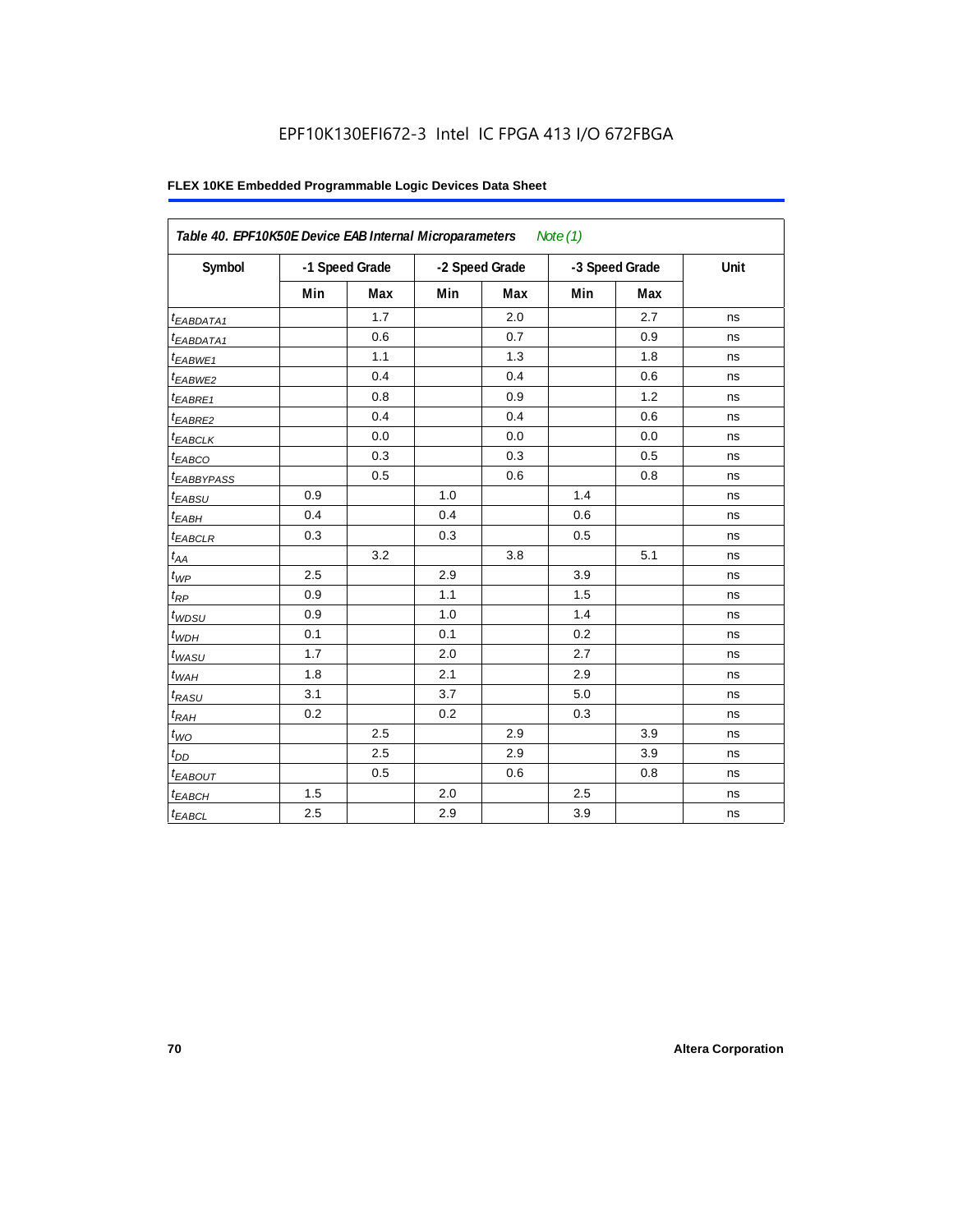| Table 41. EPF10K50E Device EAB Internal Timing Macroparameters |                |     |                |     | Note $(1)$     |      |      |
|----------------------------------------------------------------|----------------|-----|----------------|-----|----------------|------|------|
| Symbol                                                         | -1 Speed Grade |     | -2 Speed Grade |     | -3 Speed Grade |      | Unit |
|                                                                | Min            | Max | Min            | Max | Min            | Max  |      |
| $t_{EABA}$                                                     |                | 6.4 |                | 7.6 |                | 10.2 | ns   |
| <b><i>EABRCOMB</i></b>                                         | 6.4            |     | 7.6            |     | 10.2           |      | ns   |
| t <sub>EABRCREG</sub>                                          | 4.4            |     | 5.1            |     | 7.0            |      | ns   |
| t <sub>EABWP</sub>                                             | 2.5            |     | 2.9            |     | 3.9            |      | ns   |
| <sup>t</sup> EABWCOMB                                          | 6.0            |     | 7.0            |     | 9.5            |      | ns   |
| <b><i>EABWCREG</i></b>                                         | 6.8            |     | 7.8            |     | 10.6           |      | ns   |
| $t_{EABDD}$                                                    |                | 5.7 |                | 6.7 |                | 9.0  | ns   |
| <sup>t</sup> EABDATACO                                         |                | 0.8 |                | 0.9 |                | 1.3  | ns   |
| <sup>t</sup> EABDATASU                                         | 1.5            |     | 1.7            |     | 2.3            |      | ns   |
| <sup>t</sup> EABDATAH                                          | 0.0            |     | 0.0            |     | 0.0            |      | ns   |
| t <sub>EABWESU</sub>                                           | 1.3            |     | 1.4            |     | 2.0            |      | ns   |
| t <sub>EABWEH</sub>                                            | 0.0            |     | 0.0            |     | 0.0            |      | ns   |
| t <sub>EABWDSU</sub>                                           | 1.5            |     | 1.7            |     | 2.3            |      | ns   |
| <sup>t</sup> EABWDH                                            | 0.0            |     | 0.0            |     | 0.0            |      | ns   |
| <sup>t</sup> EABWASU                                           | 3.0            |     | 3.6            |     | 4.8            |      | ns   |
| t <sub>EABWAH</sub>                                            | 0.5            |     | 0.5            |     | 0.8            |      | ns   |
| $t_{EABWO}$                                                    |                | 5.1 |                | 6.0 |                | 8.1  | ns   |

| Table 42. EPF10K50E Device Interconnect Timing Microparameters<br>Note $(1)$ |                |     |                |     |                |     |      |
|------------------------------------------------------------------------------|----------------|-----|----------------|-----|----------------|-----|------|
| Symbol                                                                       | -1 Speed Grade |     | -2 Speed Grade |     | -3 Speed Grade |     | Unit |
|                                                                              | Min            | Max | Min            | Max | Min            | Max |      |
| $tD$ IN2IOE                                                                  |                | 3.5 |                | 4.3 |                | 5.6 | ns   |
| t <sub>DIN2LE</sub>                                                          |                | 2.1 |                | 2.5 |                | 3.4 | ns   |
| <sup>t</sup> DIN2DATA                                                        |                | 2.2 |                | 2.4 |                | 3.1 | ns   |
| $t$ DCLK2IOE                                                                 |                | 2.9 |                | 3.5 |                | 4.7 | ns   |
| $t$ DCLK2LE                                                                  |                | 2.1 |                | 2.5 |                | 3.4 | ns   |
| <sup>t</sup> SAMELAB                                                         |                | 0.1 |                | 0.1 |                | 0.2 | ns   |
| <i>t</i> SAMEROW                                                             |                | 1.1 |                | 1.1 |                | 1.5 | ns   |
| <i>t<sub>SAMECOLUMN</sub></i>                                                |                | 0.8 |                | 1.0 |                | 1.3 | ns   |
| <i>t<sub>DIFFROW</sub></i>                                                   |                | 1.9 |                | 2.1 |                | 2.8 | ns   |
| <i>t</i> TWOROWS                                                             |                | 3.0 |                | 3.2 |                | 4.3 | ns   |
| <b><i>LEPERIPH</i></b>                                                       |                | 3.1 |                | 3.3 |                | 3.7 | ns   |
| <b><i>LABCARRY</i></b>                                                       |                | 0.1 |                | 0.1 |                | 0.2 | ns   |
| t <sub>LABCASC</sub>                                                         |                | 0.3 |                | 0.3 |                | 0.5 | ns   |

 $\mathsf{r}$ 

٦Ì,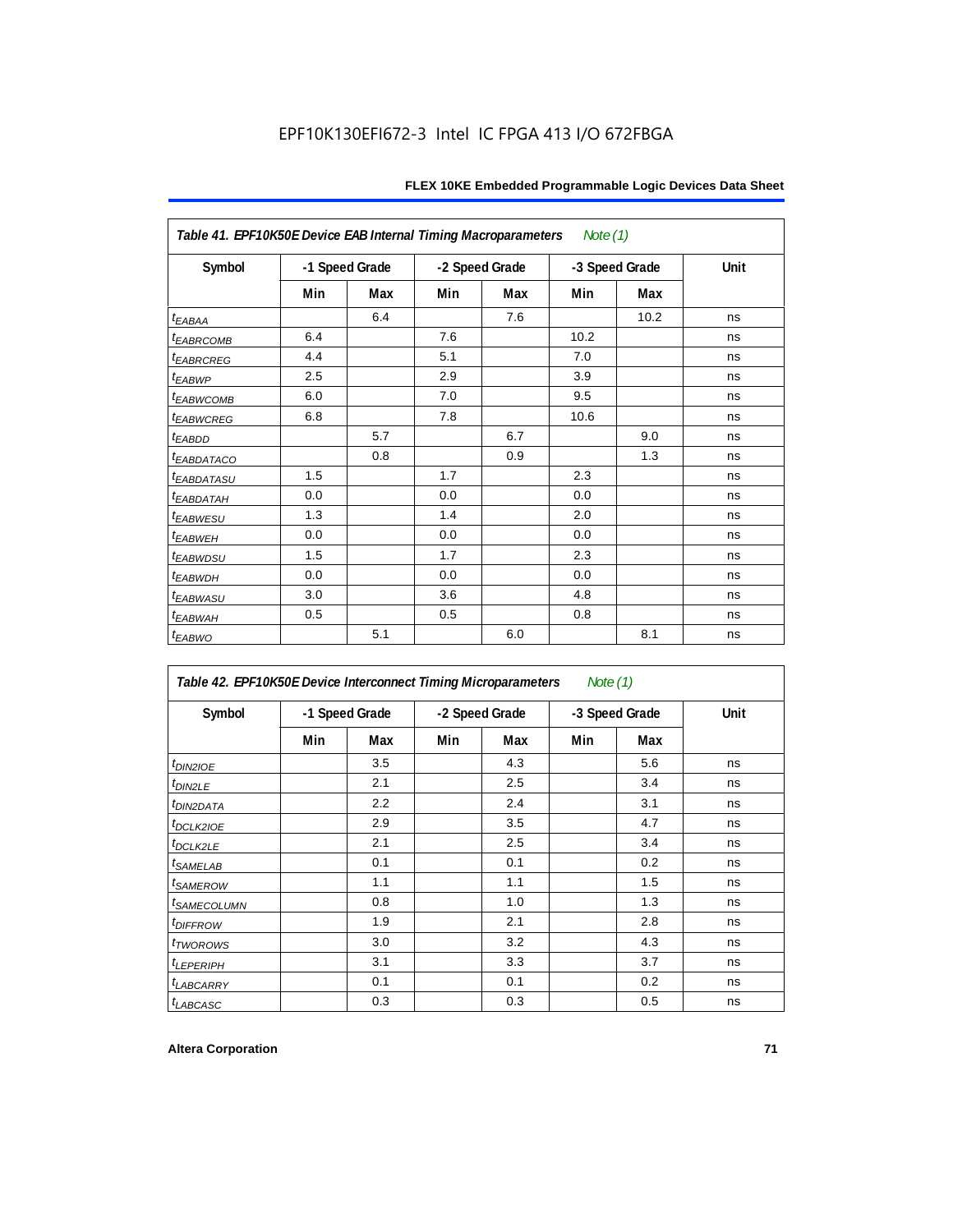## **FLEX 10KE Embedded Programmable Logic Devices Data Sheet**

| Table 43. EPF10K50E External Timing Parameters<br>Notes (1), (2) |                |     |     |                |                          |                |      |  |  |  |
|------------------------------------------------------------------|----------------|-----|-----|----------------|--------------------------|----------------|------|--|--|--|
| Symbol                                                           | -1 Speed Grade |     |     | -2 Speed Grade |                          | -3 Speed Grade | Unit |  |  |  |
|                                                                  | Min            | Max | Min | Max            | Min                      | Max            |      |  |  |  |
| t <sub>DRR</sub>                                                 |                | 8.5 |     | 10.0           |                          | 13.5           | ns   |  |  |  |
| t <sub>insu</sub>                                                | 2.7            |     | 3.2 |                | 4.3                      |                | ns   |  |  |  |
| $t_{\text{INH}}$                                                 | 0.0            |     | 0.0 |                | 0.0                      |                | ns   |  |  |  |
| toutco                                                           | 2.0            | 4.5 | 2.0 | 5.2            | 2.0                      | 7.3            | ns   |  |  |  |
| t <sub>PCISU</sub>                                               | 3.0            |     | 4.2 |                |                          |                | ns   |  |  |  |
| <sup>t</sup> PCIH                                                | 0.0            |     | 0.0 |                | $\overline{\phantom{a}}$ |                | ns   |  |  |  |
| <sup>t</sup> PCICO                                               | 2.0            | 6.0 | 2.0 | 7.7            | $\blacksquare$           |                | ns   |  |  |  |

*Table 44. EPF10K50E External Bidirectional Timing Parameters Notes (1), (2)*

| Symbol                   | -1 Speed Grade |     | -2 Speed Grade |     | -3 Speed Grade |      | Unit |
|--------------------------|----------------|-----|----------------|-----|----------------|------|------|
|                          | Min            | Max | Min            | Max | Min            | Max  |      |
| I <sup>t</sup> insubidir | 2.7            |     | 3.2            |     | 4.3            |      | ns   |
| <sup>t</sup> INHBIDIR    | 0.0            |     | 0.0            |     | 0.0            |      | ns   |
| <b>LOUTCOBIDIR</b>       | 2.0            | 4.5 | 2.0            | 5.2 | 2.0            | 7.3  | ns   |
| <sup>t</sup> xzbidir     |                | 6.8 |                | 7.8 |                | 10.1 | ns   |
| <sup>t</sup> zxbidir     |                | 6.8 |                | 7.8 |                | 10.1 | ns   |

#### *Notes to tables:*

(1) All timing parameters are described in Tables 24 through 30 in this data sheet.

(2) These parameters are specified by characterization.

Tables 45 through 51 show EPF10K100E device internal and external timing parameters.

| Table 45. EPF10K100E Device LE Timing Microparameters<br>Note $(1)$ |                |     |     |                |     |                |      |  |  |  |  |
|---------------------------------------------------------------------|----------------|-----|-----|----------------|-----|----------------|------|--|--|--|--|
| Symbol                                                              | -1 Speed Grade |     |     | -2 Speed Grade |     | -3 Speed Grade | Unit |  |  |  |  |
|                                                                     | Min            | Max | Min | Max            | Min | Max            |      |  |  |  |  |
| $t_{LUT}$                                                           |                | 0.7 |     | 1.0            |     | 1.5            | ns   |  |  |  |  |
| $t_{CLUT}$                                                          |                | 0.5 |     | 0.7            |     | 0.9            | ns   |  |  |  |  |
| $t_{RLUT}$                                                          |                | 0.6 |     | 0.8            |     | 1.1            | ns   |  |  |  |  |
| <sup>t</sup> PACKED                                                 |                | 0.3 |     | 0.4            |     | 0.5            | ns   |  |  |  |  |
| $t_{EN}$                                                            |                | 0.2 |     | 0.3            |     | 0.3            | ns   |  |  |  |  |
| $t_{CICO}$                                                          |                | 0.1 |     | 0.1            |     | 0.2            | ns   |  |  |  |  |
| $t_{\text{GEN}}$                                                    |                | 0.4 |     | 0.5            |     | 0.7            | ns   |  |  |  |  |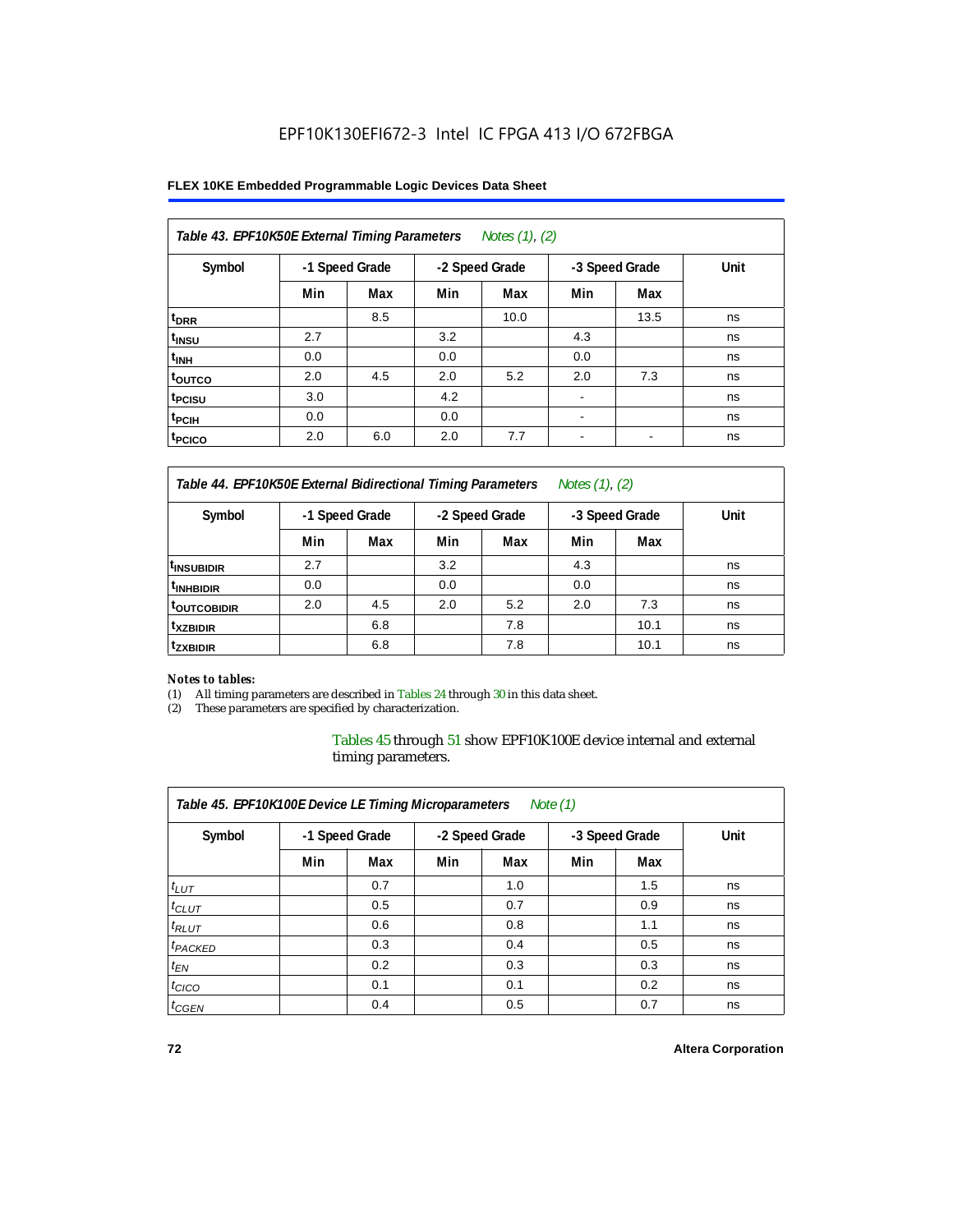| Table 45. EPF10K100E Device LE Timing Microparameters<br>Note (1) |                |     |     |                |     |                |      |  |  |
|-------------------------------------------------------------------|----------------|-----|-----|----------------|-----|----------------|------|--|--|
| Symbol                                                            | -1 Speed Grade |     |     | -2 Speed Grade |     | -3 Speed Grade | Unit |  |  |
|                                                                   | Min            | Max | Min | Max            | Min | Max            |      |  |  |
| $t_{\text{CGENR}}$                                                |                | 0.1 |     | 0.1            |     | 0.2            | ns   |  |  |
| $t_{CASC}$                                                        |                | 0.6 |     | 0.9            |     | 1.2            | ns   |  |  |
| $t_{\rm C}$                                                       |                | 0.8 |     | 1.0            |     | 1.4            | ns   |  |  |
| $t_{CO}$                                                          |                | 0.6 |     | 0.8            |     | 1.1            | ns   |  |  |
| $t_{COMB}$                                                        |                | 0.4 |     | 0.5            |     | 0.7            | ns   |  |  |
| $t_{\rm SU}$                                                      | 0.4            |     | 0.6 |                | 0.7 |                | ns   |  |  |
| $t_H$                                                             | 0.5            |     | 0.7 |                | 0.9 |                | ns   |  |  |
| $t_{PRE}$                                                         |                | 0.8 |     | 1.0            |     | 1.4            | ns   |  |  |
| $t_{\mathrm{CLR}}$                                                |                | 0.8 |     | 1.0            |     | 1.4            | ns   |  |  |
| $t_{CH}$                                                          | 1.5            |     | 2.0 |                | 2.5 |                | ns   |  |  |
| $t_{CL}$                                                          | 1.5            |     | 2.0 |                | 2.5 |                | ns   |  |  |

| Symbol                   | -1 Speed Grade |     | -2 Speed Grade |     |     | -3 Speed Grade | Unit |
|--------------------------|----------------|-----|----------------|-----|-----|----------------|------|
|                          | Min            | Max | Min            | Max | Min | Max            |      |
| t <sub>IOD</sub>         |                | 1.7 |                | 2.0 |     | 2.6            | ns   |
| $t_{\text{loc}}$         |                | 0.0 |                | 0.0 |     | 0.0            | ns   |
| $t_{\text{IOCO}}$        |                | 1.4 |                | 1.6 |     | 2.1            | ns   |
| t <sub>IOCOMB</sub>      |                | 0.5 |                | 0.7 |     | 0.9            | ns   |
| $t_{IOSU}$               | 0.8            |     | 1.0            |     | 1.3 |                | ns   |
| $t_{IOH}$                | 0.7            |     | 0.9            |     | 1.2 |                | ns   |
| $t_{IOCLR}$              |                | 0.5 |                | 0.7 |     | 0.9            | ns   |
| $t_{OD1}$                |                | 3.0 |                | 4.2 |     | 5.6            | ns   |
| $t_{OD2}$                |                | 3.0 |                | 4.2 |     | 5.6            | ns   |
| $t_{OD3}$                |                | 4.0 |                | 5.5 |     | 7.3            | ns   |
| $t_{XZ}$                 |                | 3.5 |                | 4.6 |     | 6.1            | ns   |
| $t_{ZX1}$                |                | 3.5 |                | 4.6 |     | 6.1            | ns   |
| $t_{ZX2}$                |                | 3.5 |                | 4.6 |     | 6.1            | ns   |
| $t_{ZX3}$                |                | 4.5 |                | 5.9 |     | 7.8            | ns   |
| <i>t<sub>INREG</sub></i> |                | 2.0 |                | 2.6 |     | 3.5            | ns   |
| $t_{IOED}$               |                | 0.5 |                | 0.8 |     | 1.2            | ns   |
| <sup>t</sup> INCOMB      |                | 0.5 |                | 0.8 |     | 1.2            | ns   |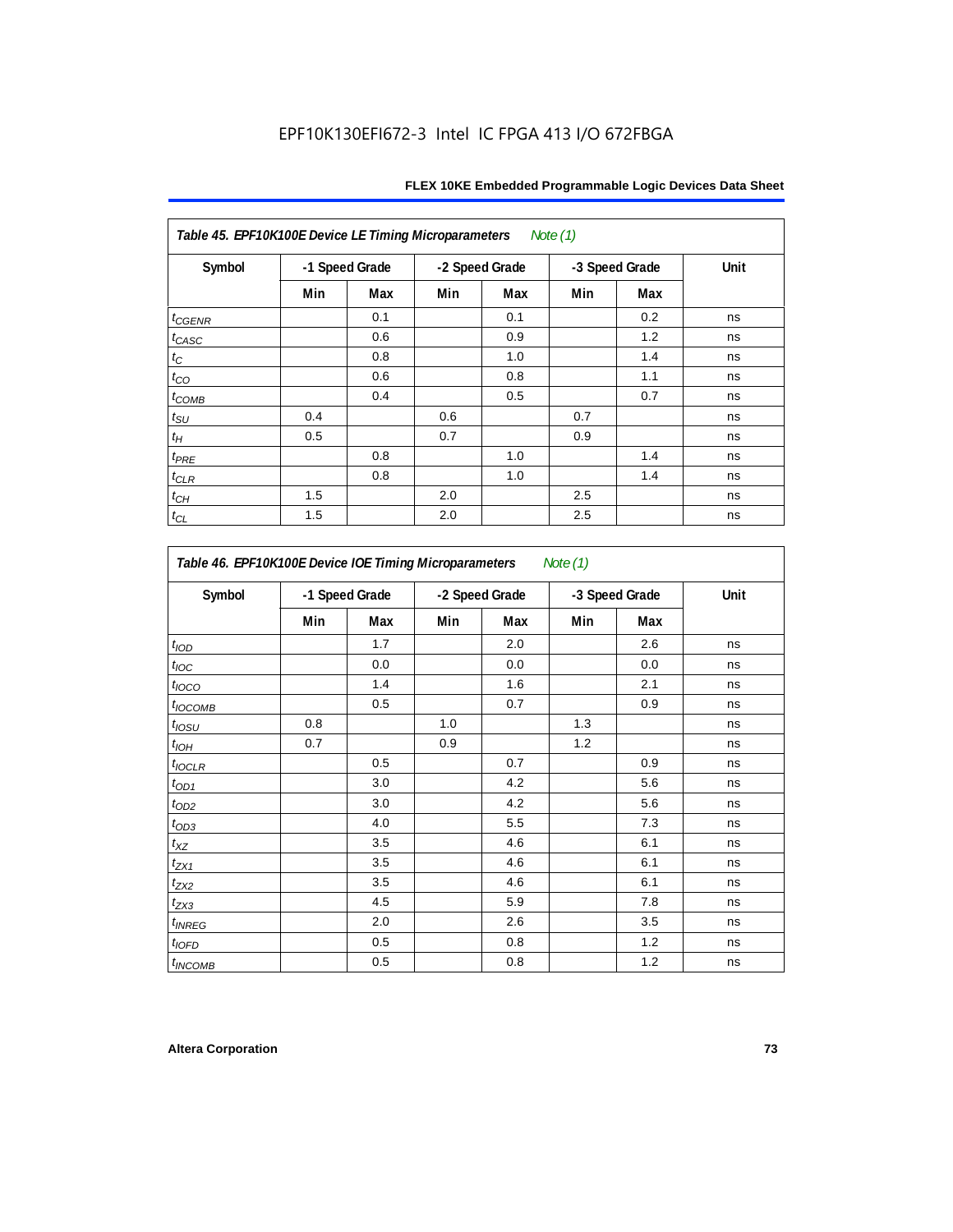## **FLEX 10KE Embedded Programmable Logic Devices Data Sheet**

|                        | Table 47. EPF10K100E Device EAB Internal Microparameters<br>Note $(1)$ |     |                |     |                |     |      |  |  |  |
|------------------------|------------------------------------------------------------------------|-----|----------------|-----|----------------|-----|------|--|--|--|
| Symbol                 | -1 Speed Grade                                                         |     | -2 Speed Grade |     | -3 Speed Grade |     | Unit |  |  |  |
|                        | Min                                                                    | Max | Min            | Max | Min            | Max |      |  |  |  |
| <sup>t</sup> EABDATA1  |                                                                        | 1.5 |                | 2.0 |                | 2.6 | ns   |  |  |  |
| $t_{EABDATA1}$         |                                                                        | 0.0 |                | 0.0 |                | 0.0 | ns   |  |  |  |
| $t_{EABWE1}$           |                                                                        | 1.5 |                | 2.0 |                | 2.6 | ns   |  |  |  |
| t <sub>EABWE2</sub>    |                                                                        | 0.3 |                | 0.4 |                | 0.5 | ns   |  |  |  |
| t <sub>EABRE1</sub>    |                                                                        | 0.3 |                | 0.4 |                | 0.5 | ns   |  |  |  |
| $t_{EABRE2}$           |                                                                        | 0.0 |                | 0.0 |                | 0.0 | ns   |  |  |  |
| $t_{EABCLK}$           |                                                                        | 0.0 |                | 0.0 |                | 0.0 | ns   |  |  |  |
| $t_{EABCO}$            |                                                                        | 0.3 |                | 0.4 |                | 0.5 | ns   |  |  |  |
| t <sub>EABBYPASS</sub> |                                                                        | 0.1 |                | 0.1 |                | 0.2 | ns   |  |  |  |
| $t_{EABSU}$            | 0.8                                                                    |     | 1.0            |     | 1.4            |     | ns   |  |  |  |
| $t_{EABH}$             | 0.1                                                                    |     | 0.1            |     | 0.2            |     | ns   |  |  |  |
| $t_{EABCLR}$           | 0.3                                                                    |     | 0.4            |     | 0.5            |     | ns   |  |  |  |
| $t_{AA}$               |                                                                        | 4.0 |                | 5.1 |                | 6.6 | ns   |  |  |  |
| $t_{WP}$               | 2.7                                                                    |     | 3.5            |     | 4.7            |     | ns   |  |  |  |
| $t_{RP}$               | 1.0                                                                    |     | 1.3            |     | 1.7            |     | ns   |  |  |  |
| $t_{WDSU}$             | 1.0                                                                    |     | 1.3            |     | 1.7            |     | ns   |  |  |  |
| $t_{WDH}$              | 0.2                                                                    |     | 0.2            |     | 0.3            |     | ns   |  |  |  |
| $t_{WASU}$             | 1.6                                                                    |     | 2.1            |     | 2.8            |     | ns   |  |  |  |
| $t_{WAH}$              | 1.6                                                                    |     | 2.1            |     | 2.8            |     | ns   |  |  |  |
| $t_{RASU}$             | 3.0                                                                    |     | 3.9            |     | 5.2            |     | ns   |  |  |  |
| $t_{RAH}$              | 0.1                                                                    |     | 0.1            |     | 0.2            |     | ns   |  |  |  |
| $t_{WO}$               |                                                                        | 1.5 |                | 2.0 |                | 2.6 | ns   |  |  |  |
| $t_{DD}$               |                                                                        | 1.5 |                | 2.0 |                | 2.6 | ns   |  |  |  |
| $t_{EABOUT}$           |                                                                        | 0.2 |                | 0.3 |                | 0.3 | ns   |  |  |  |
| <sup>t</sup> EABCH     | 1.5                                                                    |     | 2.0            |     | 2.5            |     | ns   |  |  |  |
| $t_{EABCL}$            | 2.7                                                                    |     | 3.5            |     | 4.7            |     | ns   |  |  |  |

*Table 48. EPF10K100E Device EAB Internal Timing Macroparameters (Part 1 of 2) Note (1)*

| Symbol                | -1 Speed Grade |     | -2 Speed Grade |     | -3 Speed Grade |     | Unit |
|-----------------------|----------------|-----|----------------|-----|----------------|-----|------|
|                       | Min            | Max | Min            | Max | Min            | Max |      |
| $t_{EABA}$            |                | 5.9 |                | 7.6 |                | 9.9 | ns   |
| <sup>t</sup> EABRCOMB | 5.9            |     | 7.6            |     | 9.9            |     | ns   |
| <sup>t</sup> EABRCREG | 5.1            |     | 6.5            |     | 8.5            |     | ns   |
| <sup>t</sup> EABWP    | 2.7            |     | 3.5            |     | 4.7            |     | ns   |

**74 Altera Corporation**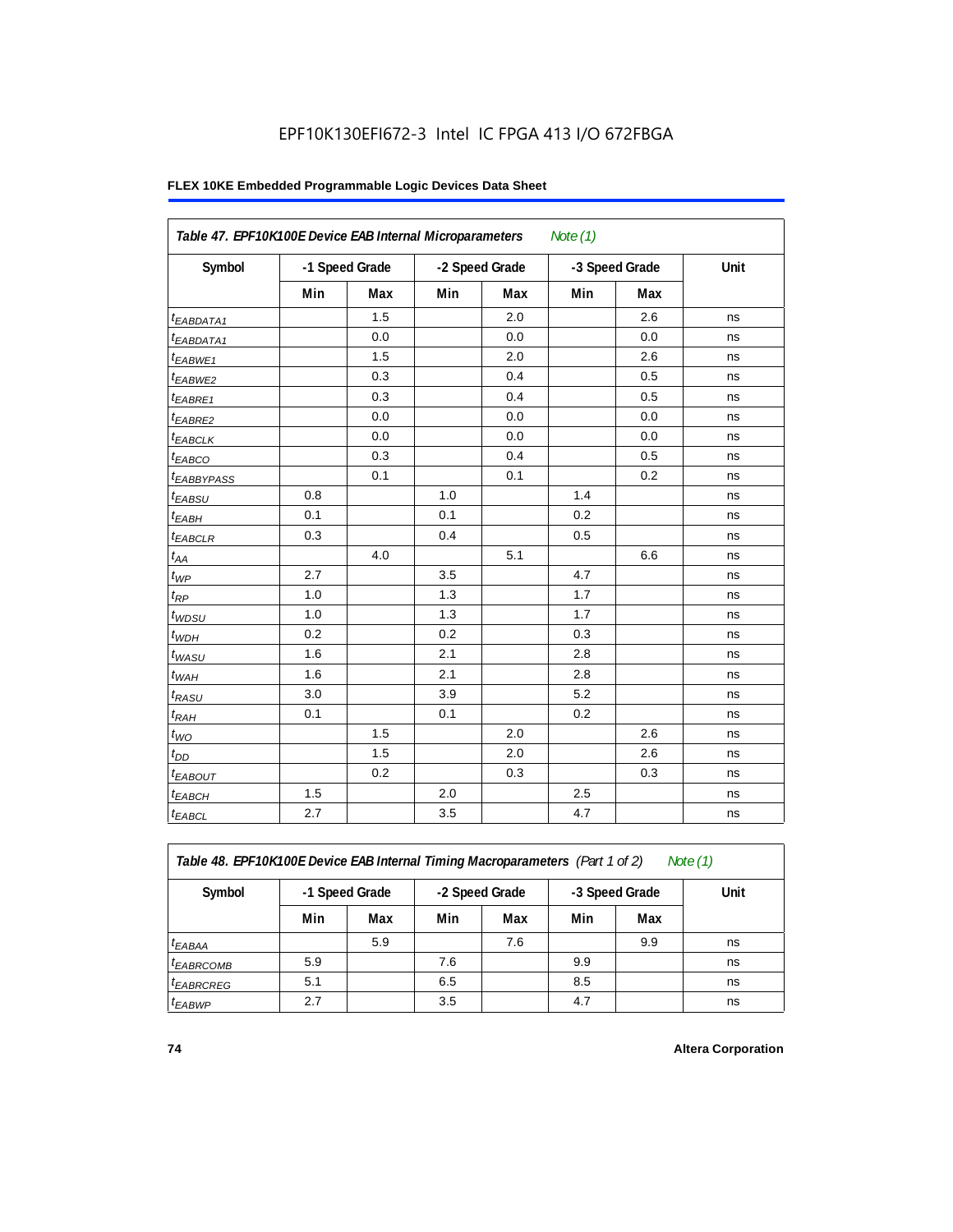| Table 48. EPF10K100E Device EAB Internal Timing Macroparameters (Part 2 of 2)<br>Note (1) |                |     |     |                |      |                |             |  |  |  |
|-------------------------------------------------------------------------------------------|----------------|-----|-----|----------------|------|----------------|-------------|--|--|--|
| Symbol                                                                                    | -1 Speed Grade |     |     | -2 Speed Grade |      | -3 Speed Grade | <b>Unit</b> |  |  |  |
|                                                                                           | Min            | Max | Min | Max            | Min  | Max            |             |  |  |  |
| <b>t</b> EABWCOMB                                                                         | 5.9            |     | 7.7 |                | 10.3 |                | ns          |  |  |  |
| <sup>t</sup> EABWCREG                                                                     | 5.4            |     | 7.0 |                | 9.4  |                | ns          |  |  |  |
| t <sub>EABDD</sub>                                                                        |                | 3.4 |     | 4.5            |      | 5.9            | ns          |  |  |  |
| <i>EABDATACO</i>                                                                          |                | 0.5 |     | 0.7            |      | 0.8            | ns          |  |  |  |
| <sup>t</sup> EABDATASU                                                                    | 0.8            |     | 1.0 |                | 1.4  |                | ns          |  |  |  |
| <sup>t</sup> EABDATAH                                                                     | 0.1            |     | 0.1 |                | 0.2  |                | ns          |  |  |  |
| <sup>t</sup> EABWESU                                                                      | 1.1            |     | 1.4 |                | 1.9  |                | ns          |  |  |  |
| <sup>t</sup> EABWEH                                                                       | 0.0            |     | 0.0 |                | 0.0  |                | ns          |  |  |  |
| <sup>t</sup> EABWDSU                                                                      | 1.0            |     | 1.3 |                | 1.7  |                | ns          |  |  |  |
| t <sub>EABWDH</sub>                                                                       | 0.2            |     | 0.2 |                | 0.3  |                | ns          |  |  |  |
| <sup>t</sup> EABWASU                                                                      | 4.1            |     | 5.2 |                | 6.8  |                | ns          |  |  |  |
| <sup>t</sup> ЕАВWАН                                                                       | 0.0            |     | 0.0 |                | 0.0  |                | ns          |  |  |  |
| t <sub>EABWO</sub>                                                                        |                | 3.4 |     | 4.5            |      | 5.9            | ns          |  |  |  |

*Table 49. EPF10K100E Device Interconnect Timing Microparameters Note (1)*

| Symbol                     |     | -1 Speed Grade |     | -2 Speed Grade |     | -3 Speed Grade | Unit |
|----------------------------|-----|----------------|-----|----------------|-----|----------------|------|
|                            | Min | Max            | Min | Max            | Min | Max            |      |
| $tD$ IN2IOE                |     | 3.1            |     | 3.6            |     | 4.4            | ns   |
| t <sub>DIN2LE</sub>        |     | 0.3            |     | 0.4            |     | 0.5            | ns   |
| <sup>t</sup> DIN2DATA      |     | 1.6            |     | 1.8            |     | 2.0            | ns   |
| $t_{DCLK2IOE}$             |     | 0.8            |     | 1.1            |     | 1.4            | ns   |
| $t$ <sub>DCLK2LE</sub>     |     | 0.3            |     | 0.4            |     | 0.5            | ns   |
| <sup>t</sup> SAMELAB       |     | 0.1            |     | 0.1            |     | 0.2            | ns   |
| <i>t</i> SAMEROW           |     | 1.5            |     | 2.5            |     | 3.4            | ns   |
| <sup>t</sup> SAMECOLUMN    |     | 0.4            |     | 1.0            |     | 1.6            | ns   |
| <i>t<sub>DIFFROW</sub></i> |     | 1.9            |     | 3.5            |     | 5.0            | ns   |
| <i>t</i> TWOROWS           |     | 3.4            |     | 6.0            |     | 8.4            | ns   |
| <sup>t</sup> LEPERIPH      |     | 4.3            |     | 5.4            |     | 6.5            | ns   |
| t <sub>LABCARRY</sub>      |     | 0.5            |     | 0.7            |     | 0.9            | ns   |
| t <sub>LABCASC</sub>       |     | 0.8            |     | 1.0            |     | 1.4            | ns   |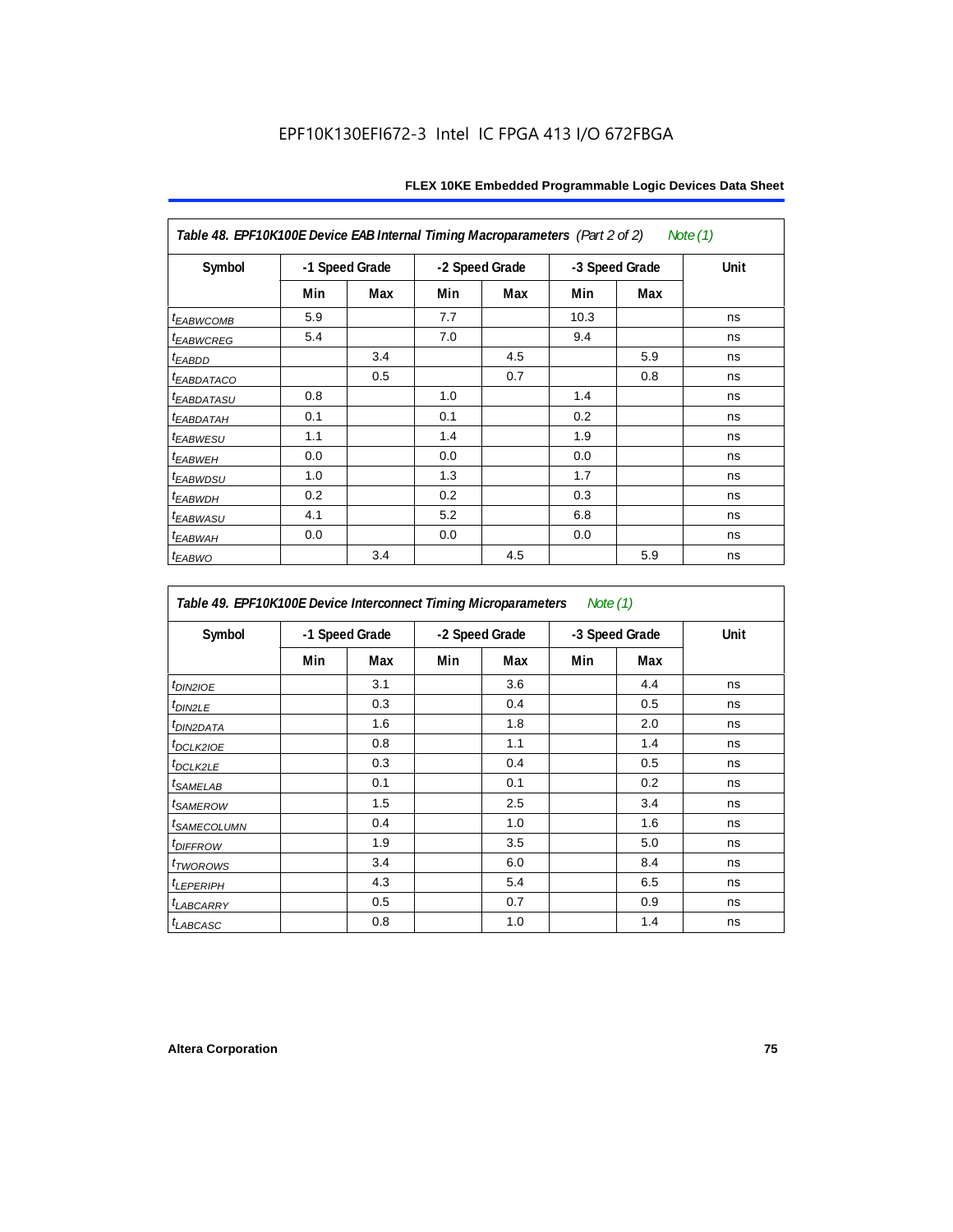| Table 50. EPF10K100E External Timing Parameters Notes (1), (2) |                |     |     |                |                |      |      |  |  |  |
|----------------------------------------------------------------|----------------|-----|-----|----------------|----------------|------|------|--|--|--|
| Symbol                                                         | -1 Speed Grade |     |     | -2 Speed Grade | -3 Speed Grade |      | Unit |  |  |  |
|                                                                | Min            | Max | Min | Max            | Min            | Max  |      |  |  |  |
| t <sub>DRR</sub>                                               |                | 9.0 |     | 12.0           |                | 16.0 | ns   |  |  |  |
| $t_{INSU}$ (3)                                                 | 2.0            |     | 2.5 |                | 3.3            |      | ns   |  |  |  |
| $t_{INH}$ (3)                                                  | 0.0            |     | 0.0 |                | 0.0            |      | ns   |  |  |  |
| $t_{OUTCO}$ (3)                                                | 2.0            | 5.2 | 2.0 | 6.9            | 2.0            | 9.1  | ns   |  |  |  |
| $t_{INSU}$ (4)                                                 | 2.0            |     | 2.2 |                |                |      | ns   |  |  |  |
| $t_{INH}$ (4)                                                  | 0.0            |     | 0.0 |                |                |      | ns   |  |  |  |
| $t_{OUTCO}$ (4)                                                | 0.5            | 3.0 | 0.5 | 4.6            |                | -    | ns   |  |  |  |
| <sup>t</sup> PCISU                                             | 3.0            |     | 6.2 |                |                |      | ns   |  |  |  |
| <sup>t</sup> PCIH                                              | 0.0            |     | 0.0 |                |                |      | ns   |  |  |  |
| <sup>t</sup> PCICO                                             | 2.0            | 6.0 | 2.0 | 6.9            |                |      | ns   |  |  |  |

*Table 51. EPF10K100E External Bidirectional Timing Parameters Notes (1), (2)*

| Symbol                      |     | -1 Speed Grade |     | -2 Speed Grade |     | -3 Speed Grade | Unit |
|-----------------------------|-----|----------------|-----|----------------|-----|----------------|------|
|                             | Min | Max            | Min | Max            | Min | Max            |      |
| $t_{INSUBIDIR}$ (3)         | 1.7 |                | 2.5 |                | 3.3 |                | ns   |
| $t_{INHBIDIR}$ (3)          | 0.0 |                | 0.0 |                | 0.0 |                | ns   |
| $t_{INSUBIDIR}(4)$          | 2.0 |                | 2.8 |                |     |                | ns   |
| $t_{INHBIDIR}$ $(4)$        | 0.0 |                | 0.0 |                |     |                | ns   |
| $t_{\text{OUTCOBIDIR}}$ (3) | 2.0 | 5.2            | 2.0 | 6.9            | 2.0 | 9.1            | ns   |
| $t_{XZBIDIR}$ (3)           |     | 5.6            |     | 7.5            |     | 10.1           | ns   |
| $t_{ZXBIDIR}$ (3)           |     | 5.6            |     | 7.5            |     | 10.1           | ns   |
| $t_{\text{OUTCOBIDIR}}$ (4) | 0.5 | 3.0            | 0.5 | 4.6            |     |                | ns   |
| $t_{XZBIDIR}$ (4)           |     | 4.6            |     | 6.5            |     |                | ns   |
| $t_{ZXBIDIR}$ (4)           |     | 4.6            |     | 6.5            |     |                | ns   |

#### *Notes to tables:*

(1) All timing parameters are described in Tables 24 through 30 in this data sheet.

(2) These parameters are specified by characterization.

(3) This parameter is measured without the use of the ClockLock or ClockBoost circuits.

(4) This parameter is measured with the use of the ClockLock or ClockBoost circuits.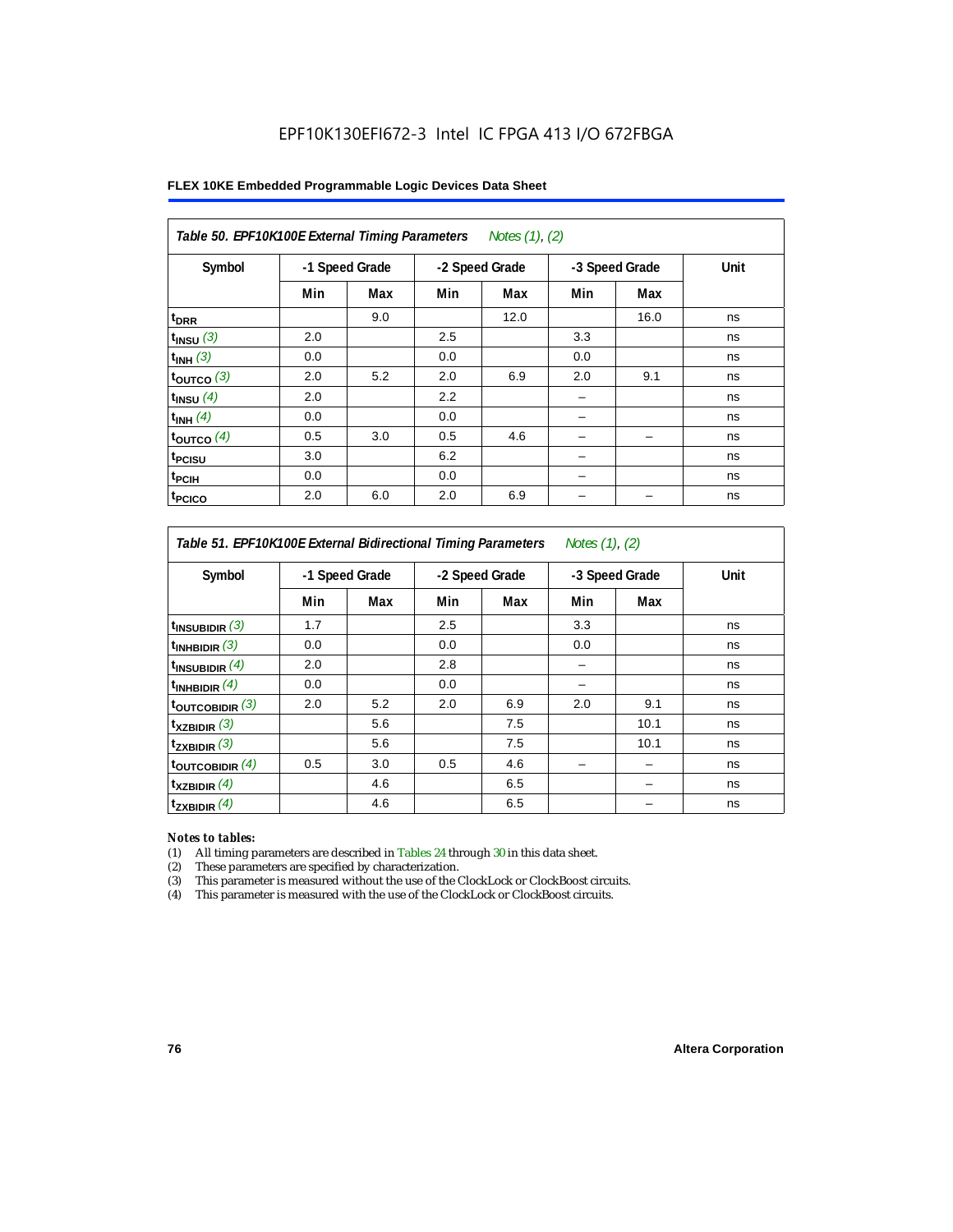Tables 52 through 58 show EPF10K130E device internal and external timing parameters.

| Table 52. EPF10K130E Device LE Timing Microparameters<br><b>Note (1)</b> |     |                |     |                |     |                |      |  |  |
|--------------------------------------------------------------------------|-----|----------------|-----|----------------|-----|----------------|------|--|--|
| Symbol                                                                   |     | -1 Speed Grade |     | -2 Speed Grade |     | -3 Speed Grade | Unit |  |  |
|                                                                          | Min | Max            | Min | Max            | Min | Max            |      |  |  |
| $t_{LUT}$                                                                |     | 0.6            |     | 0.9            |     | 1.3            | ns   |  |  |
| $t_{CLUT}$                                                               |     | 0.6            |     | 0.8            |     | 1.0            | ns   |  |  |
| $t_{RLUT}$                                                               |     | 0.7            |     | 0.9            |     | 0.2            | ns   |  |  |
| t <sub>PACKED</sub>                                                      |     | 0.3            |     | 0.5            |     | 0.6            | ns   |  |  |
| $t_{EN}$                                                                 |     | 0.2            |     | 0.3            |     | 0.4            | ns   |  |  |
| $t_{CICO}$                                                               |     | 0.1            |     | 0.1            |     | 0.2            | ns   |  |  |
| $t_{CGEN}$                                                               |     | 0.4            |     | 0.6            |     | 0.8            | ns   |  |  |
| $t_{\text{CGENR}}$                                                       |     | 0.1            |     | 0.1            |     | 0.2            | ns   |  |  |
| $t_{CASC}$                                                               |     | 0.6            |     | 0.9            |     | 1.2            | ns   |  |  |
| $t_{\rm C}$                                                              |     | 0.3            |     | 0.5            |     | 0.6            | ns   |  |  |
| $t_{CO}$                                                                 |     | 0.5            |     | 0.7            |     | 0.8            | ns   |  |  |
| $t_{\text{COMB}}$                                                        |     | 0.3            |     | 0.5            |     | 0.6            | ns   |  |  |
| $t_{\rm SU}$                                                             | 0.5 |                | 0.7 |                | 0.8 |                | ns   |  |  |
| $t_H$                                                                    | 0.6 |                | 0.7 |                | 1.0 |                | ns   |  |  |
| $t_{PRE}$                                                                |     | 0.9            |     | 1.2            |     | 1.6            | ns   |  |  |
| $t_{CLR}$                                                                |     | 0.9            |     | 1.2            |     | 1.6            | ns   |  |  |
| $t_{CH}$                                                                 | 1.5 |                | 1.5 |                | 2.5 |                | ns   |  |  |
| $t_{\rm CL}$                                                             | 1.5 |                | 1.5 |                | 2.5 |                | ns   |  |  |

*Table 53. EPF10K130E Device IOE Timing Microparameters Note (1)*

| Symbol           |     | -1 Speed Grade |     | -2 Speed Grade |     | -3 Speed Grade | Unit |
|------------------|-----|----------------|-----|----------------|-----|----------------|------|
|                  | Min | Max            | Min | Max            | Min | Max            |      |
| t <sub>IOD</sub> |     | 1.3            |     | 1.5            |     | 2.0            | ns   |
| $t_{\text{IOC}}$ |     | 0.0            |     | 0.0            |     | 0.0            | ns   |
| $t_{IOCO}$       |     | 0.6            |     | 0.8            |     | 1.0            | ns   |
| $t_{IOCOMB}$     |     | 0.6            |     | 0.8            |     | 1.0            | ns   |
| $t_{IOSU}$       | 1.0 |                | 1.2 |                | 1.6 |                | ns   |
| $t_{IOH}$        | 0.9 |                | 0.9 |                | 1.4 |                | ns   |
| $t_{IOCLR}$      |     | 0.6            |     | 0.8            |     | 1.0            | ns   |
| $t_{OD1}$        |     | 2.8            |     | 4.1            |     | 5.5            | ns   |
| $t_{OD2}$        |     | 2.8            |     | 4.1            |     | 5.5            | ns   |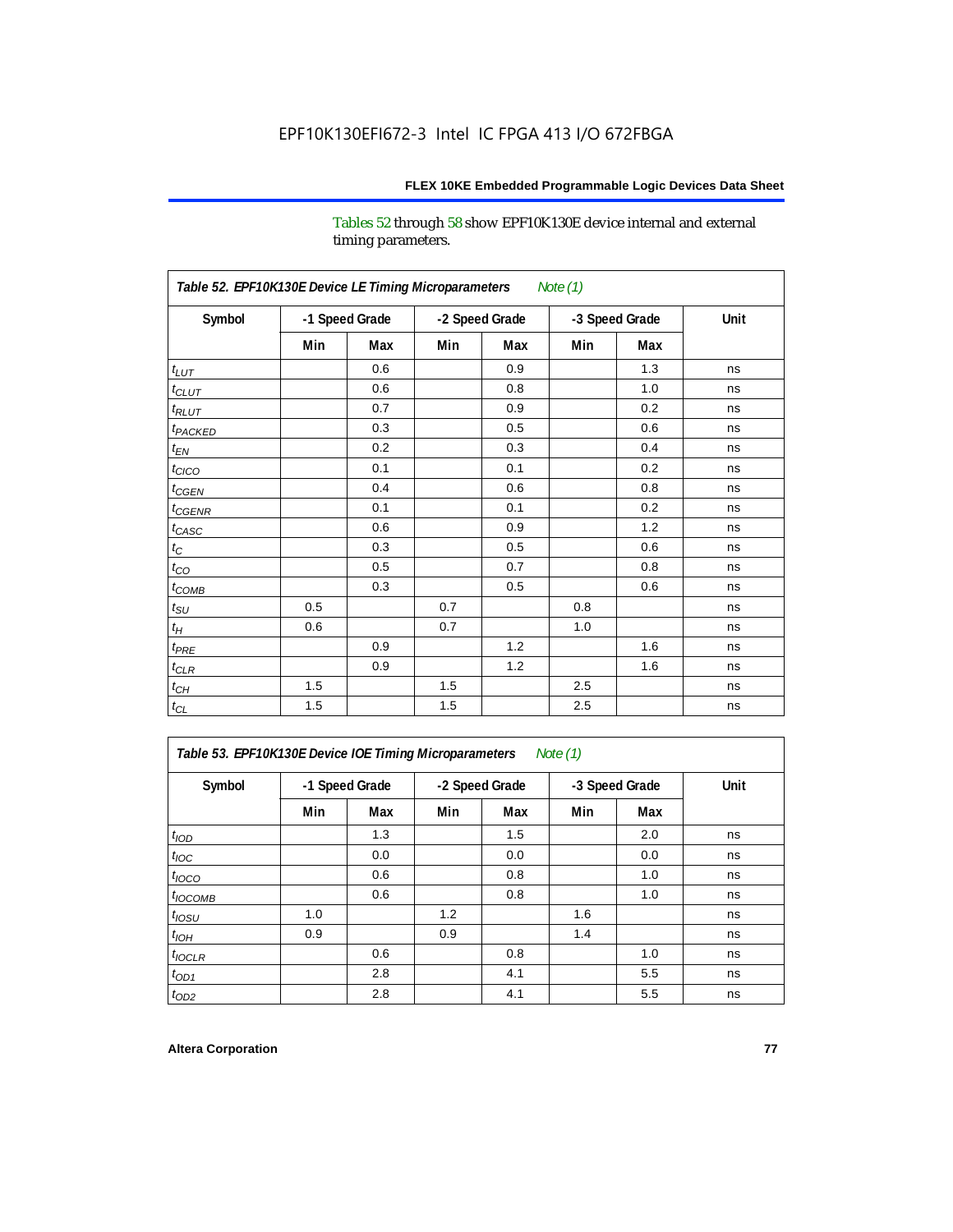| Table 53. EPF10K130E Device IOE Timing Microparameters<br>Note $(1)$ |                |     |     |                |     |                |      |  |  |  |  |
|----------------------------------------------------------------------|----------------|-----|-----|----------------|-----|----------------|------|--|--|--|--|
| Symbol                                                               | -1 Speed Grade |     |     | -2 Speed Grade |     | -3 Speed Grade | Unit |  |  |  |  |
|                                                                      | Min            | Max | Min | Max            | Min | Max            |      |  |  |  |  |
| $t_{OD3}$                                                            |                | 4.0 |     | 5.6            |     | 7.5            | ns   |  |  |  |  |
| $t_{XZ}$                                                             |                | 2.8 |     | 4.1            |     | 5.5            | ns   |  |  |  |  |
| $t_{ZX1}$                                                            |                | 2.8 |     | 4.1            |     | 5.5            | ns   |  |  |  |  |
| $t_{ZX2}$                                                            |                | 2.8 |     | 4.1            |     | 5.5            | ns   |  |  |  |  |
| $t_{ZX3}$                                                            |                | 4.0 |     | 5.6            |     | 7.5            | ns   |  |  |  |  |
| $t_{INREG}$                                                          |                | 2.5 |     | 3.0            |     | 4.1            | ns   |  |  |  |  |
| $t_{IOFD}$                                                           |                | 0.4 |     | 0.5            |     | 0.6            | ns   |  |  |  |  |
| $t_{INCOMB}$                                                         |                | 0.4 |     | 0.5            |     | 0.6            | ns   |  |  |  |  |

| Symbol                       |     | -1 Speed Grade |     | -2 Speed Grade |     | -3 Speed Grade |    |
|------------------------------|-----|----------------|-----|----------------|-----|----------------|----|
|                              | Min | <b>Max</b>     | Min | Max            | Min | Max            |    |
| <sup>t</sup> EABDATA1        |     | 1.5            |     | 2.0            |     | 2.6            | ns |
| <sup>t</sup> EABDATA2        |     | 0.0            |     | 0.0            |     | 0.0            | ns |
| t <sub>EABWE1</sub>          |     | 1.5            |     | 2.0            |     | 2.6            | ns |
| <sup>t</sup> EABWE2          |     | 0.3            |     | 0.4            |     | 0.5            | ns |
| t <sub>EABRE1</sub>          |     | 0.3            |     | 0.4            |     | 0.5            | ns |
| t <sub>EABRE2</sub>          |     | 0.0            |     | 0.0            |     | 0.0            | ns |
| t <sub>EABCLK</sub>          |     | 0.0            |     | 0.0            |     | 0.0            | ns |
| t <sub>EABCO</sub>           |     | 0.3            |     | 0.4            |     | 0.5            | ns |
| t <sub>EABBYPASS</sub>       |     | 0.1            |     | 0.1            |     | 0.2            | ns |
| t <sub>EABSU</sub>           | 0.8 |                | 1.0 |                | 1.4 |                | ns |
| t <sub>ЕАВН</sub>            | 0.1 |                | 0.2 |                | 0.2 |                | ns |
| t <sub>EABCLR</sub>          | 0.3 |                | 0.4 |                | 0.5 |                | ns |
| $t_{\mathcal{A}\mathcal{A}}$ |     | 4.0            |     | 5.0            |     | 6.6            | ns |
| $t_{\mathcal{WP}}$           | 2.7 |                | 3.5 |                | 4.7 |                | ns |
| $t_{RP}$                     | 1.0 |                | 1.3 |                | 1.7 |                | ns |
| $t_{WDSU}$                   | 1.0 |                | 1.3 |                | 1.7 |                | ns |
| $t_{WDH}$                    | 0.2 |                | 0.2 |                | 0.3 |                | ns |
| $t_{WASU}$                   | 1.6 |                | 2.1 |                | 2.8 |                | ns |
| $t_{WAH}$                    | 1.6 |                | 2.1 |                | 2.8 |                | ns |
| $t_{RASU}$                   | 3.0 |                | 3.9 |                | 5.2 |                | ns |
| $t_{RAH}$                    | 0.1 |                | 0.1 |                | 0.2 |                | ns |
| $t_{WO}$                     |     | 1.5            |     | 2.0            |     | 2.6            | ns |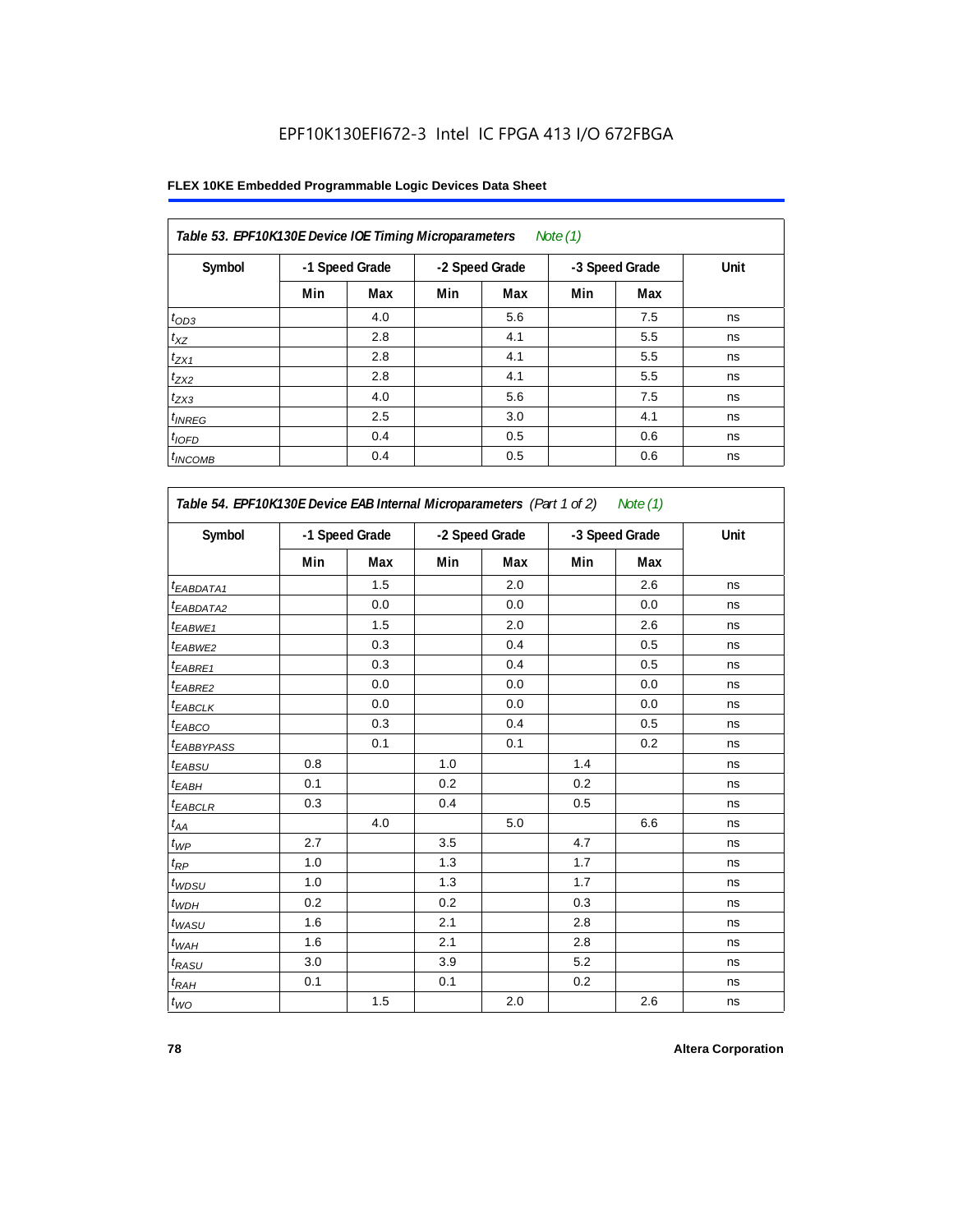| Table 54. EPF10K130E Device EAB Internal Microparameters (Part 2 of 2)<br>Note $(1)$ |                |      |     |     |     |     |    |  |  |  |
|--------------------------------------------------------------------------------------|----------------|------|-----|-----|-----|-----|----|--|--|--|
| Symbol                                                                               | -1 Speed Grade | Unit |     |     |     |     |    |  |  |  |
|                                                                                      | Min            | Max  | Min | Max | Min | Max |    |  |  |  |
| $t_{DD}$                                                                             |                | 1.5  |     | 2.0 |     | 2.6 | ns |  |  |  |
| $t_{EABOUT}$                                                                         |                | 0.2  |     | 0.3 |     | 0.3 | ns |  |  |  |
| $t_{EABCH}$                                                                          | 1.5            |      | 2.0 |     | 2.5 |     | ns |  |  |  |
| $t_{EABCL}$                                                                          | 2.7            |      | 3.5 |     | 4.7 |     | ns |  |  |  |

| Table 55. EPF10K130E Device EAB Internal Timing Macroparameters Note (1) |     |                |     |                |      |                |             |  |  |
|--------------------------------------------------------------------------|-----|----------------|-----|----------------|------|----------------|-------------|--|--|
| Symbol                                                                   |     | -1 Speed Grade |     | -2 Speed Grade |      | -3 Speed Grade | <b>Unit</b> |  |  |
|                                                                          | Min | Max            | Min | Max            | Min  | Max            |             |  |  |
| $t_{EABA}$                                                               |     | 5.9            |     | 7.5            |      | 9.9            | ns          |  |  |
| <sup>t</sup> EABRCOMB                                                    | 5.9 |                | 7.5 |                | 9.9  |                | ns          |  |  |
| <sup>t</sup> EABRCREG                                                    | 5.1 |                | 6.4 |                | 8.5  |                | ns          |  |  |
| t <sub>EABWP</sub>                                                       | 2.7 |                | 3.5 |                | 4.7  |                | ns          |  |  |
| <sup>t</sup> EABWCOMB                                                    | 5.9 |                | 7.7 |                | 10.3 |                | ns          |  |  |
| <sup>t</sup> EABWCREG                                                    | 5.4 |                | 7.0 |                | 9.4  |                | ns          |  |  |
| <sup>t</sup> EABDD                                                       |     | 3.4            |     | 4.5            |      | 5.9            | ns          |  |  |
| <sup>t</sup> EABDATACO                                                   |     | 0.5            |     | 0.7            |      | 0.8            | ns          |  |  |
| <sup>t</sup> EABDATASU                                                   | 0.8 |                | 1.0 |                | 1.4  |                | ns          |  |  |
| <sup>t</sup> EABDATAH                                                    | 0.1 |                | 0.1 |                | 0.2  |                | ns          |  |  |
| t <sub>EABWESU</sub>                                                     | 1.1 |                | 1.4 |                | 1.9  |                | ns          |  |  |
| <sup>t</sup> EABWEH                                                      | 0.0 |                | 0.0 |                | 0.0  |                | ns          |  |  |
| <sup>t</sup> EABWDSU                                                     | 1.0 |                | 1.3 |                | 1.7  |                | ns          |  |  |
| <sup>t</sup> EABWDH                                                      | 0.2 |                | 0.2 |                | 0.3  |                | ns          |  |  |
| <sup>t</sup> EABWASU                                                     | 4.1 |                | 5.1 |                | 6.8  |                | ns          |  |  |
| <sup>t</sup> EABWAH                                                      | 0.0 |                | 0.0 |                | 0.0  |                | ns          |  |  |
| t <sub>EABWO</sub>                                                       |     | 3.4            |     | 4.5            |      | 5.9            | ns          |  |  |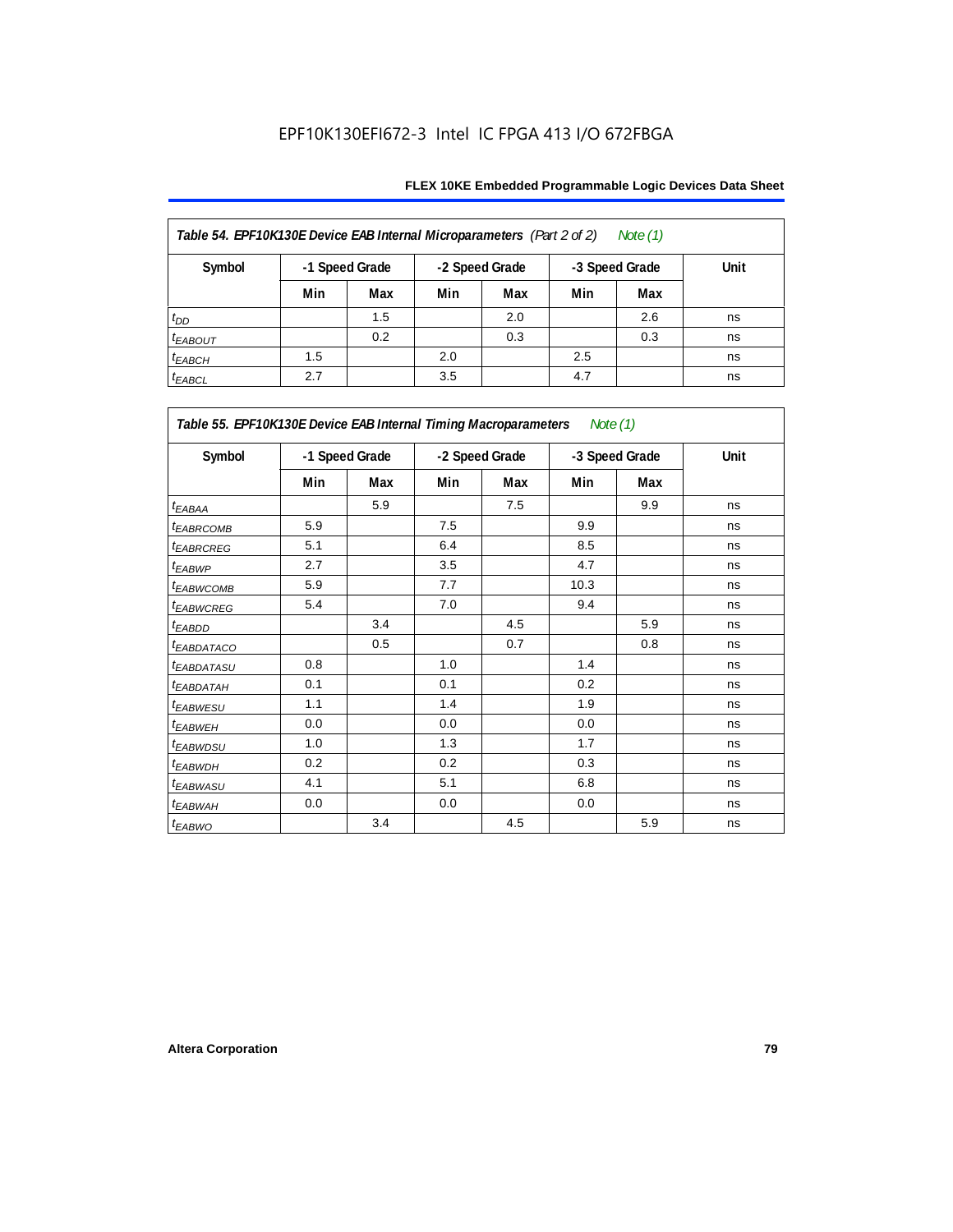| Table 56. EPF10K130E Device Interconnect Timing Microparameters<br>Note $(1)$ |                |     |                |     |                |      |      |  |  |  |
|-------------------------------------------------------------------------------|----------------|-----|----------------|-----|----------------|------|------|--|--|--|
| Symbol                                                                        | -1 Speed Grade |     | -2 Speed Grade |     | -3 Speed Grade |      | Unit |  |  |  |
|                                                                               | Min            | Max | Min            | Max | Min            | Max  |      |  |  |  |
| $t_{DIN2IOE}$                                                                 |                | 2.8 |                | 3.5 |                | 4.4  | ns   |  |  |  |
| $t_{DIN2LE}$                                                                  |                | 0.7 |                | 1.2 |                | 1.6  | ns   |  |  |  |
| t <sub>DIN2DATA</sub>                                                         |                | 1.6 |                | 1.9 |                | 2.2  | ns   |  |  |  |
| $t_{DCLK2IOE}$                                                                |                | 1.6 |                | 2.1 |                | 2.7  | ns   |  |  |  |
| <sup>t</sup> DCLK2LE                                                          |                | 0.7 |                | 1.2 |                | 1.6  | ns   |  |  |  |
| $t_{SAMELAB}$                                                                 |                | 0.1 |                | 0.2 |                | 0.2  | ns   |  |  |  |
| <i>t</i> SAMEROW                                                              |                | 1.9 |                | 3.4 |                | 5.1  | ns   |  |  |  |
| <sup>t</sup> SAMECOLUMN                                                       |                | 0.9 |                | 2.6 |                | 4.4  | ns   |  |  |  |
| <i>t<sub>DIFFROW</sub></i>                                                    |                | 2.8 |                | 6.0 |                | 9.5  | ns   |  |  |  |
| <sup>t</sup> TWOROWS                                                          |                | 4.7 |                | 9.4 |                | 14.6 | ns   |  |  |  |
| $t_{LEPERIPH}$                                                                |                | 3.1 |                | 4.7 |                | 6.9  | ns   |  |  |  |
| t <sub>LABCARRY</sub>                                                         |                | 0.6 |                | 0.8 |                | 1.0  | ns   |  |  |  |
| $t_{LABCASC}$                                                                 |                | 0.9 |                | 1.2 |                | 1.6  | ns   |  |  |  |

| Table 57. EPF10K130E External Timing Parameters Notes (1), (2) |                |     |                |      |                |      |      |  |  |
|----------------------------------------------------------------|----------------|-----|----------------|------|----------------|------|------|--|--|
| Symbol                                                         | -1 Speed Grade |     | -2 Speed Grade |      | -3 Speed Grade |      | Unit |  |  |
|                                                                | Min            | Max | Min            | Max  | Min            | Max  |      |  |  |
| t <sub>DRR</sub>                                               |                | 9.0 |                | 12.0 |                | 16.0 | ns   |  |  |
| $t_{INSU}$ (3)                                                 | 1.9            |     | 2.1            |      | 3.0            |      | ns   |  |  |
| $t_{INH}$ (3)                                                  | 0.0            |     | 0.0            |      | 0.0            |      | ns   |  |  |
| $t_{OUTCO}$ (3)                                                | 2.0            | 5.0 | 2.0            | 7.0  | 2.0            | 9.2  | ns   |  |  |
| $t_{INSU}$ (4)                                                 | 0.9            |     | 1.1            |      |                |      | ns   |  |  |
| $t_{INH}$ (4)                                                  | 0.0            |     | 0.0            |      |                |      | ns   |  |  |
| $t_{OUTCO}$ (4)                                                | 0.5            | 4.0 | 0.5            | 6.0  |                |      | ns   |  |  |
| t <sub>PCISU</sub>                                             | 3.0            |     | 6.2            |      |                |      | ns   |  |  |
| $t_{\rm{PCH}}$                                                 | 0.0            |     | 0.0            |      |                |      | ns   |  |  |
| t <sub>PCICO</sub>                                             | 2.0            | 6.0 | 2.0            | 6.9  |                |      | ns   |  |  |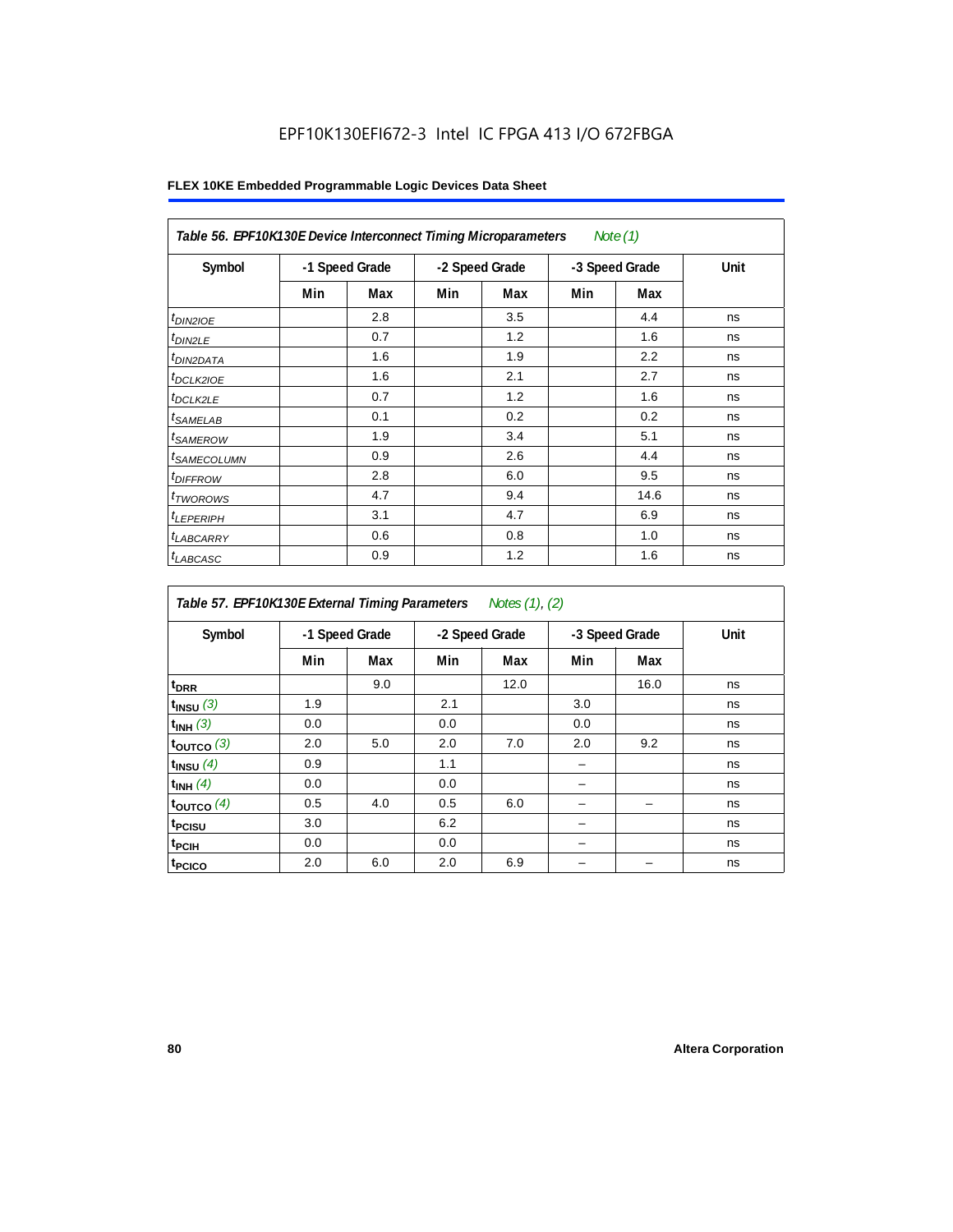| Notes $(1)$ , $(2)$<br>Table 58. EPF10K130E External Bidirectional Timing Parameters |                |     |     |                |     |                |      |  |  |
|--------------------------------------------------------------------------------------|----------------|-----|-----|----------------|-----|----------------|------|--|--|
| Symbol                                                                               | -1 Speed Grade |     |     | -2 Speed Grade |     | -3 Speed Grade | Unit |  |  |
|                                                                                      | Min            | Max | Min | Max            | Min | Max            |      |  |  |
| $t_{INSUBIDIR}$ (3)                                                                  | 2.2            |     | 2.4 |                | 3.2 |                | ns   |  |  |
| $t_{INHBIDIR}$ (3)                                                                   | 0.0            |     | 0.0 |                | 0.0 |                | ns   |  |  |
| $t_{\text{INSUBIDIR}}$ (4)                                                           | 2.8            |     | 3.0 |                |     |                | ns   |  |  |
| t <sub>INHBIDIR</sub> $(4)$                                                          | 0.0            |     | 0.0 |                |     |                | ns   |  |  |
| toutcobidir $(3)$                                                                    | 2.0            | 5.0 | 2.0 | 7.0            | 2.0 | 9.2            | ns   |  |  |
| $\mathsf{t}_{\texttt{XZBIDIR}}(3)$                                                   |                | 5.6 |     | 8.1            |     | 10.8           | ns   |  |  |
| $t_{ZXBIDIR}$ (3)                                                                    |                | 5.6 |     | 8.1            |     | 10.8           | ns   |  |  |
| toutcobidir $(4)$                                                                    | 0.5            | 4.0 | 0.5 | 6.0            |     |                | ns   |  |  |
| $t_{XZBIDIR}$ (4)                                                                    |                | 4.6 |     | 7.1            |     |                | ns   |  |  |
| $\mathsf{t}_{\mathsf{ZXBIDIR}}$ (4)                                                  |                | 4.6 |     | 7.1            |     |                | ns   |  |  |

#### *Notes to tables:*

(1) All timing parameters are described in Tables 24 through 30 in this data sheet.<br>(2) These parameters are specified by characterization.

(2) These parameters are specified by characterization.<br>
(3) This parameter is measured without the use of the C

This parameter is measured without the use of the ClockLock or ClockBoost circuits.

(4) This parameter is measured with the use of the ClockLock or ClockBoost circuits.

## Tables 59 through 65 show EPF10K200E device internal and external timing parameters.

| Table 59. EPF10K200E Device LE Timing Microparameters (Part 1 of 2) Note (1) |                |     |     |                |                |     |      |  |  |
|------------------------------------------------------------------------------|----------------|-----|-----|----------------|----------------|-----|------|--|--|
| Symbol                                                                       | -1 Speed Grade |     |     | -2 Speed Grade | -3 Speed Grade |     | Unit |  |  |
|                                                                              | Min            | Max | Min | Max            | Min            | Max |      |  |  |
| $t_{LUT}$                                                                    |                | 0.7 |     | 0.8            |                | 1.2 | ns   |  |  |
| $t_{CLUT}$                                                                   |                | 0.4 |     | 0.5            |                | 0.6 | ns   |  |  |
| $t_{RLUT}$                                                                   |                | 0.6 |     | 0.7            |                | 0.9 | ns   |  |  |
| <sup>t</sup> PACKED                                                          |                | 0.3 |     | 0.5            |                | 0.7 | ns   |  |  |
| $t_{EN}$                                                                     |                | 0.4 |     | 0.5            |                | 0.6 | ns   |  |  |
| $t_{CICO}$                                                                   |                | 0.2 |     | 0.2            |                | 0.3 | ns   |  |  |
| $t_{GEN}$                                                                    |                | 0.4 |     | 0.4            |                | 0.6 | ns   |  |  |
| <sup>t</sup> CGENR                                                           |                | 0.2 |     | 0.2            |                | 0.3 | ns   |  |  |
| $t_{CASC}$                                                                   |                | 0.7 |     | 0.8            |                | 1.2 | ns   |  |  |
| $t_{\rm C}$                                                                  |                | 0.5 |     | 0.6            |                | 0.8 | ns   |  |  |
| $t_{CO}$                                                                     |                | 0.5 |     | 0.6            |                | 0.8 | ns   |  |  |
| $t_{COMB}$                                                                   |                | 0.4 |     | 0.6            |                | 0.8 | ns   |  |  |
| $t_{\text{SU}}$                                                              | 0.4            |     | 0.6 |                | 0.7            |     | ns   |  |  |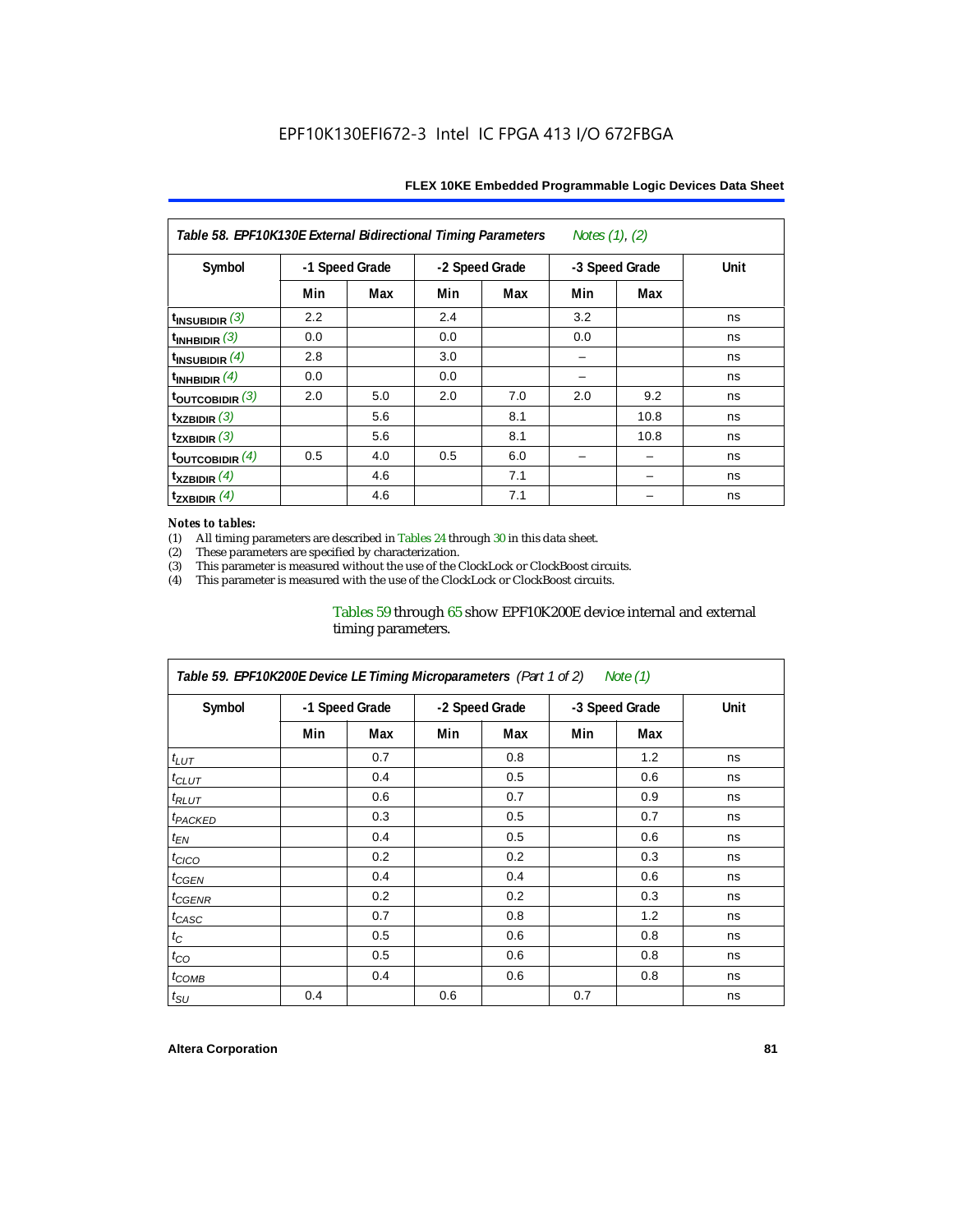| Table 59. EPF10K200E Device LE Timing Microparameters (Part 2 of 2)<br>Note (1) |     |                |                |     |                |     |      |  |  |  |
|---------------------------------------------------------------------------------|-----|----------------|----------------|-----|----------------|-----|------|--|--|--|
| Symbol                                                                          |     | -1 Speed Grade | -2 Speed Grade |     | -3 Speed Grade |     | Unit |  |  |  |
|                                                                                 | Min | Max            | Min            | Max | Min            | Max |      |  |  |  |
| $t_H$                                                                           | 0.9 |                | 1.1            |     | 1.5            |     | ns   |  |  |  |
| $t_{PRE}$                                                                       |     | 0.5            |                | 0.6 |                | 0.8 | ns   |  |  |  |
| $t_{CLR}$                                                                       |     | 0.5            |                | 0.6 |                | 0.8 | ns   |  |  |  |
| $t_{CH}$                                                                        | 2.0 |                | 2.5            |     | 3.0            |     | ns   |  |  |  |
| $t_{CL}$                                                                        | 2.0 |                | 2.5            |     | 3.0            |     | ns   |  |  |  |

| Table 60. EPF10K200E Device IOE Timing Microparameters Note (1) |                |     |                |     |                |      |      |  |  |
|-----------------------------------------------------------------|----------------|-----|----------------|-----|----------------|------|------|--|--|
| Symbol                                                          | -1 Speed Grade |     | -2 Speed Grade |     | -3 Speed Grade |      | Unit |  |  |
|                                                                 | Min            | Max | Min            | Max | Min            | Max  |      |  |  |
| t <sub>IOD</sub>                                                |                | 1.6 |                | 1.9 |                | 2.6  | ns   |  |  |
| $t_{\text{IOC}}$                                                |                | 0.3 |                | 0.3 |                | 0.5  | ns   |  |  |
| $t_{IOCO}$                                                      |                | 1.6 |                | 1.9 |                | 2.6  | ns   |  |  |
| $t_{IOCOMB}$                                                    |                | 0.5 |                | 0.6 |                | 0.8  | ns   |  |  |
| $t_{IOSU}$                                                      | 0.8            |     | 0.9            |     | 1.2            |      | ns   |  |  |
| $t_{IOH}$                                                       | 0.7            |     | 0.8            |     | 1.1            |      | ns   |  |  |
| $t_{IOCLR}$                                                     |                | 0.2 |                | 0.2 |                | 0.3  | ns   |  |  |
| $t_{OD1}$                                                       |                | 0.6 |                | 0.7 |                | 0.9  | ns   |  |  |
| $t_{OD2}$                                                       |                | 0.1 |                | 0.2 |                | 0.7  | ns   |  |  |
| $t_{\underline{OD3}}$                                           |                | 2.5 |                | 3.0 |                | 3.9  | ns   |  |  |
| $t_{\mathsf{XZ}}$                                               |                | 4.4 |                | 5.3 |                | 7.1  | ns   |  |  |
| $t_{ZX1}$                                                       |                | 4.4 |                | 5.3 |                | 7.1  | ns   |  |  |
| $t_{ZX2}$                                                       |                | 3.9 |                | 4.8 |                | 6.9  | ns   |  |  |
| $t_{ZX3}$                                                       |                | 6.3 |                | 7.6 |                | 10.1 | ns   |  |  |
| $t_{INREG}$                                                     |                | 4.8 |                | 5.7 |                | 7.7  | ns   |  |  |
| $t_{IOED}$                                                      |                | 1.5 |                | 1.8 |                | 2.4  | ns   |  |  |
| $t_{INCOMB}$                                                    |                | 1.5 |                | 1.8 |                | 2.4  | ns   |  |  |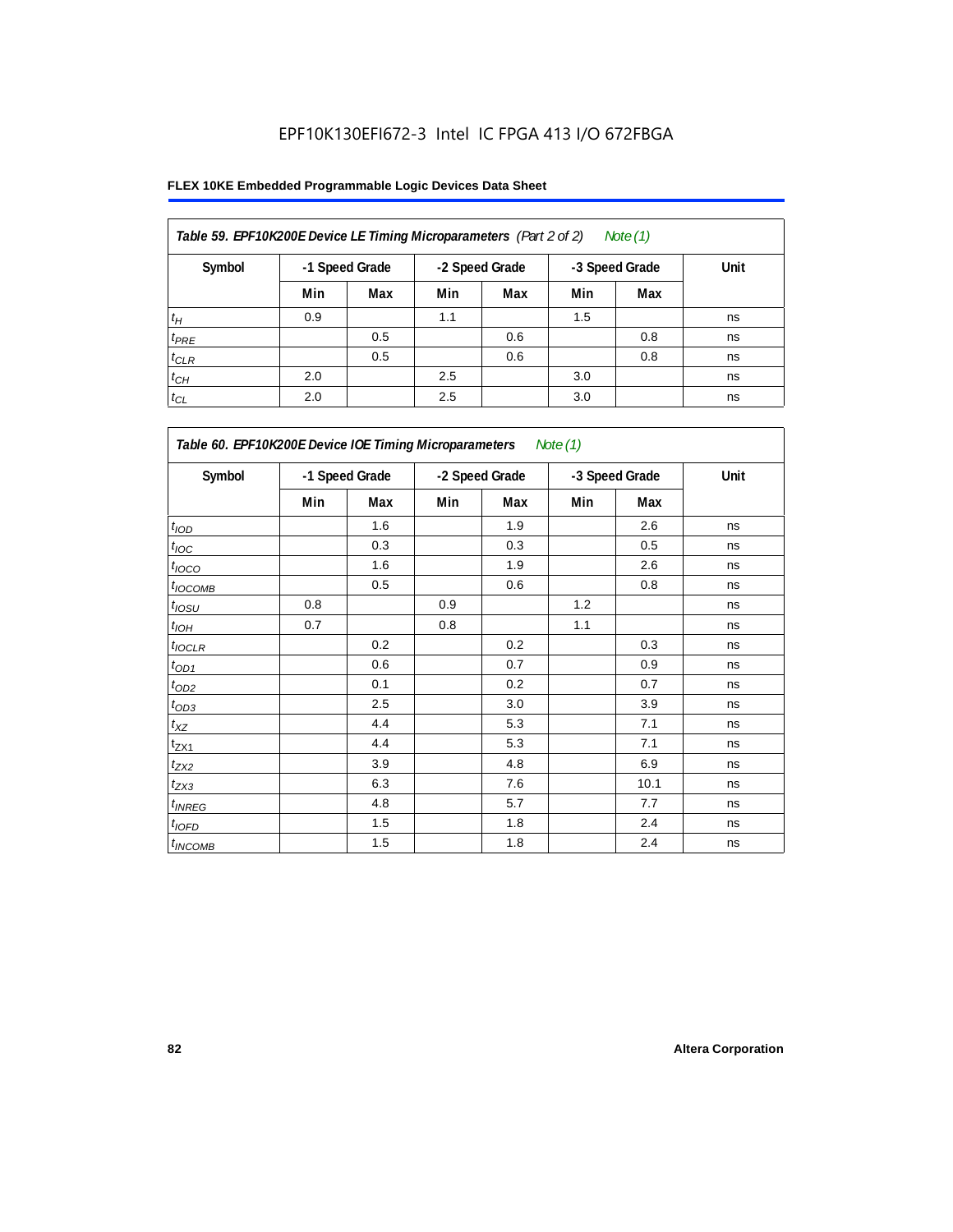| Table 61. EPF10K200E Device EAB Internal Microparameters<br>Note $(1)$ |                |             |                |             |     |                |      |  |  |  |
|------------------------------------------------------------------------|----------------|-------------|----------------|-------------|-----|----------------|------|--|--|--|
| Symbol                                                                 | -1 Speed Grade |             | -2 Speed Grade |             |     | -3 Speed Grade | Unit |  |  |  |
|                                                                        | Min            | Max         | Min            | Max         | Min | Max            |      |  |  |  |
| <i>EABDATA1</i>                                                        |                | 2.0         |                | 2.4         |     | 3.2            | ns   |  |  |  |
| <i><b>EABDATA1</b></i>                                                 |                | 0.4         |                | 0.5         |     | 0.6            | ns   |  |  |  |
| $t_{EABWE1}$                                                           |                | 1.4         |                | 1.7         |     | 2.3            | ns   |  |  |  |
| t <sub>EABWE2</sub>                                                    |                | 0.0         |                | 0.0         |     | 0.0            | ns   |  |  |  |
| $t_{EABRE1}$                                                           |                | $\mathbf 0$ |                | $\mathbf 0$ |     | $\mathbf 0$    | ns   |  |  |  |
| $t_{EABRE2}$                                                           |                | 0.4         |                | 0.5         |     | 0.6            | ns   |  |  |  |
| $t_{EABCLK}$                                                           |                | 0.0         |                | 0.0         |     | 0.0            | ns   |  |  |  |
| t <sub>EABCO</sub>                                                     |                | 0.8         |                | 0.9         |     | 1.2            | ns   |  |  |  |
| <i><b>LEABBYPASS</b></i>                                               |                | 0.0         |                | 0.1         |     | 0.1            | ns   |  |  |  |
| $t_{EABSU}$                                                            | 0.9            |             | 1.1            |             | 1.5 |                | ns   |  |  |  |
| $t_{EABH}$                                                             | 0.4            |             | 0.5            |             | 0.6 |                | ns   |  |  |  |
| $t_{EABCLR}$                                                           | 0.8            |             | 0.9            |             | 1.2 |                | ns   |  |  |  |
| $t_{\!A\!A}$                                                           |                | 3.1         |                | 3.7         |     | 4.9            | ns   |  |  |  |
| $t_{WP}$                                                               | 3.3            |             | 4.0            |             | 5.3 |                | ns   |  |  |  |
| $t_{RP}$                                                               | 0.9            |             | 1.1            |             | 1.5 |                | ns   |  |  |  |
| t <sub>WDSU</sub>                                                      | 0.9            |             | 1.1            |             | 1.5 |                | ns   |  |  |  |
| $t_{WDH}$                                                              | 0.1            |             | 0.1            |             | 0.1 |                | ns   |  |  |  |
| $t_{WASU}$                                                             | 1.3            |             | 1.6            |             | 2.1 |                | ns   |  |  |  |
| $t_{W\!AH}$                                                            | 2.1            |             | 2.5            |             | 3.3 |                | ns   |  |  |  |
| $t_{RASU}$                                                             | 2.2            |             | 2.6            |             | 3.5 |                | ns   |  |  |  |
| $t_{RAH}$                                                              | 0.1            |             | 0.1            |             | 0.2 |                | ns   |  |  |  |
| $t_{WO}$                                                               |                | 2.0         |                | 2.4         |     | 3.2            | ns   |  |  |  |
| $t_{DD}$                                                               |                | 2.0         |                | 2.4         |     | 3.2            | ns   |  |  |  |
| $t_{EABOUT}$                                                           |                | 0.0         |                | 0.1         |     | 0.1            | ns   |  |  |  |
| $t_{EABCH}$                                                            | 1.5            |             | 2.0            |             | 2.5 |                | ns   |  |  |  |
| $t_{EABCL}$                                                            | 3.3            |             | 4.0            |             | 5.3 |                | ns   |  |  |  |

*Table 62. EPF10K200E Device EAB Internal Timing Macroparameters (Part 1 of 2) Note (1)*

| Symbol                | -1 Speed Grade |     | -2 Speed Grade |     | -3 Speed Grade |     | Unit |
|-----------------------|----------------|-----|----------------|-----|----------------|-----|------|
|                       | Min            | Max | Min            | Max | Min            | Max |      |
| <sup>t</sup> EABAA    |                | 5.1 |                | 6.4 |                | 8.4 | ns   |
| <sup>t</sup> EABRCOMB | 5.1            |     | 6.4            |     | 8.4            |     | ns   |
| <sup>t</sup> EABRCREG | 4.8            |     | 5.7            |     | 7.6            |     | ns   |
| <sup>t</sup> EABWP    | 3.3            |     | 4.0            |     | 5.3            |     | ns   |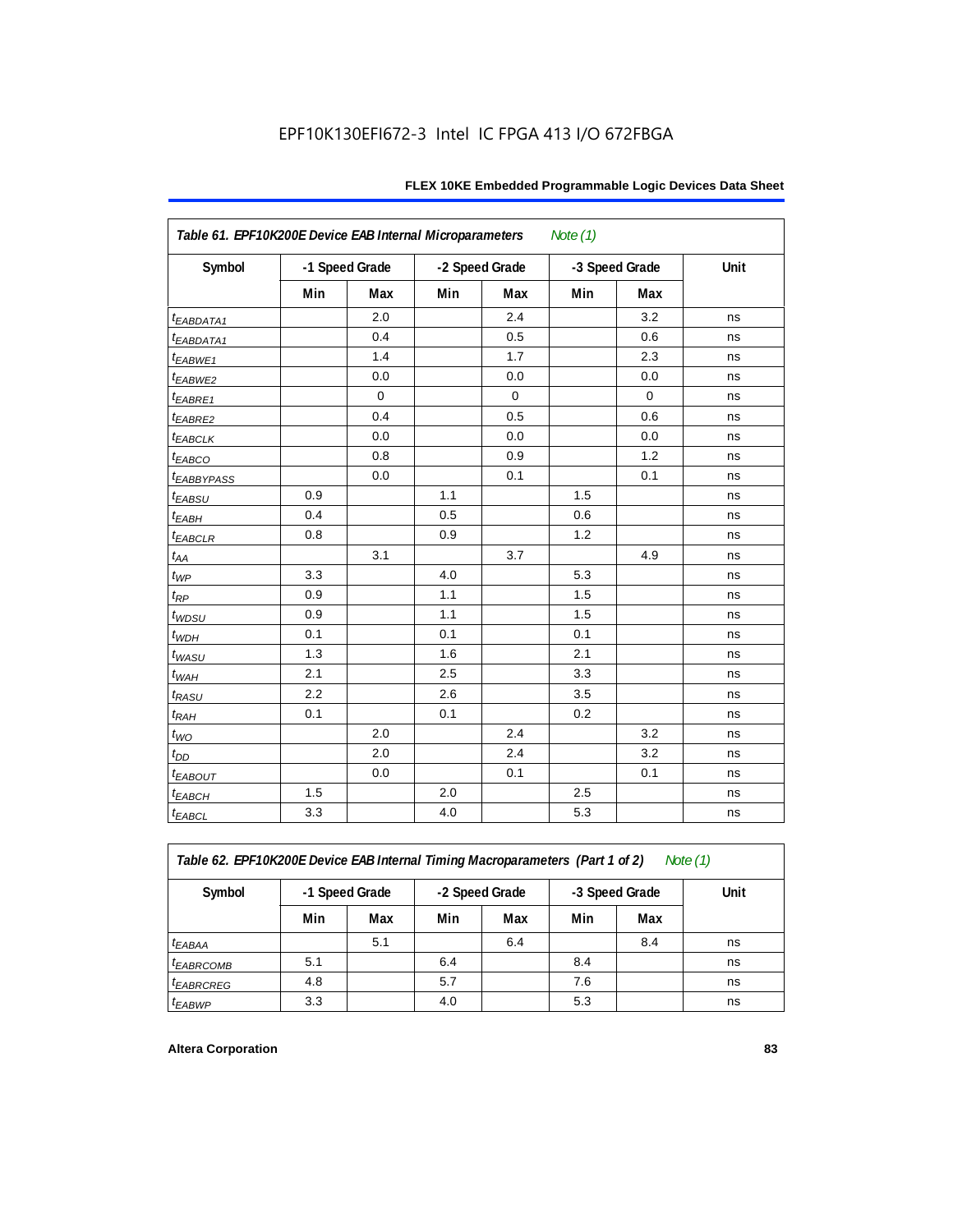| Table 62. EPF10K200E Device EAB Internal Timing Macroparameters (Part 2 of 2)<br>Note (1) |     |                |     |                |      |                |      |  |  |  |
|-------------------------------------------------------------------------------------------|-----|----------------|-----|----------------|------|----------------|------|--|--|--|
| Symbol                                                                                    |     | -1 Speed Grade |     | -2 Speed Grade |      | -3 Speed Grade | Unit |  |  |  |
|                                                                                           | Min | Max            | Min | Max            | Min  | Max            |      |  |  |  |
| <sup>t</sup> EABWCOMB                                                                     | 6.7 |                | 8.1 |                | 10.7 |                | ns   |  |  |  |
| <sup>t</sup> EABWCREG                                                                     | 6.6 |                | 8.0 |                | 10.6 |                | ns   |  |  |  |
| <sup>t</sup> EABDD                                                                        |     | 4.0            |     | 5.1            |      | 6.7            | ns   |  |  |  |
| <i>EABDATACO</i>                                                                          |     | 0.8            |     | 1.0            |      | 1.3            | ns   |  |  |  |
| <sup>t</sup> EABDATASU                                                                    | 1.3 |                | 1.6 |                | 2.1  |                | ns   |  |  |  |
| <sup>t</sup> EABDATAH                                                                     | 0.0 |                | 0.0 |                | 0.0  |                | ns   |  |  |  |
| <sup>t</sup> EABWESU                                                                      | 0.9 |                | 1.1 |                | 1.5  |                | ns   |  |  |  |
| <sup>t</sup> EABWEH                                                                       | 0.4 |                | 0.5 |                | 0.6  |                | ns   |  |  |  |
| <sup>t</sup> EABWDSU                                                                      | 1.5 |                | 1.8 |                | 2.4  |                | ns   |  |  |  |
| <sup>t</sup> EABWDH                                                                       | 0.0 |                | 0.0 |                | 0.0  |                | ns   |  |  |  |
| <sup>t</sup> EABWASU                                                                      | 3.0 |                | 3.6 |                | 4.7  |                | ns   |  |  |  |
| <sup>t</sup> EABWAH                                                                       | 0.4 |                | 0.5 |                | 0.7  |                | ns   |  |  |  |
| $t_{EABWO}$                                                                               |     | 3.4            |     | 4.4            |      | 5.8            | ns   |  |  |  |

| Symbol                  |     | -1 Speed Grade |     | -2 Speed Grade |     | -3 Speed Grade | Unit |
|-------------------------|-----|----------------|-----|----------------|-----|----------------|------|
|                         | Min | Max            | Min | Max            | Min | Max            |      |
| $t_{DINZIOE}$           |     | 4.2            |     | 4.6            |     | 5.7            | ns   |
| t <sub>DIN2LE</sub>     |     | 1.7            |     | 1.7            |     | 2.0            | ns   |
| <sup>t</sup> DIN2DATA   |     | 1.9            |     | 2.1            |     | 3.0            | ns   |
| <sup>t</sup> DCLK2IOE   |     | 2.5            |     | 2.9            |     | 4.0            | ns   |
| <sup>t</sup> DCLK2LE    |     | 1.7            |     | 1.7            |     | 2.0            | ns   |
| <sup>t</sup> SAMELAB    |     | 0.1            |     | 0.1            |     | 0.2            | ns   |
| <sup>t</sup> SAMEROW    |     | 2.3            |     | 2.6            |     | 3.6            | ns   |
| <sup>t</sup> SAMECOLUMN |     | 2.5            |     | 2.7            |     | 4.1            | ns   |
| <sup>t</sup> DIFFROW    |     | 4.8            |     | 5.3            |     | 7.7            | ns   |
| <sup>t</sup> TWOROWS    |     | 7.1            |     | 7.9            |     | 11.3           | ns   |
| <sup>t</sup> LEPERIPH   |     | 7.0            |     | 7.6            |     | 9.0            | ns   |
| <sup>t</sup> LABCARRY   |     | 0.1            |     | 0.1            |     | 0.2            | ns   |
| t <sub>LABCASC</sub>    |     | 0.9            |     | 1.0            |     | 1.4            | ns   |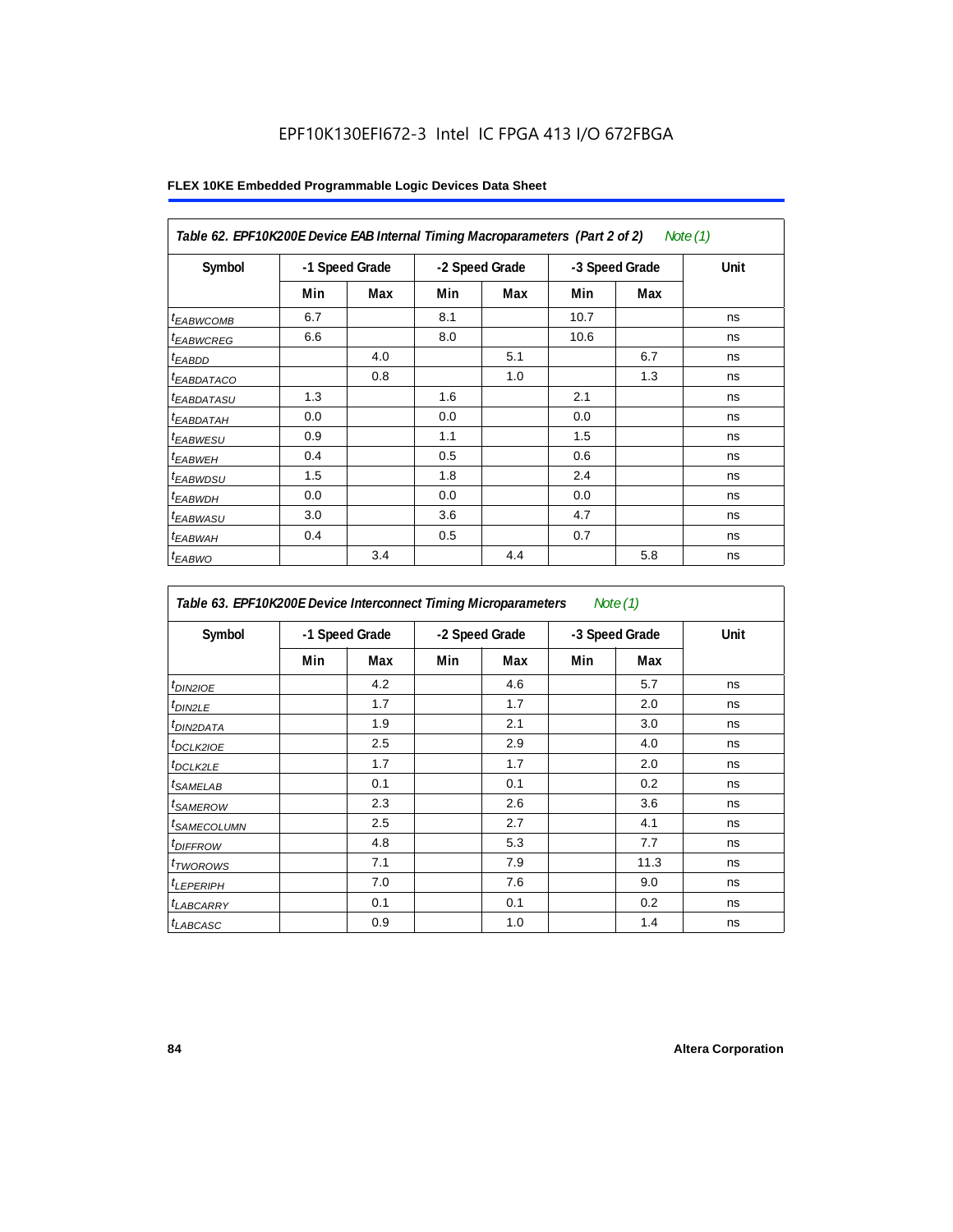| FLEX 10KE Embedded Programmable Logic Devices Data Sheet |  |
|----------------------------------------------------------|--|
|----------------------------------------------------------|--|

| Table 64. EPF10K200E External Timing Parameters<br>Notes (1), (2) |                |      |     |                |                          |                          |      |  |  |  |
|-------------------------------------------------------------------|----------------|------|-----|----------------|--------------------------|--------------------------|------|--|--|--|
| Symbol                                                            | -1 Speed Grade |      |     | -2 Speed Grade |                          | -3 Speed Grade           | Unit |  |  |  |
|                                                                   | Min            | Max  | Min | Max            | Min                      | Max                      |      |  |  |  |
| t <sub>DRR</sub>                                                  |                | 10.0 |     | 12.0           |                          | 16.0                     | ns   |  |  |  |
| t <sub>INSU</sub>                                                 | 2.8            |      | 3.4 |                | 4.4                      |                          | ns   |  |  |  |
| $t_{\mathsf{INH}}$                                                | 0.0            |      | 0.0 |                | 0.0                      |                          | ns   |  |  |  |
| toutco                                                            | 2.0            | 4.5  | 2.0 | 5.3            | 2.0                      | 7.8                      | ns   |  |  |  |
| t <sub>PCISU</sub>                                                | 3.0            |      | 6.2 |                | ۰                        |                          | ns   |  |  |  |
| t <sub>PCIH</sub>                                                 | 0.0            |      | 0.0 |                | ۰                        |                          | ns   |  |  |  |
| t <sub>PCICO</sub>                                                | 2.0            | 6.0  | 2.0 | 8.9            | $\overline{\phantom{a}}$ | $\overline{\phantom{a}}$ | ns   |  |  |  |

*Table 65. EPF10K200E External Bidirectional Timing Parameters Notes (1), (2)*

| Symbol                  | -1 Speed Grade |     | -2 Speed Grade |     | -3 Speed Grade |      | Unit |
|-------------------------|----------------|-----|----------------|-----|----------------|------|------|
|                         | Min            | Max | Min            | Max | Min            | Max  |      |
| <sup>t</sup> INSUBIDIR  | 3.0            |     | 4.0            |     | 5.5            |      | ns   |
| <sup>t</sup> INHBIDIR   | 0.0            |     | 0.0            |     | 0.0            |      | ns   |
| <sup>T</sup> OUTCOBIDIR | 2.0            | 4.5 | 2.0            | 5.3 | 2.0            | 7.8  | ns   |
| <sup>t</sup> xzbidir    |                | 8.1 |                | 9.5 |                | 13.0 | ns   |
| <sup>T</sup> ZXBIDIR    |                | 8.1 |                | 9.5 |                | 13.0 | ns   |

# *Notes to tables:*

(1) All timing parameters are described in Tables 24 through 30 in this data sheet.<br>(2) These parameters are specified by characterization.

These parameters are specified by characterization.

Tables 66 through 79 show EPF10K50S and EPF10K200S device external timing parameters.

| Table 66. EPF10K50S Device LE Timing Microparameters (Part 1 of 2)<br>Note $(1)$ |     |     |                |     |                                  |     |      |  |  |  |  |
|----------------------------------------------------------------------------------|-----|-----|----------------|-----|----------------------------------|-----|------|--|--|--|--|
| Symbol                                                                           |     |     | -1 Speed Grade |     | -2 Speed Grade<br>-3 Speed Grade |     | Unit |  |  |  |  |
|                                                                                  | Min | Max | Min            | Max | Min                              | Max |      |  |  |  |  |
| $t_{LUT}$                                                                        |     | 0.6 |                | 0.8 |                                  | 1.1 | ns   |  |  |  |  |
| $t_{CLUT}$                                                                       |     | 0.5 |                | 0.6 |                                  | 0.8 | ns   |  |  |  |  |
| $t_{RLUT}$                                                                       |     | 0.6 |                | 0.7 |                                  | 0.9 | ns   |  |  |  |  |
| <sup>t</sup> PACKED                                                              |     | 0.2 |                | 0.3 |                                  | 0.4 | ns   |  |  |  |  |
| $t_{EN}$                                                                         |     | 0.6 |                | 0.7 |                                  | 0.9 | ns   |  |  |  |  |
| $t_{CICO}$                                                                       |     | 0.1 |                | 0.1 |                                  | 0.1 | ns   |  |  |  |  |
| $t_{GEN}$                                                                        |     | 0.4 |                | 0.5 |                                  | 0.6 | ns   |  |  |  |  |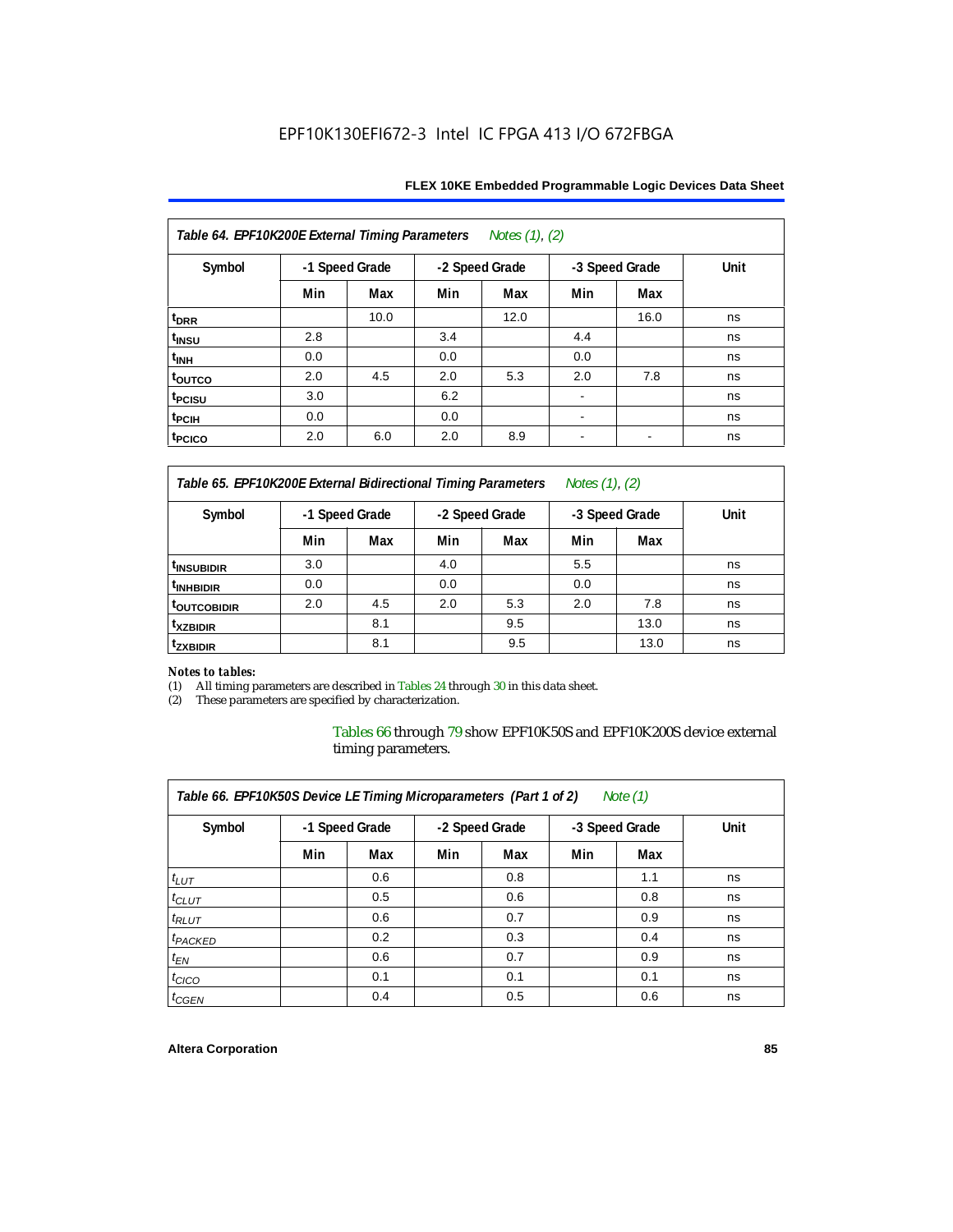|  |  |  | FLEX 10KE Embedded Programmable Logic Devices Data Sheet |  |  |  |  |
|--|--|--|----------------------------------------------------------|--|--|--|--|
|--|--|--|----------------------------------------------------------|--|--|--|--|

| Symbol            | -1 Speed Grade |     | -2 Speed Grade |     | -3 Speed Grade |     | Unit |
|-------------------|----------------|-----|----------------|-----|----------------|-----|------|
|                   | Min            | Max | Min            | Max | Min            | Max |      |
| $t_{GENR}$        |                | 0.1 |                | 0.1 |                | 0.1 | ns   |
| t <sub>CASC</sub> |                | 0.5 |                | 0.8 |                | 1.0 | ns   |
| $t_C$             |                | 0.5 |                | 0.6 |                | 0.8 | ns   |
| $t_{CO}$          |                | 0.6 |                | 0.6 |                | 0.7 | ns   |
| $t_{COMB}$        |                | 0.3 |                | 0.4 |                | 0.5 | ns   |
| $t_{\text{SU}}$   | 0.5            |     | 0.6            |     | 0.7            |     | ns   |
| $t_H$             | 0.5            |     | 0.6            |     | 0.8            |     | ns   |
| $t_{PRE}$         |                | 0.4 |                | 0.5 |                | 0.7 | ns   |
| $t_{CLR}$         |                | 0.8 |                | 1.0 |                | 1.2 | ns   |
| $t_{CH}$          | 2.0            |     | 2.5            |     | 3.0            |     | ns   |
| $t_{CL}$          | 2.0            |     | 2.5            |     | 3.0            |     | ns   |

| Table 67. EPF10K50S Device IOE Timing Microparameters<br>Note (1) |     |                |     |                |     |                |      |  |  |
|-------------------------------------------------------------------|-----|----------------|-----|----------------|-----|----------------|------|--|--|
| Symbol                                                            |     | -1 Speed Grade |     | -2 Speed Grade |     | -3 Speed Grade | Unit |  |  |
|                                                                   | Min | Max            | Min | Max            | Min | Max            |      |  |  |
| t <sub>IOD</sub>                                                  |     | 1.3            |     | 1.3            |     | 1.9            | ns   |  |  |
| $t_{\text{loc}}$                                                  |     | 0.3            |     | 0.4            |     | 0.4            | ns   |  |  |
| $t_{IOCO}$                                                        |     | 1.7            |     | 2.1            |     | 2.6            | ns   |  |  |
| $t_{\text{IOCOMB}}$                                               |     | 0.5            |     | 0.6            |     | 0.8            | ns   |  |  |
| $t_{IOSU}$                                                        | 0.8 |                | 1.0 |                | 1.3 |                | ns   |  |  |
| $t_{I\underline{OH}}$                                             | 0.4 |                | 0.5 |                | 0.6 |                | ns   |  |  |
| $t_{IOCLR}$                                                       |     | 0.2            |     | 0.2            |     | 0.4            | ns   |  |  |
| $t_{OD1}$                                                         |     | 1.2            |     | 1.2            |     | 1.9            | ns   |  |  |
| $t_{OD2}$                                                         |     | 0.7            |     | 0.8            |     | 1.7            | ns   |  |  |
| $t_{OD3}$                                                         |     | 2.7            |     | 3.0            |     | 4.3            | ns   |  |  |
| $t_{\mathsf{XZ}}$                                                 |     | 4.7            |     | 5.7            |     | 7.5            | ns   |  |  |
| $t_{ZX1}$                                                         |     | 4.7            |     | 5.7            |     | 7.5            | ns   |  |  |
| $t_{ZX2}$                                                         |     | 4.2            |     | 5.3            |     | 7.3            | ns   |  |  |
| $t_{ZX3}$                                                         |     | 6.2            |     | 7.5            |     | 9.9            | ns   |  |  |
| $t_{INREG}$                                                       |     | 3.5            |     | 4.2            |     | 5.6            | ns   |  |  |
| $t_{IOED}$                                                        |     | 1.1            |     | 1.3            |     | 1.8            | ns   |  |  |
| <i>t</i> <sub>INCOMB</sub>                                        |     | 1.1            |     | 1.3            |     | 1.8            | ns   |  |  |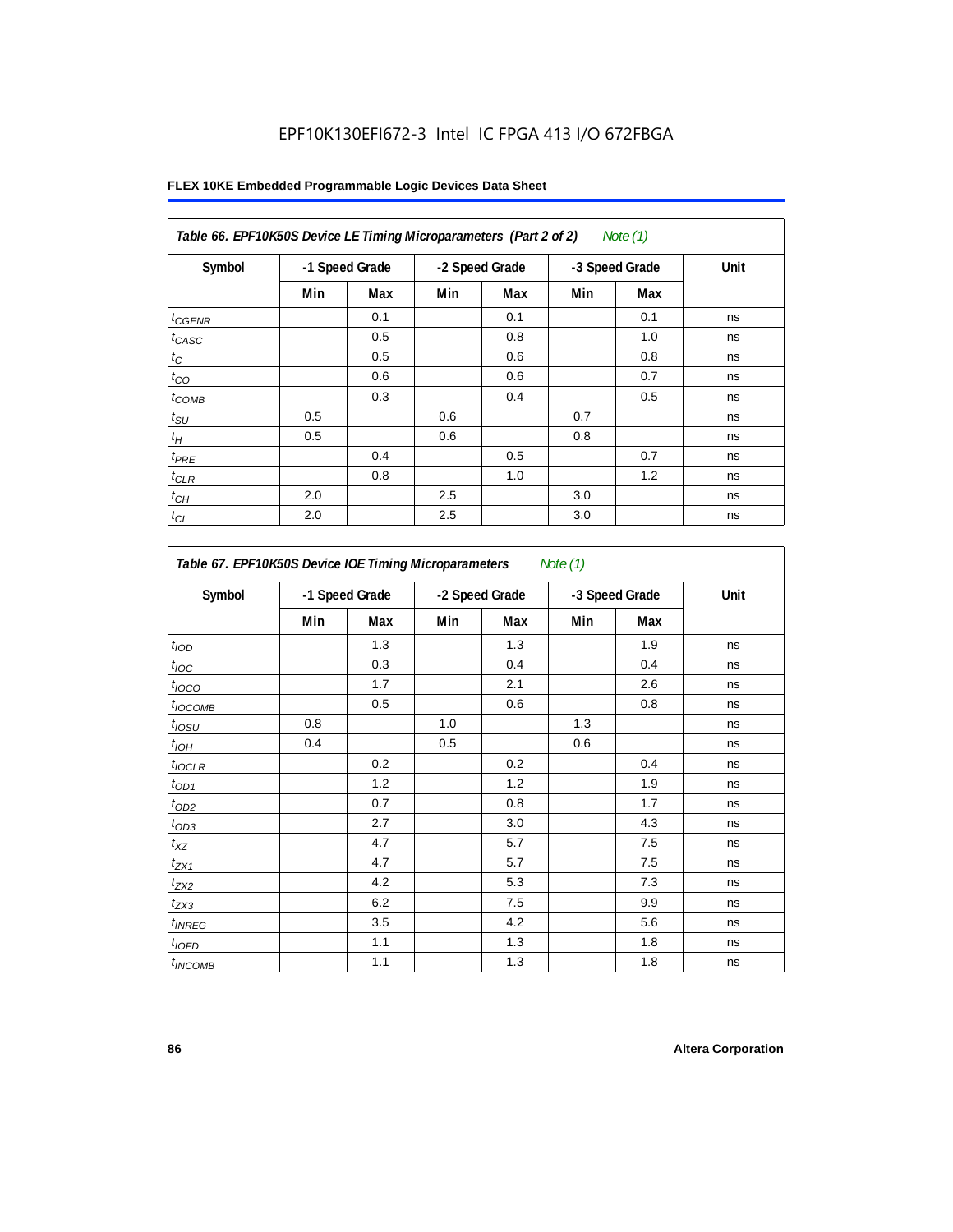| Table 68. EPF10K50S Device EAB Internal Microparameters<br>Note (1) |     |                |     |                |     |                |      |  |  |  |
|---------------------------------------------------------------------|-----|----------------|-----|----------------|-----|----------------|------|--|--|--|
| Symbol                                                              |     | -1 Speed Grade |     | -2 Speed Grade |     | -3 Speed Grade | Unit |  |  |  |
|                                                                     | Min | Max            | Min | Max            | Min | Max            |      |  |  |  |
| $t_{EABDATA1}$                                                      |     | 1.7            |     | 2.4            |     | 3.2            | ns   |  |  |  |
| $t_{EABDATA2}$                                                      |     | 0.4            |     | 0.6            |     | 0.8            | ns   |  |  |  |
| $t_{EABWE1}$                                                        |     | 1.0            |     | 1.4            |     | 1.9            | ns   |  |  |  |
| t <sub>EABWE2</sub>                                                 |     | 0.0            |     | 0.0            |     | 0.0            | ns   |  |  |  |
| $t_{EABRE1}$                                                        |     | 0.0            |     | 0.0            |     | 0.0            |      |  |  |  |
| $t_{EABRE2}$                                                        |     | 0.4            |     | 0.6            |     | 0.8            |      |  |  |  |
| $t_{EABCLK}$                                                        |     | 0.0            |     | 0.0            |     | 0.0            | ns   |  |  |  |
| $t_{EABCO}$                                                         |     | 0.8            |     | 1.1            |     | 1.5            | ns   |  |  |  |
| <b><i>EABBYPASS</i></b>                                             |     | 0.0            |     | 0.0            |     | 0.0            | ns   |  |  |  |
| $t_{EABSU}$                                                         | 0.7 |                | 1.0 |                | 1.3 |                | ns   |  |  |  |
| $t_{EABH}$                                                          | 0.4 |                | 0.6 |                | 0.8 |                | ns   |  |  |  |
| $t_{EABCLR}$                                                        | 0.8 |                | 1.1 |                | 1.5 |                |      |  |  |  |
| $t_{AA}$                                                            |     | 2.0            |     | 2.8            |     | 3.8            | ns   |  |  |  |
| $t_{WP}$                                                            | 2.0 |                | 2.8 |                | 3.8 |                | ns   |  |  |  |
| $t_{RP}$                                                            | 1.0 |                | 1.4 |                | 1.9 |                |      |  |  |  |
| $t_{WDSU}$                                                          | 0.5 |                | 0.7 |                | 0.9 |                | ns   |  |  |  |
| $t_{WDH}$                                                           | 0.1 |                | 0.1 |                | 0.2 |                | ns   |  |  |  |
| $t_{WASU}$                                                          | 1.0 |                | 1.4 |                | 1.9 |                | ns   |  |  |  |
| $t_{\textit{WAH}}$                                                  | 1.5 |                | 2.1 |                | 2.9 |                | ns   |  |  |  |
| $t_{RASU}$                                                          | 1.5 |                | 2.1 |                | 2.8 |                |      |  |  |  |
| $t_{RAH}$                                                           | 0.1 |                | 0.1 |                | 0.2 |                |      |  |  |  |
| $t_{WO}$                                                            |     | 2.1            |     | 2.9            |     | 4.0            | ns   |  |  |  |
| $t_{DD}$                                                            |     | 2.1            |     | 2.9            |     | 4.0            | ns   |  |  |  |
| $t_{EABOUT}$                                                        |     | 0.0            |     | 0.0            |     | 0.0            | ns   |  |  |  |
| $t_{EABCH}$                                                         | 1.5 |                | 2.0 |                | 2.5 |                | ns   |  |  |  |
| $t_{EABCL}$                                                         | 1.5 |                | 2.0 |                | 2.5 |                | ns   |  |  |  |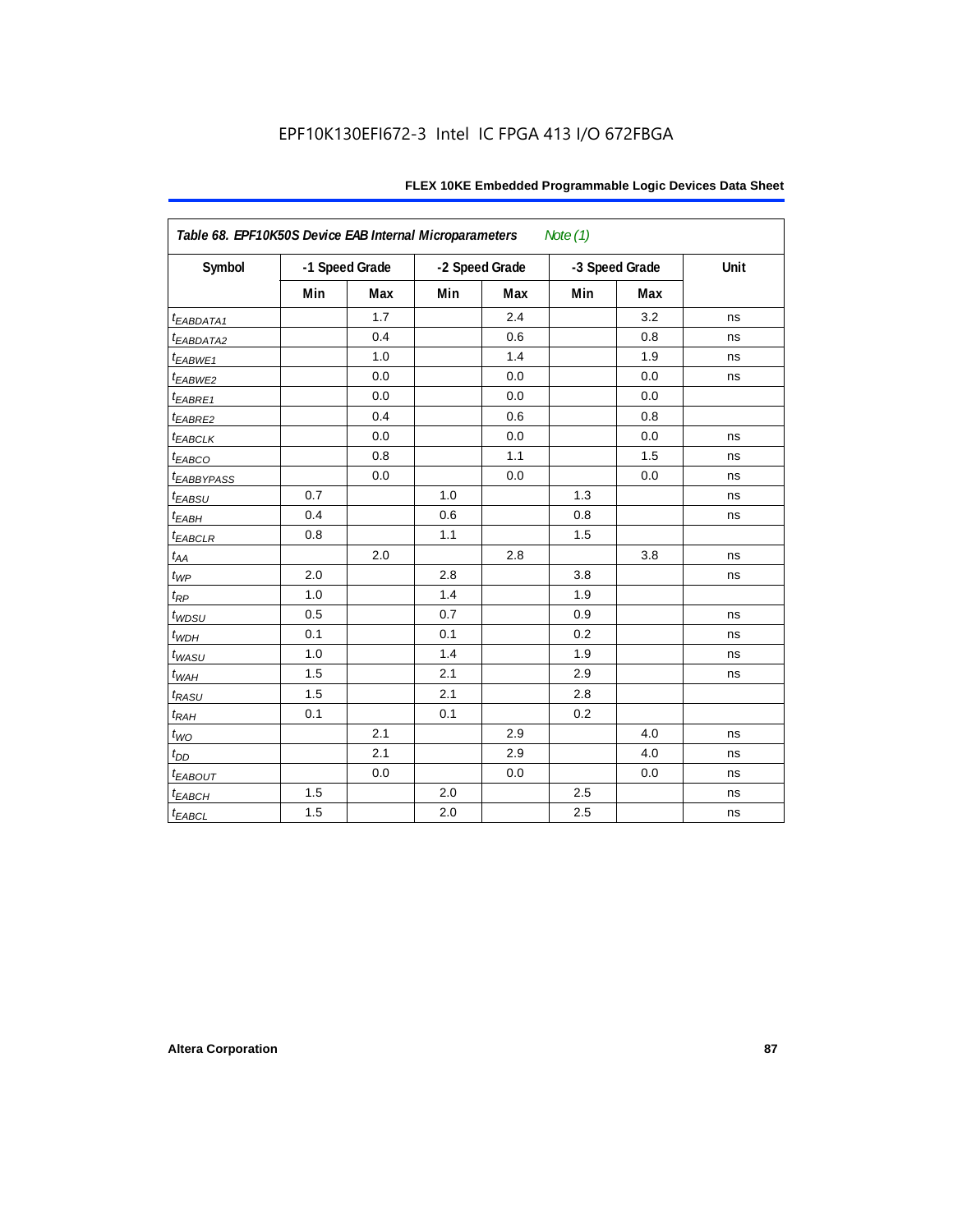| Table 69. EPF10K50S Device EAB Internal Timing Macroparameters |                |     |                |     | Note $(1)$     |     |      |
|----------------------------------------------------------------|----------------|-----|----------------|-----|----------------|-----|------|
| Symbol                                                         | -1 Speed Grade |     | -2 Speed Grade |     | -3 Speed Grade |     | Unit |
|                                                                | Min            | Max | Min            | Max | Min            | Max |      |
| $t_{EABA}$                                                     |                | 3.7 |                | 5.2 |                | 7.0 | ns   |
| <sup>t</sup> EABRCCOMB                                         | 3.7            |     | 5.2            |     | 7.0            |     | ns   |
| <sup>t</sup> EABRCREG                                          | 3.5            |     | 4.9            |     | 6.6            |     | ns   |
| $t_{EABWP}$                                                    | 2.0            |     | 2.8            |     | 3.8            |     | ns   |
| t <sub>EABWCCOMB</sub>                                         | 4.5            |     | 6.3            |     | 8.6            |     | ns   |
| <sup>t</sup> EABWCREG                                          | 5.6            |     | 7.8            |     | 10.6           |     | ns   |
| $t_{EABDD}$                                                    |                | 3.8 |                | 5.3 |                | 7.2 | ns   |
| <i>EABDATACO</i>                                               |                | 0.8 |                | 1.1 |                | 1.5 | ns   |
| <sup>t</sup> EABDATASU                                         | 1.1            |     | 1.6            |     | 2.1            |     | ns   |
| t <sub>EABDATAH</sub>                                          | 0.0            |     | 0.0            |     | 0.0            |     | ns   |
| t <sub>EABWESU</sub>                                           | 0.7            |     | 1.0            |     | 1.3            |     | ns   |
| $t_{EABWEH}$                                                   | 0.4            |     | 0.6            |     | 0.8            |     | ns   |
| t <sub>EABWDSU</sub>                                           | 1.2            |     | 1.7            |     | 2.2            |     | ns   |
| <sup>t</sup> EABWDH                                            | 0.0            |     | 0.0            |     | 0.0            |     | ns   |
| t <sub>EABWASU</sub>                                           | 1.6            |     | 2.3            |     | 3.0            |     | ns   |
| <sup>t</sup> EABWAH                                            | 0.9            |     | 1.2            |     | 1.8            |     | ns   |
| $t_{EABWO}$                                                    |                | 3.1 |                | 4.3 |                | 5.9 | ns   |

## **FLEX 10KE Embedded Programmable Logic Devices Data Sheet**

| Table 70. EPF10K50S Device Interconnect Timing Microparameters<br>Note $(1)$ |                |     |                |     |                |     |      |  |  |  |
|------------------------------------------------------------------------------|----------------|-----|----------------|-----|----------------|-----|------|--|--|--|
| Symbol                                                                       | -1 Speed Grade |     | -2 Speed Grade |     | -3 Speed Grade |     | Unit |  |  |  |
|                                                                              | Min            | Max | Min            | Max | Min            | Max |      |  |  |  |
| t <sub>DIN2IOE</sub>                                                         |                | 3.1 |                | 3.7 |                | 4.6 | ns   |  |  |  |
| <sup>t</sup> DIN2LE                                                          |                | 1.7 |                | 2.1 |                | 2.7 | ns   |  |  |  |
| <sup>t</sup> DIN2DATA                                                        |                | 2.7 |                | 3.1 |                | 5.1 | ns   |  |  |  |
| <sup>t</sup> DCLK2IOE                                                        |                | 1.6 |                | 1.9 |                | 2.6 | ns   |  |  |  |
| <sup>t</sup> DCLK2LE                                                         |                | 1.7 |                | 2.1 |                | 2.7 | ns   |  |  |  |
| <sup>t</sup> SAMELAB                                                         |                | 0.1 |                | 0.1 |                | 0.2 | ns   |  |  |  |
| <sup>t</sup> SAMEROW                                                         |                | 1.5 |                | 1.7 |                | 2.4 | ns   |  |  |  |
| <sup>t</sup> SAMECOLUMN                                                      |                | 1.0 |                | 1.3 |                | 2.1 | ns   |  |  |  |
| <i>t<sub>DIFFROW</sub></i>                                                   |                | 2.5 |                | 3.0 |                | 4.5 | ns   |  |  |  |
| <sup>t</sup> TWOROWS                                                         |                | 4.0 |                | 4.7 |                | 6.9 | ns   |  |  |  |
| <sup>t</sup> LEPERIPH                                                        |                | 2.6 |                | 2.9 |                | 3.4 | ns   |  |  |  |
| <b>LABCARRY</b>                                                              |                | 0.1 |                | 0.2 |                | 0.2 | ns   |  |  |  |
| <b>LABCASC</b>                                                               |                | 0.8 |                | 1.0 |                | 1.3 | ns   |  |  |  |

×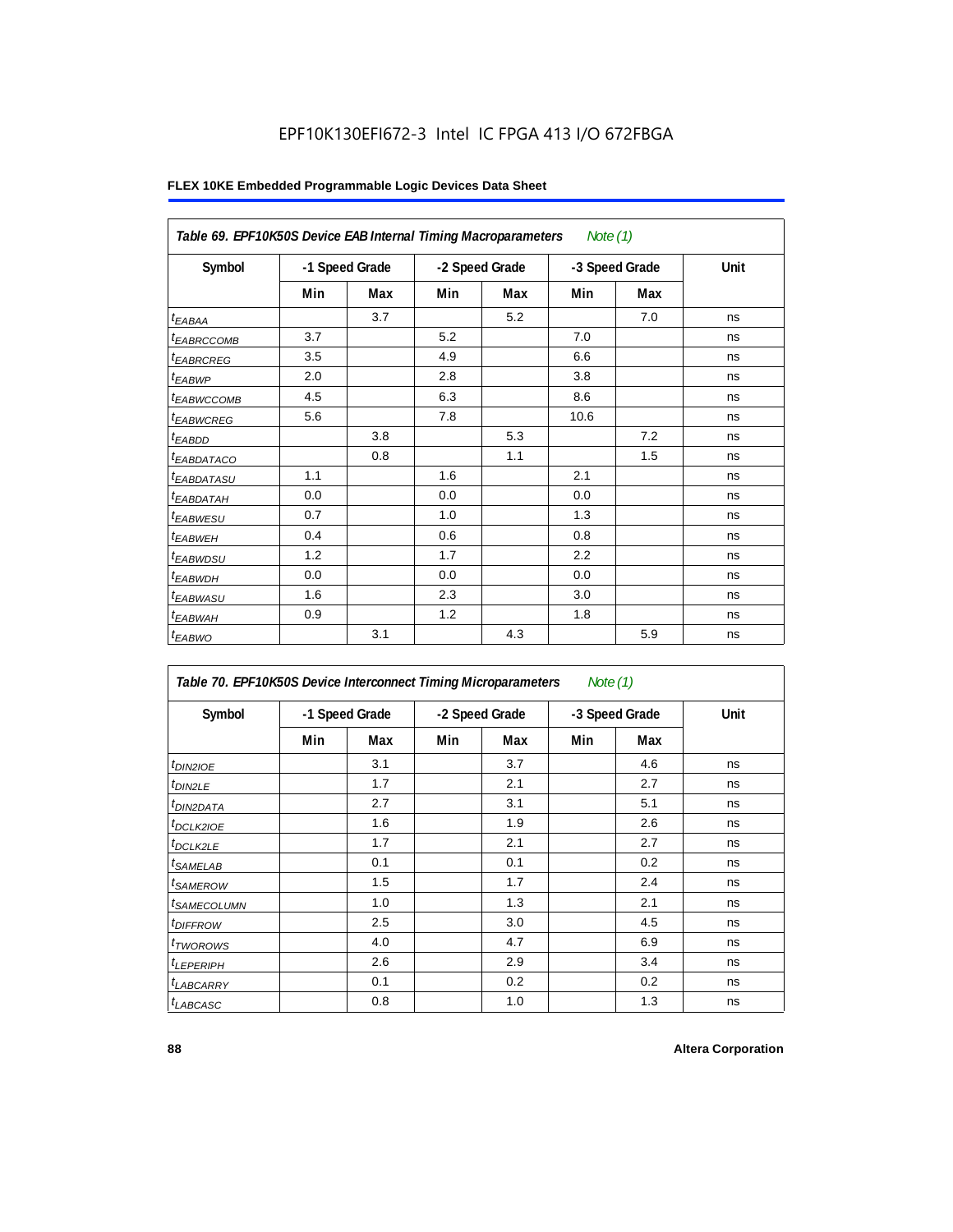| Table 71. EPF10K50S External Timing Parameters<br>Note (1) |     |                |     |                |     |                |      |  |  |  |
|------------------------------------------------------------|-----|----------------|-----|----------------|-----|----------------|------|--|--|--|
| Symbol                                                     |     | -1 Speed Grade |     | -2 Speed Grade |     | -3 Speed Grade | Unit |  |  |  |
|                                                            | Min | Max            | Min | Max            | Min | Max            |      |  |  |  |
| t <sub>DRR</sub>                                           |     | 8.0            |     | 9.5            |     | 12.5           | ns   |  |  |  |
| $t_{INSU}$ (2)                                             | 2.4 |                | 2.9 |                | 3.9 |                | ns   |  |  |  |
| $t_{INH}$ (2)                                              | 0.0 |                | 0.0 |                | 0.0 |                | ns   |  |  |  |
| $\tt_{\text{OUTCO}}$ (2)                                   | 2.0 | 4.3            | 2.0 | 5.2            | 2.0 | 7.3            | ns   |  |  |  |
| $t_{INSU}$ (3)                                             | 2.4 |                | 2.9 |                |     |                | ns   |  |  |  |
| $t_{INH}$ (3)                                              | 0.0 |                | 0.0 |                |     |                | ns   |  |  |  |
| toutco $(3)$                                               | 0.5 | 3.3            | 0.5 | 4.1            |     |                | ns   |  |  |  |
| t <sub>PCISU</sub>                                         | 2.4 |                | 2.9 |                |     |                | ns   |  |  |  |
| t <sub>PCIH</sub>                                          | 0.0 |                | 0.0 |                |     |                | ns   |  |  |  |
| t <sub>PCICO</sub>                                         | 2.0 | 6.0            | 2.0 | 7.7            |     |                | ns   |  |  |  |

*Table 72. EPF10K50S External Bidirectional Timing Parameters Note (1)*

| Symbol                    | -1 Speed Grade |     | -2 Speed Grade |     | -3 Speed Grade |      | Unit |
|---------------------------|----------------|-----|----------------|-----|----------------|------|------|
|                           | Min            | Max | Min            | Max | Min            | Max  |      |
| $t_{\text{INSUBIDIR}}(2)$ | 2.7            |     | 3.2            |     | 4.3            |      | ns   |
| $t_{INHBIDIR}$ (2)        | 0.0            |     | 0.0            |     | 0.0            |      | ns   |
| $t_{INHBIDIR}$ (3)        | 0.0            |     | 0.0            |     |                |      | ns   |
| $t_{INSUBIDIR}$ (3)       | 3.7            |     | 4.2            |     |                |      | ns   |
| toutcobidir $(2)$         | 2.0            | 4.5 | 2.0            | 5.2 | 2.0            | 7.3  | ns   |
| $t_{XZBIDIR}$ (2)         |                | 6.8 |                | 7.8 |                | 10.1 | ns   |
| $t_{ZXBIDIR}$ (2)         |                | 6.8 |                | 7.8 |                | 10.1 | ns   |
| toutcobidir $(3)$         | 0.5            | 3.5 | 0.5            | 4.2 |                |      |      |
| $t_{XZBIDIR}$ (3)         |                | 6.8 |                | 8.4 |                |      | ns   |
| $t_{ZXBIDIR}$ (3)         |                | 6.8 |                | 8.4 |                |      | ns   |

*Notes to tables:* All timing parameters are described in Tables 24 through 30.

(2) This parameter is measured without use of the ClockLock or ClockBoost circuits.<br>(3) This parameter is measured with use of the ClockLock or ClockBoost circuits

This parameter is measured with use of the ClockLock or ClockBoost circuits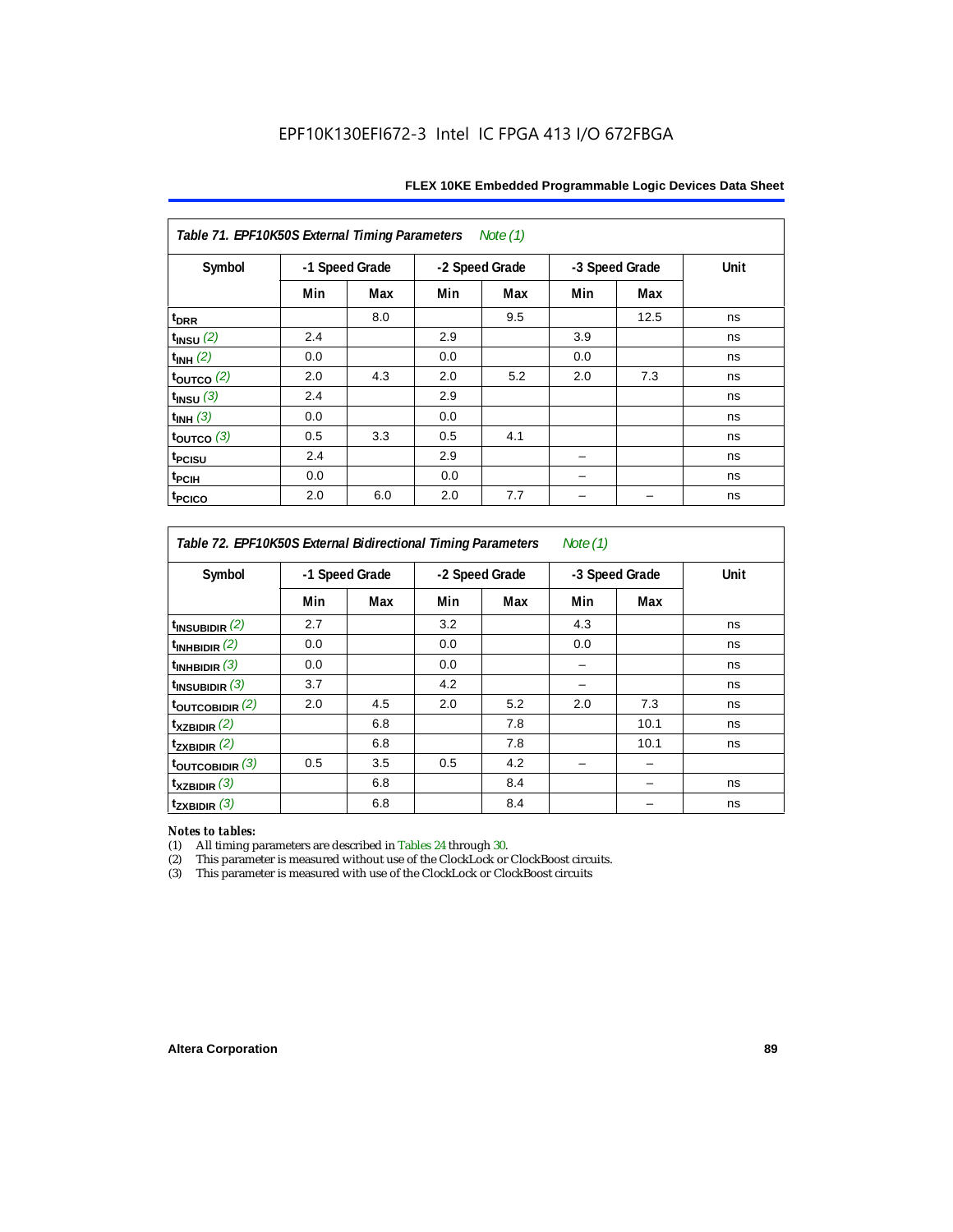| Table 73. EPF10K200S Device Internal & External Timing Parameters |                |     |     |                |     | Note $(1)$     |      |
|-------------------------------------------------------------------|----------------|-----|-----|----------------|-----|----------------|------|
| Symbol                                                            | -1 Speed Grade |     |     | -2 Speed Grade |     | -3 Speed Grade | Unit |
|                                                                   | Min            | Max | Min | Max            | Min | Max            |      |
| $t_{LUT}$                                                         |                | 0.7 |     | 0.8            |     | 1.2            | ns   |
| $t_{CLUT}$                                                        |                | 0.4 |     | 0.5            |     | 0.6            | ns   |
| $t_{RLUT}$                                                        |                | 0.5 |     | 0.7            |     | 0.9            | ns   |
| t <sub>PACKED</sub>                                               |                | 0.4 |     | 0.5            |     | 0.7            | ns   |
| $t_{EN}$                                                          |                | 0.6 |     | 0.5            |     | 0.6            | ns   |
| $t_{CICO}$                                                        |                | 0.1 |     | 0.2            |     | 0.3            | ns   |
| $t_{CGEN}$                                                        |                | 0.3 |     | 0.4            |     | 0.6            | ns   |
| $t_{CGENR}$                                                       |                | 0.1 |     | 0.2            |     | 0.3            | ns   |
| $t_{CASC}$                                                        |                | 0.7 |     | 0.8            |     | 1.2            | ns   |
| $t_{\rm C}$                                                       |                | 0.5 |     | 0.6            |     | 0.8            | ns   |
| $t_{CO}$                                                          |                | 0.5 |     | 0.6            |     | 0.8            | ns   |
| $t_{COMB}$                                                        |                | 0.3 |     | 0.6            |     | 0.8            | ns   |
| $t_{\text{SU}}$                                                   | 0.4            |     | 0.6 |                | 0.7 |                | ns   |
| $t_{\mathcal{H}}$                                                 | 1.0            |     | 1.1 |                | 1.5 |                | ns   |
| $t_{PRE}$                                                         |                | 0.4 |     | 0.6            |     | 0.8            | ns   |
| $t_{CLR}$                                                         |                | 0.5 |     | 0.6            |     | 0.8            | ns   |
| $t_{CH}$                                                          | 2.0            |     | 2.5 |                | 3.0 |                | ns   |
| $t_{CL}$                                                          | 2.0            |     | 2.5 |                | 3.0 |                | ns   |

| Table 74. EPF10K200S Device IOE Timing Microparameters (Part 1 of 2) Note (1) |  |  |  |
|-------------------------------------------------------------------------------|--|--|--|
|-------------------------------------------------------------------------------|--|--|--|

| Symbol           | -1 Speed Grade |     |     | -2 Speed Grade |     | -3 Speed Grade | Unit |
|------------------|----------------|-----|-----|----------------|-----|----------------|------|
|                  | Min            | Max | Min | Max            | Min | <b>Max</b>     |      |
| t <sub>IOD</sub> |                | 1.8 |     | 1.9            |     | 2.6            | ns   |
| $t_{\text{IOC}}$ |                | 0.3 |     | 0.3            |     | 0.5            | ns   |
| $t_{IOCO}$       |                | 1.7 |     | 1.9            |     | 2.6            | ns   |
| $t_{IOCOMB}$     |                | 0.5 |     | 0.6            |     | 0.8            | ns   |
| $t_{IOSU}$       | 0.8            |     | 0.9 |                | 1.2 |                | ns   |
| $t_{IOH}$        | 0.4            |     | 0.8 |                | 1.1 |                | ns   |
| $t_{IOCLR}$      |                | 0.2 |     | 0.2            |     | 0.3            | ns   |
| $t_{OD1}$        |                | 1.3 |     | 0.7            |     | 0.9            | ns   |
| $t_{OD2}$        |                | 0.8 |     | 0.2            |     | 0.4            | ns   |
| $t_{OD3}$        |                | 2.9 |     | 3.0            |     | 3.9            | ns   |
| $t_{XZ}$         |                | 5.0 |     | 5.3            |     | 7.1            | ns   |
| $t_{ZX1}$        |                | 5.0 |     | 5.3            |     | 7.1            | ns   |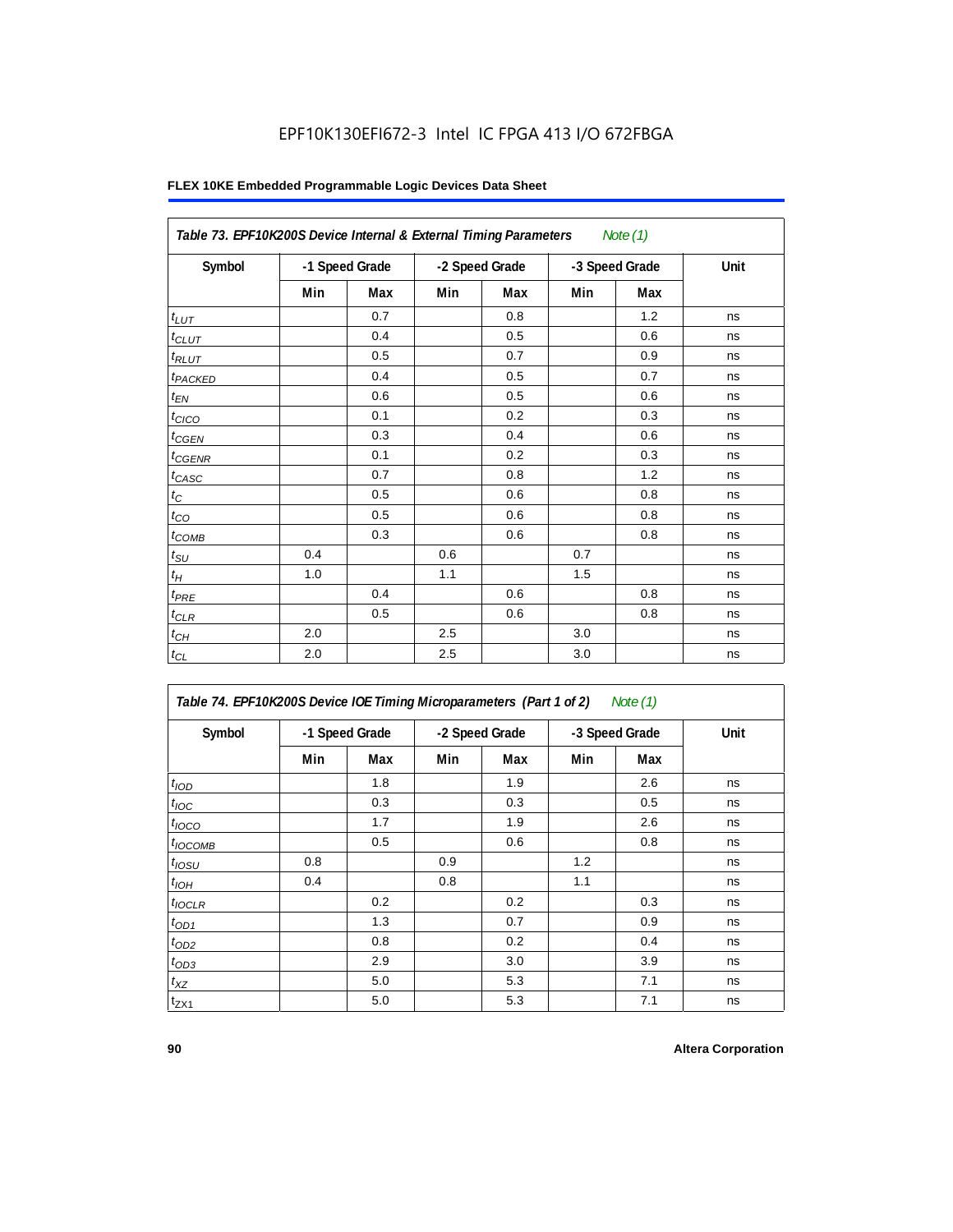| FLEX 10KE Embedded Programmable Logic Devices Data Sheet |  |
|----------------------------------------------------------|--|
|----------------------------------------------------------|--|

| Table 74. EPF10K200S Device IOE Timing Microparameters (Part 2 of 2)<br>Note (1) |                |     |     |                |     |                |      |  |  |  |
|----------------------------------------------------------------------------------|----------------|-----|-----|----------------|-----|----------------|------|--|--|--|
| Symbol                                                                           | -1 Speed Grade |     |     | -2 Speed Grade |     | -3 Speed Grade | Unit |  |  |  |
|                                                                                  | Min            | Max | Min | Max            | Min | Max            |      |  |  |  |
| $t_{ZX2}$                                                                        |                | 4.5 |     | 4.8            |     | 6.6            | ns   |  |  |  |
| $t_{ZX3}$                                                                        |                | 6.6 |     | 7.6            |     | 10.1           | ns   |  |  |  |
| $t_{INREG}$                                                                      |                | 3.7 |     | 5.7            |     | 7.7            | ns   |  |  |  |
| $t_{IOFD}$                                                                       |                | 1.8 |     | 3.4            |     | 4.0            | ns   |  |  |  |
| $t_{INCOMB}$                                                                     |                | 1.8 |     | 3.4            |     | 4.0            | ns   |  |  |  |

| Symbol                | -1 Speed Grade |             | -2 Speed Grade |             | -3 Speed Grade |           | Unit |  |
|-----------------------|----------------|-------------|----------------|-------------|----------------|-----------|------|--|
|                       | Min            | Max         | Min            | Max         | Min            | Max       |      |  |
| t <sub>EABDATA1</sub> |                | 1.8         |                | 2.4         |                | 3.2       | ns   |  |
| t <sub>EABDATA1</sub> |                | 0.4         |                | 0.5         |                | 0.6       | ns   |  |
| t <sub>EABWE1</sub>   |                | 1.1         |                | 1.7         |                | 2.3       | ns   |  |
| t <sub>EABWE2</sub>   |                | 0.0         |                | 0.0         |                | 0.0       | ns   |  |
| t <sub>EABRE1</sub>   |                | $\mathbf 0$ |                | $\mathbf 0$ |                | $\pmb{0}$ | ns   |  |
| t <sub>EABRE2</sub>   |                | 0.4         |                | 0.5         |                | 0.6       | ns   |  |
| <b><i>EABCLK</i></b>  |                | 0.0         |                | 0.0         |                | 0.0       | ns   |  |
| <b><i>EABCO</i></b>   |                | 0.8         |                | 0.9         |                | 1.2       | ns   |  |
| <b>EABBYPASS</b>      |                | 0.0         |                | 0.1         |                | 0.1       | ns   |  |
| <b>EABSU</b>          | 0.7            |             | 1.1            |             | 1.5            |           | ns   |  |
| t <sub>EABH</sub>     | 0.4            |             | 0.5            |             | 0.6            |           | ns   |  |
| <sup>t</sup> EABCLR   | 0.8            |             | 0.9            |             | 1.2            |           | ns   |  |
| $t_{AA}$              |                | 2.1         |                | 3.7         |                | 4.9       | ns   |  |
| $t_{\mathsf{WP}}$     | 2.1            |             | 4.0            |             | 5.3            |           | ns   |  |
| $t_{RP}$              | 1.1            |             | 1.1            |             | 1.5            |           | ns   |  |
| t <sub>WDSU</sub>     | 0.5            |             | 1.1            |             | 1.5            |           | ns   |  |
| t <sub>WDH</sub>      | 0.1            |             | 0.1            |             | 0.1            |           | ns   |  |
| t <sub>WASU</sub>     | 1.1            |             | 1.6            |             | 2.1            |           | ns   |  |
| t <sub>WAH</sub>      | 1.6            |             | 2.5            |             | 3.3            |           | ns   |  |
| t <sub>RASU</sub>     | 1.6            |             | 2.6            |             | 3.5            |           | ns   |  |
| t <sub>RAH</sub>      | 0.1            |             | 0.1            |             | 0.2            |           | ns   |  |
| $t_{\text{WO}}$       |                | 2.0         |                | 2.4         |                | 3.2       | ns   |  |
| t <sub>DD</sub>       |                | 2.0         |                | 2.4         |                | 3.2       | ns   |  |
| <b><i>EABOUT</i></b>  |                | 0.0         |                | 0.1         |                | 0.1       | ns   |  |
| t <sub>EABCH</sub>    | 1.5            |             | 2.0            |             | 2.5            |           | ns   |  |
| <b>t</b> EABCL        | 2.1            |             | 2.8            |             | 3.8            |           | ns   |  |

**Altera Corporation 91**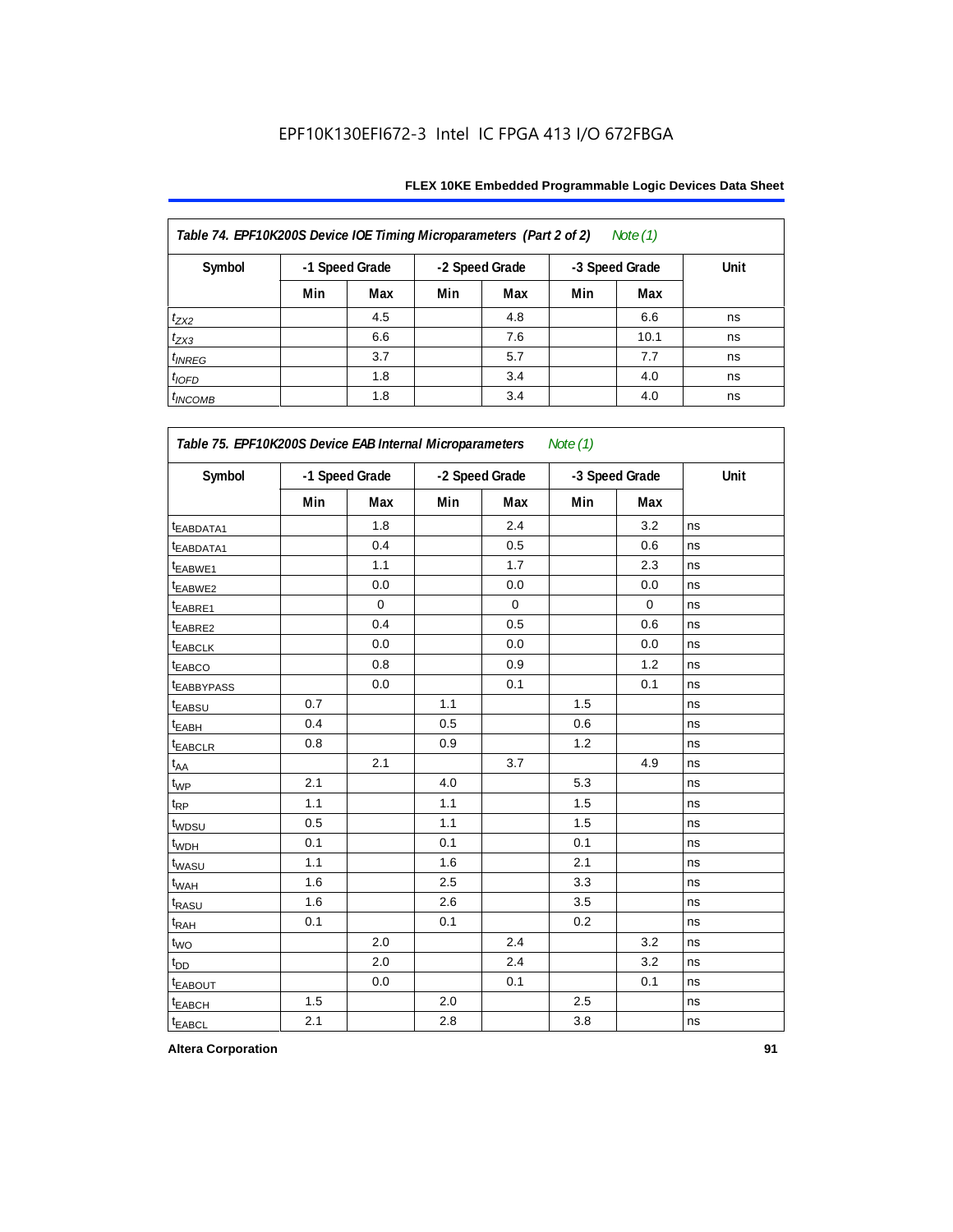|                        | Table 76. EPF10K200S Device EAB Internal Timing Macroparameters Note (1) |     |     |                |      |                |      |  |  |  |  |
|------------------------|--------------------------------------------------------------------------|-----|-----|----------------|------|----------------|------|--|--|--|--|
| Symbol                 | -1 Speed Grade                                                           |     |     | -2 Speed Grade |      | -3 Speed Grade | Unit |  |  |  |  |
|                        | Min                                                                      | Max | Min | Max            | Min  | Max            |      |  |  |  |  |
| $t_{EABA}$             |                                                                          | 3.9 |     | 6.4            |      | 8.4            | ns   |  |  |  |  |
| <sup>t</sup> EABRCOMB  | 3.9                                                                      |     | 6.4 |                | 8.4  |                | ns   |  |  |  |  |
| <sup>t</sup> EABRCREG  | 3.6                                                                      |     | 5.7 |                | 7.6  |                | ns   |  |  |  |  |
| t <sub>EABWP</sub>     | 2.1                                                                      |     | 4.0 |                | 5.3  |                | ns   |  |  |  |  |
| <sup>t</sup> EABWCOMB  | 4.8                                                                      |     | 8.1 |                | 10.7 |                | ns   |  |  |  |  |
| <b><i>EABWCREG</i></b> | 5.4                                                                      |     | 8.0 |                | 10.6 |                | ns   |  |  |  |  |
| $t_{EABDD}$            |                                                                          | 3.8 |     | 5.1            |      | 6.7            | ns   |  |  |  |  |
| <sup>t</sup> EABDATACO |                                                                          | 0.8 |     | 1.0            |      | 1.3            | ns   |  |  |  |  |
| <sup>t</sup> EABDATASU | 1.1                                                                      |     | 1.6 |                | 2.1  |                | ns   |  |  |  |  |
| <sup>t</sup> EABDATAH  | 0.0                                                                      |     | 0.0 |                | 0.0  |                | ns   |  |  |  |  |
| <sup>t</sup> EABWESU   | 0.7                                                                      |     | 1.1 |                | 1.5  |                | ns   |  |  |  |  |
| <sup>t</sup> EABWEH    | 0.4                                                                      |     | 0.5 |                | 0.6  |                | ns   |  |  |  |  |
| t <sub>EABWDSU</sub>   | 1.2                                                                      |     | 1.8 |                | 2.4  |                | ns   |  |  |  |  |
| <sup>t</sup> EABWDH    | 0.0                                                                      |     | 0.0 |                | 0.0  |                | ns   |  |  |  |  |
| <sup>t</sup> EABWASU   | 1.9                                                                      |     | 3.6 |                | 4.7  |                | ns   |  |  |  |  |
| t <sub>EABWAH</sub>    | 0.8                                                                      |     | 0.5 |                | 0.7  |                | ns   |  |  |  |  |
| $t_{EABWO}$            |                                                                          | 3.1 |     | 4.4            |      | 5.8            | ns   |  |  |  |  |

| Table 77. EPF10K200S Device Interconnect Timing Microparameters (Part 1 of 2) |     |                |                |      |                |      | Note (1) |
|-------------------------------------------------------------------------------|-----|----------------|----------------|------|----------------|------|----------|
| Symbol                                                                        |     | -1 Speed Grade | -2 Speed Grade |      | -3 Speed Grade |      | Unit     |
|                                                                               | Min | Max            | Min            | Max  | Min            | Max  |          |
| $t_{DINZIOE}$                                                                 |     | 4.4            |                | 4.8  |                | 5.5  | ns       |
| $t_{DIN2LE}$                                                                  |     | 0.6            |                | 0.6  |                | 0.9  | ns       |
| <sup>t</sup> DIN2DATA                                                         |     | 1.8            |                | 2.1  |                | 2.8  | ns       |
| <sup>t</sup> DCLK2IOE                                                         |     | 1.7            |                | 2.0  |                | 2.8  | ns       |
| $t$ DCLK2LE                                                                   |     | 0.6            |                | 0.6  |                | 0.9  | ns       |
| <sup>t</sup> SAMELAB                                                          |     | 0.1            |                | 0.1  |                | 0.2  | ns       |
| <sup>t</sup> SAMEROW                                                          |     | 3.0            |                | 4.6  |                | 5.7  | ns       |
| <sup>t</sup> SAMECOLUMN                                                       |     | 3.5            |                | 4.9  |                | 6.4  | ns       |
| <sup>t</sup> DIFFROW                                                          |     | 6.5            |                | 9.5  |                | 12.1 | ns       |
| <sup>t</sup> TWOROWS                                                          |     | 9.5            |                | 14.1 |                | 17.8 | ns       |
| <sup>t</sup> LEPERIPH                                                         |     | 5.5            |                | 6.2  |                | 7.2  | ns       |
| <b><i>LABCARRY</i></b>                                                        |     | 0.3            |                | 0.1  |                | 0.2  | ns       |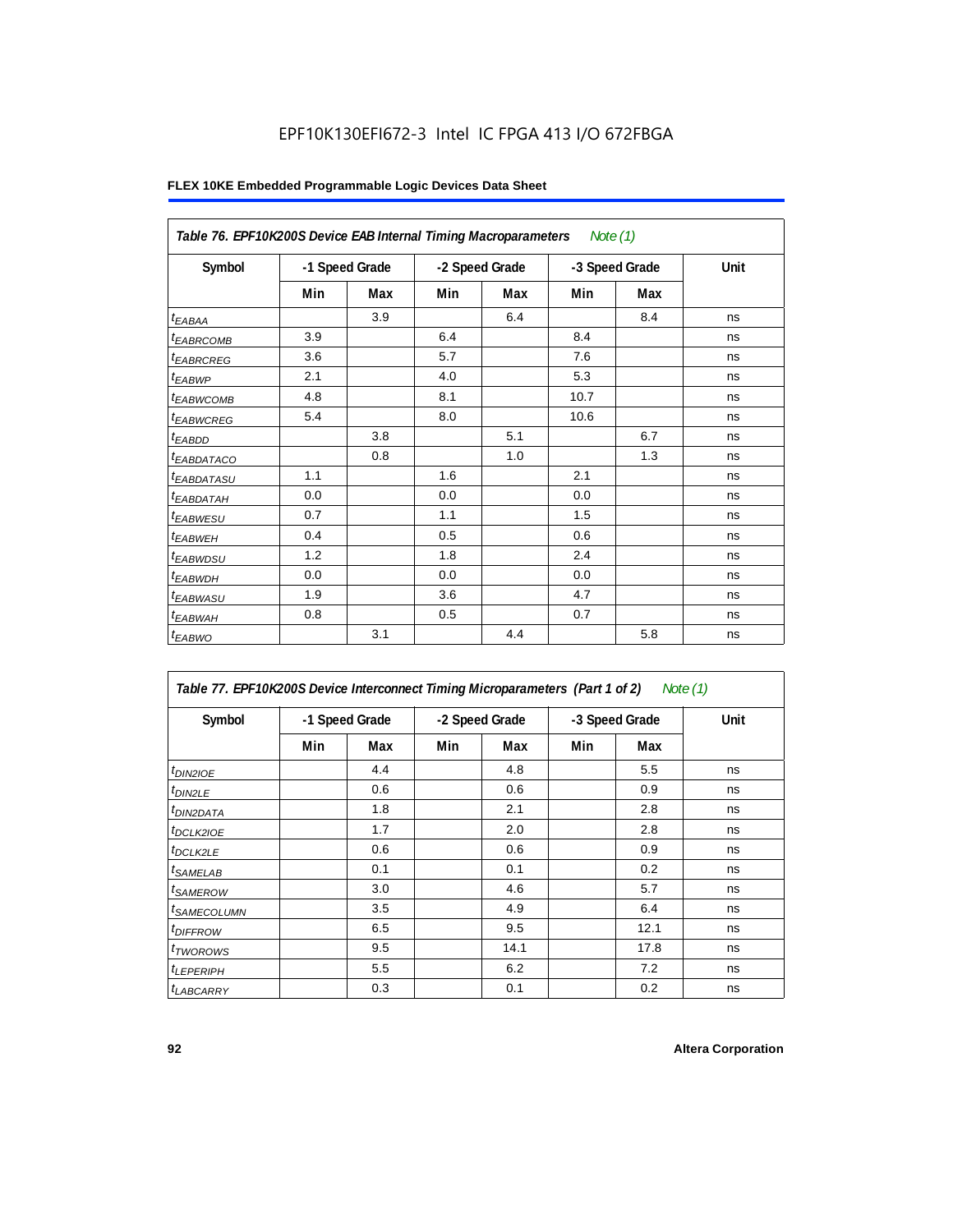#### **FLEX 10KE Embedded Programmable Logic Devices Data Sheet**

| Table 77. EPF10K200S Device Interconnect Timing Microparameters (Part 2 of 2)<br>Note $(1)$ |                |     |                |     |                |     |      |  |  |
|---------------------------------------------------------------------------------------------|----------------|-----|----------------|-----|----------------|-----|------|--|--|
| Symbol                                                                                      | -1 Speed Grade |     | -2 Speed Grade |     | -3 Speed Grade |     | Unit |  |  |
|                                                                                             | Min            | Max | Min            | Max | Min            | Max |      |  |  |
| <sup>I</sup> LABCASC                                                                        |                | 0.5 |                | 1.0 |                | 1.4 | ns   |  |  |

## *Table 78. EPF10K200S External Timing Parameters Note (1)*

| Symbol                    |     | -1 Speed Grade |     | -2 Speed Grade |     | -3 Speed Grade | Unit |
|---------------------------|-----|----------------|-----|----------------|-----|----------------|------|
|                           | Min | Max            | Min | Max            | Min | Max            |      |
| t <sub>DRR</sub>          |     | 9.0            |     | 12.0           |     | 16.0           | ns   |
| $t$ <sub>INSU</sub> $(2)$ | 3.1 |                | 3.7 |                | 4.7 |                | ns   |
| $t_{INH}$ (2)             | 0.0 |                | 0.0 |                | 0.0 |                | ns   |
| $t_{\text{OUTCO}}(2)$     | 2.0 | 3.7            | 2.0 | 4.4            | 2.0 | 6.3            | ns   |
| $t_{INSU}(3)$             | 2.1 |                | 2.7 |                |     |                | ns   |
| $t_{INH}$ (3)             | 0.0 |                | 0.0 |                | -   |                | ns   |
| $t_{OUTCO}(3)$            | 0.5 | 2.7            | 0.5 | 3.4            | -   | -              | ns   |
| t <sub>PCISU</sub>        | 3.0 |                | 4.2 |                | -   |                | ns   |
| <sup>t</sup> PCIH         | 0.0 |                | 0.0 |                | -   |                | ns   |
| t <sub>PCICO</sub>        | 2.0 | 6.0            | 2.0 | 8.9            |     |                | ns   |

| Table 79. EPF10K200S External Bidirectional Timing Parameters<br>Note $(1)$ |     |                |     |                |     |                |      |
|-----------------------------------------------------------------------------|-----|----------------|-----|----------------|-----|----------------|------|
| Symbol                                                                      |     | -1 Speed Grade |     | -2 Speed Grade |     | -3 Speed Grade | Unit |
|                                                                             | Min | Max            | Min | Max            | Min | Max            |      |
| $t_{\text{INSUBIDIR}}(2)$                                                   | 2.3 |                | 3.4 |                | 4.4 |                | ns   |
| $t_{INHBIDIR}$ (2)                                                          | 0.0 |                | 0.0 |                | 0.0 |                | ns   |
| $t_{INSUBIDIR}$ (3)                                                         | 3.3 |                | 4.4 |                |     |                | ns   |
| $t_{INHBIDIR}$ (3)                                                          | 0.0 |                | 0.0 |                |     |                | ns   |
| toutcobidir $(2)$                                                           | 2.0 | 3.7            | 2.0 | 4.4            | 2.0 | 6.3            | ns   |
| $t_{XZBIDIR}$ (2)                                                           |     | 6.9            |     | 7.6            |     | 9.2            | ns   |
| $t_{ZXBIDIR}$ (2)                                                           |     | 5.9            |     | 6.6            |     |                | ns   |
| $t_{\text{OUTC}OBIDIR}$ (3)                                                 | 0.5 | 2.7            | 0.5 | 3.4            |     |                | ns   |
| $t_{XZBIDIR}$ (3)                                                           |     | 6.9            |     | 7.6            |     | 9.2            | ns   |
| $t_{ZXBIDIR}$ (3)                                                           |     | 5.9            |     | 6.6            |     |                | ns   |

# *Notes to tables:*<br>(1) All timing p

(1) All timing parameters are described in Tables  $24$  through  $30$  in this data sheet.<br>
(2) This parameter is measured without the use of the ClockLock or ClockBoost ci

(2) This parameter is measured without the use of the ClockLock or ClockBoost circuits.<br>(3) This parameter is measured with the use of the ClockLock or ClockBoost circuits.

This parameter is measured with the use of the ClockLock or ClockBoost circuits.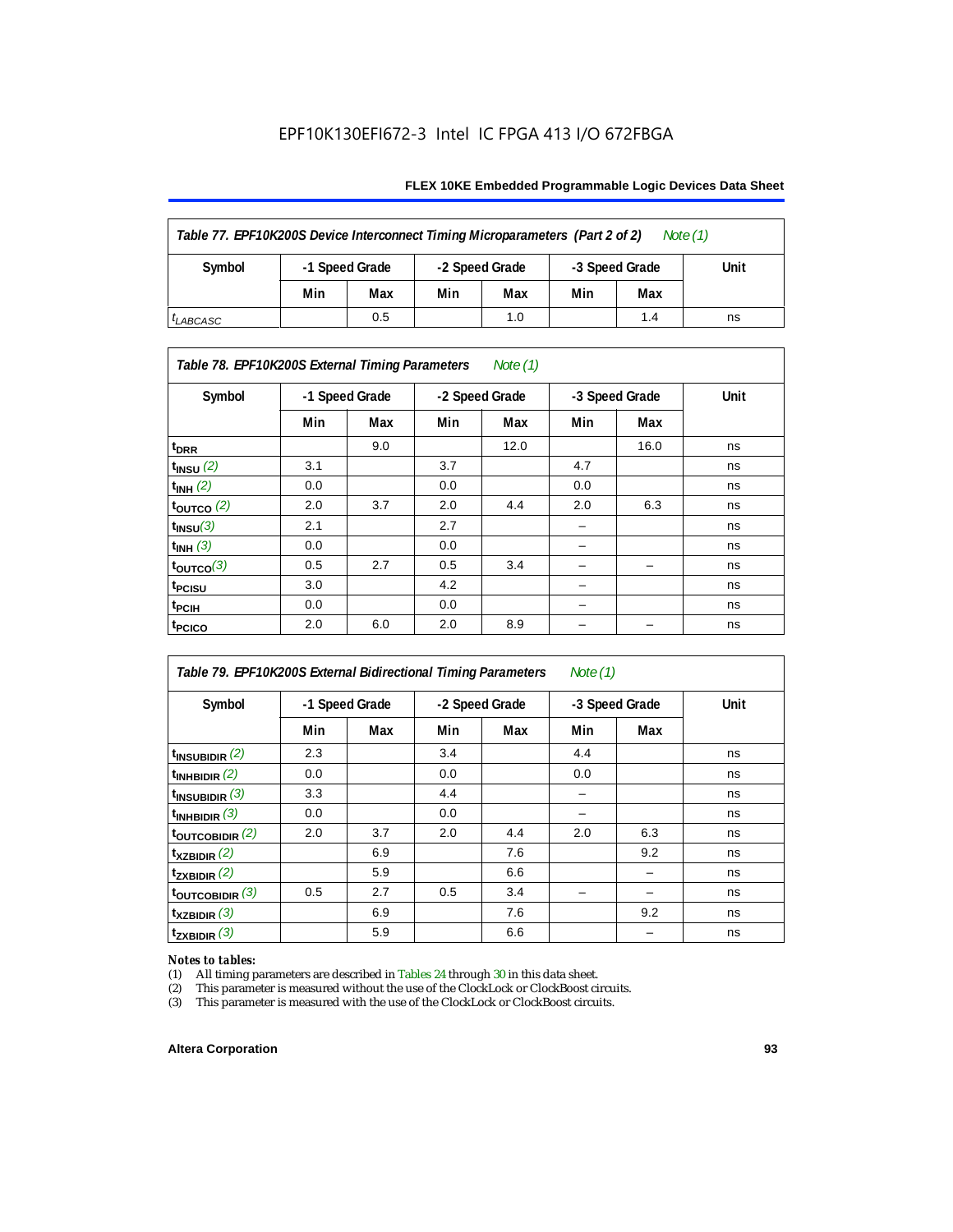| Power<br>Consumption | The supply power (P) for FLEX 10KE devices can be calculated with the<br>following equation:                                                                                                                                                                                                                                                                                                                                 |                |  |  |  |
|----------------------|------------------------------------------------------------------------------------------------------------------------------------------------------------------------------------------------------------------------------------------------------------------------------------------------------------------------------------------------------------------------------------------------------------------------------|----------------|--|--|--|
|                      | $P = P_{INT} + P_{IO} = (I_{COSTANDBY} + I_{CCACTIVE}) \times V_{CC} + P_{IO}$                                                                                                                                                                                                                                                                                                                                               |                |  |  |  |
|                      | The $I_{\text{CCACTIVE}}$ value depends on the switching frequency and the<br>application logic. This value is calculated based on the amount of current<br>that each LE typically consumes. The $P_{IO}$ value, which depends on the<br>device output load characteristics and switching frequency, can be<br>calculated using the guidelines given in Application Note 74 (Evaluating<br><b>Power for Altera Devices).</b> |                |  |  |  |
|                      | Compared to the rest of the device, the embedded array consumes a<br>negligible amount of power. Therefore, the embedded array can be<br>ignored when calculating supply current.                                                                                                                                                                                                                                            |                |  |  |  |
|                      | The $I_{\text{CCACTIVE}}$ value can be calculated with the following equation:                                                                                                                                                                                                                                                                                                                                               |                |  |  |  |
|                      | $I_{\text{CCACTIVE}} = K \times f_{\text{MAX}} \times N \times \text{tog}_{\text{LC}} \times \frac{\mu A}{\text{MHz} \times \text{LE}}$                                                                                                                                                                                                                                                                                      |                |  |  |  |
|                      | Where:                                                                                                                                                                                                                                                                                                                                                                                                                       |                |  |  |  |
|                      | = Maximum operating frequency in MHz<br>$f_{MAX}$<br>= Total number of LEs used in the device<br>N                                                                                                                                                                                                                                                                                                                           |                |  |  |  |
|                      | Average percent of LEs toggling at each clock<br>$log_{LC}$<br>$=$<br>(typically $12.5\%$ )                                                                                                                                                                                                                                                                                                                                  |                |  |  |  |
|                      | K<br>$=$ Constant                                                                                                                                                                                                                                                                                                                                                                                                            |                |  |  |  |
|                      | Table 80 provides the constant (K) values for FLEX 10KE devices.                                                                                                                                                                                                                                                                                                                                                             |                |  |  |  |
|                      | Table 80. FLEX 10KE K Constant Values                                                                                                                                                                                                                                                                                                                                                                                        |                |  |  |  |
|                      | <b>Device</b>                                                                                                                                                                                                                                                                                                                                                                                                                | <b>K</b> Value |  |  |  |
|                      | EPF10K30E                                                                                                                                                                                                                                                                                                                                                                                                                    | 4.5            |  |  |  |
|                      | EPF10K50E<br>4.8                                                                                                                                                                                                                                                                                                                                                                                                             |                |  |  |  |
|                      | <b>EPF10K50S</b><br>4.5                                                                                                                                                                                                                                                                                                                                                                                                      |                |  |  |  |
|                      | EPF10K100E<br>4.5                                                                                                                                                                                                                                                                                                                                                                                                            |                |  |  |  |
|                      | EPF10K130E<br>4.6                                                                                                                                                                                                                                                                                                                                                                                                            |                |  |  |  |
|                      | EPF10K200E<br>4.8                                                                                                                                                                                                                                                                                                                                                                                                            |                |  |  |  |
|                      | EPF10K200S                                                                                                                                                                                                                                                                                                                                                                                                                   | 4.6            |  |  |  |

This calculation provides an  $\rm I_{CC}$  estimate based on typical conditions with no output load. The actual I $_{\rm CC}$  should be verified during operation because this measurement is sensitive to the actual pattern in the device and the environmental operating conditions.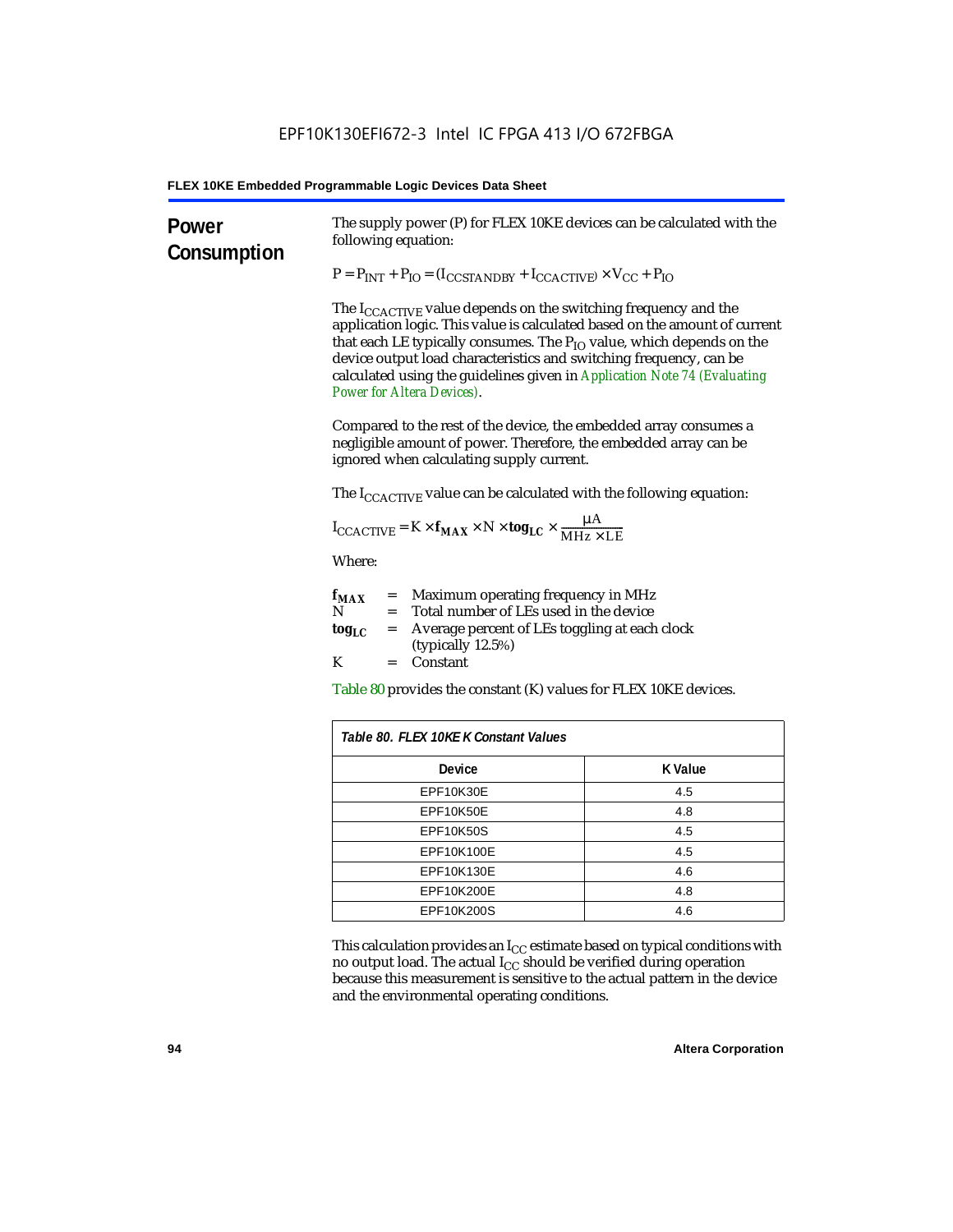To better reflect actual designs, the power model (and the constant K in the power calculation equations) for continuous interconnect FLEX devices assumes that LEs drive FastTrack Interconnect channels. In contrast, the power model of segmented FPGAs assumes that all LEs drive only one short interconnect segment. This assumption may lead to inaccurate results when compared to measured power consumption for actual designs in segmented FPGAs.

Figure 31 shows the relationship between the current and operating frequency of FLEX 10KE devices.



*Figure 31. FLEX 10KE I<sub>CCACTIVE</sub> vs. Operating Frequency (Part 1 of 2)*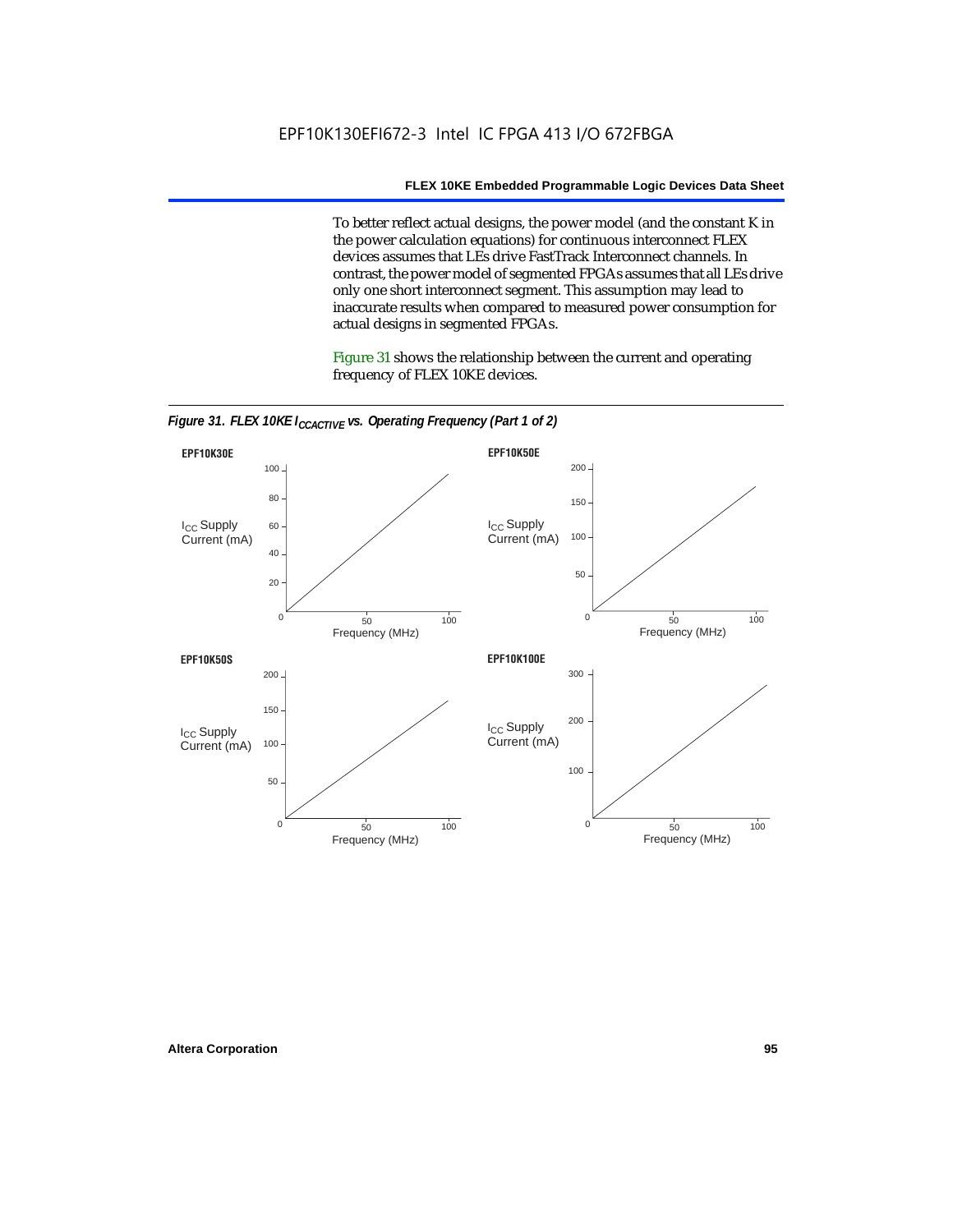

## *Figure 31. FLEX 10KE I<sub>CCACTIVE</sub> vs. Operating Frequency (Part 2 of 2)*

# **Configuration & Operation**

The FLEX 10KE architecture supports several configuration schemes. This section summarizes the device operating modes and available device configuration schemes.

## **Operating Modes**

The FLEX 10KE architecture uses SRAM configuration elements that require configuration data to be loaded every time the circuit powers up. The process of physically loading the SRAM data into the device is called *configuration.* Before configuration, as  $V_{CC}$  rises, the device initiates a Power-On Reset (POR). This POR event clears the device and prepares it for configuration. The FLEX 10KE POR time does not exceed 50 µs.

When configuring with a configuration device, refer to the respective configuration device data sheet for POR timing information.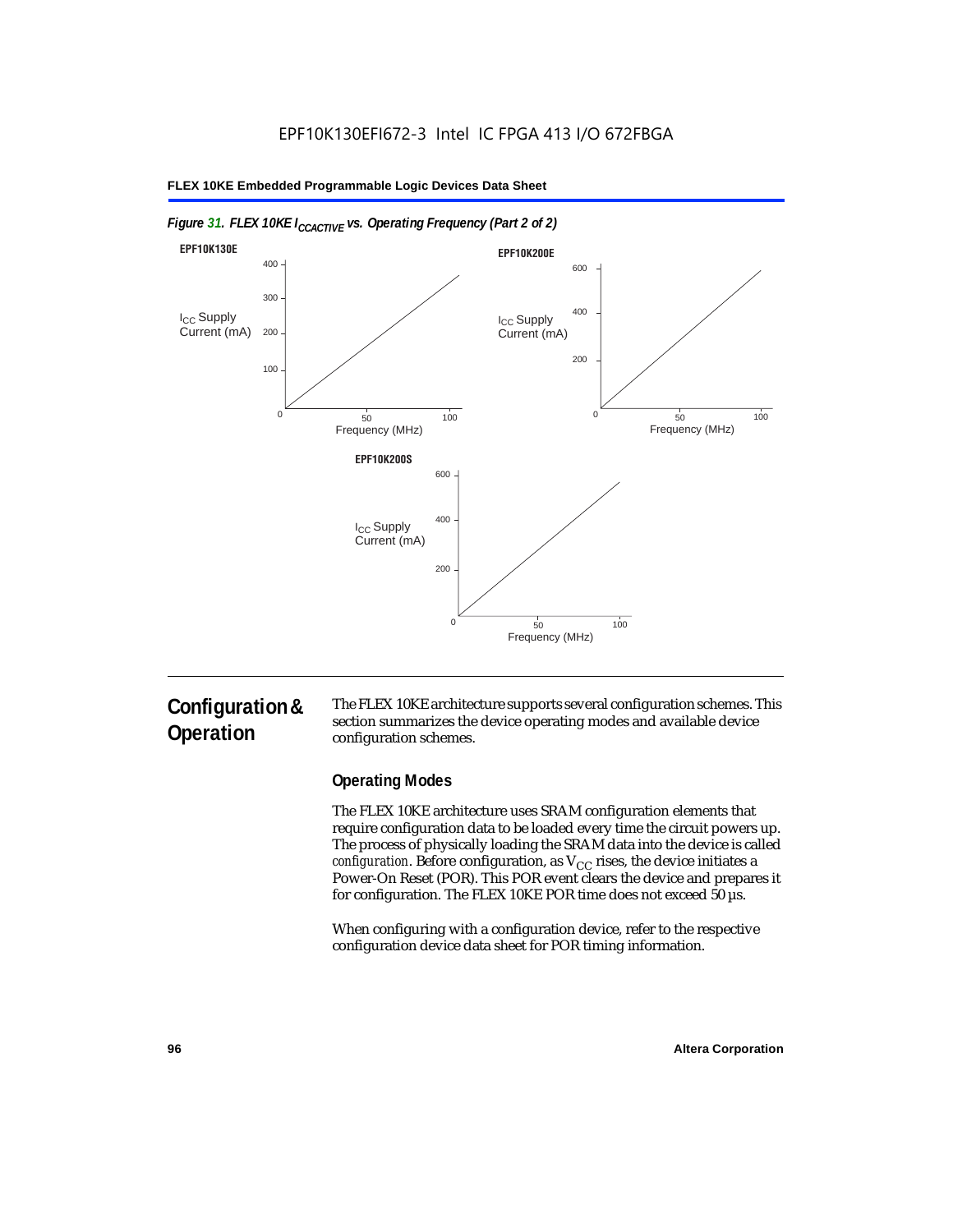During initialization, which occurs immediately after configuration, the device resets registers, enables I/O pins, and begins to operate as a logic device. The I/O pins are tri-stated during power-up, and before and during configuration. Together, the configuration and initialization processes are called *command mode*; normal device operation is called *user mode*.

SRAM configuration elements allow FLEX 10KE devices to be reconfigured in-circuit by loading new configuration data into the device. Real-time reconfiguration is performed by forcing the device into command mode with a device pin, loading different configuration data, reinitializing the device, and resuming user-mode operation. The entire reconfiguration process requires less than 85 ms and can be used to reconfigure an entire system dynamically. In-field upgrades can be performed by distributing new configuration files.

Before and during configuration, all I/O pins (except dedicated inputs, clock, or configuration pins) are pulled high by a weak pull-up resistor.

## **Programming Files**

Despite being function- and pin-compatible, FLEX 10KE devices are not programming- or configuration file-compatible with FLEX 10K or FLEX 10KA devices. A design therefore must be recompiled before it is transferred from a FLEX 10K or FLEX 10KA device to an equivalent FLEX 10KE device. This recompilation should be performed both to create a new programming or configuration file and to check design timing in FLEX 10KE devices, which has different timing characteristics than FLEX 10K or FLEX 10KA devices.

FLEX 10KE devices are generally pin-compatible with equivalent FLEX 10KA devices. In some cases, FLEX 10KE devices have fewer I/O pins than the equivalent FLEX 10KA devices. Table 81 shows which FLEX 10KE devices have fewer I/O pins than equivalent FLEX 10KA devices. However, power, ground, JTAG, and configuration pins are the same on FLEX 10KA and FLEX 10KE devices, enabling migration from a FLEX 10KA design to a FLEX 10KE design.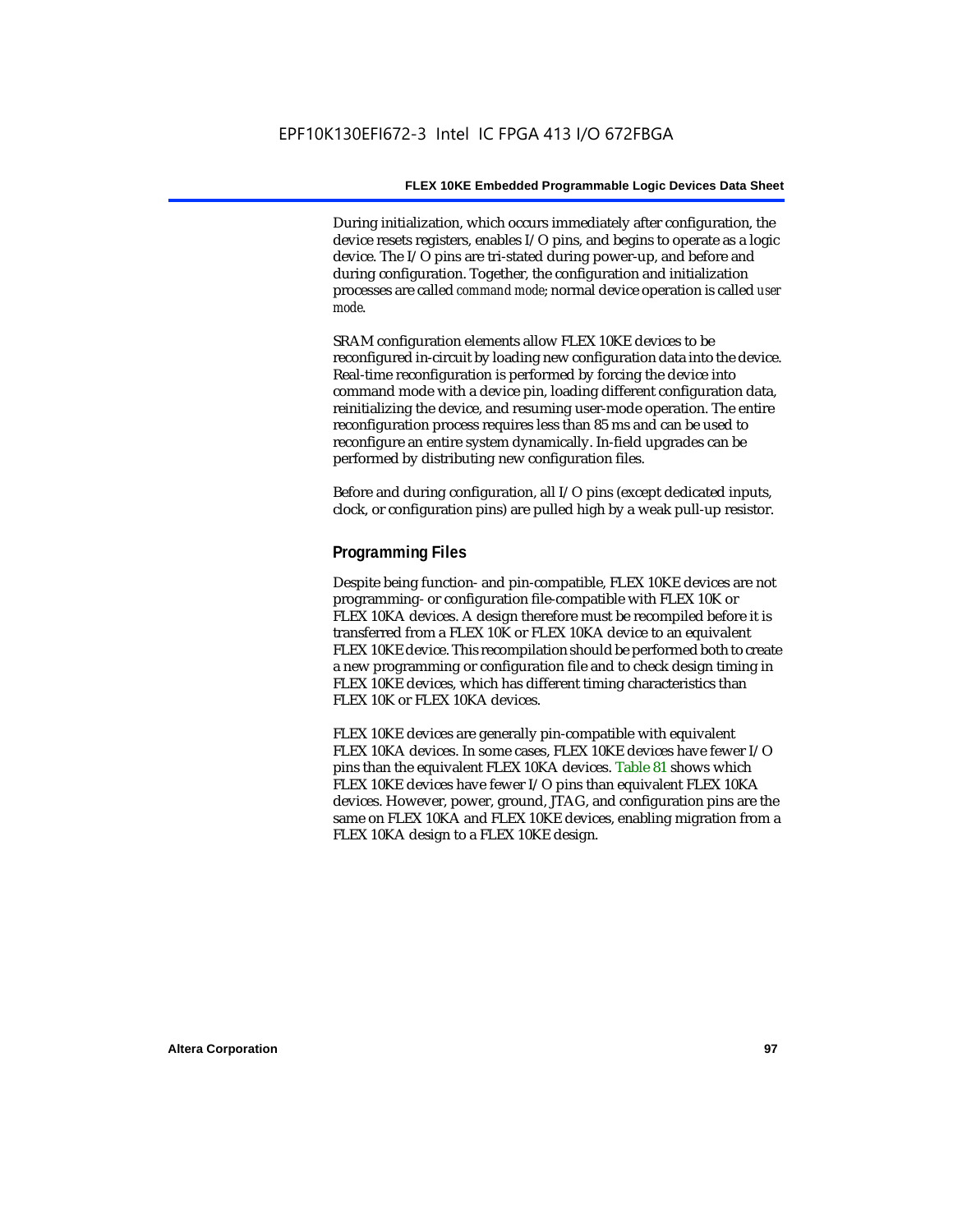Additionally, the Altera software offers several features that help plan for future device migration by preventing the use of conflicting I/O pins.

| Table 81. I/O Counts for FLEX 10KA & FLEX 10KE Devices |           |                  |           |  |
|--------------------------------------------------------|-----------|------------------|-----------|--|
| <b>FLEX 10KA</b>                                       |           | <b>FLEX 10KE</b> |           |  |
| <b>Device</b>                                          | I/O Count | Device           | I/O Count |  |
| EPF10K30AF256                                          | 191       | EPF10K30EF256    | 176       |  |
| EPF10K30AF484                                          | 246       | EPF10K30EF484    | 220       |  |
| EPF10K50VB356                                          | 274       | EPF10K50SB356    | 220       |  |
| EPF10K50VF484                                          | 291       | EPF10K50EF484    | 254       |  |
| EPF10K50VF484                                          | 291       | EPF10K50SF484    | 254       |  |
| EPF10K100AF484                                         | 369       | EPF10K100EF484   | 338       |  |

## **Configuration Schemes**

The configuration data for a FLEX 10KE device can be loaded with one of five configuration schemes (see Table 82), chosen on the basis of the target application. An EPC1, EPC2, or EPC16 configuration device, intelligent controller, or the JTAG port can be used to control the configuration of a FLEX 10KE device, allowing automatic configuration on system power-up.

Multiple FLEX 10KE devices can be configured in any of the five configuration schemes by connecting the configuration enable (nCE) and configuration enable output (nCEO) pins on each device. Additional FLEX 10K, FLEX 10KA, FLEX 10KE, and FLEX 6000 devices can be configured in the same serial chain.

| Table 82. Data Sources for FLEX 10KE Configuration |                                                                                                     |  |  |
|----------------------------------------------------|-----------------------------------------------------------------------------------------------------|--|--|
| <b>Configuration Scheme</b>                        | Data Source                                                                                         |  |  |
| Configuration device                               | EPC1, EPC2, or EPC16 configuration device                                                           |  |  |
| Passive serial (PS)                                | BitBlaster, ByteBlasterMV, or MasterBlaster download cables,<br>or serial data source               |  |  |
| Passive parallel asynchronous (PPA)                | Parallel data source                                                                                |  |  |
| Passive parallel synchronous (PPS)                 | Parallel data source                                                                                |  |  |
| <b>JTAG</b>                                        | BitBlaster or ByteBlasterMV download cables, or<br>microprocessor with a Jam STAPL file or JBC file |  |  |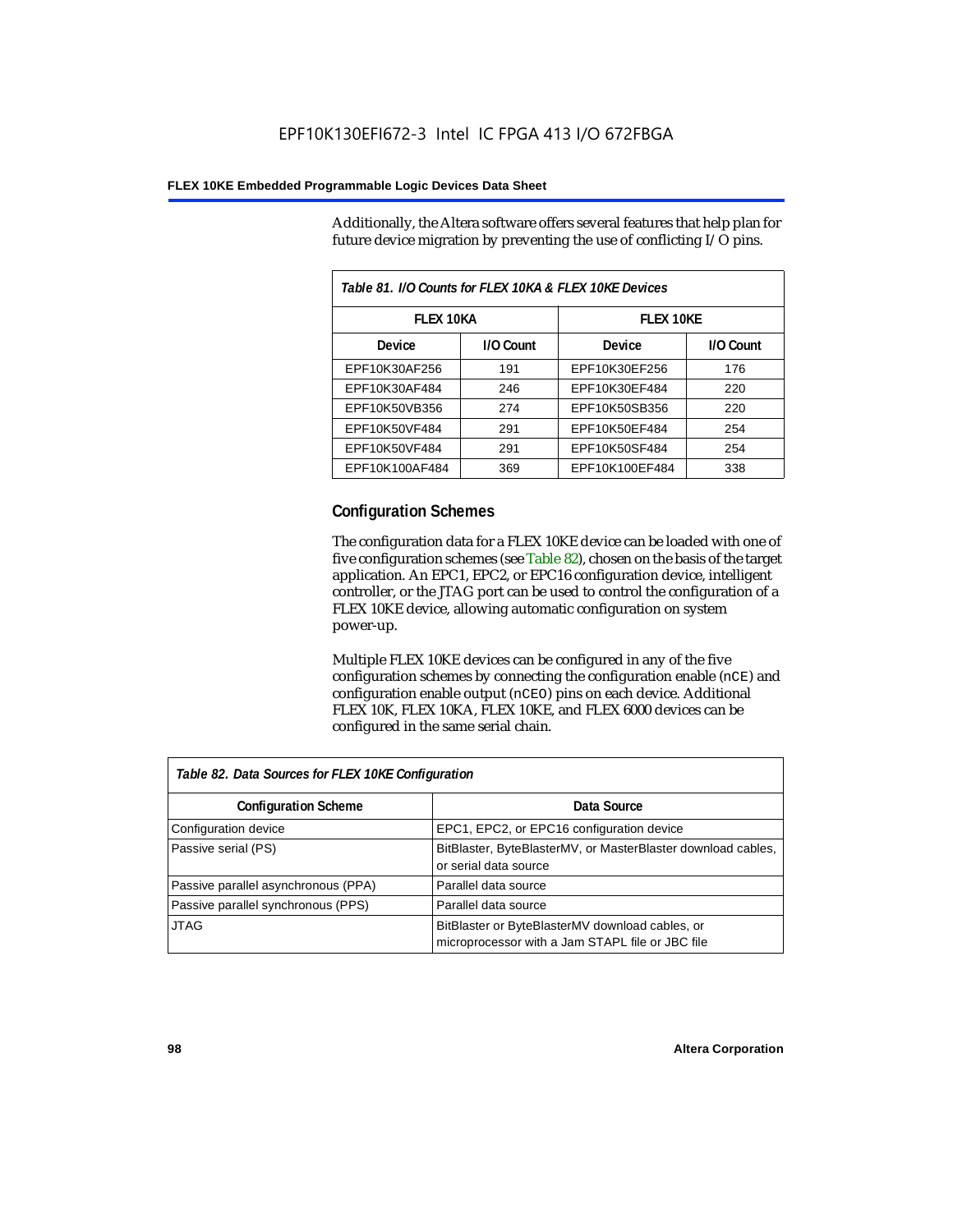| <b>Device</b><br><b>Pin-Outs</b>  | See the Altera web site (http://www.altera.com) or the Altera Digital<br>Library for pin-out information.                                                  |  |  |  |
|-----------------------------------|------------------------------------------------------------------------------------------------------------------------------------------------------------|--|--|--|
| <b>Revision</b><br><b>History</b> | The information contained in the FLEX 10KE Embedded Programmable Logic<br>Data Sheet version 2.5 supersedes information published in previous<br>versions. |  |  |  |
|                                   | Version 2.5                                                                                                                                                |  |  |  |
|                                   | The following changes were made to the FLEX 10KE Embedded<br><i>Programmable Logic Data Sheet version 2.5:</i>                                             |  |  |  |
|                                   | Note (1) added to Figure 23.<br>Text added to "I/O Element" section on page 34.<br><b>Updated Table 22.</b>                                                |  |  |  |
|                                   | Version 2.4                                                                                                                                                |  |  |  |
|                                   | The following changes were made to the FLFV 10KF Embedded                                                                                                  |  |  |  |

The following changes were made to the *FLEX 10KE Embedded Programmable Logic Data Sheet* version 2.4: updated text on page 34 and page 63.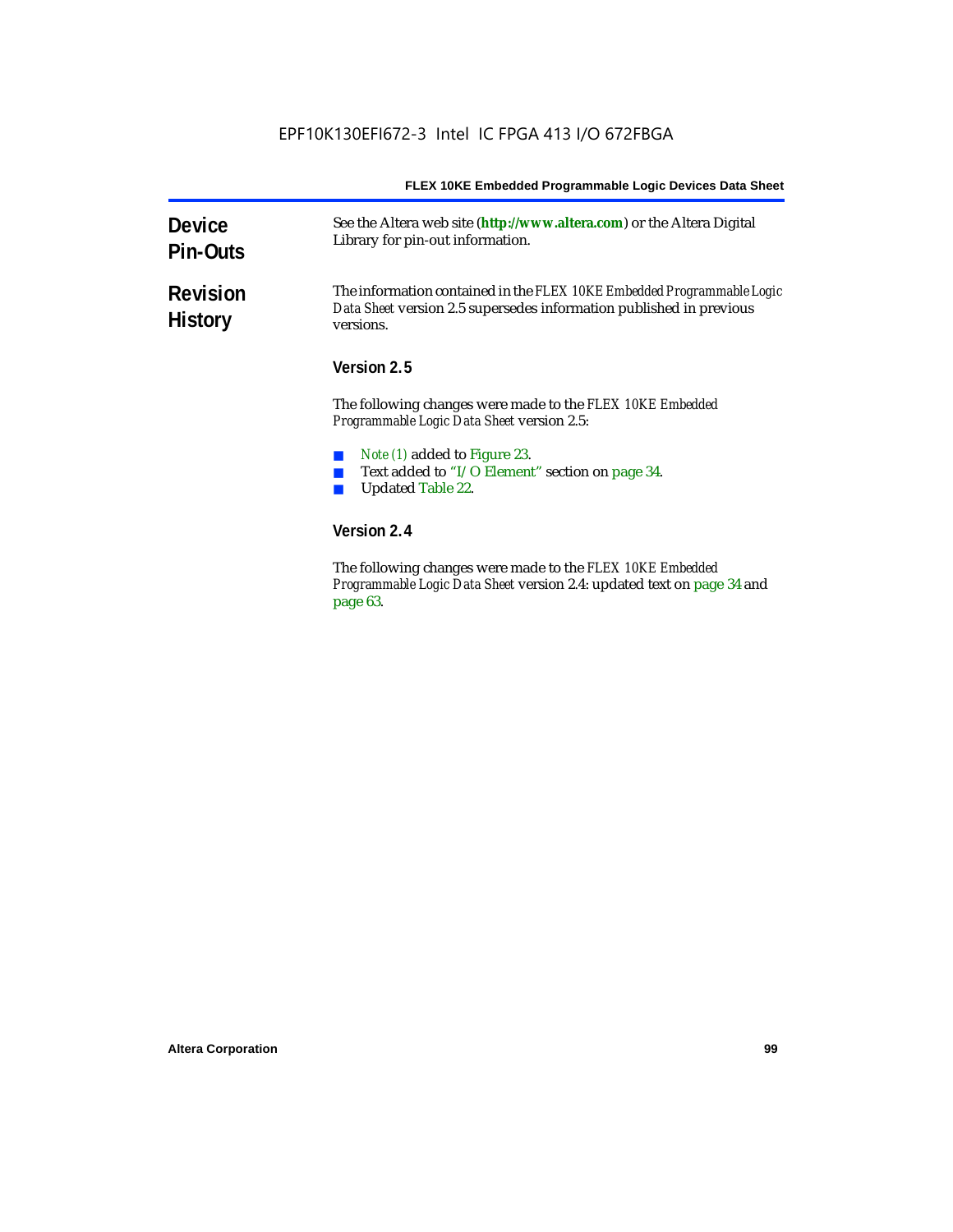

101 Innovation Drive San Jose, CA 95134 (408) 544-7000 http://www.altera.com Applications Hotline: (800) 800-EPLD Literature Services: lit\_req@altera.com

Copyright © 2003 Altera Corporation. All rights reserved. Altera, The Programmable Solutions Company, the stylized Altera logo, specific device designations, and all other words and logos that are identified as trademarks and/or service marks are, unless noted otherwise, the trademarks and service marks of Altera Corporation in the U.S. and other countries. All other product or service names are the property of their respective holders. Altera products are protected under numerous U.S. and foreign patents and pending

applications, maskwork rights, and copyrights. Altera warrants performance of its semiconductor products to current specifications in accordance with Altera's standard warranty, but reserves the right to make changes to any products and services at any time without notice. Altera assumes no responsibility or liability arising out of the application or use of any information, product, or service described herein except as expressly agreed to in writing by Altera Corporation. Altera customers are advised to obtain the latest version of device specifications before relying on any published information and before placing orders for products or services.



**100 Altera Corporation**